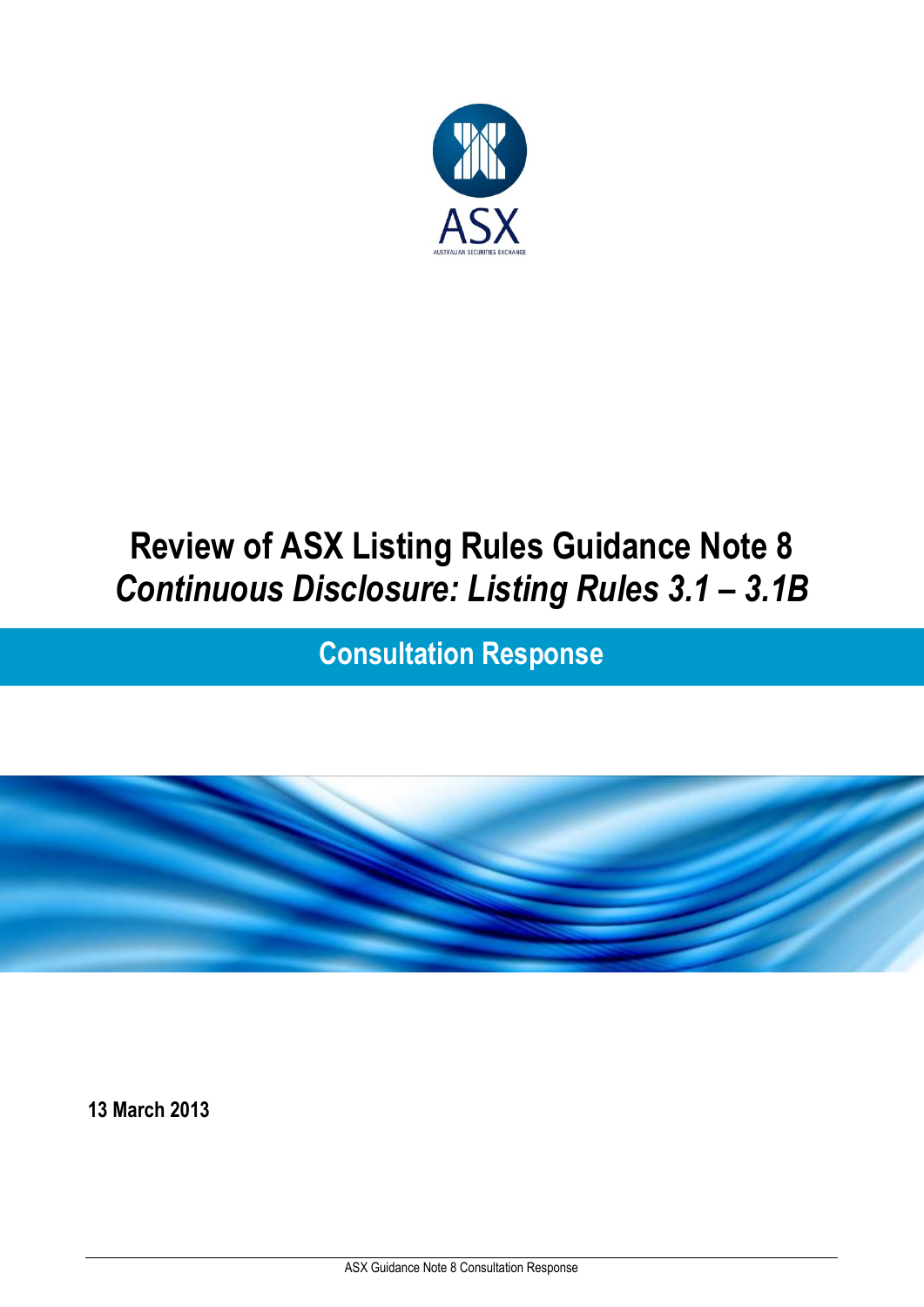#### **Introduction**

On 17 October 2012 ASX released for public comment:

- a consultation paper entitled *[Review of ASX Listing Rules Guidance Note 8](http://www.asxgroup.com.au/media/GN_8_Consultation_Paper.pdf) – Continuous Disclosure: [Listing Rules 3.1](http://www.asxgroup.com.au/media/GN_8_Consultation_Paper.pdf) – 3.1B*;
- a proposed new version of *[Guidance Note 8: Continuous Disclosure: Listing Rules 3.1](http://www.asxgroup.com.au/media/Guidance_Note_8.pdf) – 3.1B*;
- a shorter guide entitled *[Continuous Disclosure: An Abridged Guide](http://www.asxgroup.com.au/media/Abridged_CD_Guide.pdf)*; and
- proposed Listing Rule changes outlined in a document entitled *[Proposed Disclosure-Related Amendments](http://www.asxgroup.com.au/media/CD_Listing_Rule_Amendments.pdf)  [to the ASX Listing Rules](http://www.asxgroup.com.au/media/CD_Listing_Rule_Amendments.pdf)*.

ASX invited written comments from all interested stakeholders on the consultation materials. Submissions were due by Friday, 30 November 2012.

#### **Consultation feedback**

ASX received 19 non-confidential<sup>1</sup> and 2 confidential written submissions in response to its consultation paper. Copies of the non-confidential submissions are available on the [ASX website.](http://www.asxgroup.com.au/public-consultations-submissions-received.htm)

As part of the consultation process, ASX conducted a number of presentations and meetings over the consultation period, including:

- national roadshow presentations in Melbourne (1 November), Brisbane (8 November), Sydney (16 November), Perth (21 November) and Adelaide (23 November);
- meetings with the state chapters of the Corporations Committee of the Law Council's Business Law Section in Melbourne, Brisbane, Perth, Adelaide and Sydney;
- meetings with the AICD, CSA and each of ASX's 20 largest listed entities;
- presentations to various stakeholder groups and their members, including the Australian Compliance Institute, AIRA and the WA division of CSA; and
- presentations to various law firms and their clients (which in many cases included listed company directors, secretaries and general counsel in their audience).

The comments ASX received at these presentations and meetings mostly echoed the written submissions provided to ASX.

The general feedback ASX has received in response to the consultation process has been overwhelmingly positive and supportive. Examples of the general comments received in the written submissions are included in Annexure B. ASX received similar comments orally at the various presentations and meetings mentioned above.

In addition to this general feedback, ASX has received a large number of helpful suggestions on specific areas of Guidance Note 8 that could be enhanced and on refinements that could be made to the proposed disclosurerelated Listing Rule changes to clarify or improve their operation. These suggestions, and ASX's response to them, are summarised in Annexure C.

 $\ddot{ }$ 

<sup>1</sup> Non-confidential submissions were received from Allens Linklaters (two submissions – one in its own right and one in conjunction with UBS regarding Example H6 in Guidance Note 8), Arnold Bloch Leibler ("ABL"), Australasian Investor Relations Association ("AIRA"), Australian Bankers Association ("ABA"), Australian Council of Superannuation Investors ("ACSI"), Australian Institute of Company Directors ("AICD"), BHP Billiton Limited ("BHP Billiton"), Biotech Daily, Chartered Secretaries Australia ("CSA"), Clayton Utz, Corrs Chambers Westgarth ("Corrs"), CPA Australia and the Institute of Chartered Accountants Australia jointly, Group of 100, Herbert Smith Freehills ("HSF"), Johnson Winter & Slattery ("JWS"), Lycopodium Limited, Telstra Corporation Limited ("Telstra") and the Corporations Committee of the Business Law Section of the Law Council of Australia ("LCA").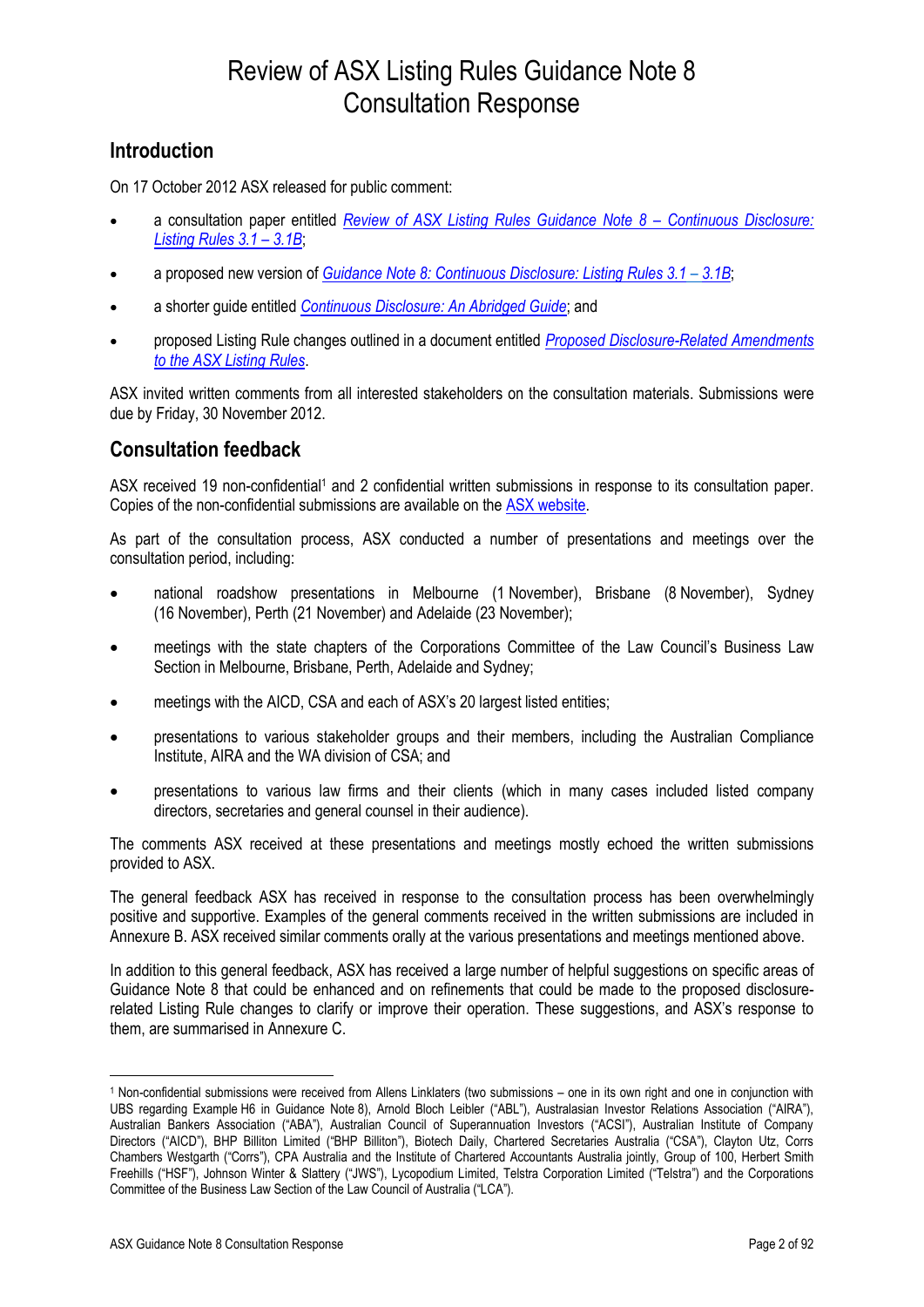ASX would like to express its gratitude to each respondent who took the time and trouble to send written submissions to ASX or to meet with ASX to discuss the consultation materials. ASX has found the feedback it has received invaluable in understanding the areas in ASX's continuous disclosure rules and guidance that have caused concern or confusion for listed entities and other stakeholders.

In response to the feedback it has received, ASX has upgraded Guidance Note 8 in a number of key areas, including:

- what ASX means by the word "delay" when it defines "immediately" as "promptly and without delay";
- when an entity should ask for a trading halt to manage its continuous disclosure obligations;
- when ASX treats media and analyst reports and market rumours as evidencing a loss of confidentiality under Listing Rule3.1A.2;
- the operation of the "reasonable person" test in Listing Rule 3.1A.3;
- ASX's expectations around the monitoring of social media;
- the disclosure of earnings surprises, including the role played by consensus estimates in setting market expectations for earnings; and
- refining a number of the worked examples in Annexure A.

ASX has also made a number of amendments to the proposed disclosure-related Listing Rule changes.

Further details of the changes and the reasons behind them can be found in the summary of the various suggestions made to ASX in the consultation process, and ASX's response to them, in Annexure C.

#### **Final versions of consultation materials**

ASX is releasing with this consultation response the final versions of:

- Guidance Note 8: *Continuous Disclosure: Listing Rules 3.1 – 3.1B* (i[n clean](http://www.asx.com.au/documents/about/guidance-note-8-clean-copy.pdf) and [mark-up](http://www.asx.com.au/documents/about/guidance-note-8-compare.pdf) format);
- *Continuous Disclosure: An Abridged Guide* (in [clean](http://www.asx.com.au/documents/about/abridged-continuous-disclosure-guide-clean-copy.pdf) an[d mark-up](http://www.asx.com.au/documents/about/abridged-continuous-disclosure-guide-compare.pdf) format); and
- ASX's package of disclosure-related amendments to the ASX Listing Rules (i[n clean](http://www.asx.com.au/documents/about/continuous-disclosure-listing-rule-changes-clean-copy.pdf) an[d mark-up](http://www.asx.com.au/documents/about/continuous-disclosure-listing-rule-changes-compare.pdf) format).

ASX has worked closely and cooperatively with ASIC in producing the final versions of these documents.

The marked up versions of these documents show the amendments that have been made to the consultation drafts released in October 2012, so interested parties can readily identify the changes.

To further assist readers to identify the main changes that are being made to the Listing Rules, ASX has included in Annexure A to this document the final form of the key disclosure-related changes to Chapter 3 of the Listing Rules and the related definitions in Listing Rule 19.12.<sup>2</sup>

The disclosure-related Listing Rule changes have been lodged with ASIC in accordance with the procedure prescribed in section 793D of the Corporations Act. Subject to the Minister not disallowing the rule changes under section 793E, it is anticipated that they and the revised version of Guidance Note 8 will be published and come into effect on or around 1 May 2013.

The 1 May 2013 effective date has been selected to allow listed entities and their advisers some time to absorb the changes in the Guidance Note and Listing Rules. It also gives ASX an opportunity to conduct a national

 $\ddot{ }$ 

<sup>&</sup>lt;sup>2</sup> This does not include the many minor miscellaneous drafting changes to other provisions of the Listing Rules. Readers interested in understanding the full gamut of Listing Rule changes being made, should refer to the full package of disclosure-related amendments to the ASX Listing Rules being released with this consultation response.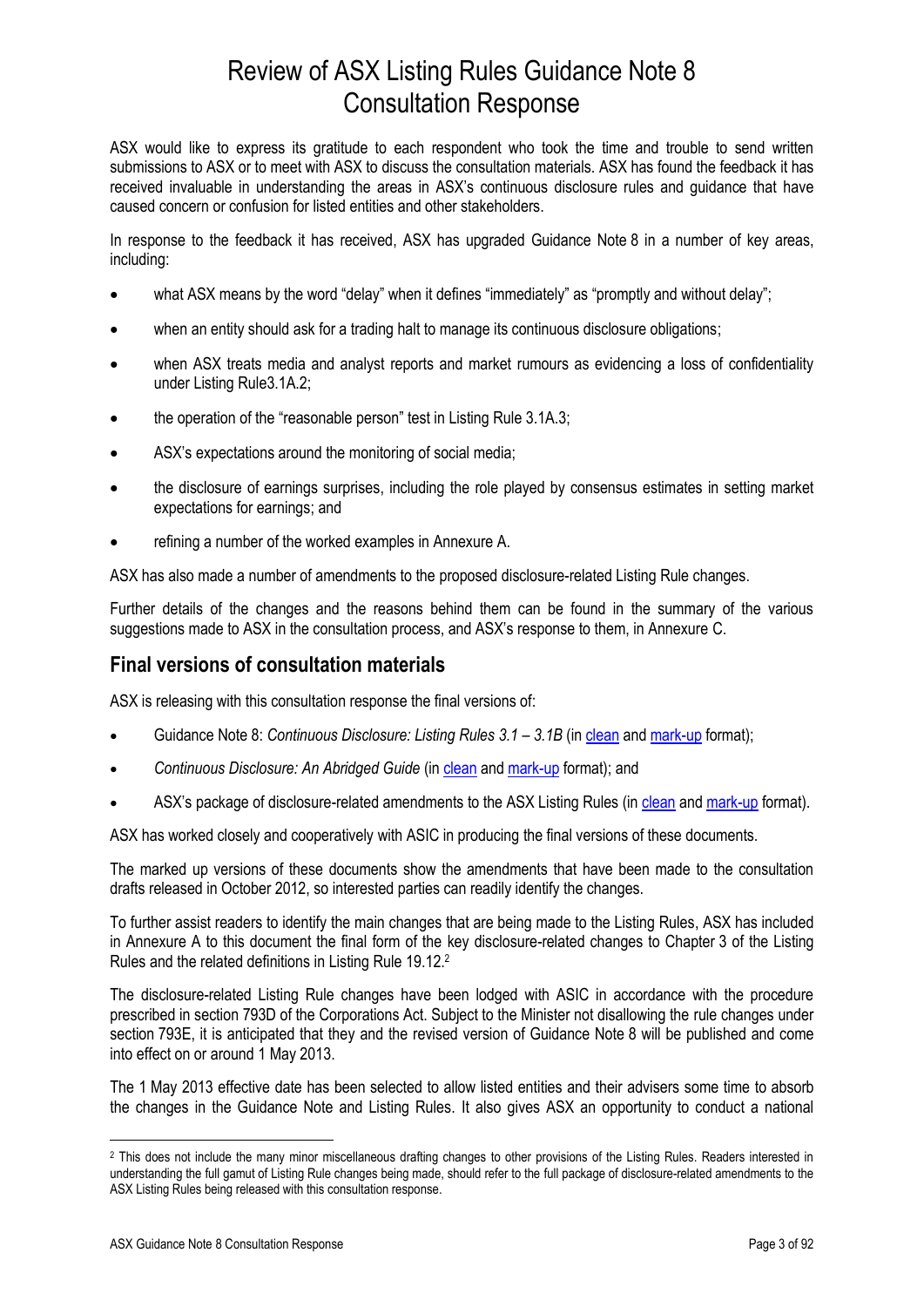roadshow explaining the changes it has made to the consultation versions of Guidance Note 8 and the disclosure-related Listing Rule amendments (see below).

#### **Additional changes to Listing Rules**

In addition to the disclosure-related Listing Rule changes it consulted upon, ASX has taken the opportunity in this round of Listing Rule changes:

- to include new streamlined versions of the Appendix 1A, 1B and 1C application forms and listing agreements; 3
- to relocate the requirements for information memoranda and supplementary information memoranda currently found in items 108-119 of Appendix 1A into new Listing Rules 1.4 and 1.5 (these items in Appendix 1A are being removed from that Appendix as part of streamlining the application form and listing agreement mentioned in the previous paragraph);
- to correct a definitional error in the reference to "associate" in the note to Listing Rule 14.11 (voting exclusion statements);
- to make some other minor drafting corrections or clarifications to Listing Rule 1.1 Condition 3, Listing Rule 1.11 Condition 1, 4.2B and 4.3B; and
- to update the Appendix 5B quarterly report to cover oil and gas exploration entities as well as mining exploration entities. This reflects the enhanced reporting requirements adopted late last year for oil and gas entities in Chapter 5 of the Listing Rules.

For completeness, ASX would note that it is not proceeding at this stage with the proposed changes to Listing Rule 15.3 it consulted upon (which simply removed some unnecessary historical material from the rules that dealt with the transition to ASX Online in 2003). The proposed changes to Listing Rule 15.3 will instead be taken up in a separate set of rule changes being undertaken as part of ASX's Straight-Through Processing initiative.

#### **Consequential changes to other Guidance Notes**

In addition to the consultation materials mentioned above, ASX is also releasing updated versions (in mark-up format) of the following Listing Rule Guidance Notes:

- Guidance Note 1 *[Applying for Admission](http://www.asx.com.au/documents/about/guidance-note-1-compare.pdf) – ASX Listings*;
- Guidance Note 4 *[Foreign Entities Listing on ASX](http://www.asx.com.au/documents/about/guidance-note-4-compare.pdf)*;
- Guidance Note 12 *[Significant Changes to Activities](http://www.asx.com.au/documents/about/guidance-note-12-compare.pdf)*;
- Guidance Note 16 *[Trading Halts and Voluntary Suspensions](http://www.asx.com.au/documents/about/guidance-note-16-compare.pdf)*; and
- Guidance Note 17 *[Waivers and In-Principle Advice](http://www.asx.com.au/documents/about/guidance-note-17-compare.pdf)*.

These Guidance Notes, which were all substantially re-written and refreshed last year, are being updated to be consistent with the new version of Guidance Note 8 and the disclosure-related Listing Rule changes. They also are intended to come into operation on 1 May 2013.

Guidance Note 1 *Applying for Admission – ASX Listings* is also being updated:

to reflect the changes to the Appendix 1A application form and listing agreement, mentioned above;

 $\overline{a}$ 

<sup>3</sup> These are the applications and listing agreements that an entity seeking an ASX listing, ASX debt listing or ASX foreign exempt listing respectively must file with ASX. Currently these Appendices are a mix of application, legal agreement, data collection form and compliance checklist with ASX's admission requirements. The new streamlined version of the Appendices will comprise an application and legal agreement only. They will be supplemented by information forms and checklists that will be available on the ASX website.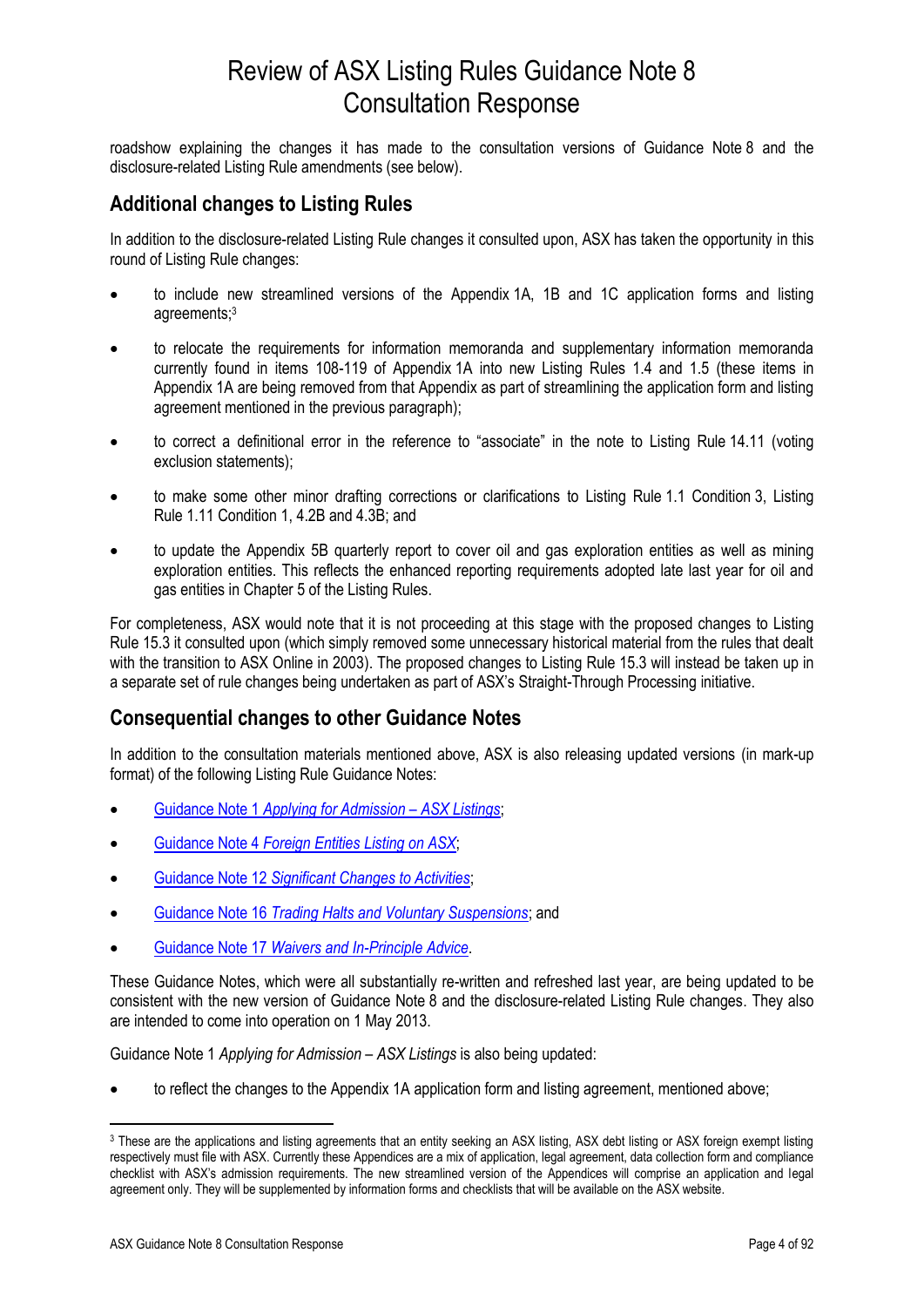- to incorporate the amendments late last year to the minimum spread requirements in Listing Rule 1.1 condition 7 and the "assets" test in Listing Rule 1.3.1;
- to clarify ASX's documentary requirements for satisfying the "good fame and character" requirement in Listing Rule 1.1 condition 17;
- to give greater guidance on the "profit test" in Listing Rule 1.2 and "assets test" in Listing Rule 1.3;
- to note that in certain cases ASX may require the disclosure of additional information under Listing Rule 1.17 about the qualifications and experience of the auditor of an entity applying for admission to the official list as an ASX listing and of the accountants and auditors who prepared, audited or reviewed financial documents provided as part of the admission process; and
- to include guidance about a new fast track process ASX has implemented for pathfinder prospectuses.

Guidance Note 4 *Foreign Entities Listing on ASX* is being amended.

- to reflect the changes to the Appendix 1A and 1C application forms and listing agreements, mentioned above;
- to incorporate the amendments late last year to the minimum spread requirements in Listing Rule 1.1 condition 7; and
- to include guidance on certain disclosures that ASX will generally want to see in the listing prospectus or product disclosure statement of a foreign entity.

Guidance Note 12 *Significant Changes to Activities* is being amended to incorporate the amendments late last year to the minimum spread requirements in Listing Rule 1.1 condition 7 and to include some further guidance around the "20 cent rule".

Guidance Note 16 *Trading Halts and Voluntary Suspensions* is being amended to include materials of relevance to dual listed entities and additional guidance on "regulatory halts".

Guidance Note 17 *Waivers and In-Principle Advice* is being updated to reflect new processes ASX has adopted for handling requests for waivers under the Listing Rules. These new processes now differentiate between "standard" and "non-standard" waiver requests and implement a faster, more streamlined process for handling standard waiver requests.

#### **Guidance Note 8 national roadshow**

ASX will conduct a national roadshow in April 2013, similar to the one it held in October-November 2012 during the consultation phase, to explain the final positions it has reached on Guidance Note 8 and the disclosurerelated changes to its Listing Rules, as well as the consequential changes to the other Guidance Notes mentioned above. ASIC will also be participating in the roadshow.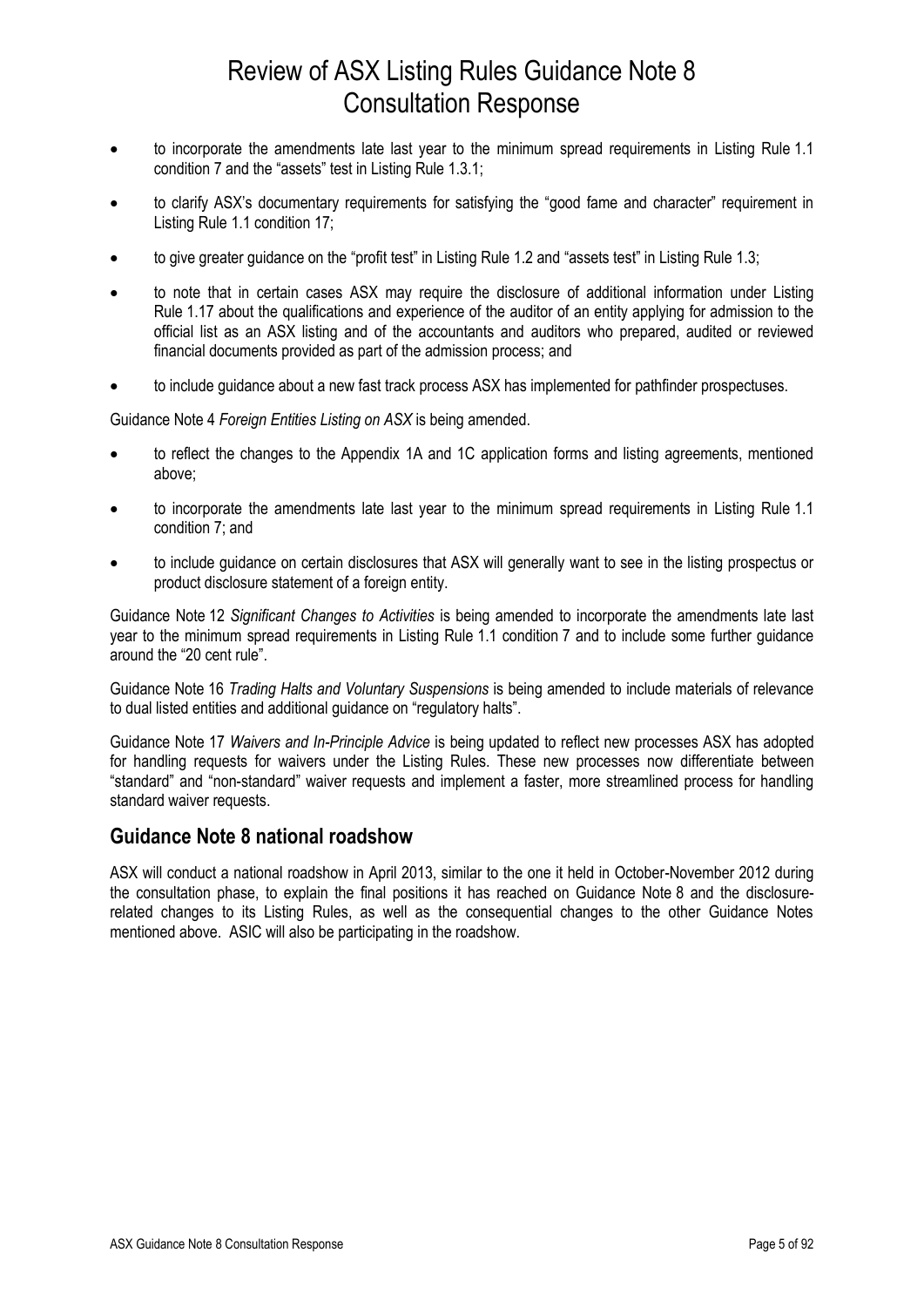The dates and venues for the roadshow are listed below:

| City            | Time and date                  | <b>Venue</b>                                                         |
|-----------------|--------------------------------|----------------------------------------------------------------------|
| Perth           | 9-11am Thursday 4 April 2013   | <b>Perth Convention Centre</b><br>21 Mounts Bay Road, Perth          |
| Adelaide        | 9-11am Thursday 11 April 2013  | Allianz House<br>55 Currie Street, Adelaide                          |
| <b>Brisbane</b> | 9-11am Wednesday 17 April 2013 | Pullman King George Square<br>Corner Ann and Roma Streets, Brisbane  |
| Sydney          | 9-11am Monday 22 April 2013    | <b>ASX Auditorium</b><br>20 Bridge Street, Sydney                    |
| Melbourne       | 9-11am Monday 29 April 2013    | <b>Telstra Conference Centre</b><br>242 Exhibition Street, Melbourne |

\*\*\*\*\*\*\*\*\*\*\*\*\*\*\*\*\*\*\*\*\*\*\*\*\*\*\*\*\*\*\*\*\*\*\*\*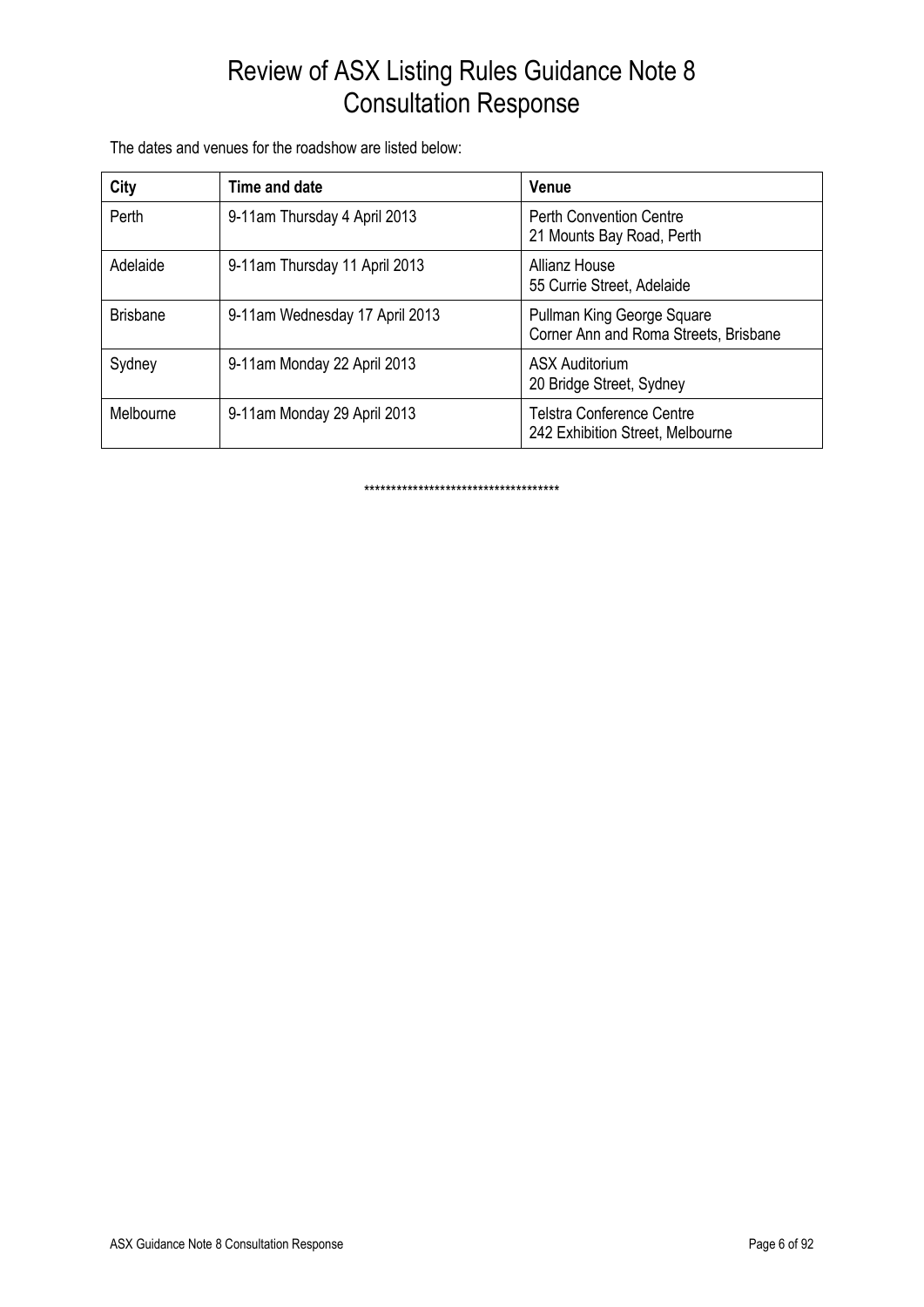#### 3.1 Once an entity is or becomes +aware of any +information concerning it that a reasonable person would expect to have a material effect on the price or value of the entity's <sup>+</sup>securities, the entity must immediately tell ASX that information.

Introduced 1/7/1996. Origin: Listing Rule 3A(1). Amended 1/7/2000, 1/1/2003, 1/5/2013.

Note: Section 677 of the Corporations Act defines material effect on price or value. As at 1 May 2013 it said for the purpose of sections 674 and 675 a reasonable person would be taken to expect information to have a material effect on the price or value of securities if the information would, or would be likely to, influence persons who commonly invest in securities in deciding whether or not to subscribe for, or buy or sell, the first mentioned securities.

"Information" may include information necessary to prevent or correct a false market, see Listing Rule 3.1B. It may also include matters of supposition and other matters that are insufficiently definite to warrant disclosure to the market, and matters relating to the intentions, or likely intentions, of a person (see Listing Rule 19.12).

A confidentiality agreement cannot prevent an entity from complying with its obligations under the Listing Rules and, in particular, its obligation to give ASX information for release to the market where required by the Listing Rules.

Examples: The following are non-exhaustive examples of the type of information that, depending on the circumstances, could require disclosure by an entity under this rule:

- a transaction that will lead to a significant change in the nature or scale of the entity's activities (see also Listing Rule 11.1 and Guidance Note 12 *Significant Changes to Activities*);
- a material mineral or hydro-carbon discovery;
- a material acquisition or disposal;
- the granting or withdrawal of a material licence;
- the entry into, variation or termination of a material agreement;
- becoming a plaintiff or defendant in a material law suit;
- the fact that the entity's earnings will be materially different from market expectations;
- the appointment of a liquidator, administrator or receiver;
- the commission of an event of default under, or other event entitling a financier to terminate, a material financing facility;
- under subscriptions or over subscriptions to an issue of securities (a proposed issue of securities is separately notifiable to ASX under listing rule 3.10.3);
- giving or receiving a notice of intention to make a takeover; and
- any rating applied by a rating agency to an entity or its securities and any change to such a rating.

Cross-reference: Listing Rules 3.1A, 3.1B, 5.18, 15.7, 18.7A, 19.2, Guidance Note 8 *Continuous Disclosure: Listing Rules 3.1-3.1B*.

#### 3.1A Listing rule 3.1 does not apply to particular +information while each of the following is satisfied in relation to the information:

3.1A.1 One or more of the following 5 situations applies:

- It would be a breach of a law to disclose the information;
- The information concerns an incomplete proposal or negotiation;
- The information comprises matters of supposition or is insufficiently definite to warrant disclosure;
- The information is generated for the internal management purposes of the entity; or
- The information is a trade secret; and
- 3.1A.2 The information is confidential and ASX has not formed the view that the information has ceased to be confidential; and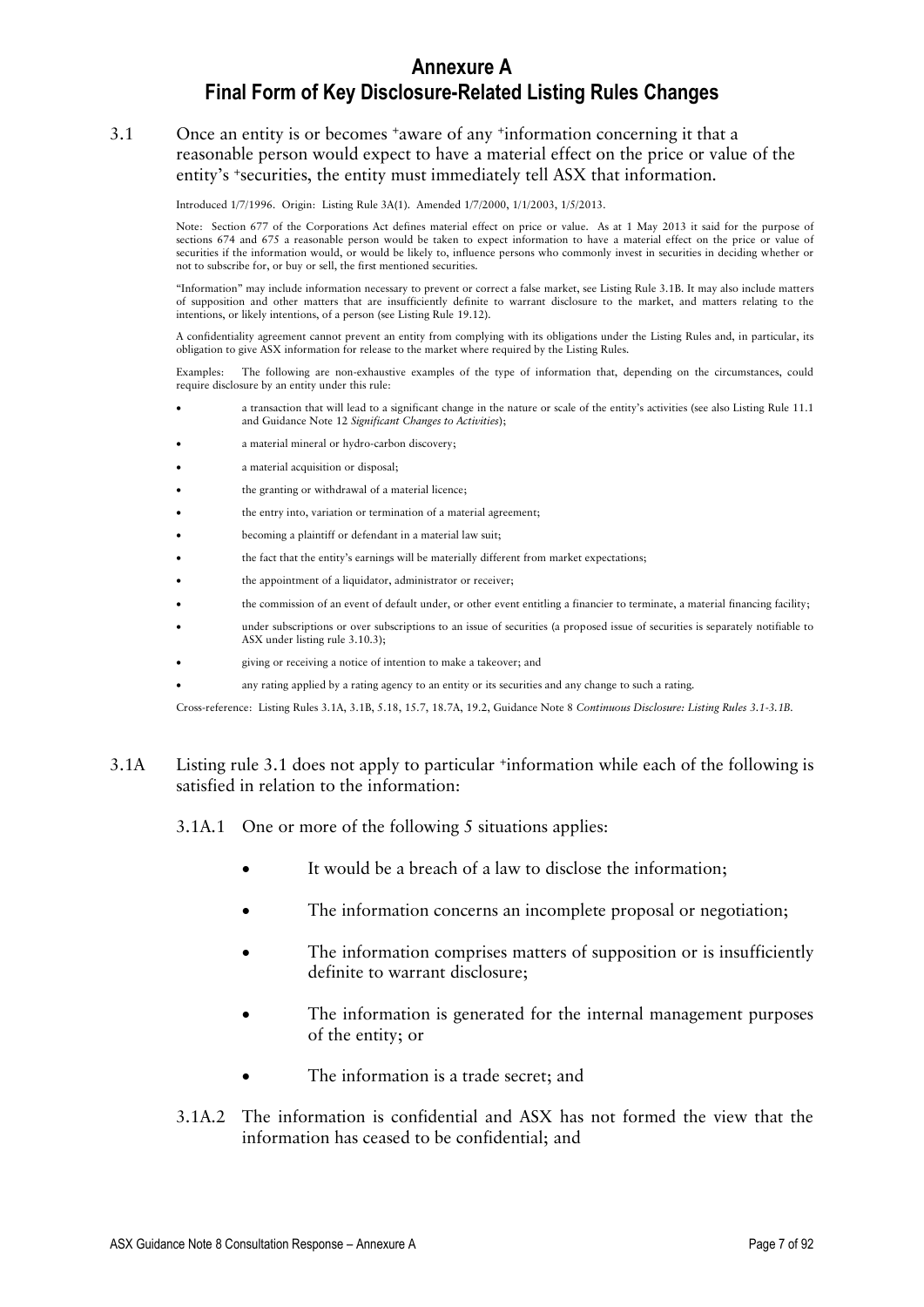3.1A.3 A reasonable person would not expect the information to be disclosed.

Introduced 1/1/2003. Amended 1/5/2013.

Cross-reference: Listing Rules 3.1, 3.1B, 18.8A; Guidance Note 8 *Continuous Disclosure: Listing Rules 3.1-3.1B*.

3.1B If ASX considers that there is or is likely to be a false market in an entity's +securities and asks the entity to give it +information to correct or prevent a false market, the entity must immediately give ASX that information.

Introduced 1/1/2003. Amended 1/5/2013. Note: The obligation to give information under this rule arises even if the exception under Listing Rule 3.1A applies. Cross-reference: Listing Rules 3.1, 3.1A, 18.7A; Guidance Note 8 *Continuous Disclosure: Listing Rules 3.1-3.1B*.

#### 3.10 An entity must immediately tell ASX the following information.

…

3.10.8 If a +dividend or distribution plan is established, amended, deactivated or reactivated. A copy of the terms of the plan or any amendment to it must be given to ASX.

Introduced 31/3/2004. Amended 1/5/2013. Cross reference: listing rules 7.2 exception 7 and listing rule 10.12 exception 3.

- 3.16 An entity must immediately tell ASX the following information.
	- … 3.16.4 The material terms of any employment, service or consultancy agreement it or a related entity enters into with:
		- its chief executive officer (or equivalent);
		- any of its directors; or
		- any other person or entity who is a related party of its chief executive officer or any of its directors,

and of any material variation to such an agreement.

Note: The entity may satisfy this obligation by giving a copy of the agreement or variation to ASX or an announcement summarising its material terms.

An entity, however, is not required to disclose under this rule:

- non-executive director fees paid out of a pool of remuneration approved by security holders;
- superannuation contributions in relation to such fees;
- an increase in director fees approved by security holders;
- periodic remuneration reviews in accordance with the terms of an employment, service or consultancy agreement;
- provisions entitling a chief executive officer or director to reimbursement of reasonable out of pocket expenses;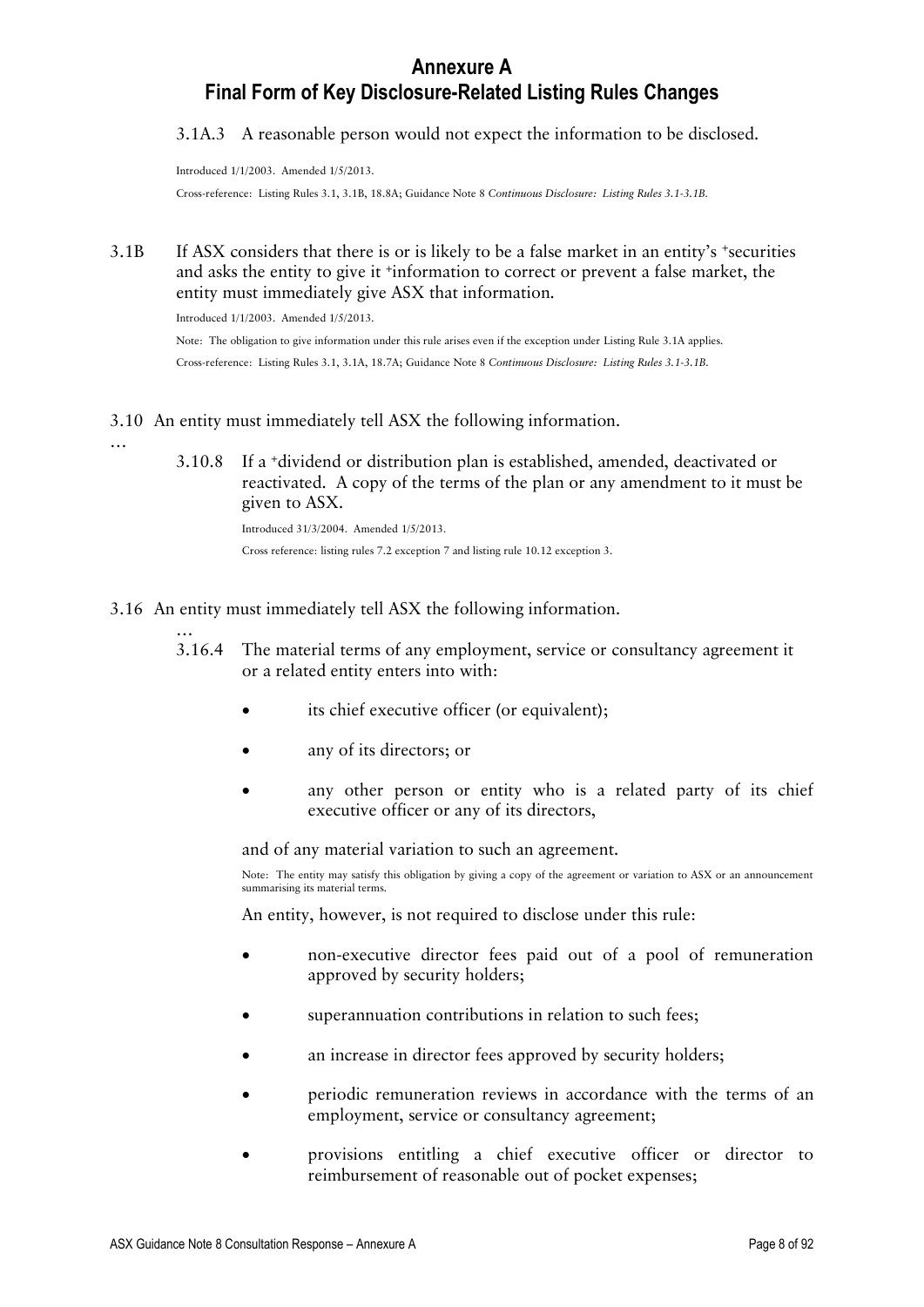- provisions requiring the entity to maintain directors and officers liability insurance;
- provisions (commonly referred to as "access arrangements") allowing a chief executive officer or director access to entity records for a period of time after they cease to be a chief executive officer or director;
- a bona fide employment, service or consultancy agreement, or any bona fide variation to such an agreement, that it or a related entity has entered into with a relative of its chief executive officer, or a relative of any of its directors, that is on arms' length and ordinary commercial terms; or
- if it is a trust, any agreement or variation entered into by the responsible entity of the trust or a related entity where the costs associated with the agreement are borne by the responsible entity or the related entity from out of its own funds rather than from out of the trust.

Introduced 1/5/2013

- 3.17 An entity must immediately give ASX:
	- 3.17.1 A copy of a document it sends to holders of <sup>+</sup>securities generally or in a + class.
	- 3.17.2 If the entity is established in Australia, a copy of a document it receives about a substantial holding of <sup>+</sup>securities under Part 6C.2 of the Corporations Act that reveals materially different information to the most current information (if any) it has received about that substantial holding under Part 6C.1 of the Corporations Act.

#### Information that:

- a substantial holding differs (upwards or downwards) from a previously disclosed substantial holding by less than 1%; or
- the list of related entities that have a substantial holding has changed because of the creation, acquisition, dissolution or disposal of related entities, is not considered materially different for the purposes of this rule.
- 3.17.3 If the entity is not established in Australia, a copy of a document it receives about a substantial holdings of <sup>+</sup> securities under any overseas law or provisions in the entity's constitution equivalent to Part 6C.1 of the Corporations Act.

Note: Where an entity is established in Australia, a person who gives a substantial holding notice to the entity under Part 6C.1 of the Corporations Act is required to give a copy of that notice to ASX (section 671B(1)) and therefore it is not necessary for the entity to give a copy of that notice to ASX.

3.17.4 If the entity is not established in Australia, a copy of a document it receives about a substantial holding of <sup>+</sup>securities under any overseas law or provisions in the entity's constitution equivalent to Part 6C.2 of the Corporations Act that reveals materially different information to the most current information it has received (if any) about that substantial holding under the overseas law or provisions in the entity's constitution referred to in rule 3.17.3.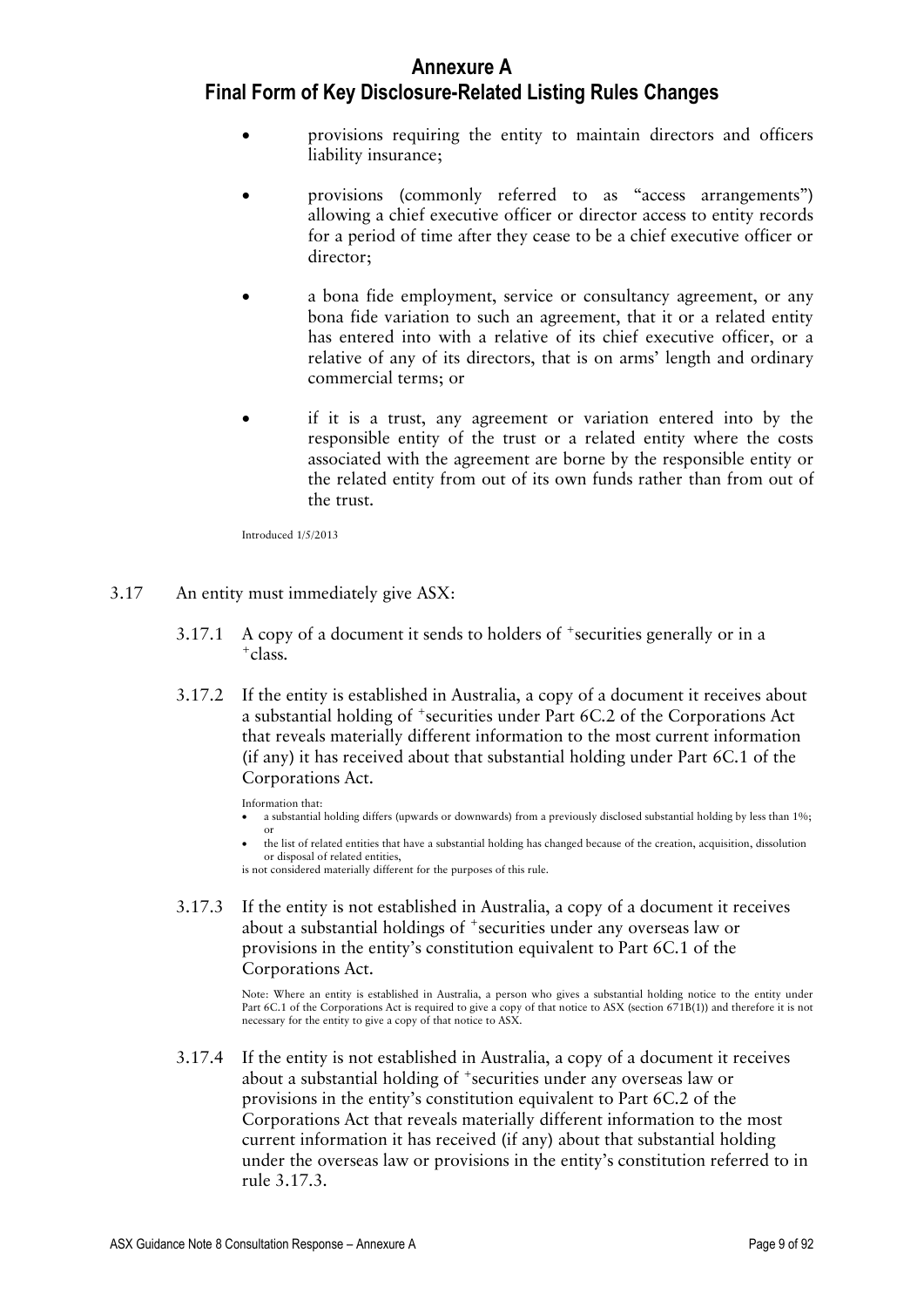Again, information that:

- a substantial holding differs (upwards or downwards) from a previously disclosed substantial holding by less than 1%; or
- the list of related entities that have a substantial holding has changed because of the creation, acquisition, dissolution or disposal of related entities, is not considered materially different for the purposes of this rule.

Introduced 1/7/1996. Amended 1/5/2013. Origin: Listing Rules 3E(8)(b), 3E(8)(c), 3J(1)(a).

Note: In some cases, an entity must give ASX a draft document (eg, a notice of meeting) in advance of it being sent out. See chapter 15.

Example: A company must give ASX a copy of a letter sent to shareholders. A trust must give ASX a copy of a document sent to holders of interests in the trust under section 1017D of the Corporations Act so far as that document relates to the circumstances of holders of interests generally, and not to the individual circumstances of a holder.

Cross reference: Chapter 14 deals with the requirements for meetings. Chapter 4 deals with accounts and related disclosure.

#### 3.17A An entity must give ASX within two business days of receipt:

3.17A.1 Information about the material terms of any notice it receives under section 249D, 249F, 249N, 252B, 252D or 252L of the Corporations Act or under any equivalent overseas law or equivalent provisions in the entity's constitution from a holder or holders of <sup>+</sup> securities calling, or requesting the calling of, or proposing to move a resolution at, a general meeting; and

> Note: The entity may satisfy this obligation by giving a copy of the notice to ASX or an announcement summarising its material terms. If the entity gives a copy of the notice, it may redact any defamatory material that it would not otherwise be required to circulate to security holders under the Corporations Act or any equivalent overseas law or equivalent provisions in its constitution. If the entity gives an announcement summarising the material terms of the notice, it may exclude from the summary any such defamatory material.

> An entity is not required to give information to ASX about such a notice if the notice is withdrawn by the relevant holder or holders of <sup>+</sup> securities within two business days of it having been received by the entity.

> It should be noted that if a reasonable person would expect information about such a notice to have a material effect on the price or value of the entity's securities, the information must be given to ASX immediately under Listing Rule 3.1 and not within two business days of receipt.

3.17A.2 Information that a notice previously notified to ASX under rule 3.17A.1 has been withdrawn by the holder or holders who gave it.

Introduced 1/5/2013.

- 3.17B If an entity admitted to the <sup>+</sup>official list is also listed on an overseas stock exchange, it must immediately give ASX a copy of any document it gives to the overseas stock exchange that meets the following requirements:
	- 3.17B.1 the document is given to the overseas stock exchange by the entity in its capacity as an entity listed on that exchange; and
	- 3.17B.2 the document is, or will be, made public by the overseas stock exchange; and
	- 3.17B.3 the document includes <sup>+</sup> accounts or other similar financial information; and
	- 3.17B.4 the document is not materially the same as another document that the entity has already given to ASX.

Introduced 1/5/2013.

Note: If the document is not in English, it must be accompanied by an English translation (see Listing Rule 15.2A).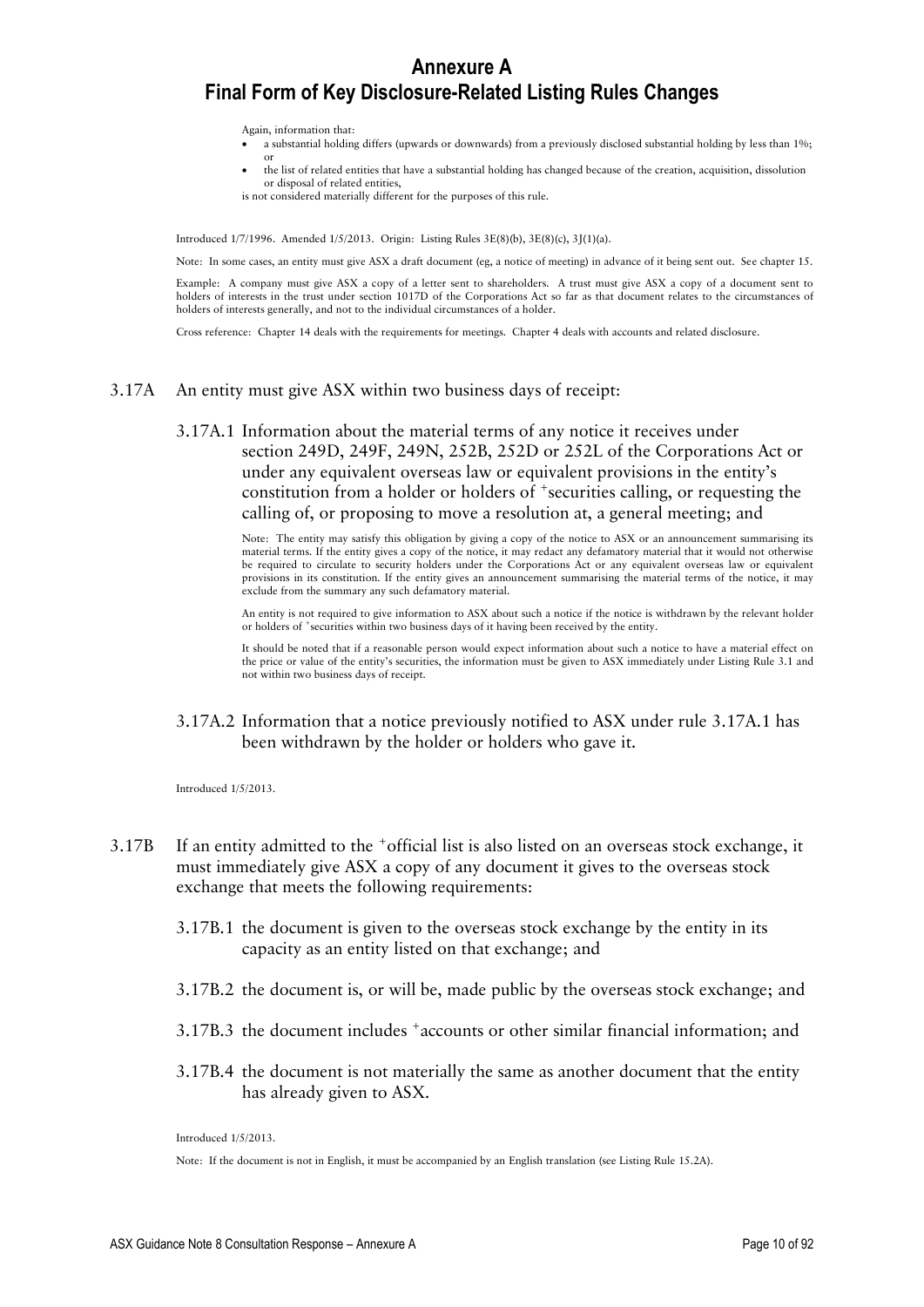A document that does not include <sup>+</sup> accounts or other similar financial information given by an entity listed on an overseas exchange to that exchange may also need to be given to ASX under Listing Rule 3.1 if a reasonable person would expect the information it contains to have a material effect on the price or value of the entity's <sup>+</sup>securities.

For the avoidance of doubt, where two entities form part of a dual-listed entity structure (ie where one entity is listed and has its home exchange on ASX and the other is listed and has its home exchange on an overseas stock exchange), this rule only applies to the entity listed on ASX and then only if the entity listed on ASX is also listed on an overseas stock exchange. It does not require documents that the other entity may give to its overseas home stock exchange or to any other overseas stock exchange where it may be listed to be given to ASX.

3.17C If an entity that is not established in Australia becomes aware of a change to the law of its home jurisdiction that materially affects the rights or obligations of security holders, it must immediately give ASX details of that change.

Introduced 1/5/2013.

ASX Guidance Note 4 *Foreign Entities Listing on ASX* has guidance on the types of changes to law that may need to be disclosed under this rule.

3.21 An entity must tell ASX immediately it decides to pay a dividend or distribution or makes a decision that a dividend or distribution will not be paid.

Introduced 1/5/2013.

19.12 The following expressions have the meanings set out below.

Introduced 1/7/1996. Origin: Definitions.

| <b>Expressions</b> |                                                                                                                                                                                                                                                                                                                             | meanings                                                                                                                 |  |
|--------------------|-----------------------------------------------------------------------------------------------------------------------------------------------------------------------------------------------------------------------------------------------------------------------------------------------------------------------------|--------------------------------------------------------------------------------------------------------------------------|--|
|                    |                                                                                                                                                                                                                                                                                                                             |                                                                                                                          |  |
|                    |                                                                                                                                                                                                                                                                                                                             |                                                                                                                          |  |
| aware              | an entity becomes aware of information if, and as soon as, an<br>officer of the entity (or, in the case of a trust, an officer of the<br>responsible entity) has, or ought reasonably to have, come<br>into possession of the information in the course of the<br>performance of their duties as an officer of that entity. |                                                                                                                          |  |
|                    |                                                                                                                                                                                                                                                                                                                             | Introduced 1/7/1996. Origin: Listing Rule 3A(1). Amended 1/7/1998, 30/9/2001, 1/5/2013.                                  |  |
| information        | .<br>for the purposes of Listing Rules 3.1-3.1B, information<br>includes:                                                                                                                                                                                                                                                   |                                                                                                                          |  |
|                    | (a)                                                                                                                                                                                                                                                                                                                         | matters of supposition and other matters that are<br>insufficiently definite to warrant disclosure to the<br>market; and |  |
|                    | (b)                                                                                                                                                                                                                                                                                                                         | matters relating to the intentions, or likely intentions,<br>of a person.                                                |  |
|                    | Introduced 1/5/2013.                                                                                                                                                                                                                                                                                                        |                                                                                                                          |  |
|                    |                                                                                                                                                                                                                                                                                                                             |                                                                                                                          |  |

\*\*\*\*\*\*\*\*\*\*\*\*\*\*\*\*\*\*\*\*\*\*\*\*\*\*\*\*\*\*\*\*\*\*\*\*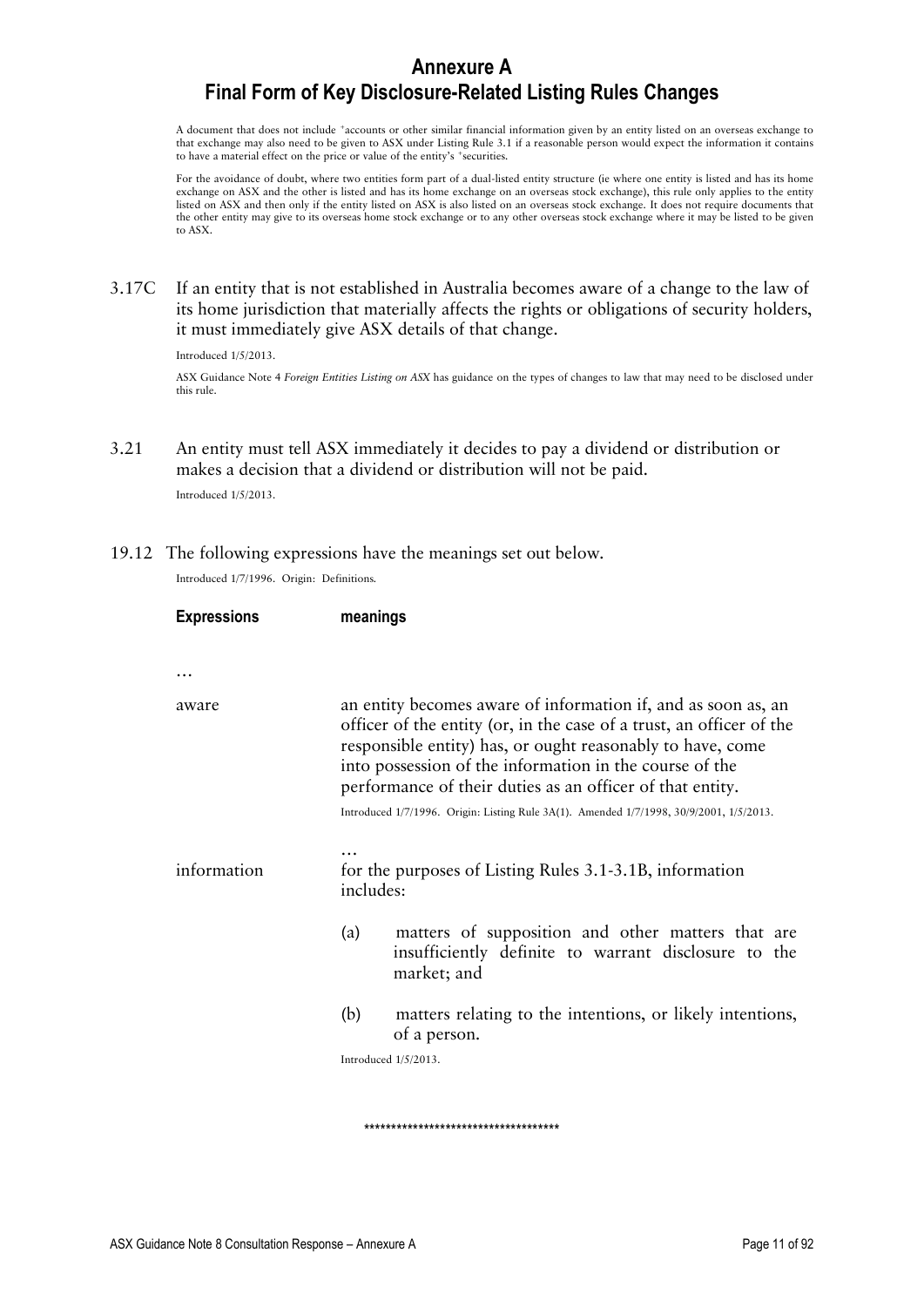#### **Annexure B General Feedback on the Revised Draft of Guidance Note 8**

The general feedback ASX received in response to the consultation process has been very positive and supportive. Comments received in the written submissions include:

- *ABL*: "We welcome the Proposals … They are, in our view, extremely positive and carefully considered measures that will increase clarity and thus promote investor confidence."
- *ACSI*: "ACSI commends the ASX for updating the Guidance Note to reflect current market circumstances and recent judicial interpretations and regulatory developments. We believe that the revised Guidance Note and, most particularly, the *Abridged Guide*, make significant advances in clarifying the intent and practical operation of the continuous disclosure rules and how directors and managers of listed entities can best manage their organisation's adherence to these rules. We do not have detailed substantive comments to make on the drafting or other details of the Guidance Note, apart from noting that these appear to be generally comprehensive, practical and digestible."
- AICD: "in general terms, the Draft Guidance Note is well written ... ASX Compliance should be commended on formulating a Draft Guidance Note that for the most part, is clear, commercial and which provides helpful examples of expected disclosure practices."
- *AIRA*: "The work ASX has done in reviewing from the ground up the Guidance on continuous disclosure is very welcome. We think that few regimes offer such detailed and helpful guidance, and since decisions over disclosure are central to the day to day tasks of IRO's, clarity over compliance is helpful."
- *Allens Linklaters*: "in our view, the propose rewrite represents a significant improvement in the guidance provided to listed entities on disclosure issues."
- *BHP Billiton*: "BHP Billiton … supports the efforts by ASX to assist listed entities to understand and comply with their continuous disclosure obligations. BHP Billiton also supports ASX's effort to restore the focus of the continuous disclosure regime to disclosure of price sensitive information."
- *Clayton Utz*: Clayton Utz broadly supports the proposals in GN8 as recognising the commercial reality that listed companies face in complying with the continuous disclosure regime …".
- *[Confidential #1]*: "[Confidential #1] supports the overall thrust of the proposed changes. Further, [Confidential #1] thinks that the proposed changes … represent welcome developments by ASX and better reflect the practical ability of a listed company to meet its continuous disclosure obligations."
- *[Confidential #2]*: "The ASX revised draft Guidance Note 8 is to be commended for its coherence and clarity in relation to certain issues which have dogged continuous disclosure practice for some time."
- *Corrs*: "We welcome the clarification and insight the Continuous Disclosure Revisions provide … In particular, the detail and worked examples included in Revised Guidance Note 8 provide clarification and insight into the "murkier" aspects of the operation of Listing Rule 3.1 and we welcome the transparency and insight the revisions provide. We support the structure of Revised Guidance Note 8, which provides more detailed and systematic guidance on the various elements of Listing Rule 3.1, and will facilitate a better understanding of the practical operation of the continuous disclosure rules."
- *CPA Australia and the Institute of Chartered Accountants Australia*, in a joint submission: "We are supportive of the revisions to Guidance Note 8 as we consider that the revised version will assist listed entities in understanding and complying with their disclosure obligations … Further, we consider the Abridged Guide is extremely helpful for directors and other officers ..."
- *CSA*: "CSA welcomes … the revised Guidance Note and Listing Rules which provide greater clarity for listed entities as to how to understand and comply with their disclosure obligations under Listing Rules 3.1-3.1B. CSA has been seeking for some time greater clarity on issues such as how the term 'immediate' should be interpreted, what standard of materiality listed entities can refer to and how a consistent approach to trading halts can be developed. CSA Members are of the view that the revised Guidance Note 8 … provides good clarification of some matters that were previously ambiguous or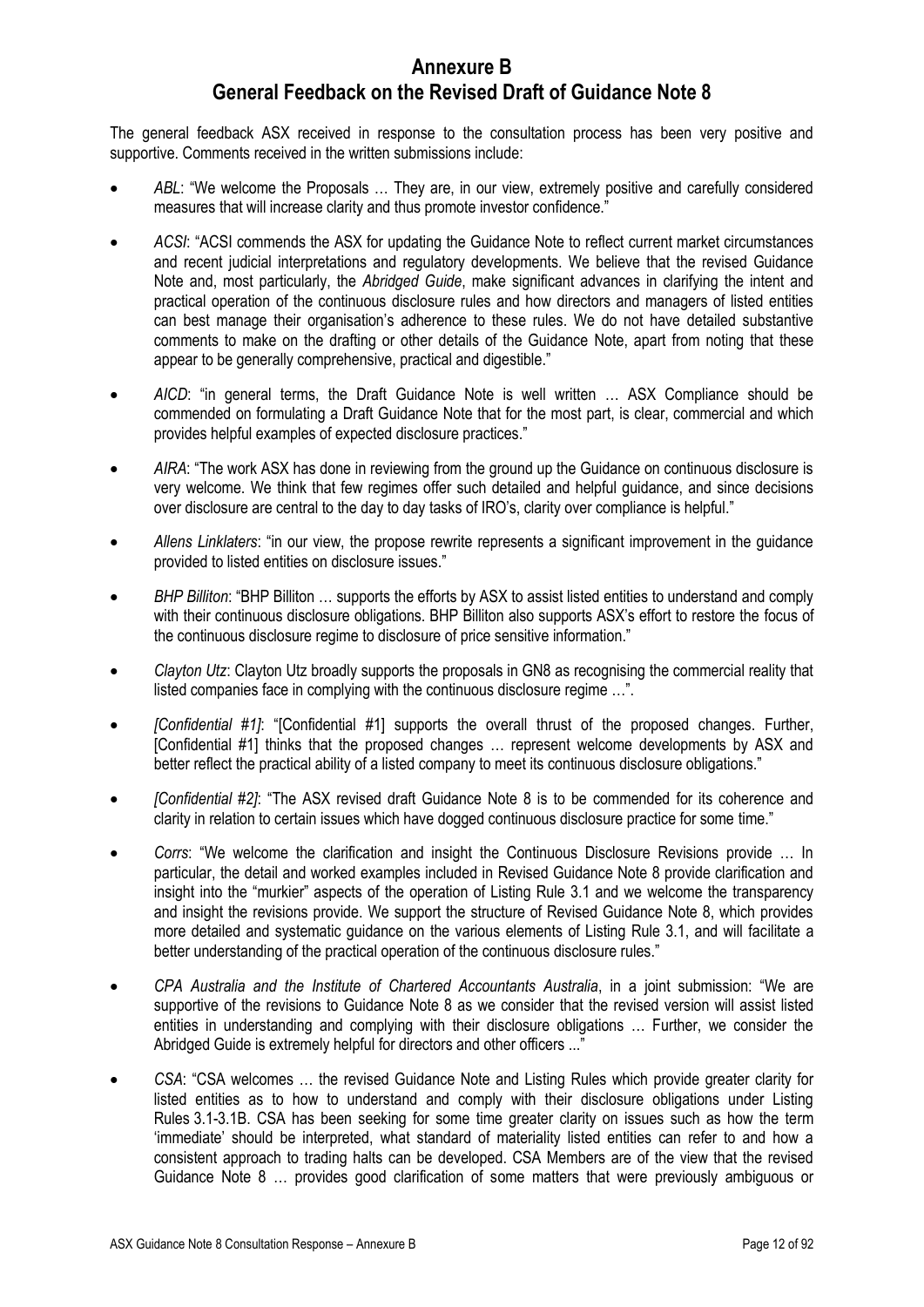#### **Annexure B General Feedback on the Revised Draft of Guidance Note 8**

uncertain as to their interpretation. The Guidance Note is very helpful in the manner in which it crystallises certain assumptions underpinning how listed entities seek to fulfil their disclosure obligations and CSA commends ASX for providing such a substantive revision."

- *G100*: "The G100 considers that:
	- replacing the statement in paragraph 31 with more detailed guidance on how the ASX sees the 'reasonable person' test operating would be helpful to companies. In addition the separate treatment relating to entities in financial difficulties will help clarify what is expected in these circumstances.
	- the removal of the guidance in paragraph 93 and its replacement relating to published earnings guidance is likely to clarify the requirements and assist practitioners in understanding the expectations of the market in respect of Listing Rule 3.1.
	- the clarification of the meaning of "immediately" will help inform practice and provide listed entities with a better understanding of the requirement. Making disclosures 'promptly and without delay' is a much more reasonable approach when taken in conjunction with other changes than having some market participants expect 'instantaneous' disclosure which, in the vast majority of circumstances, is impractical. This is particularly so in respect of the guidance and examples in respect of confidentiality and incomplete proposals and negotiations.
	- the interpretation and application of the materiality test provides companies with a better understanding of the obligation to disclose.

The G100 [also] considers that the abridged guide will be particularly useful as a first stage reference for both directors and officers …"

- *JWS*: "The ASX is to be commended for its work in producing comprehensive revised guidance on Listing Rules 3.1 – 3.1B … It should promote improved understanding by all listed entities and their advisers of the ambit of, and complexities involved in compliance with, the continuous disclosure obligation. … GN 8 should also serve to better inform the financial media and the market generally, to promote greater understanding that the continuous disclosure obligation does not mean that the market can assume it has perfect information at all time."
- LCA: "In general, the Committee supports many of the proposals contained in the draft revised Guidance Note 8. In particular, the Committee welcomes the increased emphasis on the difference between disclosure obligations while information is confidential and where confidentiality has been lost. The Committee is also appreciative of the recognition that disclosure obligations are less acute when an entity's securities are not trading."
- *Telstra*: "Telstra welcomes the additional guidance and further clarity provided by revised GN8 in relation to a number of aspects of Listing Rule … 3.1, in particular in relation to the concept of 'immediately'."

The written consultation responses from the ABA, Biotech Daily, HSF and Lycopodium Limited were confined to specific areas of GN 8 and the proposed disclosure-related Listing Rule changes and did not include any general feedback of the type mentioned above.

Copies of the non-confidential submissions received by ASX in response to its consultation paper are available on the ASX website at[: http://www.asxgroup.com.au/public-consultations-submissions-received.htm.](http://www.asxgroup.com.au/public-consultations-submissions-received.htm)

\*\*\*\*\*\*\*\*\*\*\*\*\*\*\*\*\*\*\*\*\*\*\*\*\*\*\*\*\*\*\*\*\*\*\*\*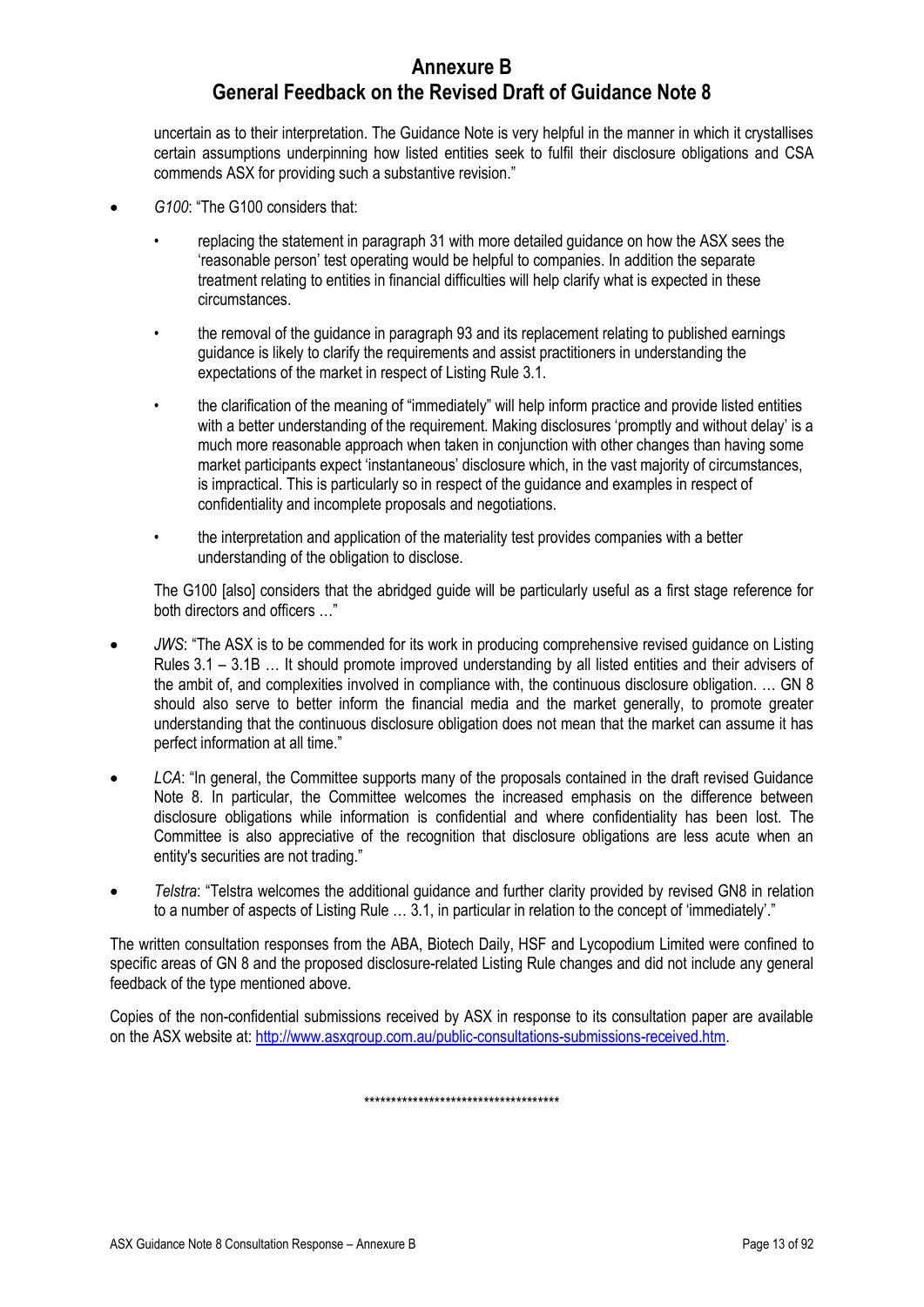#### **Annexure C**

### **Specific Feedback on the Revised Draft of Guidance Note 8 and Proposed Listing Rule Changes and ASX's Response**

#### **Table of contents**

|    | <b>Introduction</b>                                                                                     | 15       |
|----|---------------------------------------------------------------------------------------------------------|----------|
| А. | <b>Feedback on Guidance Note 8</b>                                                                      | 16       |
|    | Section 2 – An overview of the continuous disclosure decision process                                   | 16       |
|    | Section 3.1 – What type of information has to be disclosed?                                             | 16       |
|    | Section 3.2 – When is information market sensitive?                                                     | 16       |
|    | Section 3.3 – The need to assess information in context                                                 | 20       |
|    | Section 3.4 – When does an entity become aware of information?                                          | 20       |
|    | Section 3.5 - The meaning of "immediately"                                                              | 22       |
|    | Section 3.6 – How can trading halts be used to manage an entity's obligations under Listing Rule 3.1?   | 25       |
|    | Section 3.7 - The approach ASX takes to requests for disclosure-related trading halts                   | 29       |
|    | Section 3.8 – does the board need to approve an announcement under Listing Rule 3.1?                    | 30       |
|    | Section 3.9 – What other steps can a listed entity take to facilitate compliance with Listing Rule 3.1? | 31       |
|    | Section 3.10 – How does Listing Rule3.1 interact with other disclosure obligations?                     | 32       |
|    | Section 3.15 – Guidelines on the contents of announcements under Listing Rule 3.1                       | 32       |
|    | Section 3.18 – What steps does ASX take when it receives an announcement under Listing Rule 3.1?        | 34       |
|    | Section 3.22 – Disclosure must be made even if it is contrary to contractual commitments                | 34       |
|    | Section 4.4 – Incomplete proposals or negotiations                                                      | 34       |
|    | Section 4.5 – Matters of supposition or that are insufficiently definite to warrant disclosure          | 37       |
|    | Section 4.6 - Information generated for internal management purposes                                    | 38       |
|    | Section 4.8 - Listing Rule 3.1A.2 - the requirement for information to be confidential                  | 38       |
|    | Section 4.9 - Listing Rule 3.1A.3 - the reasonable person test                                          | 42       |
|    | Section 4.10 - Entities in financial difficulties                                                       | 43       |
|    | Section 5.4 – Responding to comment or speculation in media or analyst reports                          | 43       |
|    | Section 5.5 - Market rumours                                                                            | 44       |
|    | Section 5.6 – Dealing proactively with potential false market situations                                | 46       |
|    | Section 6.2 – De facto earnings guidance                                                                | 47       |
|    | Section 6.3 - Earnings surprises                                                                        | 47       |
|    | Section 6.4 – Correcting analyst forecasts                                                              | 58       |
|    | Section 7.3 - Price query letters                                                                       | 59       |
|    | Section 7.7 - Referrals to ASIC                                                                         | 61<br>63 |
|    | Annexure A generally<br>Annexure A Example A (material acquisition)                                     | 64       |
|    | Annexure A Example B (control transaction)                                                              | 65       |
|    | Annexure A Example C (security issue)                                                                   | 66       |
|    | Annexure A Example E (material law suit)                                                                | 66       |
|    | Annexure A Example F (material difference in earnings compared to earnings guidance)                    | 67       |
|    | Annexure A Example G (material difference in earnings compared to consensus forecasts)                  | 68       |
|    | Annexure A Example H1 (breach of financial ratios)                                                      | 68       |
|    | Annexure A Example H6 (information about a potential competing bid being something a reasonable         |          |
|    | person would expect to be disclosed)                                                                    | 69       |
|    | Annexure A Example H7 (information about conflicting drilling results being something a reasonable      |          |
|    | person would expect to be disclosed)                                                                    | 70       |
|    | Annexure A Example H8 (information about an earnings surprise being something a reasonable person       |          |
|    | would expect to be disclosed)                                                                           | 70       |
|    | Annexure A – some suggestions for inclusion of further worked examples                                  | 71       |
|    | Annexure B - Relevant provisions of the Corporations Act                                                | 71       |
|    | Other more general comments in relation to GN 8                                                         | 72       |
| В. | <b>Feedback on proposed Listing Rule changes</b>                                                        | 75       |
|    | Introduction to the Listing Rules                                                                       | 75       |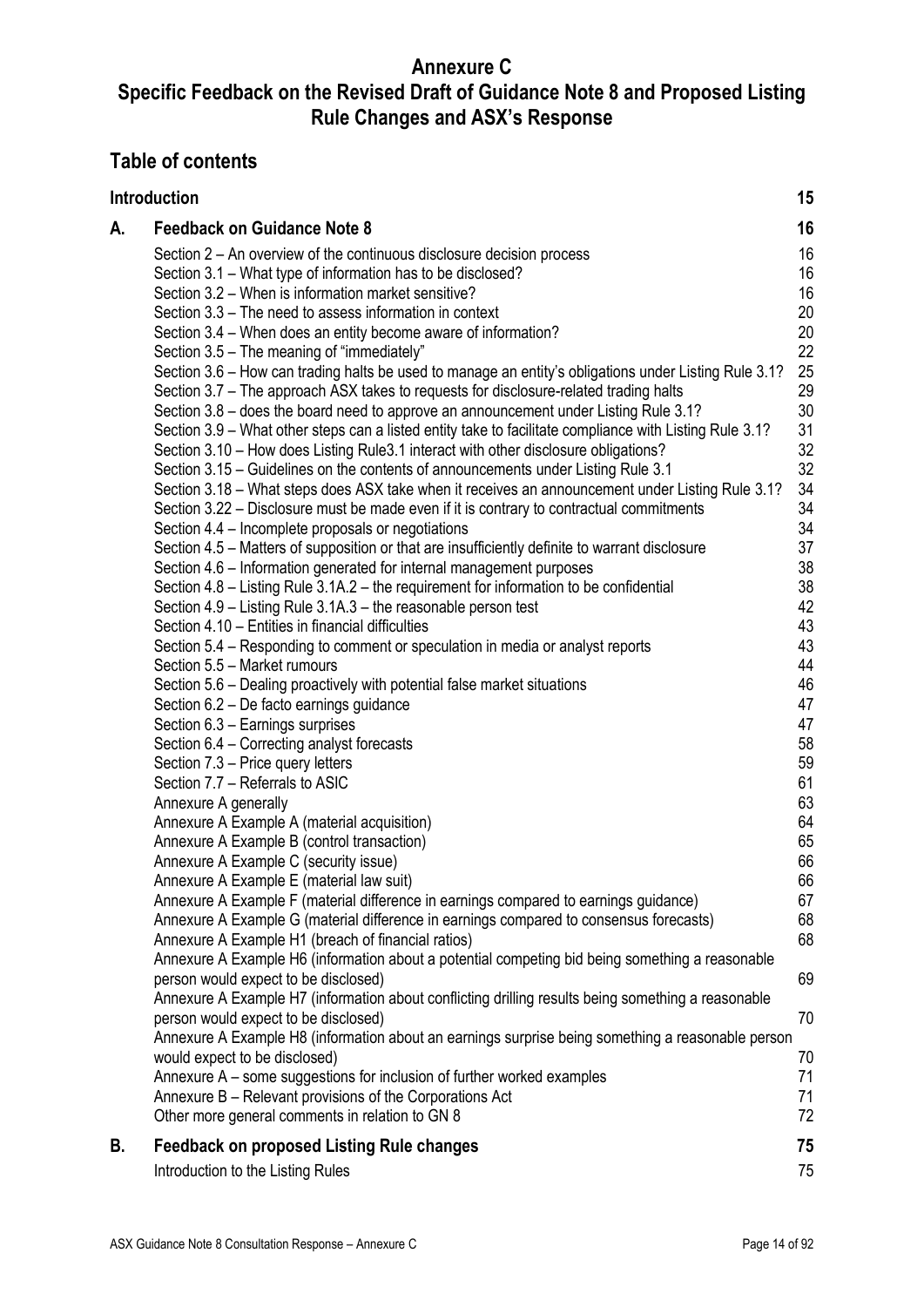#### **Annexure C**

#### **Specific Feedback on the Revised Draft of Guidance Note 8 and Proposed Listing Rule Changes and ASX's Response**

| Listing Rule 3.1 – The requirement to disclose market sensitive information immediately | 75 |
|-----------------------------------------------------------------------------------------|----|
| Listing Rule 3.1A - The exceptions to immediate disclosure                              | 76 |
| Listing Rule 3.1B - False markets                                                       | 77 |
| Listing Rule 3.16.4 – Disclosure of CEO and director employment arrangements            | 78 |
| Listing Rule 3.17.2 - Security holder requisitions                                      | 81 |
| Listing Rule 3.17.3 - Substantial holdings                                              | 84 |
| Listing Rule 3.17A – Notices given to overseas exchanges                                | 87 |
| Listing Rule 3.21 - Dividends                                                           | 88 |
| Listing Rules 4.2B and 4.3A – Timing for half yearly and preliminary final lodgements   | 89 |
| Listing Rule 4.10.17 – Review of operations and activities                              | 89 |
| Listing Rule 14.11 - Voting exclusion statements                                        | 90 |
| Listing Rule 19.12 – Definition of "information"                                        | 91 |

#### <span id="page-14-0"></span>**Introduction**

For transparency and to assist stakeholders in understanding the reasons behind the positions reflected in the final versions of Guidance Note 8 (referred to below as "GN 8") and the proposed disclosure-related Listing Rule changes being released with this consultation response, ASX has included in this Annexure a detailed summary of the various suggestions made in relation to ASX's consultations materials and ASX's response to those suggestions.

To help keep the length of this Annexure manageable, in many cases ASX has condensed and/or paraphrased the suggestions. The detailed argument or justification accompanying the suggestions has not been included. ASX apologises to any respondent who feels that ASX's condensing and/or paraphrasing of any particular issue it has raised does not do it justice.

A number of respondents made submissions on various issues to similar effect. Rather than repeat them, ASX has in many cases selected and/or paraphrased the submission that best encapsulates the substance of the point being made. Accordingly, where there are multiple respondents noted as having raised the same point, it should be appreciated that they may have expressed the point in somewhat different terms. Again ASX apologises to any respondent who feels that this treatment of any particular issue it has raised does not do it justice.

It should be noted that due to the inclusion of additional materials and other modifications in the final versions of GN 8 and the proposed Listing Rule changes, most of the heading, footnote and page numbers and some of the rule numbers have changed in the final versions of these documents compared to the consultation versions. In the summary in this Annexure of the various suggestions made in relation to ASX's consultation materials and ASX's response, the headings and the columns headed "Comment" reference the original heading, footnote, page and rule numbers in the consultation version of these documents. The column headed "ASX Response" generally references the heading, footnote, page and rule numbers in the final versions of these documents but, where different, also includes a parenthetical reference to the relevant heading, footnote, page and rule number in the consultation versions.

The table of contents above also references the original heading and rule numbers in the consultation version of GN 8 and the proposed Listing Rule changes.

ASX notes that it did not receive any specific feedback on the abridged continuous disclosure guide for directors and officers. The amendments that have been made to that document simply mirror the amendments made to GN 8.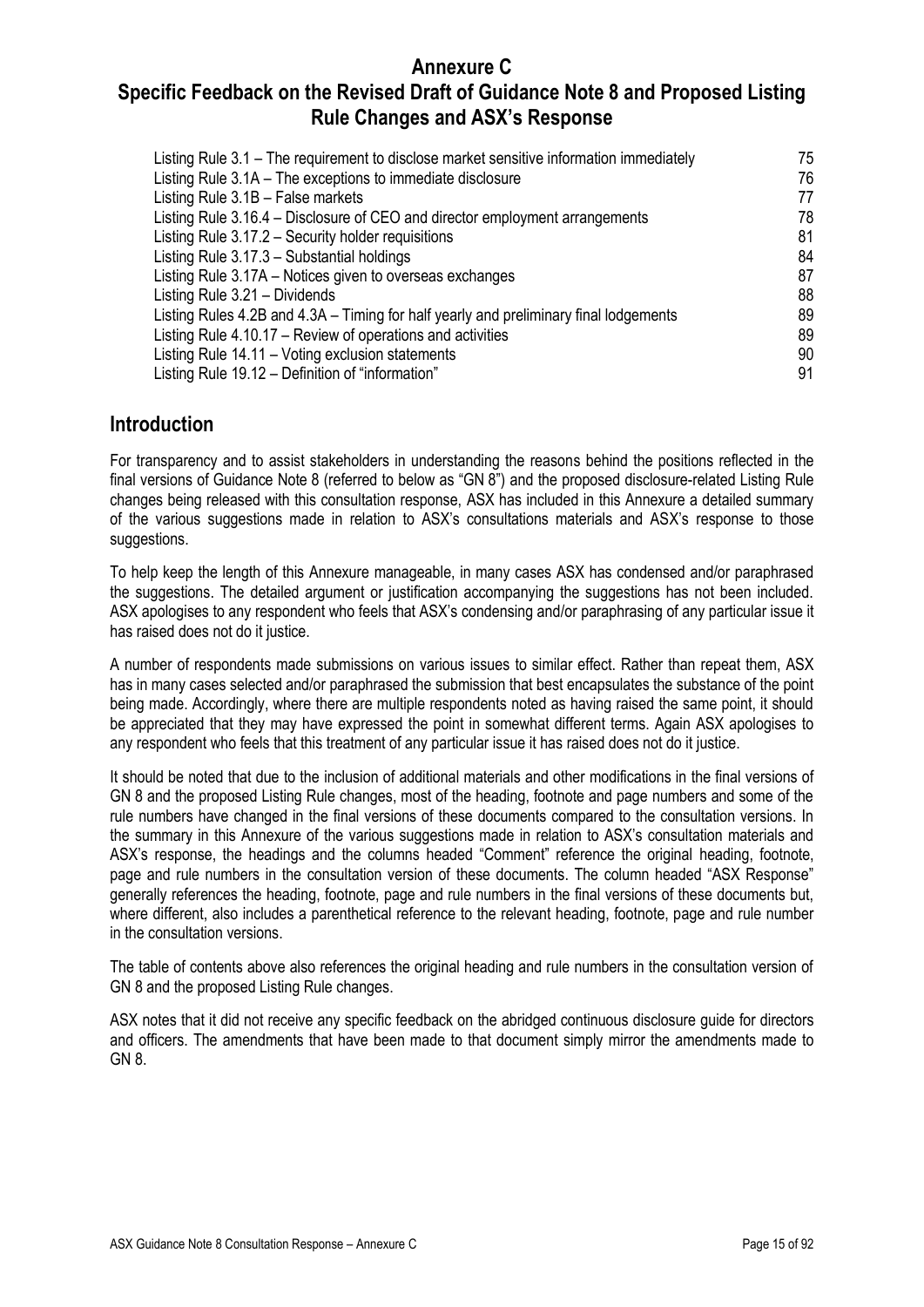#### **Annexure C**

**Specific Feedback on the Revised Draft of Guidance Note 8 and Proposed Listing Rule Changes and ASX's Response**

### **A. Feedback on Guidance Note 8**

<span id="page-15-3"></span><span id="page-15-2"></span><span id="page-15-1"></span><span id="page-15-0"></span>

| <b>Respondent</b>   | <b>Comment</b>                                                                                                                                                                                                                                                                                                                                                                                                                                                                                                                                                                                                                                                                                                                                                                                                                                                                                                                                                | <b>ASX Response</b>                                                                                                                                                                                                                                                                                                                                                                                                                                                                                                                                                                                                                                                                                                                                                                                                                                                                                                        |
|---------------------|---------------------------------------------------------------------------------------------------------------------------------------------------------------------------------------------------------------------------------------------------------------------------------------------------------------------------------------------------------------------------------------------------------------------------------------------------------------------------------------------------------------------------------------------------------------------------------------------------------------------------------------------------------------------------------------------------------------------------------------------------------------------------------------------------------------------------------------------------------------------------------------------------------------------------------------------------------------|----------------------------------------------------------------------------------------------------------------------------------------------------------------------------------------------------------------------------------------------------------------------------------------------------------------------------------------------------------------------------------------------------------------------------------------------------------------------------------------------------------------------------------------------------------------------------------------------------------------------------------------------------------------------------------------------------------------------------------------------------------------------------------------------------------------------------------------------------------------------------------------------------------------------------|
|                     | Section 2 – An overview of the continuous disclosure decision process                                                                                                                                                                                                                                                                                                                                                                                                                                                                                                                                                                                                                                                                                                                                                                                                                                                                                         |                                                                                                                                                                                                                                                                                                                                                                                                                                                                                                                                                                                                                                                                                                                                                                                                                                                                                                                            |
| <b>CSA</b>          | The diagram on page 5 should acknowledge that the issue of whether<br>information continues to fall within the carve-outs to immediate disclosure<br>in Listing Rule 3.1A may need to be re-appraised from time to time as<br>circumstances change.                                                                                                                                                                                                                                                                                                                                                                                                                                                                                                                                                                                                                                                                                                           | ASX agrees and has added a sentence to section 2 of the final version of<br>GN 8 to address this issue.                                                                                                                                                                                                                                                                                                                                                                                                                                                                                                                                                                                                                                                                                                                                                                                                                    |
|                     | Section 3.1 – What type of information has to be disclosed?                                                                                                                                                                                                                                                                                                                                                                                                                                                                                                                                                                                                                                                                                                                                                                                                                                                                                                   |                                                                                                                                                                                                                                                                                                                                                                                                                                                                                                                                                                                                                                                                                                                                                                                                                                                                                                                            |
| <b>CSA</b>          | The word "industry" should be inserted between the words "particular" and<br>"sector" in footnote 8. The word "sector" can mean many things, and<br>without some contextual clarification, it is open to misinterpretation.                                                                                                                                                                                                                                                                                                                                                                                                                                                                                                                                                                                                                                                                                                                                   | ASX believes that the reference to "sector" in this footnote (now footnote 11<br>in the final version of GN 8) is reasonably clear from the context and does<br>not need further explanation or qualification.                                                                                                                                                                                                                                                                                                                                                                                                                                                                                                                                                                                                                                                                                                             |
|                     | Section 3.2 – When is information market sensitive?                                                                                                                                                                                                                                                                                                                                                                                                                                                                                                                                                                                                                                                                                                                                                                                                                                                                                                           |                                                                                                                                                                                                                                                                                                                                                                                                                                                                                                                                                                                                                                                                                                                                                                                                                                                                                                                            |
| G100                | The interpretation and application of the materiality test provides<br>companies with a better understanding of the obligation to disclose.                                                                                                                                                                                                                                                                                                                                                                                                                                                                                                                                                                                                                                                                                                                                                                                                                   | ASX appreciates the support for this guidance.                                                                                                                                                                                                                                                                                                                                                                                                                                                                                                                                                                                                                                                                                                                                                                                                                                                                             |
| <b>BHP Billiton</b> | ASX suggests that when determining whether information is "material" and<br>therefore needs to be disclosed, an officer of a listed entity should ask two<br>questions – one going to whether the information would influence the<br>officer in making a trading decision and the other as to whether it would<br>make them feel exposed to an allegation of insider trading if they did trade.<br>ASX's suggested subjective tests are not consistent with the objective test<br>set out in section 677 of the Corporations Act. We consider that this<br>guidance creates an additional test which companies will need to assess in<br>determining whether information is material. Furthermore, the subjective<br>tests may lead to a different disclosure outcome than the objective test,<br>recognising that an officer within the company will have a closer<br>understanding of the group's strategy and operations than an independent<br>bystander. | ASX has modified section 4.2 of the final version of GN 8 (section 3.2 of<br>the consultation version) to acknowledge that the test for materiality is an<br>objective one and that the subjective assessment by the officers of a listed<br>entity is not determinative of the issue of whether disclosure is required.<br>These two questions are merely suggestions as to how company officers<br>can approach this issue when they are called upon to make what will<br>necessarily be a subjective assessment on their part as to whether<br>particular information is "material" and therefore ought to be disclosed.<br>The feedback ASX received in its various consultation presentations and<br>meetings on using these two questions as a guide to determining whether<br>information should be disclosed was generally positive. ASX therefore<br>considers that it should proceed with this guidance in GN 8. |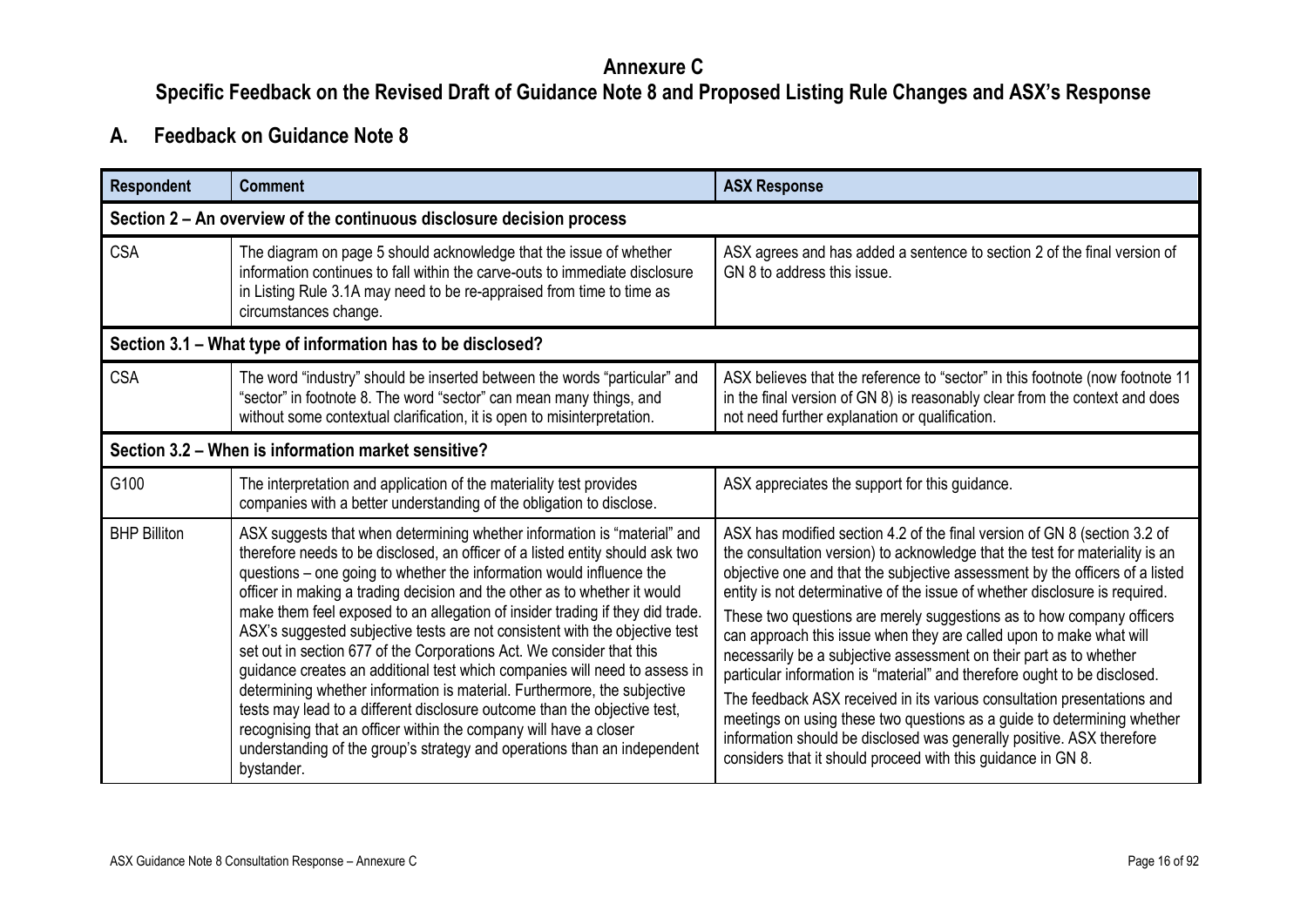| <b>Respondent</b>   | <b>Comment</b>                                                                                                                                                                                                                                                                                                                                                                                                                                                                                                                                                | <b>ASX Response</b>                                                                                                                                                                                                                                                                                                                                                                                                                                                                                                                                                                                                                                                                                                                                                                                                                                                                                                                                                                                                                                                                                                                                                                                                                                                                                                                                                                                                                                                                               |
|---------------------|---------------------------------------------------------------------------------------------------------------------------------------------------------------------------------------------------------------------------------------------------------------------------------------------------------------------------------------------------------------------------------------------------------------------------------------------------------------------------------------------------------------------------------------------------------------|---------------------------------------------------------------------------------------------------------------------------------------------------------------------------------------------------------------------------------------------------------------------------------------------------------------------------------------------------------------------------------------------------------------------------------------------------------------------------------------------------------------------------------------------------------------------------------------------------------------------------------------------------------------------------------------------------------------------------------------------------------------------------------------------------------------------------------------------------------------------------------------------------------------------------------------------------------------------------------------------------------------------------------------------------------------------------------------------------------------------------------------------------------------------------------------------------------------------------------------------------------------------------------------------------------------------------------------------------------------------------------------------------------------------------------------------------------------------------------------------------|
| <b>JWS</b>          | The second question ASX has suggested for testing the materiality of<br>information (the insider trading question) is inappropriate because of the<br>different language used in section 1042D compared to section 677 and<br>because directors in particular are likely to take a very conservative view as<br>to whether they should be trading, given everything they may know about<br>the company.<br>GN 8 should be modified to make it clearer that this test is only a guide and<br>not conclusive on the question of whether disclosure is required. | As mentioned in response to the previous comment, ASX has modified<br>section 4.2 of the final version of GN 8 (section 3.2 of the consultation<br>version) to acknowledge that the test for materiality is an objective one and<br>that the subjective assessment of the officers of a listed entity is not<br>determinative of the issue of whether disclosure is required.<br>ASX would note that the specific question that it has suggested is: "Would I<br>feel exposed to an action for insider trading if I were to buy or sell securities<br>in the entity at their current market price, knowing this information had not<br>been disclosed to the market?" (not "would I feel exposed to an action for<br>insider trading if I were to buy or sell securities in the entity at their current<br>market price, given everything I know about the company?").<br>ASX acknowledges that the test for materiality of information in<br>section 1042D is expressed in slightly different terms to section 677.<br>However, in ASX's opinion, it would be a very exceptional case indeed for<br>information that was "market sensitive" for the purposes of continuous<br>disclosure laws not also to be materially price sensitive for the purposes of<br>insider trading laws, and vice versa.<br>ASX also does not regard the fact that this test may act to introduce a<br>degree of conservatism into assessments about the materiality of<br>information as necessarily a bad outcome. |
| <b>BHP Billiton</b> | We would welcome further guidance from ASX in relation to the qualitative<br>factors which companies may also consider in determining the materiality<br>of information. For example, we suggest that the entity's past practice of<br>disclosure is a relevant consideration as this will have conditioned the<br>market to expect certain kinds of information to be disclosed, and goes to<br>what a reasonable investor might expect.                                                                                                                     | This is not easy guidance to give in any generally applicable way. As the<br>case law acknowledges, what is material for one organisation in one set of<br>circumstances may not be material for a different organisation or in<br>different circumstances.<br>The notes to Listing Rule 3.1, which are repeated in GN 8, do include a<br>number of examples of the types of information that qualitatively could be<br>material, depending on the circumstances. ASX is reluctant to go further<br>than this. Each case has to be looked at on its merits and assessed against<br>the test for materiality set out in section 677 - ie would this information<br>influence persons who commonly invest in securities in making a decision<br>to buy or sell securities.                                                                                                                                                                                                                                                                                                                                                                                                                                                                                                                                                                                                                                                                                                                          |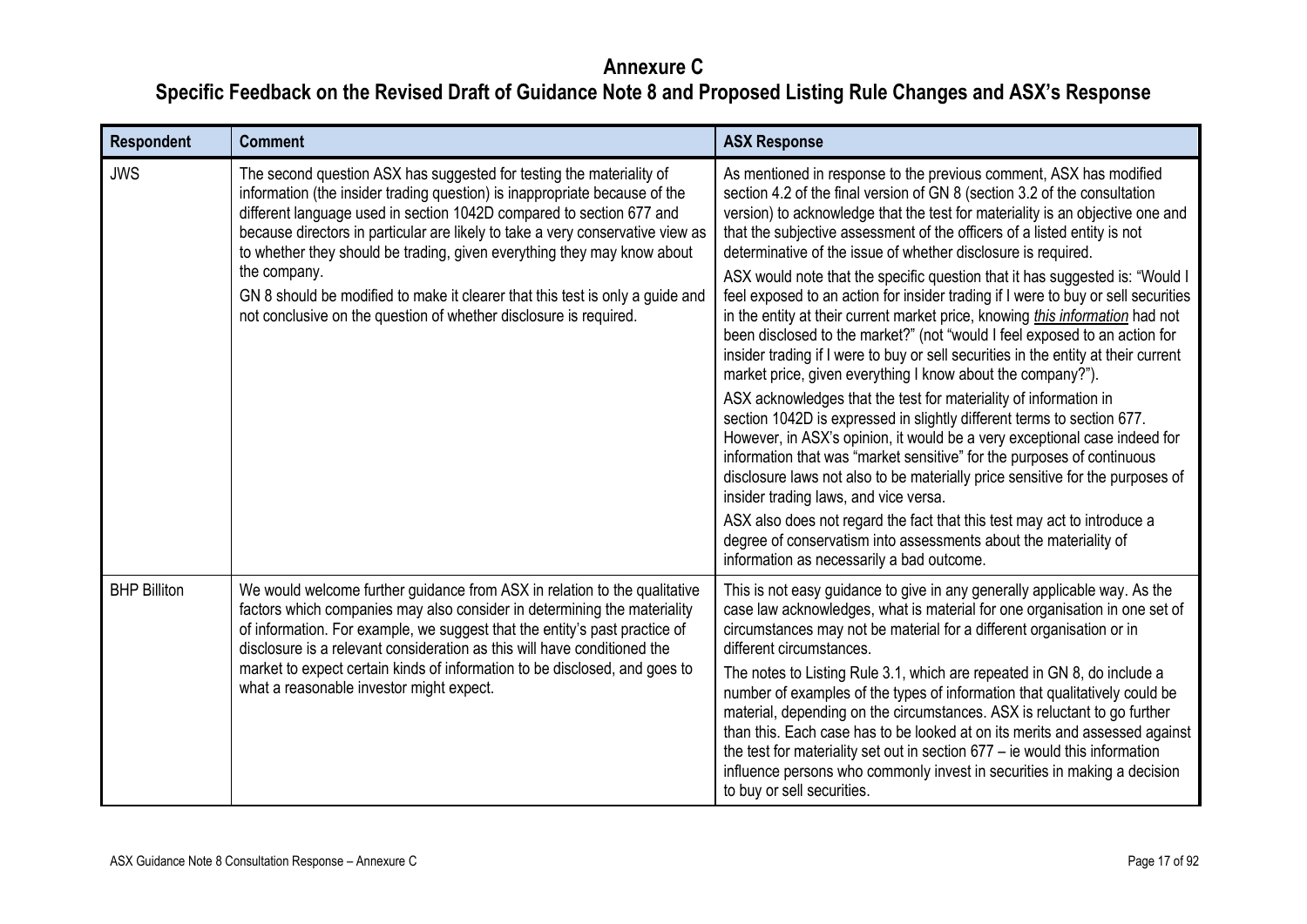| <b>Respondent</b> | <b>Comment</b>                                                                                                                                                                                                                                                                                                                                          | <b>ASX Response</b>                                                                                                                                                                                                                                                                                                                                                                                                                                                                                                                                                                                                                                                                                                                                                               |
|-------------------|---------------------------------------------------------------------------------------------------------------------------------------------------------------------------------------------------------------------------------------------------------------------------------------------------------------------------------------------------------|-----------------------------------------------------------------------------------------------------------------------------------------------------------------------------------------------------------------------------------------------------------------------------------------------------------------------------------------------------------------------------------------------------------------------------------------------------------------------------------------------------------------------------------------------------------------------------------------------------------------------------------------------------------------------------------------------------------------------------------------------------------------------------------|
|                   |                                                                                                                                                                                                                                                                                                                                                         | ASX would point out that the particular example mentioned in the comment<br>(the entity's past practice of disclosure) was already addressed to some<br>extent in section 3.3 of the consultation version of GN 8 (now section 4.3 of<br>the final version), which mentioned that the materiality of information has to<br>be assessed in context and that the relevant context includes "any previous<br>information the listed entity has provided to the market (eg in a prospectus<br>or PDS, under its continuous or periodic disclosure obligations or by way of<br>earnings guidance)".                                                                                                                                                                                    |
|                   |                                                                                                                                                                                                                                                                                                                                                         | ASX has also since enhanced its guidance around the impact that past<br>disclosures may have under the "reasonable person" test in Listing<br>Rule 3.1A.3 (see the discussion of "cherry-picking" in section 5.9 of the<br>final version of GN 8 (section 4.9 of the consultation version)).<br>While ASX does not interpret the comment in this way, for the avoidance of<br>doubt, ASX would note that it does not follow from the fact an entity has<br>had a practice of not disclosing certain types of information in the past that<br>the market/reasonable investors should not expect that type of information<br>to be disclosed in the future - the relevant question in each case has to be<br>whether the information meets the test for materiality in section 677. |
| <b>JWS</b>        | The admonition that directors "err on the side of caution" in making<br>disclosures under Listing Rule 3.1 could expose them to a claim for breach<br>of duty of care and diligence under section 180(1) of the Corporations Act if<br>they disclose information that they are not legally obliged to disclose. This<br>should be acknowledged in GN 8. | ASX has modified the comment that listed entities and their officers should<br>"err on the side of caution" to now refer to "exercise appropriate caution".                                                                                                                                                                                                                                                                                                                                                                                                                                                                                                                                                                                                                       |
| ABL               | We agree with ASX's interpretation that the references in section 677 to<br>persons who commonly invest in securities should not include high<br>frequency traders. However, it would be desirable for section 677 to be<br>amended to reflect this interpretation, in case the courts take a different<br>view in class action litigation.             | ASX appreciates the support for this guidance.<br>For the reasons outlined in the response to the next comment, ASX<br>considers that this is important guidance for it to give to the market.<br>Whether there should be legislative changes to section 677 is a matter for<br>the Australian Parliament. ASX has done what it can do on this issue in<br>GN 8.                                                                                                                                                                                                                                                                                                                                                                                                                  |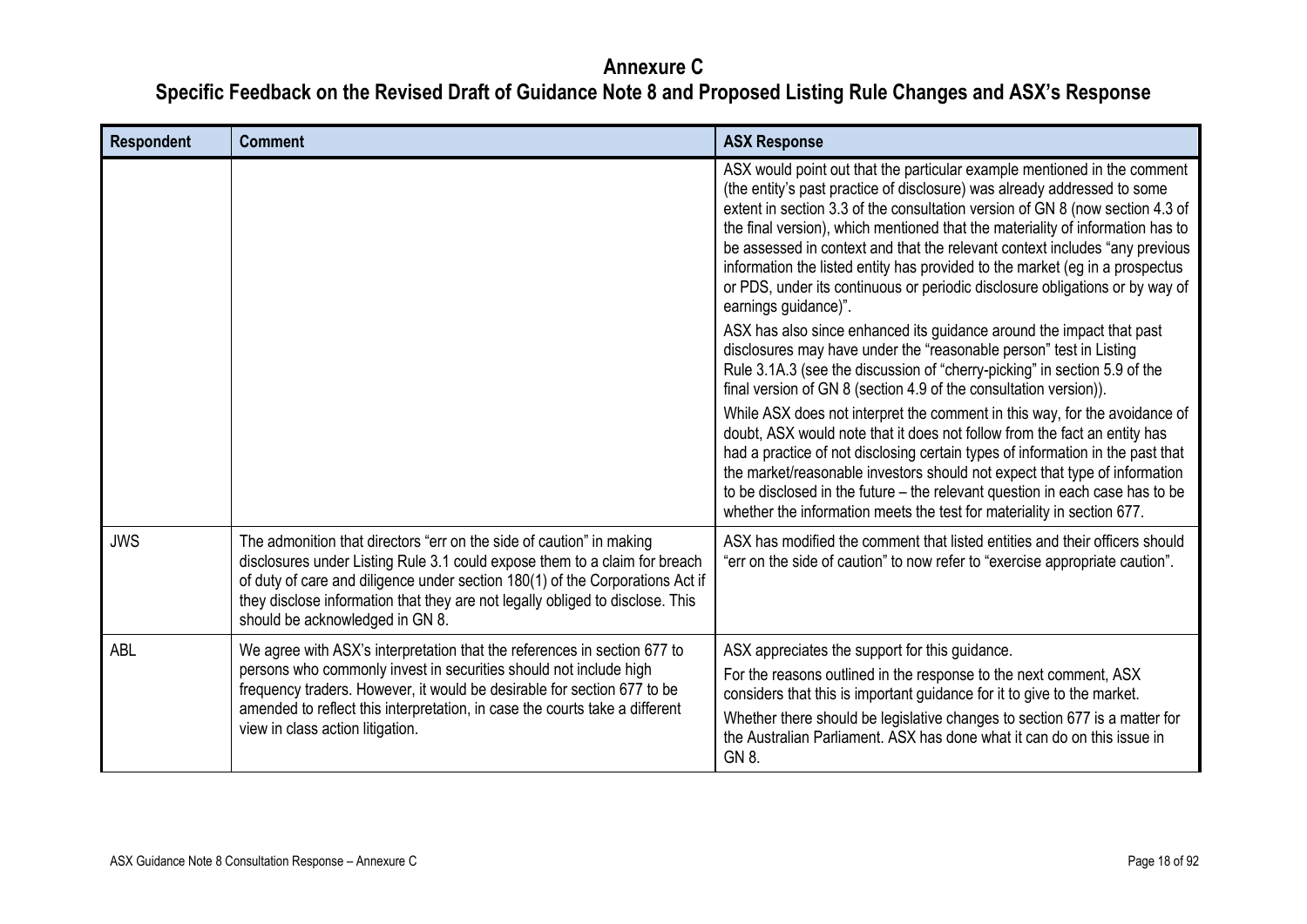| <b>Respondent</b> | <b>Comment</b>                                                                                                                                                                                                                                                                                                                                                                                                                                                                                                                                                                                                                                                                                                            | <b>ASX Response</b>                                                                                                                                                                                                                                                                                                                                                                                                                                                                                                                                                                                                                                                                                                                                                                                                                                                                                                                                                                                                                                                                                                                                                                                                                                                                                                                                                                                                                                                                                                                                                                                                                                                                                                                                                       |
|-------------------|---------------------------------------------------------------------------------------------------------------------------------------------------------------------------------------------------------------------------------------------------------------------------------------------------------------------------------------------------------------------------------------------------------------------------------------------------------------------------------------------------------------------------------------------------------------------------------------------------------------------------------------------------------------------------------------------------------------------------|---------------------------------------------------------------------------------------------------------------------------------------------------------------------------------------------------------------------------------------------------------------------------------------------------------------------------------------------------------------------------------------------------------------------------------------------------------------------------------------------------------------------------------------------------------------------------------------------------------------------------------------------------------------------------------------------------------------------------------------------------------------------------------------------------------------------------------------------------------------------------------------------------------------------------------------------------------------------------------------------------------------------------------------------------------------------------------------------------------------------------------------------------------------------------------------------------------------------------------------------------------------------------------------------------------------------------------------------------------------------------------------------------------------------------------------------------------------------------------------------------------------------------------------------------------------------------------------------------------------------------------------------------------------------------------------------------------------------------------------------------------------------------|
| Clayton Utz       | We question whether it is appropriate to exclude high frequency traders<br>from the class of those who "commonly invest in securities" for the<br>purposes of section 677.<br>If a reference to high frequency traders is to remain, we believe it would be<br>useful for ASX to provide further clarification of how it defines high<br>frequency traders - does it include all investors with a short term (intraday)<br>time horizon (eg day traders) or is ASX is seeking to exclude only<br>electronic traders and, if so, which ones - only algorithmic traders with<br>direct access to the exchange, or the broader class of electronic traders as<br>that concept is referred to in ASIC Consultation Paper 184? | ASX notes the comment and has deleted the specific reference to high<br>frequency traders. However, ASX considers it important to state its view<br>that the class of those who "commonly invest in securities" for the purposes<br>of section 677 does not, and should not, extend to persons who seek to<br>take advantage of very short term (usually intraday) price fluctuations and<br>who trade into and out of securities without reference to their inherent value<br>and without any intention to hold them for any meaningful period of time.<br>ASX has therefore kept that guidance in section 4.2 of the final version of<br>GN 8 (section 3.2 of the consultation version).<br>The reason for this is that these types of traders often make trading<br>decisions on the basis of very small movements in market price and so<br>their inclusion in that class could artificially reduce the level of price<br>movement that might be regarded as "material" under Listing Rule 3.1 and<br>section 674. Also, their trading decisions typically are made without any<br>regard to the underlying fundamentals of the securities in which they trade.<br>They therefore are not the type of person to whom section 677 was<br>addressed, namely, persons who commonly "invest in" securities and<br>whose decision to buy or sell any given security is determined by their<br>assessment of the information available about that security.<br>In colloquial terms, these types of traders are often described as either<br>"high frequency traders" (if they trade algorithmically) or "day traders" (if<br>they trade using more conventional means). However, it is not necessary to<br>use those labels to make the point made in this section of GN 8. |
| Clayton Utz       | There are other categories of traders (eg short sellers and hedge funds)<br>who perhaps should be excluded from the class of those who "commonly<br>invest in securities" for the purposes of section 677.                                                                                                                                                                                                                                                                                                                                                                                                                                                                                                                | ASX does not agree. ASX is comfortable excluding the types of traders<br>mentioned in its response to the previous comment, whom ASX considers<br>cannot be regarded as "investors" in any relevant sense of that expression.<br>ASX is not comfortable excluding other types of investors.                                                                                                                                                                                                                                                                                                                                                                                                                                                                                                                                                                                                                                                                                                                                                                                                                                                                                                                                                                                                                                                                                                                                                                                                                                                                                                                                                                                                                                                                               |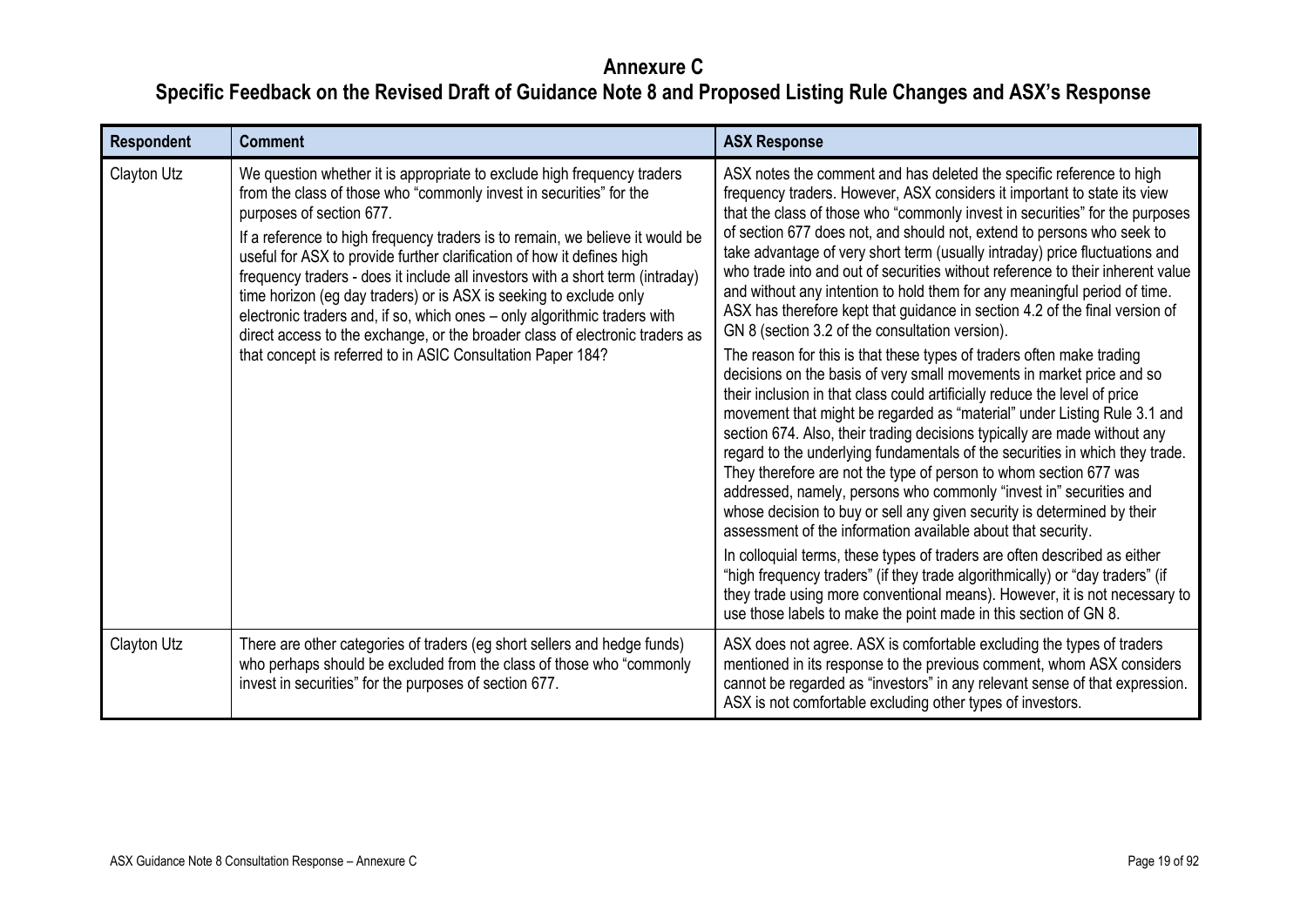<span id="page-19-1"></span><span id="page-19-0"></span>

| <b>Respondent</b>   | <b>Comment</b>                                                                                                                                                                                                                                                                                                                                                                                                                                                                                                                                                                                                        | <b>ASX Response</b>                                                                                                                                                                                                                                                                                                                                                                                                                                                                                                                                                                                                                                                                                                                                                                                                                                                           |  |  |
|---------------------|-----------------------------------------------------------------------------------------------------------------------------------------------------------------------------------------------------------------------------------------------------------------------------------------------------------------------------------------------------------------------------------------------------------------------------------------------------------------------------------------------------------------------------------------------------------------------------------------------------------------------|-------------------------------------------------------------------------------------------------------------------------------------------------------------------------------------------------------------------------------------------------------------------------------------------------------------------------------------------------------------------------------------------------------------------------------------------------------------------------------------------------------------------------------------------------------------------------------------------------------------------------------------------------------------------------------------------------------------------------------------------------------------------------------------------------------------------------------------------------------------------------------|--|--|
|                     | Section 3.3 – The need to assess information in context                                                                                                                                                                                                                                                                                                                                                                                                                                                                                                                                                               |                                                                                                                                                                                                                                                                                                                                                                                                                                                                                                                                                                                                                                                                                                                                                                                                                                                                               |  |  |
| <b>CSA</b>          | Footnote 19 references the observations of O'Loughlin J in Flavel v Roget.<br>However, this case is not necessarily easy to access (it is not available on<br>austlii.edu.au) and a listed entity may not have the in-house resources to<br>the same extent as a large law firm library. CSA strongly recommends that<br>all information relevant to the Guidance Note should be able to be found<br>within the Guidance Note or on the ASX website. In an instance such as<br>this, CSA recommends that a hyperlink be provided to a section of the ASX<br>website where the case in question can be found and read. | ASX has added to the footnote (now footnote 28 in the final version of<br>GN 8) the relevant quote from Flavel v Roget that backs up the point made<br>in the text.<br>ASX would note that the footnotes with case references are primarily<br>included for the benefit of legal advisers. Most legal advisers will have or<br>be able to get access to the cases referred to in the footnotes.<br>If a listed entity really wants to read the full text of the cases mentioned in<br>the footnotes, it will usually have a relationship with a legal adviser through<br>whom it will be able to obtain this material.                                                                                                                                                                                                                                                        |  |  |
|                     | Section 3.4 - When does an entity become aware of information?                                                                                                                                                                                                                                                                                                                                                                                                                                                                                                                                                        |                                                                                                                                                                                                                                                                                                                                                                                                                                                                                                                                                                                                                                                                                                                                                                                                                                                                               |  |  |
| <b>BHP Billiton</b> | A distinction needs to be drawn between an officer becoming aware of<br>certain facts/information, and the officer being in a position to determine if<br>the information is material in the context of the listed entity.                                                                                                                                                                                                                                                                                                                                                                                            | ASX agrees and has added some additional commentary in section 4.4 of<br>the final version of GN 8 (section 3.4 of the consultation version) which<br>acknowledges that an entity will only become aware of information that<br>needs to be disclosed under Listing Rule 3.1 when an officer has, or ought<br>reasonably to have, come into possession of sufficient information about<br>the relevant event or circumstance to be able to appreciate its market<br>sensitivity.                                                                                                                                                                                                                                                                                                                                                                                              |  |  |
| <b>BHP Billiton</b> | With respect to events or developments that arise due to decisions or<br>actions taken within a company, GN 8 should recognise the overriding<br>principle that the disclosure obligation crystallises when the person with the<br>relevant authority has taken a decision.                                                                                                                                                                                                                                                                                                                                           | ASX agrees with the point that a disclosure obligation will often not<br>crystallise in relation to a proposed decision or action by a listed entity until<br>the person with the relevant authority within the entity has made that<br>decision or committed the entity to take that action. However, ASX believes<br>that this principle is recognised and has been adequately addressed by the<br>guidance about incomplete proposals or negotiations in section 5.4 of the<br>final version of GN 8 (section 4.4 of the consultation version) and by the<br>guidance about when board decisions need to be disclosed in section 4.8<br>of the final version of GN 8 (section 3.8 of the consultation version). It is<br>also well illustrated by a number of the worked examples in Annexure A.<br>ASX would note that the mere fact that an entity is even considering a |  |  |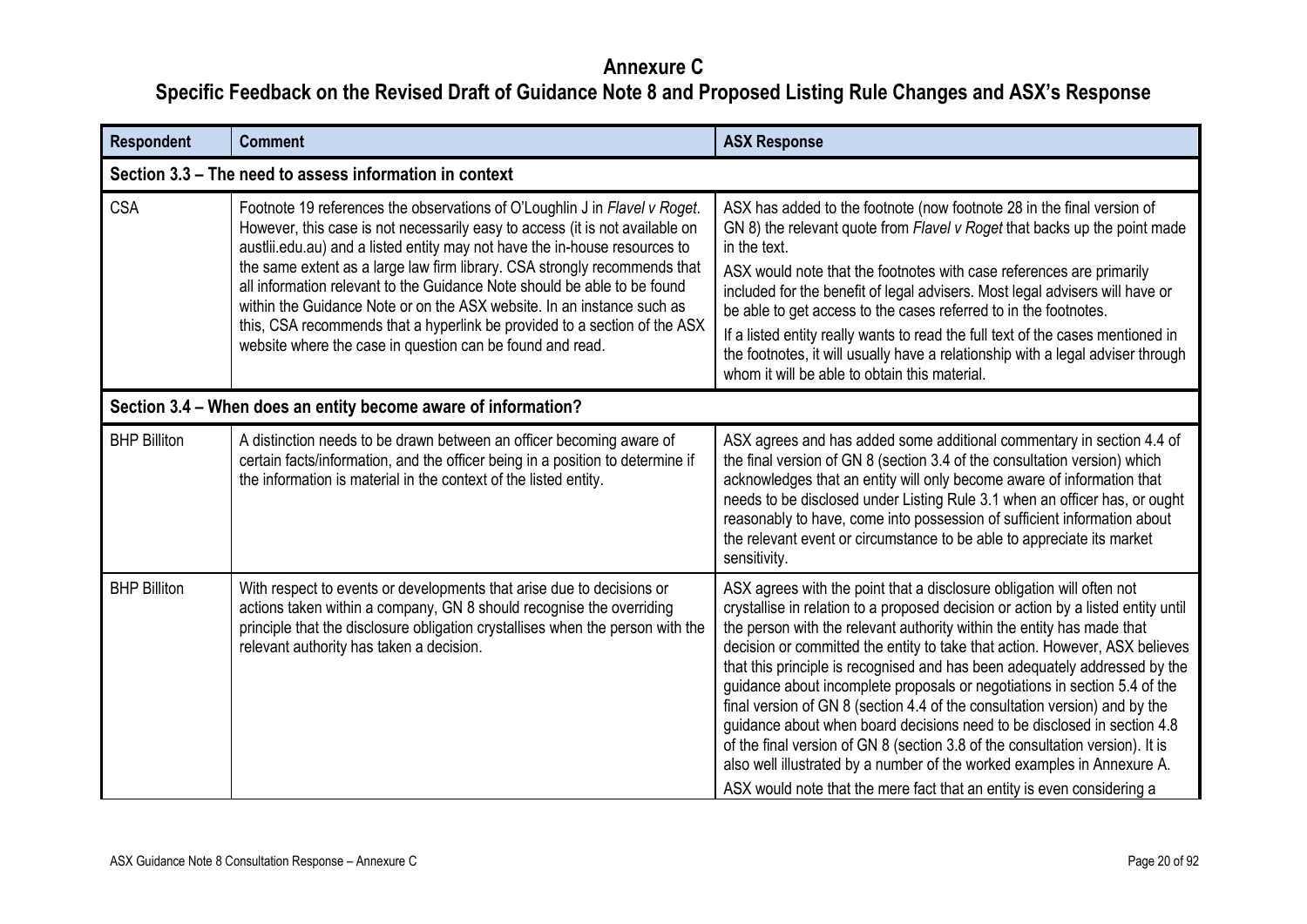| <b>Respondent</b> | <b>Comment</b>                                                                                                                                                                                                                                                                                                                                                                                                                                                                                            | <b>ASX Response</b>                                                                                                                                                                                                                                                                                                                                                                                                                                                                                                                                                                                                                                                                                                                                                                                                                                                                                                                                                                                                                                                                                                                                                                                                                                                                                                                                                                                                                                                                                                                                                                                                                                                                                                                                                      |
|-------------------|-----------------------------------------------------------------------------------------------------------------------------------------------------------------------------------------------------------------------------------------------------------------------------------------------------------------------------------------------------------------------------------------------------------------------------------------------------------------------------------------------------------|--------------------------------------------------------------------------------------------------------------------------------------------------------------------------------------------------------------------------------------------------------------------------------------------------------------------------------------------------------------------------------------------------------------------------------------------------------------------------------------------------------------------------------------------------------------------------------------------------------------------------------------------------------------------------------------------------------------------------------------------------------------------------------------------------------------------------------------------------------------------------------------------------------------------------------------------------------------------------------------------------------------------------------------------------------------------------------------------------------------------------------------------------------------------------------------------------------------------------------------------------------------------------------------------------------------------------------------------------------------------------------------------------------------------------------------------------------------------------------------------------------------------------------------------------------------------------------------------------------------------------------------------------------------------------------------------------------------------------------------------------------------------------|
|                   |                                                                                                                                                                                                                                                                                                                                                                                                                                                                                                           | market sensitive transaction will itself often be market sensitive. In these<br>circumstances, the entity must rely on the carves-out to immediate<br>disclosure in Listing Rule 3.1A – either because the information relates to<br>an incomplete proposal or negotiation or because it is a matter of<br>supposition or insufficiently definite to warrant disclosure. In this sense, it is<br>really Listing Rule 3.1A that defines when the disclosure obligation<br>crystallises and why this guidance appears in the sections of GN 8<br>addressing Listing Rule 3.1A.                                                                                                                                                                                                                                                                                                                                                                                                                                                                                                                                                                                                                                                                                                                                                                                                                                                                                                                                                                                                                                                                                                                                                                                             |
| Clayton Utz       | It would be helpful for ASX to provide its views on when an entity will<br>become aware of, and be required to disclose, price sensitive information<br>that is a matter of opinion or expectation that needs to be formed by the<br>entity. For example:<br>(a) the prospects of success of the entity in relation to potential material<br>litigation;<br>(b) the appropriate size of a provision for bad and doubtful debts; or<br>(c) the potential material impairment of a key asset of the entity. | As mentioned above, ASX has included some additional guidance in<br>section 4.4 of the final version of GN 8 (section 3.4 of the consultation<br>version) that an entity will only become aware of information that needs to<br>be disclosed under Listing Rule 3.1 when an officer has, or ought<br>reasonably to have, come into possession of sufficient information about<br>the relevant event or circumstance to be able to appreciate its market<br>sensitivity. It has also added footnote 39 to the final version of GN 8 giving<br>as an example of that point a listed entity needing to obtain legal advice<br>about a writ or summons commencing litigation against it to ascertain<br>whether or not it is market sensitive.<br>ASX is wary of giving guidance on matters of opinion, especially given what<br>the majority of the High Court said on the distinction between matters of<br>fact and matters of opinion in Forrest v ASIC [2012] HCA 39. It is seldom<br>the case that a disclosable matter is purely a matter of opinion. There will<br>always be some factual basis underlying the opinion. As an illustration, in<br>the example given in the comment – the appropriate size of a provision for<br>bad and doubtful debts - that would generally only be disclosable in<br>isolation if there has been a significant deterioration in the entity's debtors<br>which has not been anticipated by the market and which is sufficient to<br>have a material effect on the price or value of its securities. In such a case,<br>it can reasonably be argued that the matter to be disclosed is not the<br>opinion about the appropriate size of the provision but rather the fact of the<br>material deterioration in the entity's debtors. |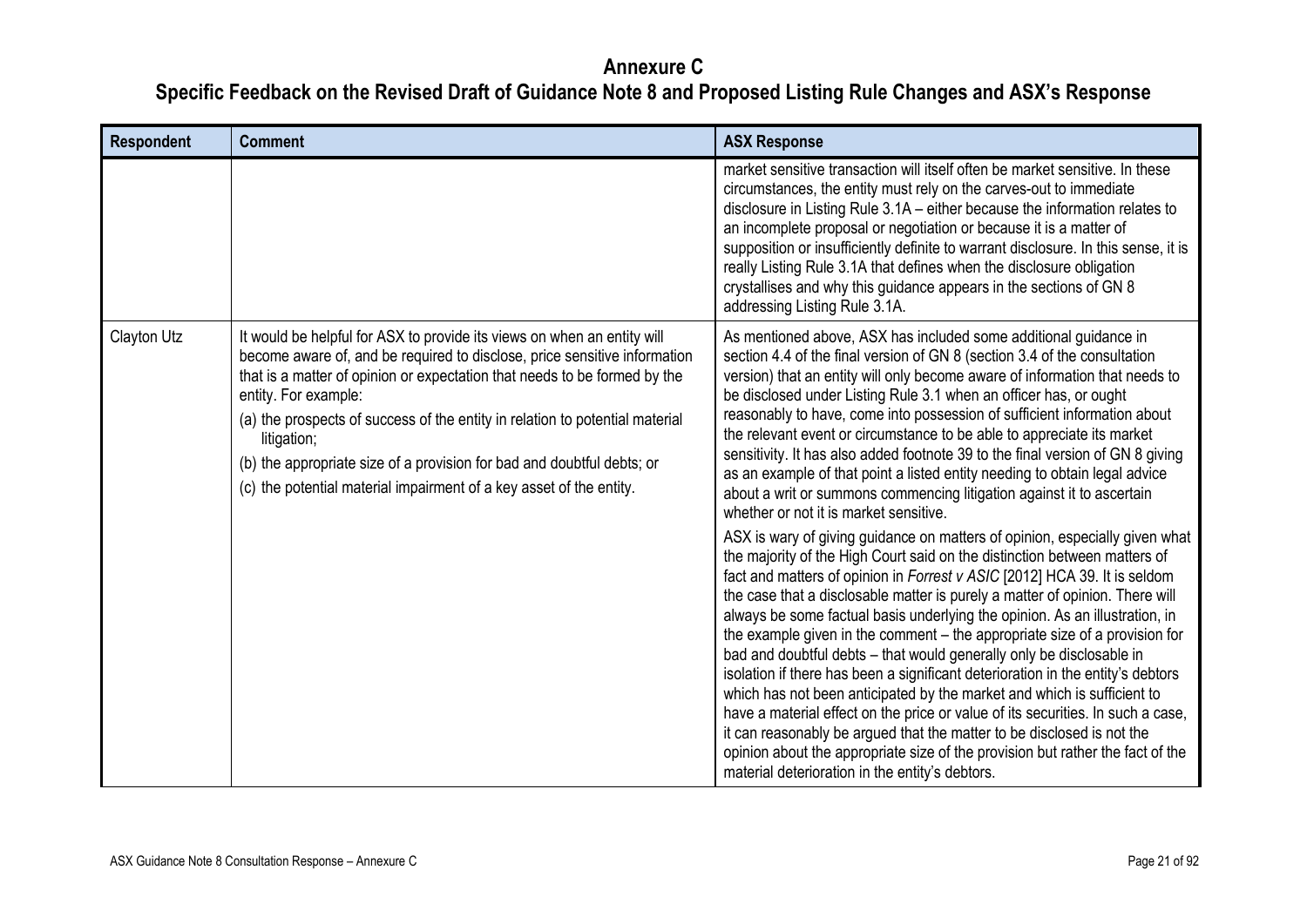<span id="page-21-0"></span>

| <b>Respondent</b>                                                                                                                       | <b>Comment</b>                                                                                                                                                         | <b>ASX Response</b>                                                                                                                                                                                                                                                                                                                                                                                                                                                                                                                                                                                                                                                                                                                                                                                                                                                                                                                                                                                                                                                                                                                                                                                                                                                                                                                                                                                         |  |  |
|-----------------------------------------------------------------------------------------------------------------------------------------|------------------------------------------------------------------------------------------------------------------------------------------------------------------------|-------------------------------------------------------------------------------------------------------------------------------------------------------------------------------------------------------------------------------------------------------------------------------------------------------------------------------------------------------------------------------------------------------------------------------------------------------------------------------------------------------------------------------------------------------------------------------------------------------------------------------------------------------------------------------------------------------------------------------------------------------------------------------------------------------------------------------------------------------------------------------------------------------------------------------------------------------------------------------------------------------------------------------------------------------------------------------------------------------------------------------------------------------------------------------------------------------------------------------------------------------------------------------------------------------------------------------------------------------------------------------------------------------------|--|--|
|                                                                                                                                         | Section 3.5 - The meaning of "immediately"                                                                                                                             |                                                                                                                                                                                                                                                                                                                                                                                                                                                                                                                                                                                                                                                                                                                                                                                                                                                                                                                                                                                                                                                                                                                                                                                                                                                                                                                                                                                                             |  |  |
| <b>AIRA</b><br><b>BHP Billiton</b><br>Clayton Utz<br>Confidential<br>Corrs<br><b>CSA</b><br>G100<br><b>HSF</b><br><b>LCA</b><br>Telstra | The clarification of the meaning of "immediately" is helpful/welcome.                                                                                                  | ASX appreciates the support for this guidance.                                                                                                                                                                                                                                                                                                                                                                                                                                                                                                                                                                                                                                                                                                                                                                                                                                                                                                                                                                                                                                                                                                                                                                                                                                                                                                                                                              |  |  |
| <b>AICD</b><br><b>Clayton Utz</b><br>Confidential                                                                                       | Rather than defining "immediately" as meaning "promptly and without<br>delay", GN 8 should define it as meaning "promptly and without<br>unreasonable or undue delay". | ASX does not agree. The formulation of words used in GN 8 ("promptly and<br>without delay") has clear judicial support and ASX does not see a case for<br>departing from those words.<br>This comment suggests a belief on the part of its makers that there might<br>be circumstances in which a delay in releasing market sensitive information<br>is reasonable or acceptable. This in turn suggests to ASX that those<br>commentators may be interpreting the word "delay" differently to ASX.<br>ASX interprets "delay" to mean defer, postpone or put off to a later time. A<br>simple effluxion of time is not, of itself, a "delay". Hence, the fact that some<br>time will necessarily pass while an entity goes about the task of preparing<br>and releasing an announcement does not mean that there has been a<br>"delay" in the release of the information.<br>In ASX's opinion, for a listed entity to defer, postpone or put off to a later<br>time (ie delay) the publication of an announcement clearly would not meet<br>the requirement to act "immediately". This would apply even where the<br>delay is considered reasonable in the circumstances.<br>ASX has included some commentary in section 4.5 of the final version of<br>GN 8 (section 3.5 of the consultation version) to clarify the meaning of<br>"delay", which should help to allay the concern underlying this comment. |  |  |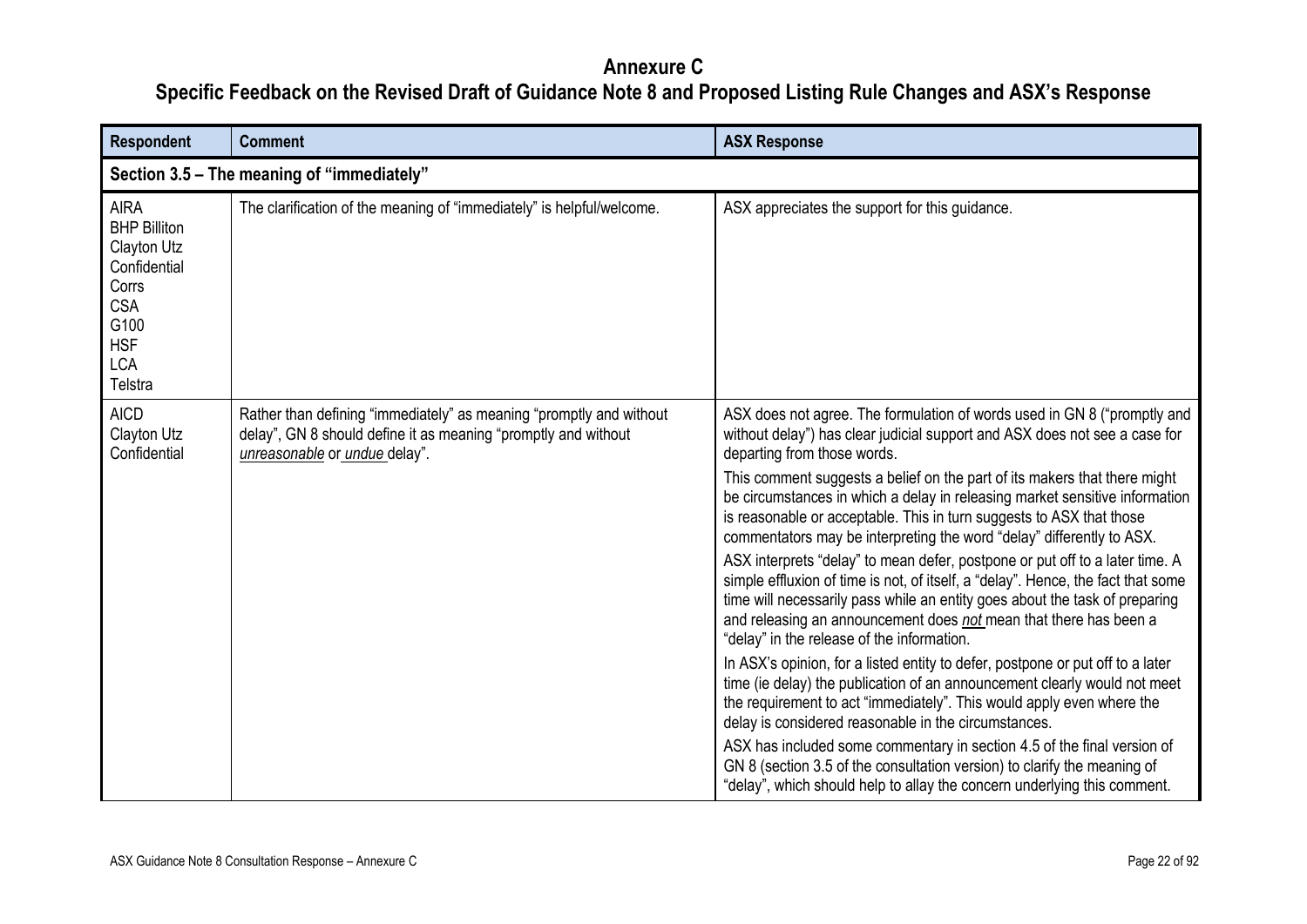| <b>Respondent</b>                                                                 | <b>Comment</b>                                                                                                                                                                                                                                                                                                                                                                                                                                                                                                                                                                                                                                                                                                                                                                                                | <b>ASX Response</b>                                                                                                                                                                                                                                                                                                                                                                                                                                                                                                                                                                                                                                                                                                                                                                                                                                                                                                                                                                                                                                                                                                                                                   |
|-----------------------------------------------------------------------------------|---------------------------------------------------------------------------------------------------------------------------------------------------------------------------------------------------------------------------------------------------------------------------------------------------------------------------------------------------------------------------------------------------------------------------------------------------------------------------------------------------------------------------------------------------------------------------------------------------------------------------------------------------------------------------------------------------------------------------------------------------------------------------------------------------------------|-----------------------------------------------------------------------------------------------------------------------------------------------------------------------------------------------------------------------------------------------------------------------------------------------------------------------------------------------------------------------------------------------------------------------------------------------------------------------------------------------------------------------------------------------------------------------------------------------------------------------------------------------------------------------------------------------------------------------------------------------------------------------------------------------------------------------------------------------------------------------------------------------------------------------------------------------------------------------------------------------------------------------------------------------------------------------------------------------------------------------------------------------------------------------|
| <b>BHP Billiton</b><br>Corrs<br><b>CSA</b><br><b>HSF</b><br><b>LCA</b><br>Telstra | The references to ASIC Media Releases 08-117 and 09-199 (infringement<br>notices issued for 60 minute and 90 minute delays) suggests that an<br>announcement should be issued within 60-90 minutes of a listed entity<br>becoming aware of disclosable information and this would be unreasonably<br>short in many cases.                                                                                                                                                                                                                                                                                                                                                                                                                                                                                     | ASX understands the issue and has moved the references to these<br>infringement notices to the footnotes (see footnotes 43 and 53 of the final<br>version) and included further commentary about them so that they can be<br>better understood.<br>As explained in that commentary, ASIC Media Release 08-117 dealt with a<br>situation where there was an unacceptable delay in requesting a trading<br>halt in circumstances where information had leaked and was having a<br>significant impact on market price. ASIC Media Release 09-199 dealt with<br>a situation where the release of allegedly material information was<br>postponed to coincide with another announcement and therefore involved a<br>"delay".<br>Every infringement notice turns upon its own individual facts and these two<br>infringement notices are no exception. ASX certainly does not interpret<br>these infringement notices as meaning that ASIC has a view that an<br>announcement should always be issued within 60-90 minutes of a listed<br>entity becoming aware of disclosable information and it is not aware of any<br>public suggestion by ASIC that it has such a view. |
| <b>Clayton Utz</b><br><b>JWS</b>                                                  | Section 3.5 should acknowledge that whether the market is open and<br>trading is also a relevant consideration in determining how promptly<br>information has to be released.                                                                                                                                                                                                                                                                                                                                                                                                                                                                                                                                                                                                                                 | ASX agrees and has modified section 4.5 of the final version of GN 8<br>(section 3.5 of the consultation version) to include this acknowledgement.                                                                                                                                                                                                                                                                                                                                                                                                                                                                                                                                                                                                                                                                                                                                                                                                                                                                                                                                                                                                                    |
| Corrs                                                                             | Paragraph 3 of section 3.5 should be clarified to emphasise that ASX<br>recognises that there are a number of factors which contribute to the<br>meaning of what will constitute prompt disclosure in any particular case<br>(including, in particular, the complexity of the circumstances and the need<br>to ensure that the market is not misinformed or prejudiced as a result of<br>information being disclosed or a trading halt having been sought before the<br>directors have had the chance to assess its veracity and/or materiality). It<br>would also be helpful to include more explanatory material on the meaning<br>of "without delay", including a description of particular factors that are to be<br>taken into account when determining how quickly an announcement needs<br>to be made. | Section 3.5 of the consultation version of GN 8 (now section 4.5 of the final<br>version) already listed the factors to which ASX will have regard in<br>determining whether an announcement is made promptly and without<br>delay. These included the complexity of the information and the need in<br>some cases to check the veracity of information.<br>ASX has now also included additional commentary in:<br>section 4.4 of the final version of GN 8 (section 3.4 of the consultation<br>version) dealing with the need to assess materiality;<br>section 4.5 of the final version of GN 8 (section 3.5 of the consultation<br>version) to clarify the meaning of "delay"; and                                                                                                                                                                                                                                                                                                                                                                                                                                                                                 |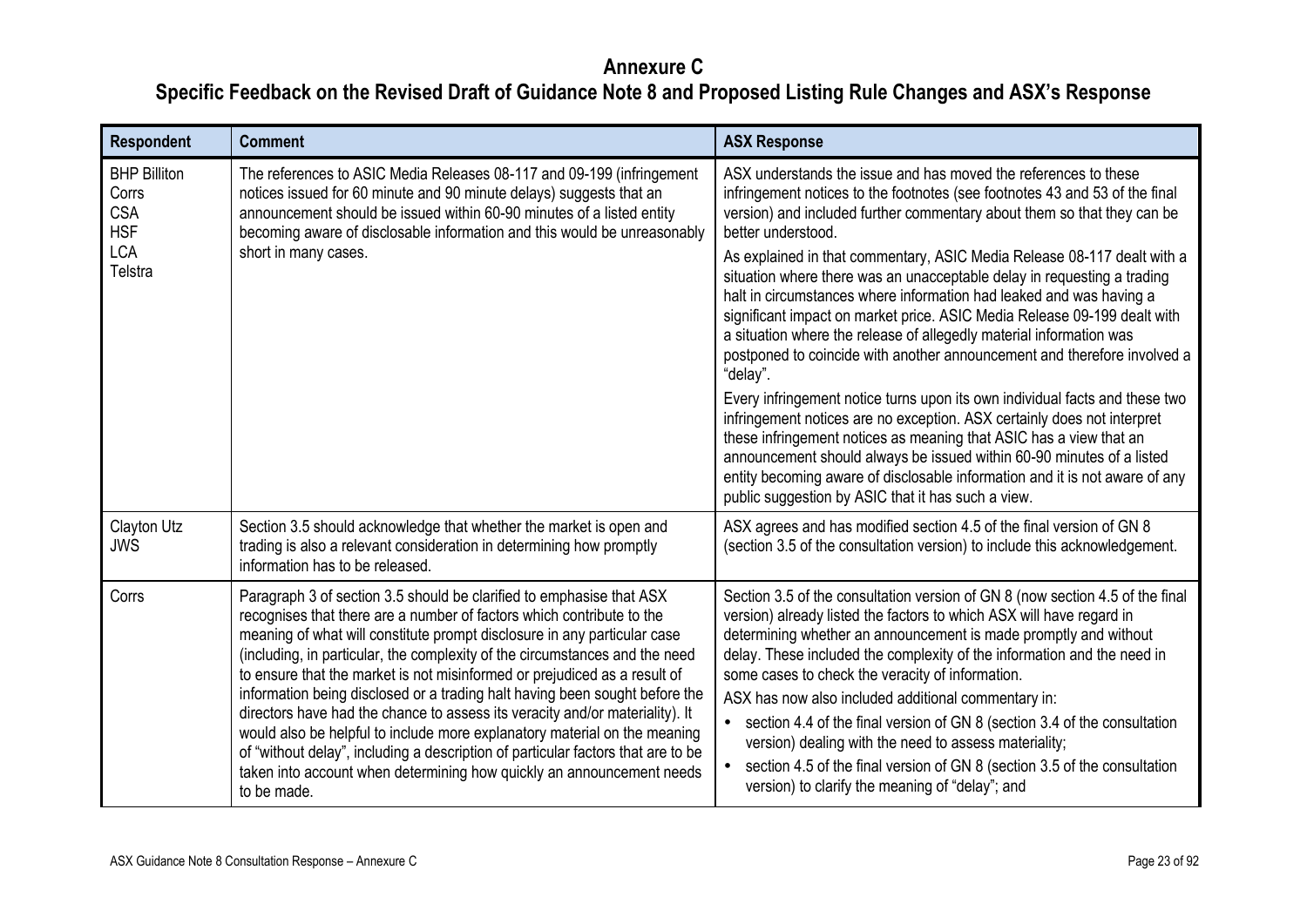| <b>Respondent</b> | <b>Comment</b>                                                                                                                                                                                                                                          | <b>ASX Response</b>                                                                                                                                                                                                                                                                                                                                                                                                                                                                                                                                                                                                                    |
|-------------------|---------------------------------------------------------------------------------------------------------------------------------------------------------------------------------------------------------------------------------------------------------|----------------------------------------------------------------------------------------------------------------------------------------------------------------------------------------------------------------------------------------------------------------------------------------------------------------------------------------------------------------------------------------------------------------------------------------------------------------------------------------------------------------------------------------------------------------------------------------------------------------------------------------|
|                   |                                                                                                                                                                                                                                                         | section 4.6 of the final version of GN 8 (section 3.6 of the consultation<br>version) regarding trading halts.                                                                                                                                                                                                                                                                                                                                                                                                                                                                                                                         |
|                   |                                                                                                                                                                                                                                                         | Together these changes address the remainder of the issues in this<br>comment.                                                                                                                                                                                                                                                                                                                                                                                                                                                                                                                                                         |
| <b>LCA</b>        | Some worked examples of, or qualitative guidance on, when information is<br>disclosed promptly and without delay would be helpful.                                                                                                                      | ASX has listed the factors to which it will have regard in determining when<br>information is released promptly and without delay in section 4.5 of the final<br>version of GN 8 (section 3.5 of the consultation version). It has also<br>included some commentary on the point in Examples D, F and G in<br>Annexure A of GN 8 (eg about the need for appropriate due diligence and<br>sign-off before releasing earnings guidance).<br>With the extra guidance ASX has included in section 4.5 of the final version<br>of GN 8 to clarify the meaning of "delay", ASX considers that there is<br>sufficient guidance on this point. |
| <b>JWS</b>        | GN 8 should make it clear that ASX will put itself in the position of the listed<br>entity at the time when it adjudges the factors relevant to whether an entity<br>has acted "promptly and without delay", so as not to succumb to hindsight<br>bias. | ASX has amended section 4.5 of the final version of GN 8 (section 3.5 of<br>the consultation version) to acknowledge that how quickly an entity can<br>give an announcement to ASX will be dictated by the circumstances<br>confronting it at the time.                                                                                                                                                                                                                                                                                                                                                                                |
| Corrs             | GN 8 should consistently use the phrase "promptly and without delay"<br>rather than "immediately" throughout GN 8 (see, for example, the second<br>paragraph of section 3.8 and section 3.17).                                                          | ASX does not believe that this is necessary. The term used in the Listing<br>Rules is "immediately". ASX has explained quite clearly in section 4.5 of<br>the final version of GN 8 (section 3.5 of the consultation version) how it<br>interprets "immediately".                                                                                                                                                                                                                                                                                                                                                                      |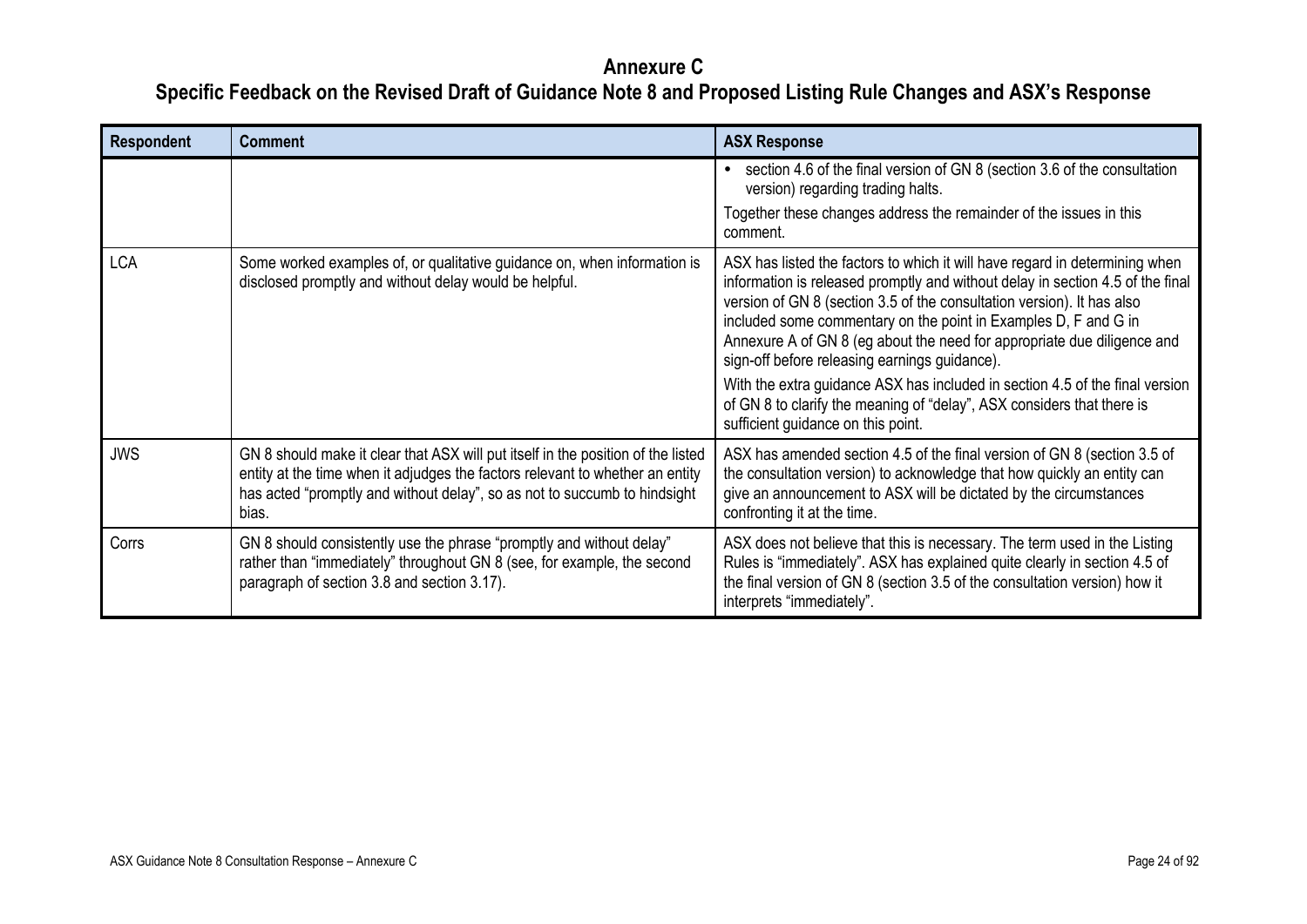<span id="page-24-0"></span>

| Section 3.6 – How can trading halts be used to manage an entity's obligations under Listing Rule 3.1?<br>The clarification of how ASX takes into account whether and how promptly<br>a listed entity has requested a trading halt in determining whether a listed<br>entity has complied with the spirit and intent of Listing Rule 3.1 is<br>helpful/welcomed.<br>[AICD]: We agree that a trading halt can be a useful tool in circumstances<br>where information has crystallised and an announcement is being prepared<br>or when information is about to crystallise and disclosure is imminent.<br>[Confidential]: We support ASX's views that trading halts can be an | ASX appreciates the support for this guidance.                                                                                                                                                                                                                                                                                                                                                                                                                                                                             |
|-----------------------------------------------------------------------------------------------------------------------------------------------------------------------------------------------------------------------------------------------------------------------------------------------------------------------------------------------------------------------------------------------------------------------------------------------------------------------------------------------------------------------------------------------------------------------------------------------------------------------------------------------------------------------------|----------------------------------------------------------------------------------------------------------------------------------------------------------------------------------------------------------------------------------------------------------------------------------------------------------------------------------------------------------------------------------------------------------------------------------------------------------------------------------------------------------------------------|
|                                                                                                                                                                                                                                                                                                                                                                                                                                                                                                                                                                                                                                                                             |                                                                                                                                                                                                                                                                                                                                                                                                                                                                                                                            |
|                                                                                                                                                                                                                                                                                                                                                                                                                                                                                                                                                                                                                                                                             |                                                                                                                                                                                                                                                                                                                                                                                                                                                                                                                            |
| important tool to help deal with the conflicting requirements of immediate<br>versus accurate disclosure or to enable the board or a disclosure<br>committee to consider and approve a market announcement, and could be<br>used more often by listed companies.                                                                                                                                                                                                                                                                                                                                                                                                            |                                                                                                                                                                                                                                                                                                                                                                                                                                                                                                                            |
| GN 8 should acknowledge that a trading halt is not necessarily appropriate<br>in all cases (eg in relation to an issue that will take longer than 2 trading<br>days to resolve).                                                                                                                                                                                                                                                                                                                                                                                                                                                                                            | ASX agrees and has amended section 4.6 of the final version of GN 8<br>(section 3.6 of the consultation version) to acknowledge this point.                                                                                                                                                                                                                                                                                                                                                                                |
| More guidance would be helpful on when a trading halt is appropriate and<br>when a listed entity can simply go about the process of preparing and<br>releasing an announcement in the ordinary course without requesting a                                                                                                                                                                                                                                                                                                                                                                                                                                                  | ASX agrees and has amended section 4.6 of the final version of GN 8<br>(section 3.6 of the consultation version) to give more guidance on this<br>issue.                                                                                                                                                                                                                                                                                                                                                                   |
| A trading halt is not appropriate if the entity is in a position to make an<br>announcement promptly and without delay once the disclosure obligation is                                                                                                                                                                                                                                                                                                                                                                                                                                                                                                                    | ASX agrees but with some qualifications. As GN 8 acknowledges, an entity<br>can still be acting "promptly and without delay" even though time may pass<br>between when it first becomes aware of market sensitive information and<br>when it releases its announcement to the market. Where the market is<br>trading while an announcement is pending, it is appropriate for the listed<br>entity to consider whether a trading halt is appropriate.<br>The amended guidance on trading halts mentioned in response to the |
|                                                                                                                                                                                                                                                                                                                                                                                                                                                                                                                                                                                                                                                                             |                                                                                                                                                                                                                                                                                                                                                                                                                                                                                                                            |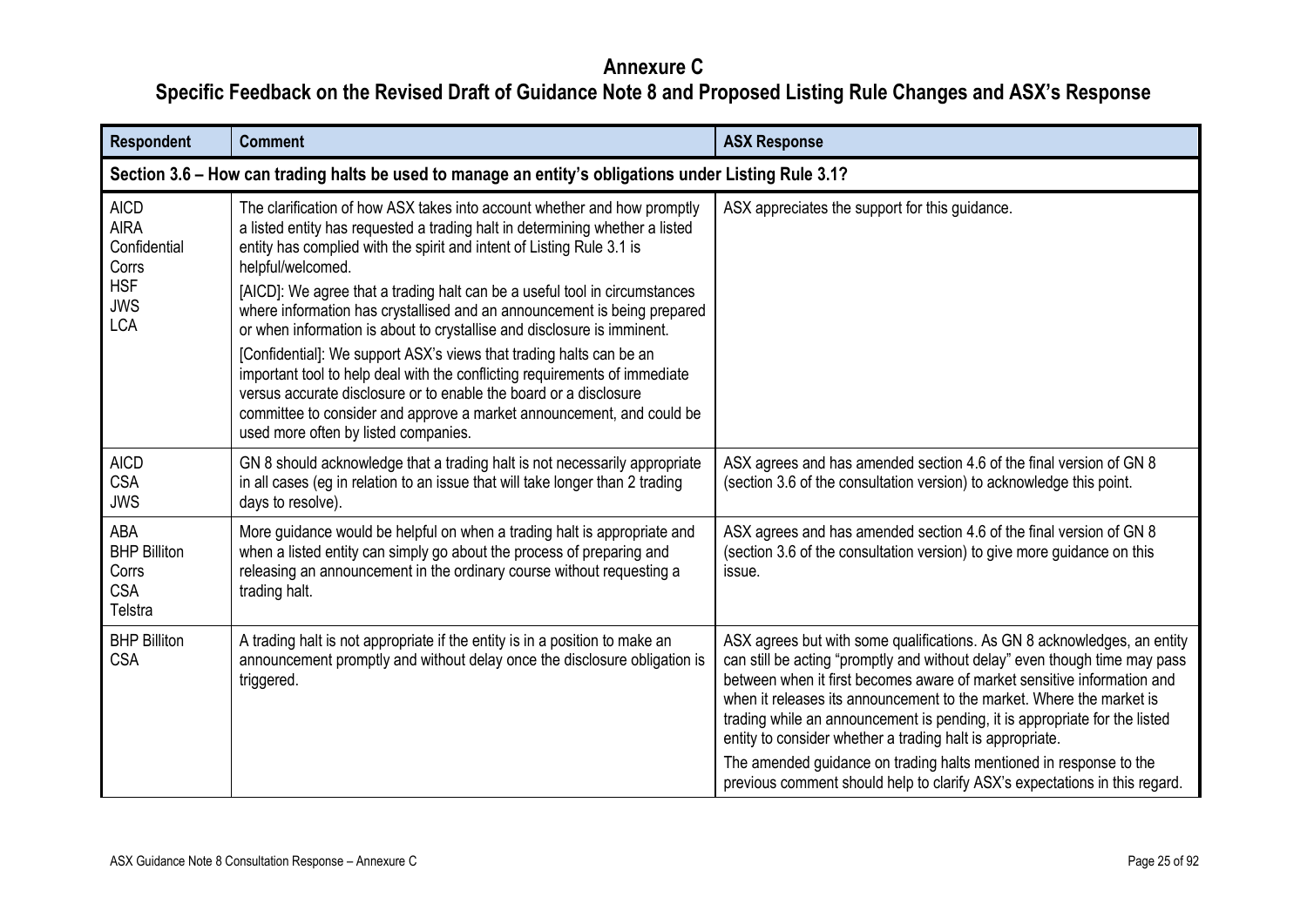| Respondent                                                                               | <b>Comment</b>                                                                                                                                                                                                                                                                                                | <b>ASX Response</b>                                                                                                                                                                                                                                                                                                                                                                                                                                                                                                                                                      |
|------------------------------------------------------------------------------------------|---------------------------------------------------------------------------------------------------------------------------------------------------------------------------------------------------------------------------------------------------------------------------------------------------------------|--------------------------------------------------------------------------------------------------------------------------------------------------------------------------------------------------------------------------------------------------------------------------------------------------------------------------------------------------------------------------------------------------------------------------------------------------------------------------------------------------------------------------------------------------------------------------|
| ABA<br><b>BHP Billiton</b><br>Corrs<br><b>CSA</b><br><b>HSF</b><br><b>LCA</b><br>Telstra | It would be helpful for GN 8 to acknowledge that a listed entity may need<br>time to consider whether a trading halt is appropriate (for example, to<br>determine that information is in fact market sensitive and therefore needs<br>to be disclosed).                                                       | ASX agrees and has amended section 4.6 of the final version of GN 8<br>(section 3.6 of the consultation version) to address this issue.                                                                                                                                                                                                                                                                                                                                                                                                                                  |
| <b>BHP Billiton</b>                                                                      | For larger, diversified groups, a trading halt is rarely a suitable solution to<br>the disclosure question and we think it would be preferable for GN 8 to<br>focus more on ways in which companies can enhance their processes and<br>compliance without depriving investors of the market for their shares. | ASX does not agree. Even for very large listed entities, there may be<br>circumstances where a trading halt is appropriate (although ASX would<br>concede that these circumstances would not necessarily occur in practice<br>all that frequently).                                                                                                                                                                                                                                                                                                                      |
|                                                                                          |                                                                                                                                                                                                                                                                                                               | The amended guidance on when trading halts are appropriate mentioned<br>above should help to clarify ASX's expectations in this regard.                                                                                                                                                                                                                                                                                                                                                                                                                                  |
| <b>BHP Billiton</b>                                                                      | GN 8 should be clear that mining and oil & gas companies will not require a<br>trading halt as long as they work promptly to compile and release an<br>announcement which meets the new chapter 5 requirements.                                                                                               | ASX does not believe any changes are required to GN 8 to address this<br>point. The fact that compliance with the Chapter 5 reporting requirements<br>will necessarily take some time was already acknowledged in section 3.5 of<br>the consultation version of GN 8 (now section 4.5 of the final version), in<br>the bullet point stating this as one of the factors to which ASX would have<br>regard in assessing whether an entity had issued an announcement<br>promptly and without delay. It is also addressed in the worked example in<br>Appendix A Example D. |
|                                                                                          |                                                                                                                                                                                                                                                                                                               | Proposed GN 31, which was released as part of the consultation on the<br>new mining and oil & gas reporting rules, also has guidance on the<br>interplay of the disclosure rules in Chapter 5 with Listing Rule 3.1.                                                                                                                                                                                                                                                                                                                                                     |
|                                                                                          |                                                                                                                                                                                                                                                                                                               | The amended guidance ASX has given in section 4.6 of the final version of<br>GN 8 (section 3.6 of the consultation version) on when trading halts are<br>appropriate applies equally in this scenario as it does in others.                                                                                                                                                                                                                                                                                                                                              |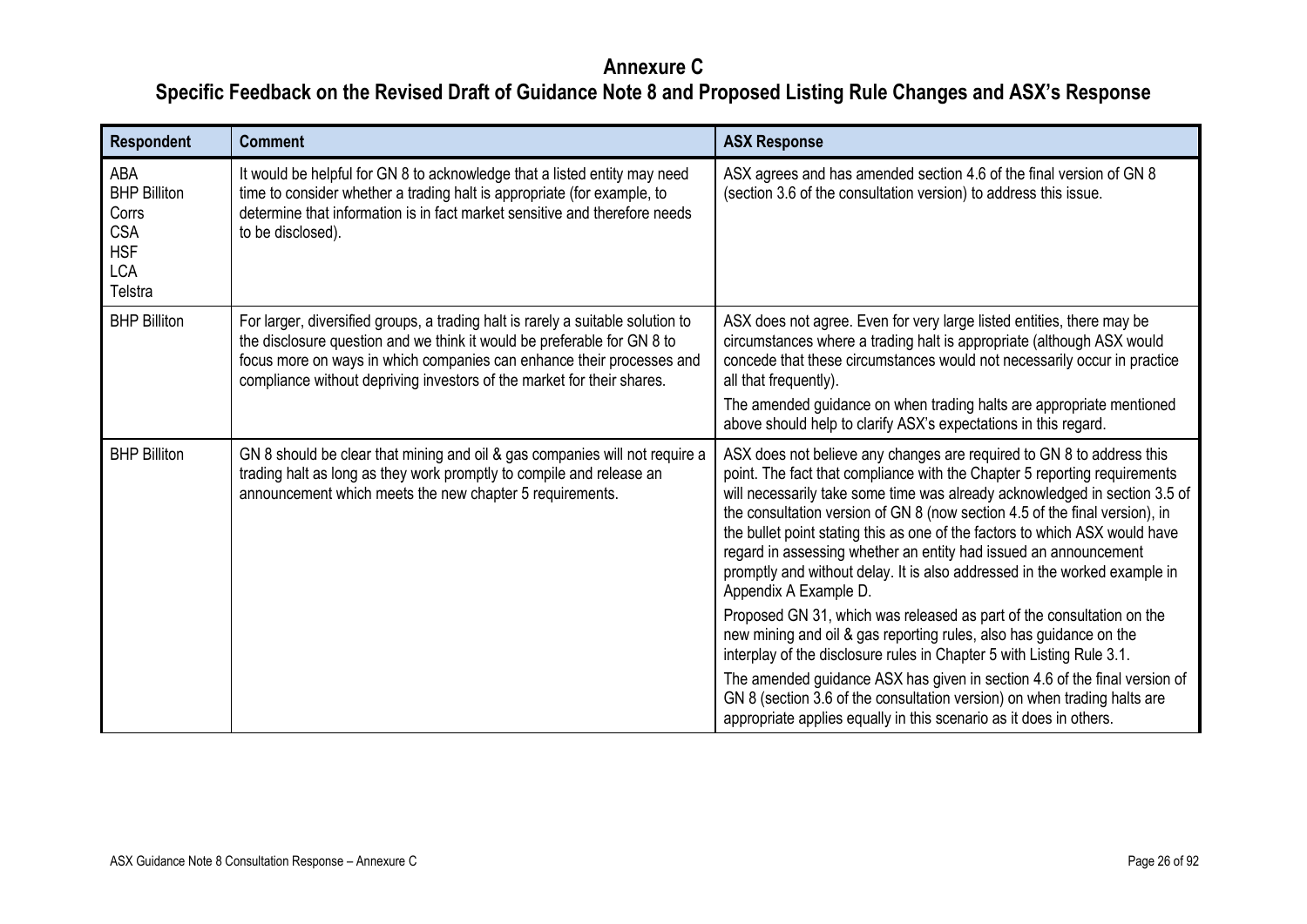| <b>Respondent</b>                                                                 | <b>Comment</b>                                                                                                                                                                                                                                                                                                                                                                                                                                                                                                                     | <b>ASX Response</b>                                                                                                                                                                                                                                                                                                                                                                                                                                                                                                                                                                                                                                                                                                                                                                                                                                                                                                                                                                                                                                                                                      |
|-----------------------------------------------------------------------------------|------------------------------------------------------------------------------------------------------------------------------------------------------------------------------------------------------------------------------------------------------------------------------------------------------------------------------------------------------------------------------------------------------------------------------------------------------------------------------------------------------------------------------------|----------------------------------------------------------------------------------------------------------------------------------------------------------------------------------------------------------------------------------------------------------------------------------------------------------------------------------------------------------------------------------------------------------------------------------------------------------------------------------------------------------------------------------------------------------------------------------------------------------------------------------------------------------------------------------------------------------------------------------------------------------------------------------------------------------------------------------------------------------------------------------------------------------------------------------------------------------------------------------------------------------------------------------------------------------------------------------------------------------|
| <b>HSF</b>                                                                        | It would be helpful for GN 8 to acknowledge that ASX will accept a request<br>for a trading halt from a director or other officer of a listed entity if the<br>person responsible for communications with ASX under Listing Rule 12.6 is<br>not available.                                                                                                                                                                                                                                                                         | ASX has added a footnote (footnote 86) to section 4.9 of the final version of<br>GN 8 (section 3.9 of the consultation version) to include this<br>acknowledgement.                                                                                                                                                                                                                                                                                                                                                                                                                                                                                                                                                                                                                                                                                                                                                                                                                                                                                                                                      |
| <b>CSA</b>                                                                        | Our members have experience of trading halts not always being granted<br>when requested by listed entities in circumstances where members are of<br>the view the information is market sensitive. Listed entities are concerned<br>that they have to spend time trying to convince ASX of the reasons for a<br>trading halt when they need to deal with a whole host of other more<br>important issues, such as the matter triggering the disclosure requirement<br>and attending to the drafting and lodgement of the disclosure. | The approach ASX takes when it is asked for a disclosure-related trading<br>halt was outlined in section 3.7 of the consultation version of GN 8 (now<br>section 4.7 of the final version). As noted in that section:<br>"Not all announcements an entity may wish to make will warrant a<br>trading halt. It is for this reason that when an entity requests ASX for a<br>trading halt to allow it the time it needs to prepare an announcement<br>under Listing Rule 3.1, ASX will usually ask the entity to outline the<br>nature of the information in question and assess for itself whether the<br>circumstances warrant the granting of a trading halt."<br>ASX has to ask these questions in order to satisfy itself that the listed entity<br>is not trying to "game" the trading halt process and to stop trading in its<br>securities when that is not warranted.<br>In ASX's experience, these issues are generally resolved quite quickly in<br>discussions between ASX and the listed entity (often before the market<br>opens) and do not materially delay the disclosure of information. |
| ABA<br><b>AICD</b><br><b>AIRA</b><br><b>BHP Billiton</b><br><b>CSA</b><br>Telstra | Trading halts can be negatively interpreted by the market ([AIRA] and also<br>by overseas investors who may not be familiar with Australia's continuous<br>disclosure regime). Further market education on when and why they are<br>used would be helpful to dispel this interpretation.                                                                                                                                                                                                                                           | The revised version of GN 8 should assist the market and the financial<br>press in better understanding when and why trading halts are used to<br>manage disclosure obligations.<br>ASX will continue its efforts to educate the market and the financial press<br>on this issue.                                                                                                                                                                                                                                                                                                                                                                                                                                                                                                                                                                                                                                                                                                                                                                                                                        |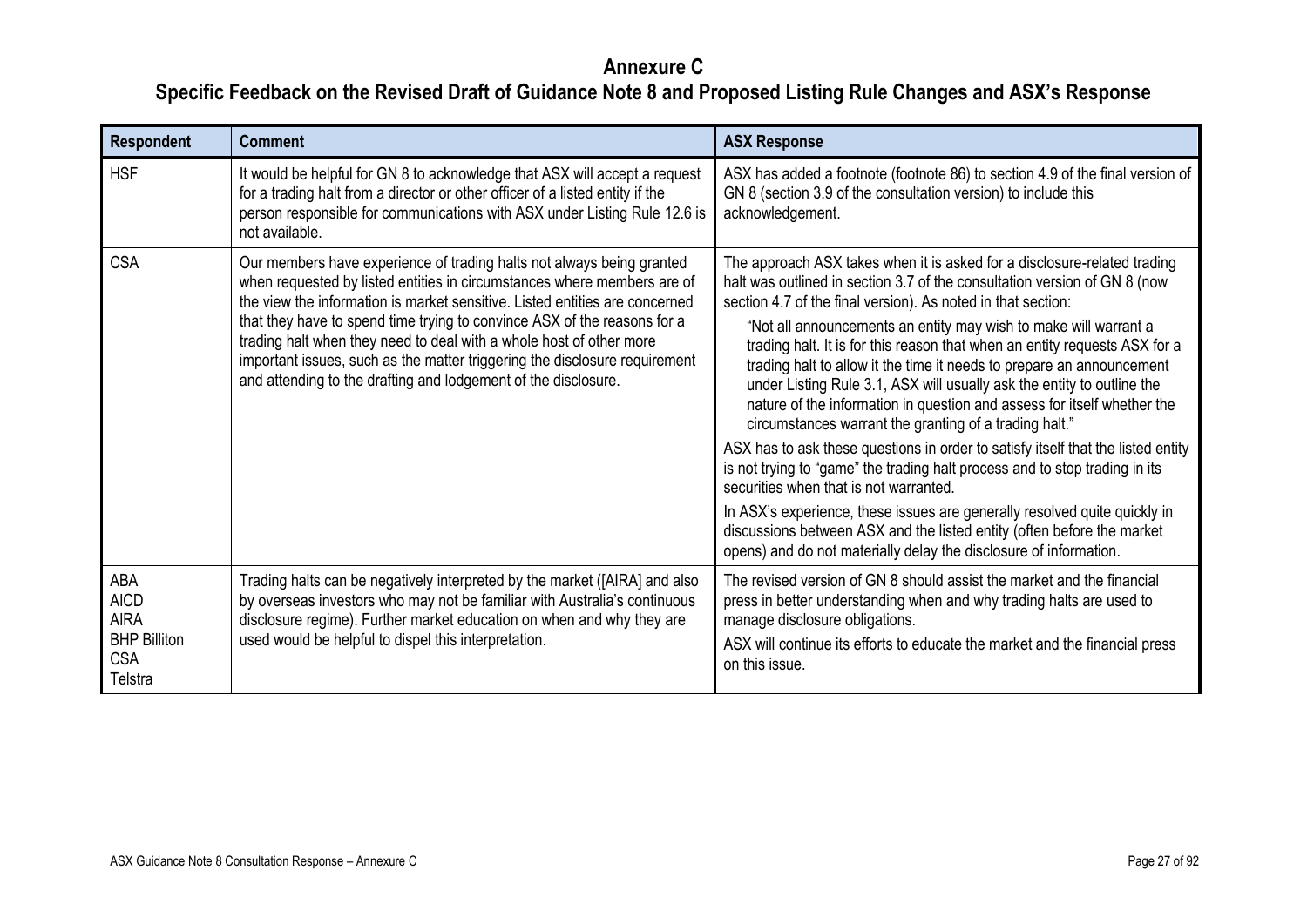| <b>Respondent</b>                                      | <b>Comment</b>                                                                                                                                                                                                                                                                     | <b>ASX Response</b>                                                                                                                                                                                                                                                                                                                                                                                                                                                                                                                                                                                                                                                                                                                                                                                                                 |
|--------------------------------------------------------|------------------------------------------------------------------------------------------------------------------------------------------------------------------------------------------------------------------------------------------------------------------------------------|-------------------------------------------------------------------------------------------------------------------------------------------------------------------------------------------------------------------------------------------------------------------------------------------------------------------------------------------------------------------------------------------------------------------------------------------------------------------------------------------------------------------------------------------------------------------------------------------------------------------------------------------------------------------------------------------------------------------------------------------------------------------------------------------------------------------------------------|
| Telstra                                                | The increased emphasis on the use of trading halts could cause listed<br>entities to prematurely release "interim" or "holding" announcements to<br>avoid the need to ask for a trading halt and this may cause volatility in the<br>market price of a listed entity's securities. | Given the enhanced guidance on when trading halts are appropriate<br>mentioned above, ASX does not see this as a major concern.<br>ASX would also note that it is not uncommon for markets to experience a<br>degree of volatility when new information is released, before reaching an<br>equilibrium price. ASX does not see this as a reason for discouraging the<br>use of trading halts or interim announcements, where appropriate.                                                                                                                                                                                                                                                                                                                                                                                           |
| <b>JWS</b>                                             | GN 8 should acknowledge the tension between the use of trading halts and<br>the need to keep the market trading.                                                                                                                                                                   | ASX has included in section 4.7 of the final version of GN 8 (section 3.7 of<br>the consultation version) a quote from GN 16 Trading Halts and Voluntary<br>Suspensions which acknowledges that ASX's policy position is that<br>interruptions to trading should be kept to a minimum.                                                                                                                                                                                                                                                                                                                                                                                                                                                                                                                                              |
| <b>JWS</b>                                             | GN 8 should acknowledge that a trading halt signals to the market that the<br>market is not fully informed and that investors should be careful trading on<br>alternative venues, including off-market.                                                                            | ASX agrees and has modified section 4.7 of the final version of GN 8<br>(section 3.7 of the consultation version) to include this acknowledgement.                                                                                                                                                                                                                                                                                                                                                                                                                                                                                                                                                                                                                                                                                  |
| <b>Allens Linklaters</b><br><b>ABL</b><br>Confidential | The use of trading halts to manage disclosure obligations would be better<br>supported if the Listing Rules were amended so that continuous disclosure<br>obligations were formally suspended during a trading halt.                                                               | ASX does not agree.<br>ASX sees trading halts as a very useful mechanism for listed entities to<br>help manage the legal exposure that might arise if it is asserted that the<br>entity has taken longer than it ought to have to release market sensitive<br>information. They are also helpful to the market in ensuring that trading<br>does not take place while the market is not appropriately informed of<br>market sensitive information.<br>However, ASX is concerned that formally suspending continuous<br>disclosure obligations during a trading halt would incentivise "gaming" of<br>the trading halt process (eg by encouraging an entity to ask for a trading<br>halt when one is not necessary or to stay in a trading halt longer than<br>necessary) simply to delay disclosure of market sensitive information. |
| Corrs                                                  | Revised GN 8 should include clear support from both ASX and ASIC that<br>trading halts are in certain circumstances the appropriate means to<br>manage continuous disclosure issues.                                                                                               | GN 8 already does this in relation to ASX.<br>GN 8 is an ASX publication dealing with how it interprets and applies<br>Listing Rule 3.1. It cannot purport to bind ASIC is its application of<br>section 674 of the Corporations Act.                                                                                                                                                                                                                                                                                                                                                                                                                                                                                                                                                                                               |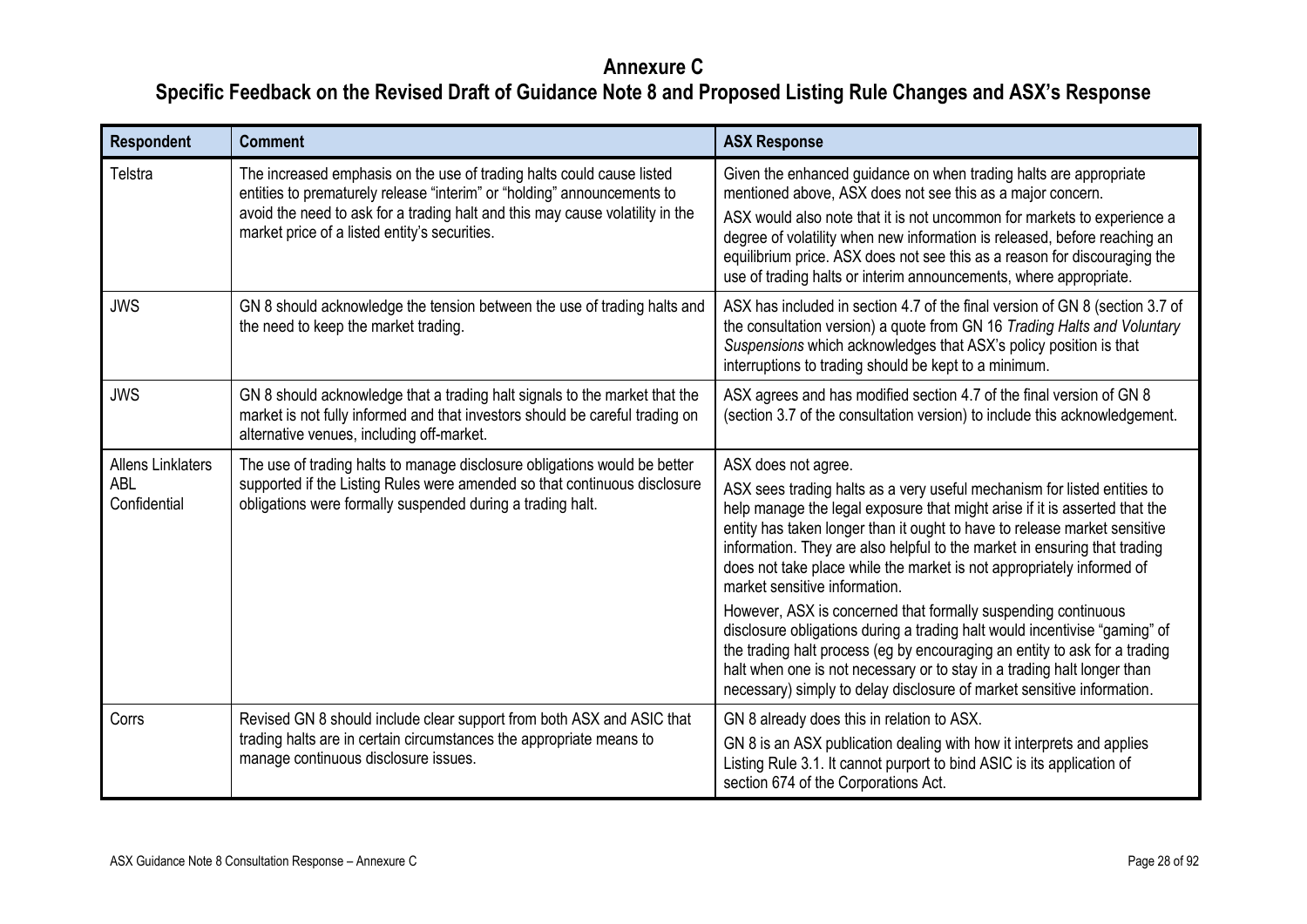<span id="page-28-0"></span>

| <b>Respondent</b> | <b>Comment</b>                                                                                                                                                                                                                                                                                                                                                                                                                                                                                                                                                                                                                                                                                                                                                                                              | <b>ASX Response</b>                                                                                                                                                                                                                                                                                                                                                                                                                                            |
|-------------------|-------------------------------------------------------------------------------------------------------------------------------------------------------------------------------------------------------------------------------------------------------------------------------------------------------------------------------------------------------------------------------------------------------------------------------------------------------------------------------------------------------------------------------------------------------------------------------------------------------------------------------------------------------------------------------------------------------------------------------------------------------------------------------------------------------------|----------------------------------------------------------------------------------------------------------------------------------------------------------------------------------------------------------------------------------------------------------------------------------------------------------------------------------------------------------------------------------------------------------------------------------------------------------------|
|                   |                                                                                                                                                                                                                                                                                                                                                                                                                                                                                                                                                                                                                                                                                                                                                                                                             | ASX would, however, note the comments of ASIC Commissioner Belinda<br>Gibson in ASIC Media Release 12-253 issued on 17 October 2012: "ASIC<br>today welcomed the ASX's updated continuous disclosure rules and<br>guidance  ASX and ASIC share the responsibility for regulating the<br>continuous disclosure framework that applies to ASX-listed entities and<br>have worked together closely and cooperatively to develop the draft rules<br>and guidance." |
|                   |                                                                                                                                                                                                                                                                                                                                                                                                                                                                                                                                                                                                                                                                                                                                                                                                             | ASX would also note the comments of ASIC Commissioner John Price in<br>his speech entitled Continuous disclosure delivered on 3 December 2012<br>to the CSA 2012 Annual Conference: "ASIC welcomes and supports ASX's<br>release of a substantially rewritten draft Guidance Note 8 Continuous<br>disclosure: Listing Rules 3.1-3.1B (GN 8). ASIC worked closely with ASX<br>on this rewrite."                                                                 |
|                   |                                                                                                                                                                                                                                                                                                                                                                                                                                                                                                                                                                                                                                                                                                                                                                                                             | In addition, ASX would also note the supportive commentary in various<br>ASIC infringement notices about the use of trading halts mentioned in<br>footnote 42 of the consultation version of GN 8 (now footnote 67 of the final<br>version).                                                                                                                                                                                                                   |
|                   | Section 3.7 – The approach ASX takes to requests for disclosure-related trading halts                                                                                                                                                                                                                                                                                                                                                                                                                                                                                                                                                                                                                                                                                                                       |                                                                                                                                                                                                                                                                                                                                                                                                                                                                |
| <b>CSA</b>        | This section of GN 8 refers to ASX exploring whether an interim<br>announcement about an event could be made under Listing Rule 3.1. CSA<br>Members are of the view that ASX expects the listed entity to make an<br>interim announcement before the entity has an understanding of the<br>implications of the information, followed by a second announcement at a<br>later time setting out the implications of the facts.<br>CSA does not agree with the approach set out in the Guidance Note, as<br>announcing information to the market without an understanding of the<br>impact of the information could lead to the creation of a false market in<br>shares. The information is potentially misleading if only the facts are<br>released without a statement as to the implications of those facts. | ASX believes that this comment may reflect a misunderstanding on the part<br>of the CSA members in question of what ASX was trying to convey in this<br>section of the consultation version of GN 8.                                                                                                                                                                                                                                                           |
|                   |                                                                                                                                                                                                                                                                                                                                                                                                                                                                                                                                                                                                                                                                                                                                                                                                             | ASX's policy is that interruptions to market trading should be kept to a<br>minimum. In some cases a short interim announcement can adequately<br>inform the market about the current state of affairs, without the entity                                                                                                                                                                                                                                     |
|                   |                                                                                                                                                                                                                                                                                                                                                                                                                                                                                                                                                                                                                                                                                                                                                                                                             | needing to stay in a trading halt.<br>Many (if not most) listed entities would also prefer to keep interruptions to<br>trading in their securities to a minimum.                                                                                                                                                                                                                                                                                               |
|                   |                                                                                                                                                                                                                                                                                                                                                                                                                                                                                                                                                                                                                                                                                                                                                                                                             | The passage in question simply said that when it is approached by a listed<br>entity for a disclosure-related trading halt, ASX may explore with the entity<br>whether an interim announcement can be made so that the entity can                                                                                                                                                                                                                              |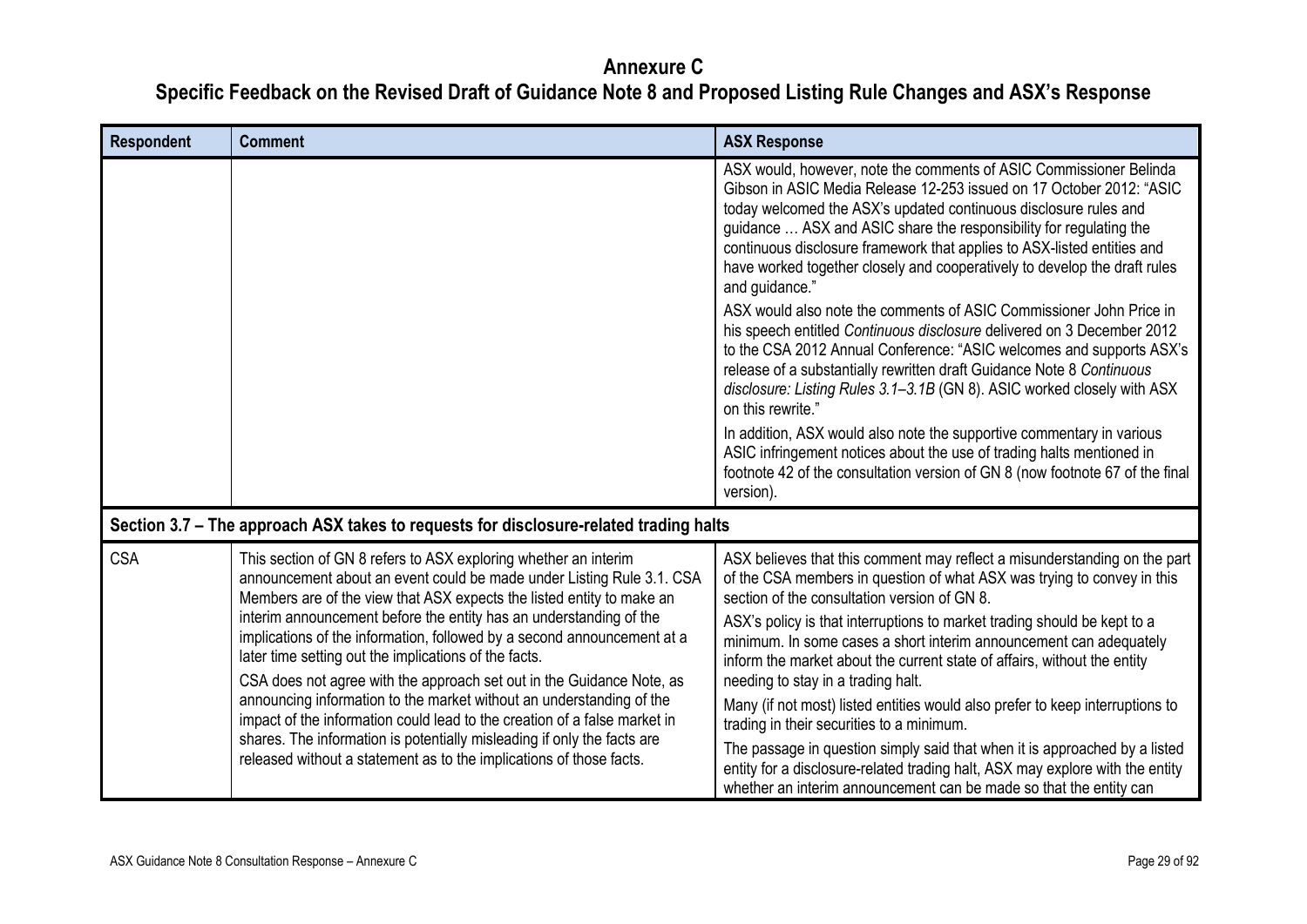<span id="page-29-0"></span>

| <b>Respondent</b>                 | <b>Comment</b>                                                                                                                                                                                                                                                                                                                                                                                                                                                                                                                                                                                                                                                                                                                                                                                                                                                                                                                                                                                 | <b>ASX Response</b>                                                                                                                                                                                                                                                                                                                                                                                                                                                                                                                                                                                                                                                                                                                                                                                                                                                                                                                                             |
|-----------------------------------|------------------------------------------------------------------------------------------------------------------------------------------------------------------------------------------------------------------------------------------------------------------------------------------------------------------------------------------------------------------------------------------------------------------------------------------------------------------------------------------------------------------------------------------------------------------------------------------------------------------------------------------------------------------------------------------------------------------------------------------------------------------------------------------------------------------------------------------------------------------------------------------------------------------------------------------------------------------------------------------------|-----------------------------------------------------------------------------------------------------------------------------------------------------------------------------------------------------------------------------------------------------------------------------------------------------------------------------------------------------------------------------------------------------------------------------------------------------------------------------------------------------------------------------------------------------------------------------------------------------------------------------------------------------------------------------------------------------------------------------------------------------------------------------------------------------------------------------------------------------------------------------------------------------------------------------------------------------------------|
|                                   |                                                                                                                                                                                                                                                                                                                                                                                                                                                                                                                                                                                                                                                                                                                                                                                                                                                                                                                                                                                                | come out of a trading halt quickly. It did not say that ASX expects an<br>interim announcement to be made.                                                                                                                                                                                                                                                                                                                                                                                                                                                                                                                                                                                                                                                                                                                                                                                                                                                      |
|                                   |                                                                                                                                                                                                                                                                                                                                                                                                                                                                                                                                                                                                                                                                                                                                                                                                                                                                                                                                                                                                | ASX has modified section 4.7 of the final version of GN 8 (section 3.7 of<br>the consultation version) to clarify its position, which hopefully will help<br>avoid any similar misunderstanding on this issue.                                                                                                                                                                                                                                                                                                                                                                                                                                                                                                                                                                                                                                                                                                                                                  |
|                                   | Section 3.8 - does the board need to approve an announcement under Listing Rule 3.1?                                                                                                                                                                                                                                                                                                                                                                                                                                                                                                                                                                                                                                                                                                                                                                                                                                                                                                           |                                                                                                                                                                                                                                                                                                                                                                                                                                                                                                                                                                                                                                                                                                                                                                                                                                                                                                                                                                 |
| <b>LCA</b>                        | The reference to a board decision declaring a special dividend not having<br>to be disclosed until the board has made that decision should apply to all<br>dividends not just special dividends.                                                                                                                                                                                                                                                                                                                                                                                                                                                                                                                                                                                                                                                                                                                                                                                               | ASX agrees and has made this change.                                                                                                                                                                                                                                                                                                                                                                                                                                                                                                                                                                                                                                                                                                                                                                                                                                                                                                                            |
| <b>CSA</b>                        | The second paragraph notes that a matter that falls outside delegations to<br>senior management to release announcements of their own accord may<br>need to be referred to a disclosure committee. CSA Members note that not<br>all listed entities have a disclosure committee, but will have other<br>processes in place. CSA recommends that the words "or other appropriate<br>process" be inserted after the words "disclosure committee" to provide<br>certainty that listed entities are free to establish the processes most<br>suitable to their circumstances.                                                                                                                                                                                                                                                                                                                                                                                                                       | ASX does not believe this change is necessary. The second paragraph of<br>this section mentions that listed entities should have in place "suitable"<br>arrangements" to enable them to meet their obligation to disclose market<br>sensitive information immediately. Giving appropriate delegations to senior<br>management and having a disclosure committee are simply given as two<br>(non-exhaustive) examples of what might be "suitable arrangements".                                                                                                                                                                                                                                                                                                                                                                                                                                                                                                  |
| <b>BHP Billiton</b><br><b>CSA</b> | [BHP Billiton]: The revised GN mentions in several places that entities are<br>encouraged to monitor investor blogs, chat-sites and other social media in<br>certain circumstances (eg leading up to an announcement). This<br>requirement is not practical, especially for larger companies which may<br>attract a lot of commentary in the social media and chat sites around the<br>world. We would suggest that the requirement should be limited to<br>monitoring credible media and analyst coverage.<br>[CSA]: The reference in this section to monitoring social media should be<br>deleted or amended to refer to "well-known" and "credible" investor blogs or<br>chat sites or other social media. It is practically impossible for an entity to<br>have knowledge of or monitor all social media sites regularly that include<br>postings about the entity. Moreover, there are substantial cost implications,<br>which will have a significant impact on smaller listed entities. | ASX agrees that a listed entity cannot be expected to monitor social media<br>at large or blogs, chat-sites or other social media sources it is not aware of.<br>The level of monitoring of social media suggested by ASX in sections 3.8<br>and 4.8 of the consultation version of GN 8 (now sections 4.6 and 5.8 of<br>the final version) was confined to the specific circumstances mentioned in<br>those sections – namely, when a market sensitive announcement is<br>pending or when an entity is close to finalising a market sensitive<br>transaction.<br>It was also specifically limited to investor blogs, chat-sites and other social<br>media the entity is aware of that regularly include postings about the entity.<br>An example of the sort of thing ASX had in mind was the "shareholder<br>action" blogs that exist for some listed entities. A listed entity which is the<br>subject of such a blog would often be aware of that fact from |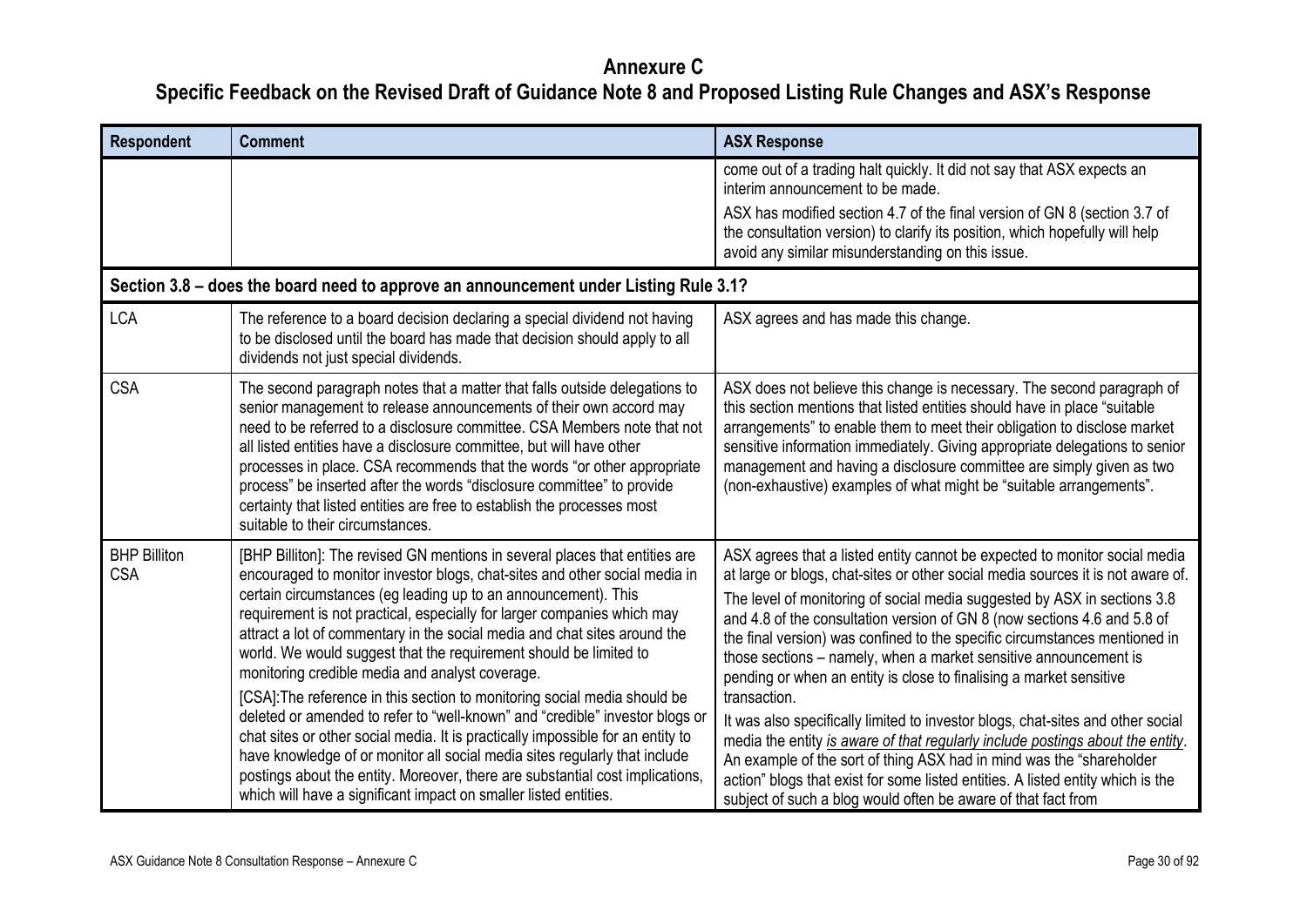<span id="page-30-0"></span>

| <b>Respondent</b>        | <b>Comment</b>                                                                                                                                                                                                                                                                                                                                                                                                                                                                                                                                | <b>ASX Response</b>                                                                                                                                                                                                                                                                                                                                                                                                                                                                                                                                                                                                                                                                                                                                                                               |
|--------------------------|-----------------------------------------------------------------------------------------------------------------------------------------------------------------------------------------------------------------------------------------------------------------------------------------------------------------------------------------------------------------------------------------------------------------------------------------------------------------------------------------------------------------------------------------------|---------------------------------------------------------------------------------------------------------------------------------------------------------------------------------------------------------------------------------------------------------------------------------------------------------------------------------------------------------------------------------------------------------------------------------------------------------------------------------------------------------------------------------------------------------------------------------------------------------------------------------------------------------------------------------------------------------------------------------------------------------------------------------------------------|
|                          |                                                                                                                                                                                                                                                                                                                                                                                                                                                                                                                                               | communications with its shareholders and, in ASX's experience, would<br>generally be monitoring the blog for an insight into what its shareholders<br>are saying about it. ASX is also aware that some larger listed entities also<br>monitor certain investor blogs, chat-sites and other social media sites<br>through their investor relations function, again for the purposes of<br>understanding what is being said about them on those sites.<br>Where a market sensitive announcement is pending and where a listed<br>entity is most likely already monitoring the site in question, ASX does not<br>believe it is unreasonable or imposes an undue burden on the entity to<br>expand that monitoring to look for signs that information in the pending<br>announcement may have leaked. |
|                          | Section 3.9 - What other steps can a listed entity take to facilitate compliance with Listing Rule 3.1?                                                                                                                                                                                                                                                                                                                                                                                                                                       |                                                                                                                                                                                                                                                                                                                                                                                                                                                                                                                                                                                                                                                                                                                                                                                                   |
| <b>CSA</b><br><b>LCA</b> | GN 8 says the contact person must be available at all times between 9am-<br>5pm and, if not, there is a risk that ASX may suspend quotation. While it<br>may be desirable that the contact person is available at all times, it will not<br>invariably be the case.<br>[CSA]: GN 8 should acknowledge that listed entities will often have<br>processes in place ensuring there is a back-up person to discuss a matter<br>with ASX.<br>[LCA]: There should be provision for one alternative contact person before<br>ASX suspends quotation. | ASX has included a comment in footnote 83 in the final version of GN 8<br>noting that entities can appoint more than one person under Listing<br>Rule 12.6 to be responsible for communications with ASX in relation to<br>Listing Rule matters.                                                                                                                                                                                                                                                                                                                                                                                                                                                                                                                                                  |
| <b>CSA</b><br><b>LCA</b> | The person responsible for communications with ASX under Listing<br>Rule 12.6 is typically the company secretary and they often will not have<br>the authority to request a trading halt without CEO, chairman or board<br>approval.                                                                                                                                                                                                                                                                                                          | ASX understands the concern and has included footnote 84 in the final<br>version of GN 8 to clarify its expectations on this score. It reads:<br>"ASX acknowledges that the decision to request a trading halt is a<br>serious one and that a listed entity will often have approval processes<br>that need to be followed before a person appointed under Listing<br>Rule 12.6 to be responsible for communications with ASX in relation to<br>Listing Rule matters will have the authority to request a trading halt. For<br>example, many entities typically require such a request to be approved<br>by the chairperson and/or the CEO. If an entity has such approval                                                                                                                        |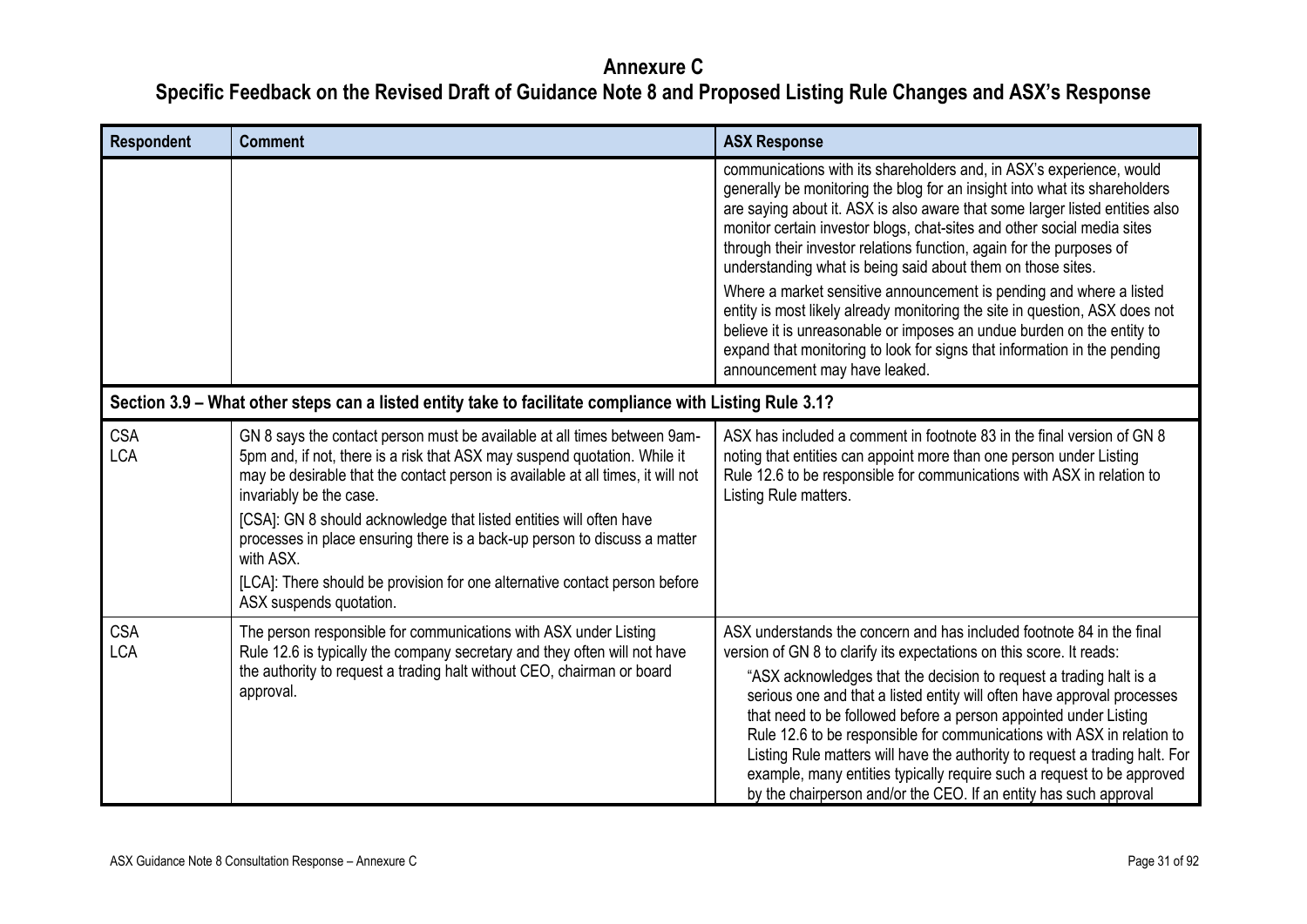<span id="page-31-1"></span><span id="page-31-0"></span>

| <b>Respondent</b>        | <b>Comment</b>                                                                                                                                                                                                                                                                                                                                                                                           | <b>ASX Response</b>                                                                                                                                                                                                                                                                                                                                                                                                                                                                                                                                                                                                                                                                                                                                                                                                                                                                                                                                                                                                                                                                                                                         |
|--------------------------|----------------------------------------------------------------------------------------------------------------------------------------------------------------------------------------------------------------------------------------------------------------------------------------------------------------------------------------------------------------------------------------------------------|---------------------------------------------------------------------------------------------------------------------------------------------------------------------------------------------------------------------------------------------------------------------------------------------------------------------------------------------------------------------------------------------------------------------------------------------------------------------------------------------------------------------------------------------------------------------------------------------------------------------------------------------------------------------------------------------------------------------------------------------------------------------------------------------------------------------------------------------------------------------------------------------------------------------------------------------------------------------------------------------------------------------------------------------------------------------------------------------------------------------------------------------|
|                          |                                                                                                                                                                                                                                                                                                                                                                                                          | processes in place, they must be able to be activated and any<br>necessary approvals obtained within a matter of minutes. They should<br>also include appropriate contingencies for when key approvers are not<br>available.  [W]here there is a time critical continuous disclosure issue<br>and a trading halt is warranted, any delay in requesting the trading halt<br>could result in ASX being left with little choice but to suspend the<br>quotation of the entity's securities. It could also result in regulatory<br>action by ASIC (see ASIC Media Release 08-117 )."                                                                                                                                                                                                                                                                                                                                                                                                                                                                                                                                                            |
|                          | Section 3.10 - How does Listing Rule3.1 interact with other disclosure obligations?                                                                                                                                                                                                                                                                                                                      |                                                                                                                                                                                                                                                                                                                                                                                                                                                                                                                                                                                                                                                                                                                                                                                                                                                                                                                                                                                                                                                                                                                                             |
| <b>CSA</b><br><b>LCA</b> | Section 3.10 says "If, in the course of preparing a periodic disclosure<br>document, it becomes apparent to a listed entity that its reporting earnings<br>will differ  disclose". We recommend that GN 8 expand on when it<br>becomes "apparent" for LR 3.1 purposes that there will be a difference.<br>This should take account of the need for appropriate due diligence and<br>board consideration. | ASX believes that this issue is adequately addressed in other parts of GN 8<br>and that it is not necessary to make any changes to this section of GN 8 to<br>deal with this comment.<br>In the consultation version of GN 8, the passage quoted in the comment<br>already had a footnote (footnote 60) cross-referring to section 6.3 of the<br>consultation version of GN 8 (now section 7.3 of the final version) and<br>Examples F and G in Annexure A, all of which make the point that any<br>earnings guidance requires appropriate due diligence and, in most cases,<br>should be subject to board sign-off. This footnote has been retained in the<br>equivalent section of the final version of GN 8 (footnote 91 in section 4.10).<br>The issue of when an entity has sufficient certainty about an earnings<br>surprise to require a market announcement was addressed in point 2 of<br>section 6.3 of the consultation version of GN 8 (now point 3 section 7.3 of<br>the final version) – When does an entity become aware that its earnings for<br>a reporting period will be materially different from market expectations? |
|                          | Section 3.15 – Guidelines on the contents of announcements under Listing Rule 3.1                                                                                                                                                                                                                                                                                                                        |                                                                                                                                                                                                                                                                                                                                                                                                                                                                                                                                                                                                                                                                                                                                                                                                                                                                                                                                                                                                                                                                                                                                             |
| <b>Biotech Daily</b>     | Listed entities should not be allowed to bury information in announcements<br>to mislead investors.                                                                                                                                                                                                                                                                                                      | ASX agrees with the sentiment but believes that this issue is already<br>adequately addressed in GN 8. Sections 3.14 and 3.15 of the consultation<br>version of GN 8 (now sections 4.14 and 4.15 of the final version) made it<br>clear that the title to an announcement should convey a fair and balanced<br>impression of what the announcement is about and that the contents of the                                                                                                                                                                                                                                                                                                                                                                                                                                                                                                                                                                                                                                                                                                                                                    |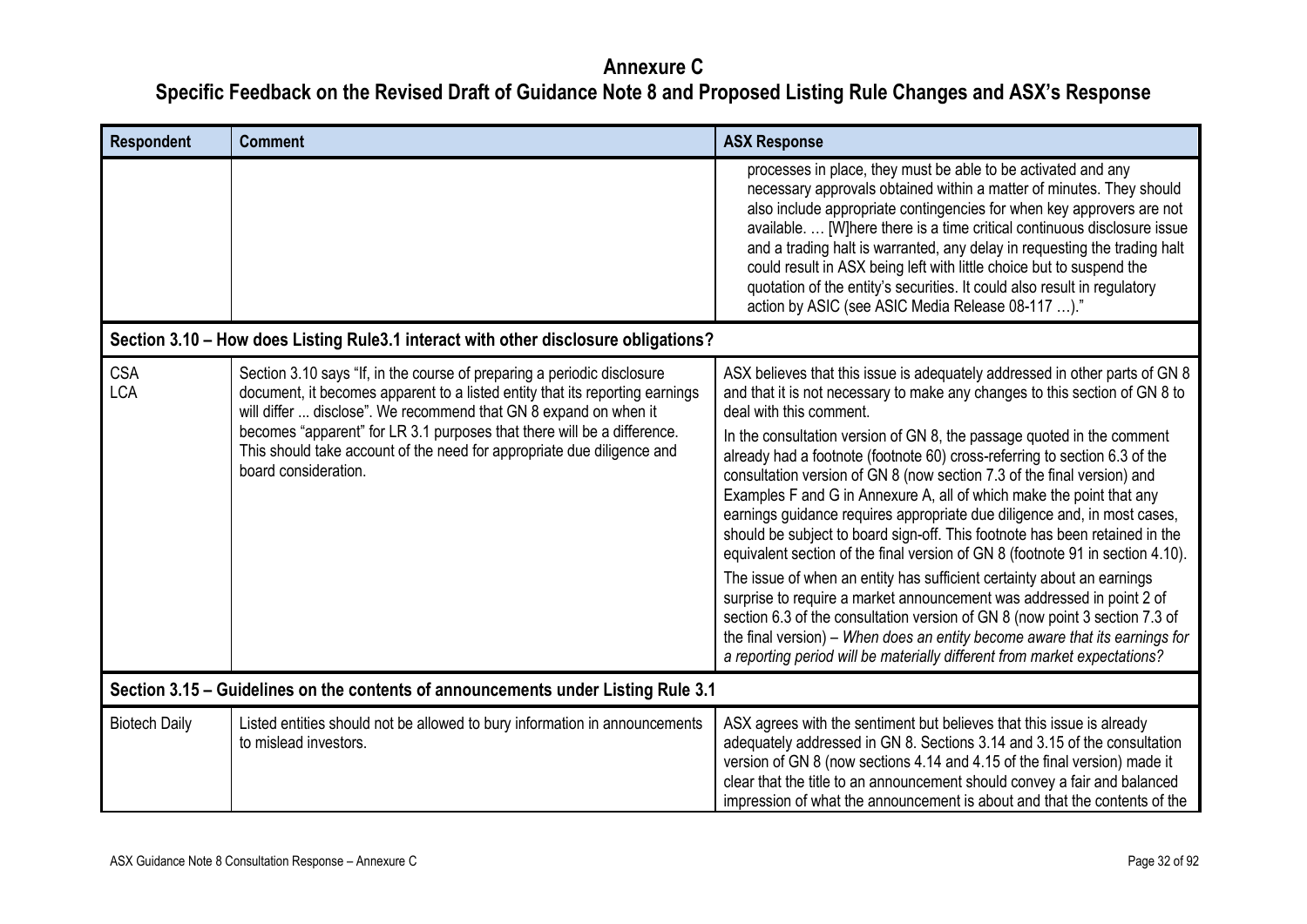| <b>Respondent</b>        | <b>Comment</b>                                                                                                                                                                                                                                                                                                                                                                                                                                                                                                                                                                                                                                                                                                                                                                                                                                                                  | <b>ASX Response</b>                                                                                                                                                                                                                                                                                                                                                                                                                                                                                                                                                                                                                                                                                                                                                                                                                                                                                                                                                                                                                                                                                                                    |
|--------------------------|---------------------------------------------------------------------------------------------------------------------------------------------------------------------------------------------------------------------------------------------------------------------------------------------------------------------------------------------------------------------------------------------------------------------------------------------------------------------------------------------------------------------------------------------------------------------------------------------------------------------------------------------------------------------------------------------------------------------------------------------------------------------------------------------------------------------------------------------------------------------------------|----------------------------------------------------------------------------------------------------------------------------------------------------------------------------------------------------------------------------------------------------------------------------------------------------------------------------------------------------------------------------------------------------------------------------------------------------------------------------------------------------------------------------------------------------------------------------------------------------------------------------------------------------------------------------------------------------------------------------------------------------------------------------------------------------------------------------------------------------------------------------------------------------------------------------------------------------------------------------------------------------------------------------------------------------------------------------------------------------------------------------------------|
|                          |                                                                                                                                                                                                                                                                                                                                                                                                                                                                                                                                                                                                                                                                                                                                                                                                                                                                                 | announcement must be accurate, complete and not misleading.<br>Annexure B also has an entire section dealing with the legal consequences<br>of false or misleading disclosures.                                                                                                                                                                                                                                                                                                                                                                                                                                                                                                                                                                                                                                                                                                                                                                                                                                                                                                                                                        |
| <b>BHP Billiton</b>      | We consider that the guidance in section 3.15 (and also paragraph 6 of<br>Worked Example A in Annexure A) should be couched as a suggested list<br>for consideration rather than as a mandated checklist for announcements.<br>Our concern is that the guidance should remain flexible.                                                                                                                                                                                                                                                                                                                                                                                                                                                                                                                                                                                         | ASX agrees and has modified section 4.15 of the final version of GN 8<br>(section 3.15 of the consultation version) and paragraph 6 of Example A in<br>Annexure A to address this issue.                                                                                                                                                                                                                                                                                                                                                                                                                                                                                                                                                                                                                                                                                                                                                                                                                                                                                                                                               |
| <b>CSA</b><br><b>LCA</b> | In relation to the commentary in this section that lodging an agreement with<br>ASX will help reduce the amount of material about the agreement that<br>needs to be included in its announcement and also avoid any issues about<br>whether any material terms of the agreement have been properly<br>disclosed:<br>[LCA]: Most agreements (eg mergers and acquisitions, equity capital<br>markets) require a considerable amount of time to read, interpret and<br>understand material terms. Lodgement of a copy of an agreement is<br>unobjectionable, but from a market perspective it is recommended that<br>ASX propose that a complex or lengthy agreement be accompanied by a<br>summary of material terms.<br>[CSA]: CSA Members are of the view that there should always be a<br>covering note in the announcement disclosing the material terms of the<br>agreement. | ASX believes it is sufficient, where a material contract has been lodged on<br>the Markets Announcements Platform, for the announcement about the<br>contact simply to describe the key commercial terms of the underlying<br>transaction, a general description of the agreement and a statement that it<br>has been lodged on the ASX Market Announcements Platform. This should<br>give investors sufficient information to form a view as to whether they wish<br>to review the entire agreement. ASX has added a footnote (footnote 103) to<br>section 4.15 of the final version of GN 8 (section 3.15 of the consultation<br>version) to express this view. It has also modified Examples A, B and E in<br>Annexure A to include more commentary on this point.<br>ASX considers that where a listed entity has lodged a copy of an<br>agreement on the Markets Announcements Platform, requiring it also to<br>provide a summary of the material terms of a contract would impose an<br>unnecessary burden on the entity and potentially delay the disclosure of<br>material information while the entity prepares the summary. |
| <b>Biotech Daily</b>     | Every ASX announcement must be "comprehensible to one's elderly<br>maiden aunt or uncle, monitoring their superannuation investments".                                                                                                                                                                                                                                                                                                                                                                                                                                                                                                                                                                                                                                                                                                                                          | ASX does not agree with this broad statement of principle. For example, it<br>would not be reasonable to expect retail investors who are not experts in<br>the area to fully comprehend the technical complexities of a geologist's<br>report accompanying an announcement of exploration results.<br>ASX has included some additional footnotes in section 4.15 of the final<br>version of GN 8 (section 3.15 of the consultation version) acknowledging<br>the views of the High Court in Forrest v ASIC [2012] HCA 39, about the<br>intended audience for Listing Rule 3.1 announcements and, in particular,<br>the observations of Heydon J that smaller investors are often reliant on                                                                                                                                                                                                                                                                                                                                                                                                                                            |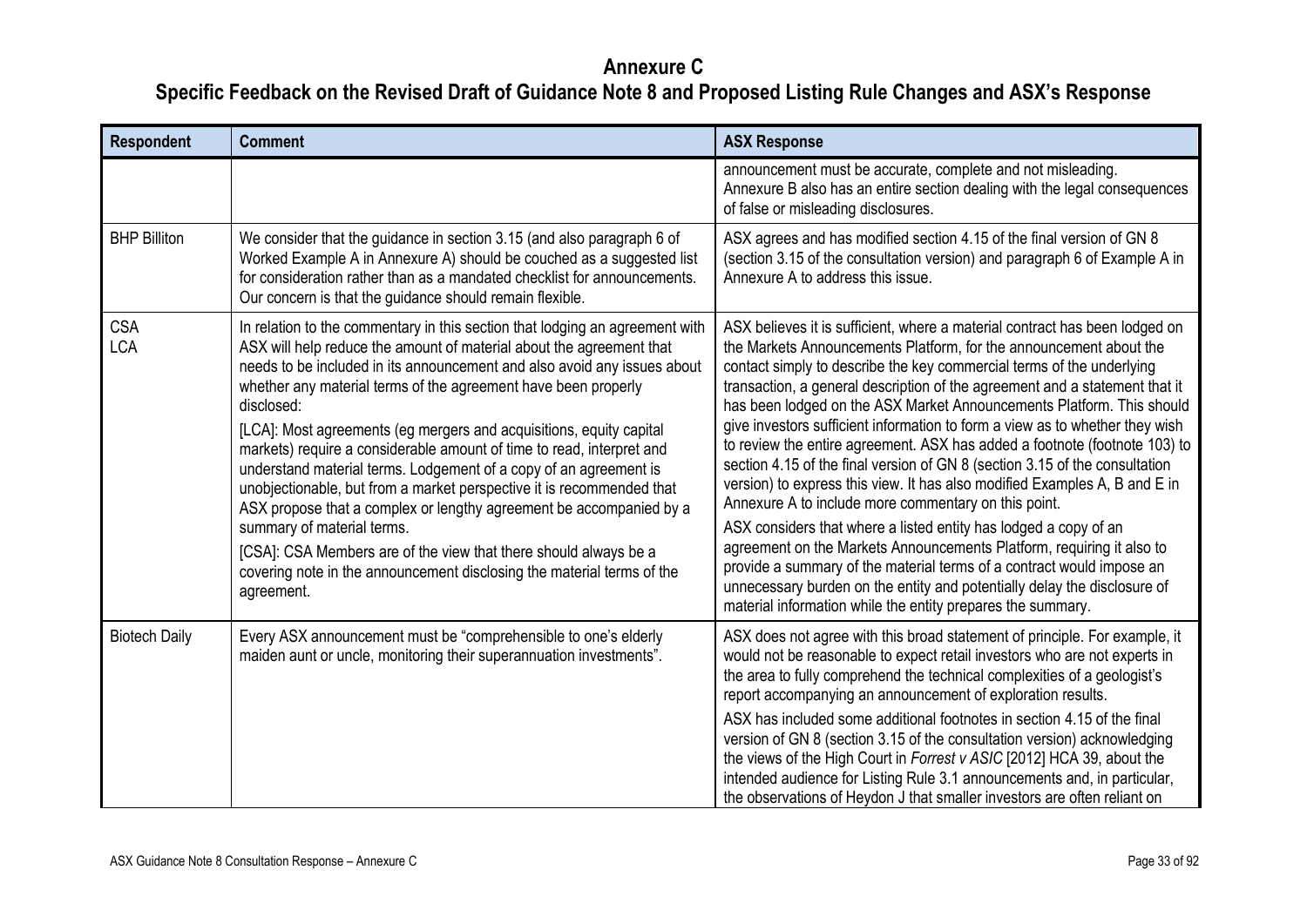<span id="page-33-2"></span><span id="page-33-1"></span><span id="page-33-0"></span>

| <b>Respondent</b>        | <b>Comment</b>                                                                                                                                                                                                                                                                                                                                                                                              | <b>ASX Response</b>                                                                                                                                                                                                                                                                                                                                                                                                                                                   |
|--------------------------|-------------------------------------------------------------------------------------------------------------------------------------------------------------------------------------------------------------------------------------------------------------------------------------------------------------------------------------------------------------------------------------------------------------|-----------------------------------------------------------------------------------------------------------------------------------------------------------------------------------------------------------------------------------------------------------------------------------------------------------------------------------------------------------------------------------------------------------------------------------------------------------------------|
|                          |                                                                                                                                                                                                                                                                                                                                                                                                             | professional advice to understand the ramifications of an announcement<br>under Listing Rule 3.1 – see footnotes 100 and 101 of the final version.                                                                                                                                                                                                                                                                                                                    |
| <b>LCA</b>               | The reference in footnote 74 to the Full Federal Court decision in the<br>Fortescue case that a misleading announcement may give rise to a<br>separate obligation to make a corrective announcement under Listing Rule<br>3.1 and section 674 should be modified to make it clear that the Court's<br>decision applied in the circumstances of that case.                                                   | ASX agrees and has modified this footnote (now footnote 110 in the final<br>version of GN 8) to address this comment.                                                                                                                                                                                                                                                                                                                                                 |
|                          | Section 3.18 - What steps does ASX take when it receives an announcement under Listing Rule 3.1?                                                                                                                                                                                                                                                                                                            |                                                                                                                                                                                                                                                                                                                                                                                                                                                                       |
| <b>CSA</b>               | Footnote 78 provides a disclaimer in relation to ASX's review of<br>announcements. CSA is strongly of the view that this disclaimer should<br>appear at the front of the Guidance Note in an obvious place and not be<br>buried in a footnote. CSA Members also note that defamation is dealt with<br>under the Corporations Act and that ASX should not seek to extend that<br>protection further in GN 8. | ASX does not believe this is necessary. The disclaimer is included to dispel<br>any expectation that ASX conducts a detailed review of announcements<br>before releasing them to the market or that it accepts any liability in relation<br>to defective announcements. It simply repeats a disclaimer that already<br>appears in the body of GN 14 ASX Market Announcements Platform (see<br>section 15 of that GN: "Responsibility for contents of announcements"). |
|                          | Section 3.22 – Disclosure must be made even if it is contrary to contractual commitments                                                                                                                                                                                                                                                                                                                    |                                                                                                                                                                                                                                                                                                                                                                                                                                                                       |
| <b>LCA</b>               | In the unlikely event that a court makes an order enforcing a person's<br>contractual rights to prevent disclosure, it would not be expected that<br>another court would find the person was involved in a contravention by the<br>listed entity. We suggest that this section be amended.                                                                                                                  | ASX agrees and has modified the sentence in question in the final version<br>of GN 8 to address this comment.                                                                                                                                                                                                                                                                                                                                                         |
|                          | Section 4.4 – Incomplete proposals or negotiations                                                                                                                                                                                                                                                                                                                                                          |                                                                                                                                                                                                                                                                                                                                                                                                                                                                       |
| <b>CSA</b><br><b>LCA</b> | We welcome the guidance that an agreement is generally not binding while<br>any party is free to decide not to proceed, and also that signing can be<br>deferred to a convenient time before the market opens or after the market<br>closes.                                                                                                                                                                | ASX appreciates the support for this guidance.                                                                                                                                                                                                                                                                                                                                                                                                                        |
| <b>BHP Billiton</b>      | GN 8 should acknowledge that an agreement which is subject to board<br>approval does not need to be disclosed as it is incomplete.                                                                                                                                                                                                                                                                          | For these purposes, it is necessary to distinguish between: (1) an<br>agreement that has been signed containing a condition requiring board<br>approval; and (2) an agreement that has not been signed pending board                                                                                                                                                                                                                                                  |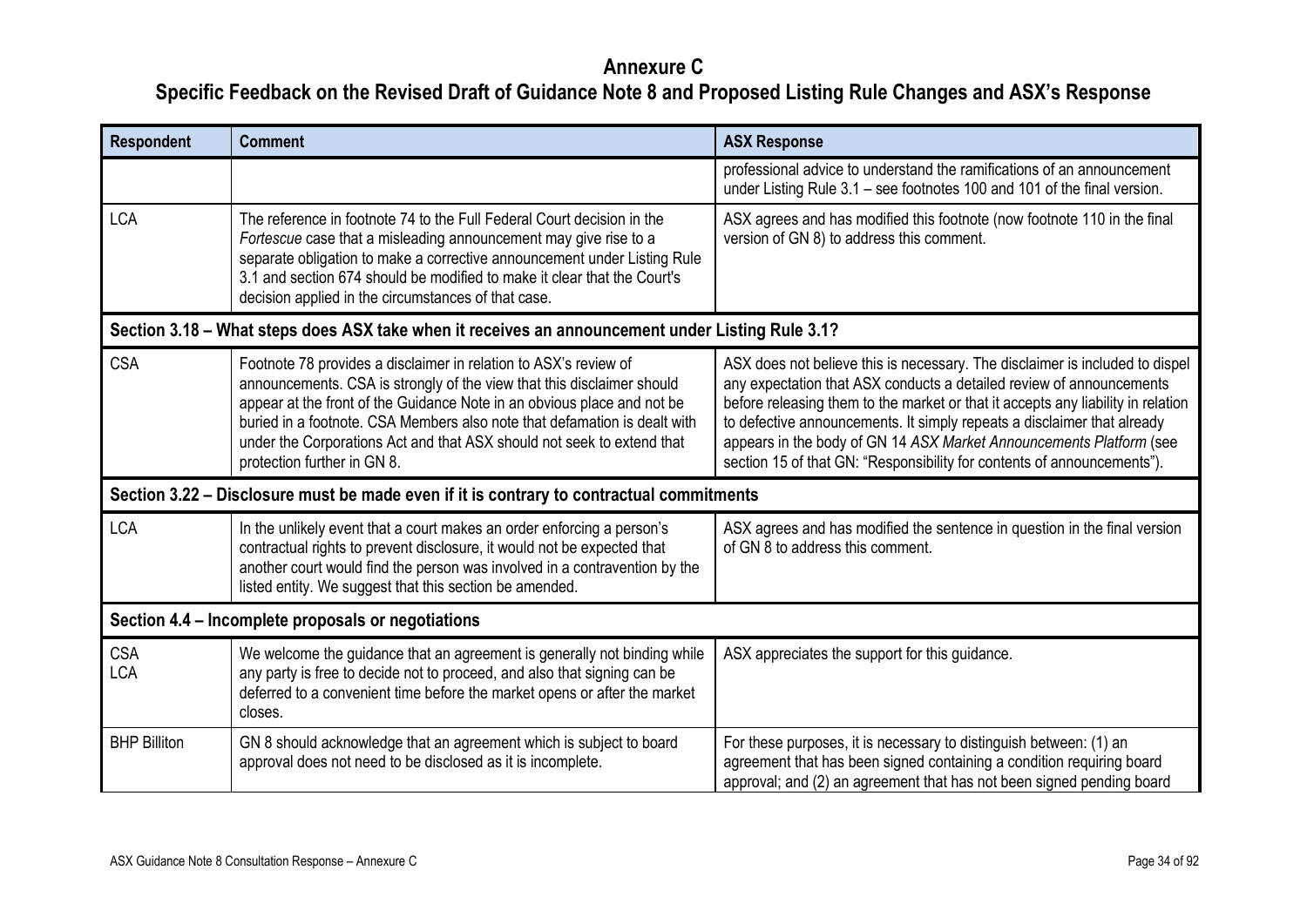| <b>Respondent</b>   | <b>Comment</b>                                                                                                                                                                                                                                                                                                                                                                                                                                                                                                                                                                                                                                                                                                                                                                                                                                                                              | <b>ASX Response</b>                                                                                                                                                                                                                                                                                                                                                                                                                                                                                                                                                                                                                                                                                                                                                                                                                                                                                                                                                                                                                                                                                                                                                                                                                                                                                                                           |
|---------------------|---------------------------------------------------------------------------------------------------------------------------------------------------------------------------------------------------------------------------------------------------------------------------------------------------------------------------------------------------------------------------------------------------------------------------------------------------------------------------------------------------------------------------------------------------------------------------------------------------------------------------------------------------------------------------------------------------------------------------------------------------------------------------------------------------------------------------------------------------------------------------------------------|-----------------------------------------------------------------------------------------------------------------------------------------------------------------------------------------------------------------------------------------------------------------------------------------------------------------------------------------------------------------------------------------------------------------------------------------------------------------------------------------------------------------------------------------------------------------------------------------------------------------------------------------------------------------------------------------------------------------------------------------------------------------------------------------------------------------------------------------------------------------------------------------------------------------------------------------------------------------------------------------------------------------------------------------------------------------------------------------------------------------------------------------------------------------------------------------------------------------------------------------------------------------------------------------------------------------------------------------------|
|                     |                                                                                                                                                                                                                                                                                                                                                                                                                                                                                                                                                                                                                                                                                                                                                                                                                                                                                             | approval.<br>If the former case, ASX considers that an agreement will generally need to<br>be disclosed at the point of signing, even if it contains a condition<br>precedent that it is subject to approval by the board of the listed entity. In<br>this regard, it is not the fact that the agreement has become legally binding<br>that causes this exception to cease to apply, but rather the fact that the<br>negotiations about the agreement have been completed. ASX has included<br>some additional material in section 5.4 of the final version of GN 8<br>(section 4.4 of the consultation version) to make this clear.<br>If the latter case, ASX considers that the guidance already in GN 8 that an<br>agreement will not ordinarily need to be disclosed until it is signed<br>(assuming confidentiality is maintained), covers this point.                                                                                                                                                                                                                                                                                                                                                                                                                                                                                  |
| <b>BHP Billiton</b> | ASX suggests that a known event or circumstance that can reasonably be<br>expected to have a material effect on the price of securities does not fall<br>within the "incomplete proposal or negotiation" exception, even if it may<br>take time for the entity to put a figure or estimate on the financial impact of<br>that event or circumstance. We consider that:<br>this guidance may be relevant in very limited circumstances where the<br>$\bullet$<br>implications of an event or circumstance are immediately evident;<br>the guidance is not helpful for larger businesses because the<br>implications of an event at group level will not be immediately apparent<br>and it will take time to work through the internal process of determining<br>if the event is in fact material information; and<br>this guidance should be qualified to recognise its limited application. | ASX believes that this comment was probably intended to relate to ASX's<br>guidance on the exception for matters of supposition or that are<br>insufficiently definite to warrant disclosure rather than its guidance on the<br>exception for incomplete proposals or negotiation. The former exception<br>was discussed in section 4.5 of the consultation version of GN 8<br>(section 5.5 of the final version), which is where the specific passage<br>referenced in the comment appears. The passage in question mentions<br>Example G in Annexure A (earnings surprises) as an illustration of the point<br>in question.<br>ASX stands by the guidance in section 4.5 of the consultation version of<br>GN 8 (section 5.5 of the final version), as further illustrated by Example G<br>in Annexure A, and does not regard that guidance as being of "limited"<br>application".<br>The issue identified in the second bullet point in the comment $-$ ie where a<br>listed entity is not yet aware of sufficient information to be able to assess<br>the market sensitivity of a particular event or circumstance affecting the<br>entity – is now addressed more fully in section 4.4 of the final version of<br>GN 8 (section 3.4 of the consultation version), in the discussion on when<br>an entity becomes "aware" of information. |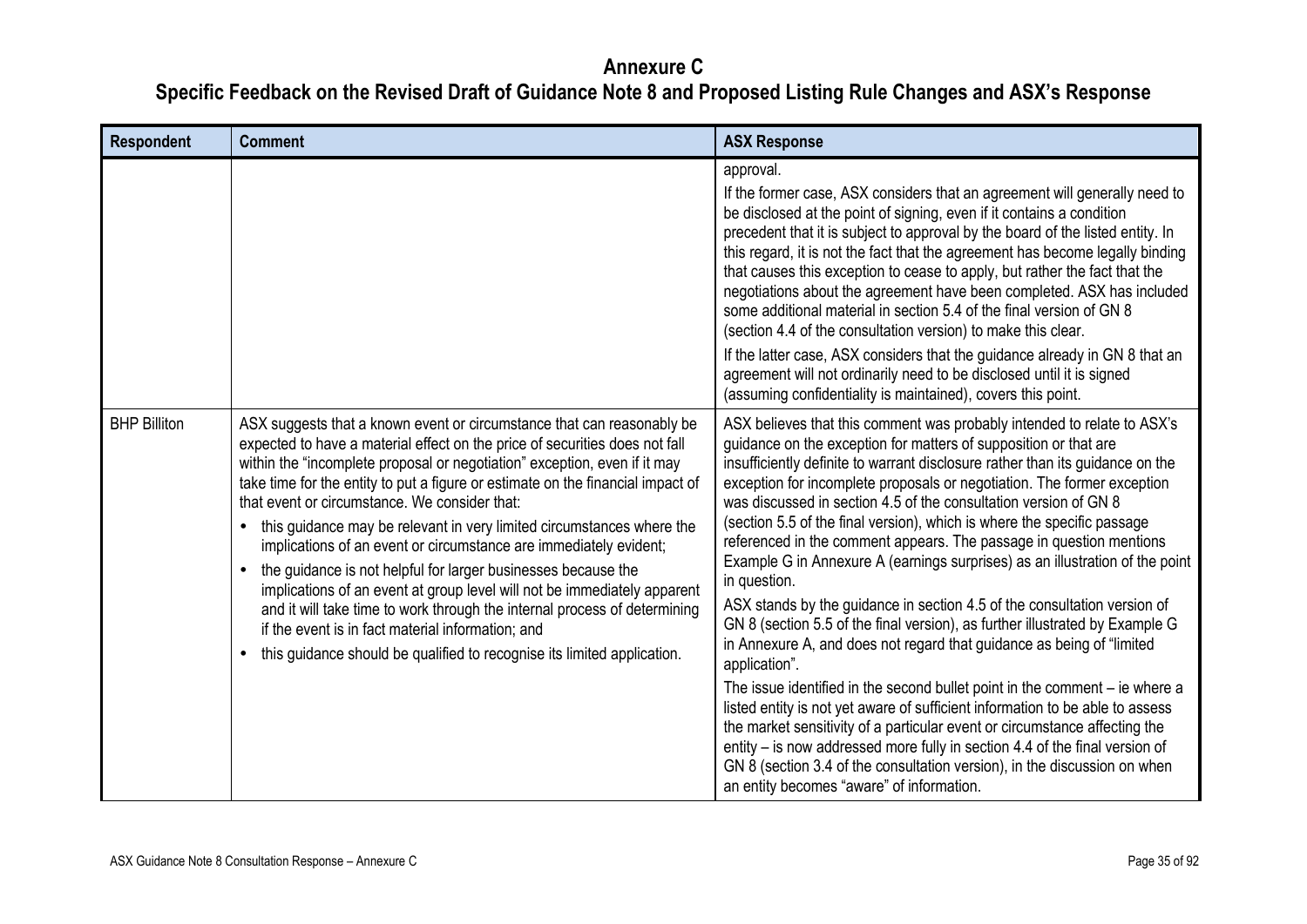| <b>Respondent</b>                       | <b>Comment</b>                                                                                                                                                                                                                                                                                                                                                                                                                                                                                                      | <b>ASX Response</b>                                                                                                                                                                                                                                                                                                                                                                                                                                                                                                                                                                                                                                                                                                                                                                                                                                          |
|-----------------------------------------|---------------------------------------------------------------------------------------------------------------------------------------------------------------------------------------------------------------------------------------------------------------------------------------------------------------------------------------------------------------------------------------------------------------------------------------------------------------------------------------------------------------------|--------------------------------------------------------------------------------------------------------------------------------------------------------------------------------------------------------------------------------------------------------------------------------------------------------------------------------------------------------------------------------------------------------------------------------------------------------------------------------------------------------------------------------------------------------------------------------------------------------------------------------------------------------------------------------------------------------------------------------------------------------------------------------------------------------------------------------------------------------------|
|                                         |                                                                                                                                                                                                                                                                                                                                                                                                                                                                                                                     | ASX has added footnote 139 into section 5.5 of the final version of GN 8<br>(section 4.5 of the consultation version) cross-referring to section 4.4 of the<br>final version of GN 8 (section 3.4 of the consultation version), with some<br>commentary differentiating the situation where an entity knows that<br>something is market sensitive but cannot yet put a figure on its financial<br>impact, from the situation where the entity does not have sufficient<br>information to know whether something is or is not market sensitive.                                                                                                                                                                                                                                                                                                               |
| Clayton Utz<br><b>CSA</b><br><b>LCA</b> | The references to an entity having entered into a legally binding agreement<br>"or the entity is otherwise committed to proceeding with the transaction<br>being negotiated" is unclear and could be read as being inconsistent with<br>the remainder of the text. It is suggested that the inconsistency be removed<br>by referring to "legally committed" in both cases.                                                                                                                                          | These words were added at the suggestion of senior counsel. They are<br>intended to capture those situations where an entity may become legally<br>bound to proceed with a transaction without having signed a legally binding<br>agreement (eg through the principles of estoppel). They are also intended<br>to capture those situations where an entity enters into an arrangement or<br>understanding committing itself to proceed with a transaction without<br>having signed a legally binding agreement. Once the entity is so<br>committed, the transaction is no longer an incomplete proposal or the<br>subject of incomplete negotiations.<br>ASX believes that these words should be retained but it has added<br>footnote 129 to the final version of GN 8 to clarify their intent.                                                             |
| <b>CSA</b>                              | There is insufficient recognition in this section and also in section 4.5 that<br>"one way discussions" (ie where a listed entity may have approached a<br>third party to test if there is any interest in engagement in order to fulfil<br>strategic objectives, but the discussions may never have "got off the<br>launching pad" or no response may yet have been received) do not require<br>disclosure under Listing Rule 3.1A and may also not be "market sensitive"<br>for the purposes on Listing Rule 3.1. | ASX believes that GN 8 is clear on this point and that no changes are<br>required in this respect.<br>Paragraph 1 and 2 of Example A and paragraph 1 of Example B in<br>Annexure A each involve "one way discussions" and clearly express ASX's<br>view that these do not require disclosure on the basis that they involve<br>incomplete negotiations and are insufficiently definite to warrant disclosure.<br>Section 5.5 of the final version of GN 8 (section 4.5 of the consultation<br>version) also acknowledges that a matter that is insufficiently definite to<br>warrant disclosure "may be so uncertain or indefinite that it is not in fact<br>market sensitive and therefore not required to be disclosed under Listing<br>Rule 3.1, regardless of whether it falls within the carve-outs from immediate<br>disclosure in Listing Rule 3.1A". |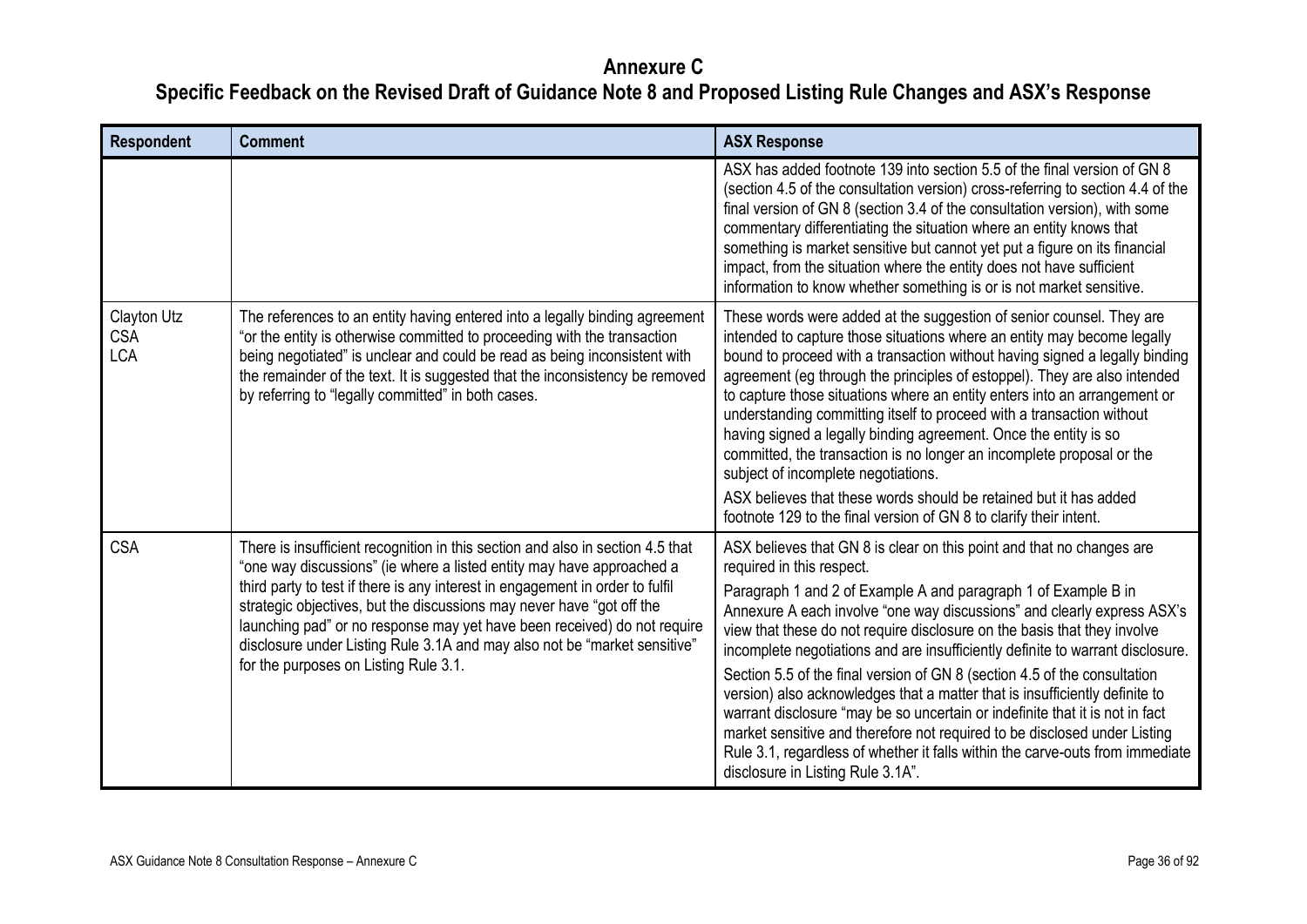| Respondent  | <b>Comment</b>                                                                                                                                                                                                                                                                                                                                                                                                                                                                                                                                                                                                                                                                                                                                                                                                                                                                                                                                                                                                                                                                                                                                                                                                                    | <b>ASX Response</b>                                                                                                                                                                                                                                                                                                                                                                                                                                                                                                                                                                                                                                                                                                                                                                                                                                                                                                                                                                              |
|-------------|-----------------------------------------------------------------------------------------------------------------------------------------------------------------------------------------------------------------------------------------------------------------------------------------------------------------------------------------------------------------------------------------------------------------------------------------------------------------------------------------------------------------------------------------------------------------------------------------------------------------------------------------------------------------------------------------------------------------------------------------------------------------------------------------------------------------------------------------------------------------------------------------------------------------------------------------------------------------------------------------------------------------------------------------------------------------------------------------------------------------------------------------------------------------------------------------------------------------------------------|--------------------------------------------------------------------------------------------------------------------------------------------------------------------------------------------------------------------------------------------------------------------------------------------------------------------------------------------------------------------------------------------------------------------------------------------------------------------------------------------------------------------------------------------------------------------------------------------------------------------------------------------------------------------------------------------------------------------------------------------------------------------------------------------------------------------------------------------------------------------------------------------------------------------------------------------------------------------------------------------------|
|             | Section 4.5 - Matters of supposition or that are insufficiently definite to warrant disclosure                                                                                                                                                                                                                                                                                                                                                                                                                                                                                                                                                                                                                                                                                                                                                                                                                                                                                                                                                                                                                                                                                                                                    |                                                                                                                                                                                                                                                                                                                                                                                                                                                                                                                                                                                                                                                                                                                                                                                                                                                                                                                                                                                                  |
| <b>AIRA</b> | More guidance on when something is insufficiently definite to warrant<br>disclosure would be helpful. This is particularly so in the case of earnings<br>surprises.                                                                                                                                                                                                                                                                                                                                                                                                                                                                                                                                                                                                                                                                                                                                                                                                                                                                                                                                                                                                                                                               | It is difficult to give more guidance on this issue over and above what is<br>already contained in section 5.5 of the final version of GN 8 (section 4.5 of<br>the consultation version) and in the examples in Annexure A.<br>The issue of when an entity has sufficient certainty about an earnings<br>surprise to require a market announcement is addressed in point 3 of<br>section 7.3 of the final version of GN 8 (point 2 of section 6.3 of the<br>consultation version) - When does an entity become aware that its<br>earnings for a reporting period will be materially different from market<br>expectations?                                                                                                                                                                                                                                                                                                                                                                       |
| <b>LCA</b>  | The discussion in the $4th$ and $5th$ paragraphs of this section propose that if a<br>known event or circumstance is expected to have a material effect it<br>requires disclosure, even though it is not possible to quantify the effect.<br>While this is understandable in the context of an event that is readily<br>observable by the market (eg a flood or cyclone), it can be more<br>problematic in the case of an internal circumstance, such as adverse<br>results in one division. It may take some time to work through the variables,<br>including overall quantum and whether there are opportunities to improve<br>overall results, taking into account other divisions and possible cost saving<br>initiatives. While the entity should work through the variables as a matter of<br>urgency, an announcement may be premature and potentially create a<br>false market. A two day trading halt is unlikely to provide the time<br>necessary to conduct this kind of analysis. If those paragraphs are<br>intended to address "event" driven changes of the kind discussed in the<br>last paragraph of 6.3, rather than the variables discussed in item 2 on<br>page 37, it would be desirable to make this clear. | The situation raised in this comment - where a listed entity is not yet aware<br>of sufficient information to be able to assess the market sensitivity of a<br>particular event or circumstance affecting the entity - is now addressed<br>more fully in section 4.4 of the final version of GN 8 (section 3.4 of the<br>consultation version), in the discussion on when an entity becomes "aware"<br>of information.<br>As mentioned above, ASX has added footnote 139 into section 5.5 of the<br>final version of GN 8 (section 4.5 of the consultation version) cross-<br>referring to section 4.4 of the final version of GN 8 (section 3.4 of the<br>consultation version), with some commentary differentiating the situation<br>where an entity knows that something is market sensitive but cannot yet<br>put a figure on its financial impact, from the situation where the entity does<br>not have sufficient information to know whether something is or is not<br>market sensitive. |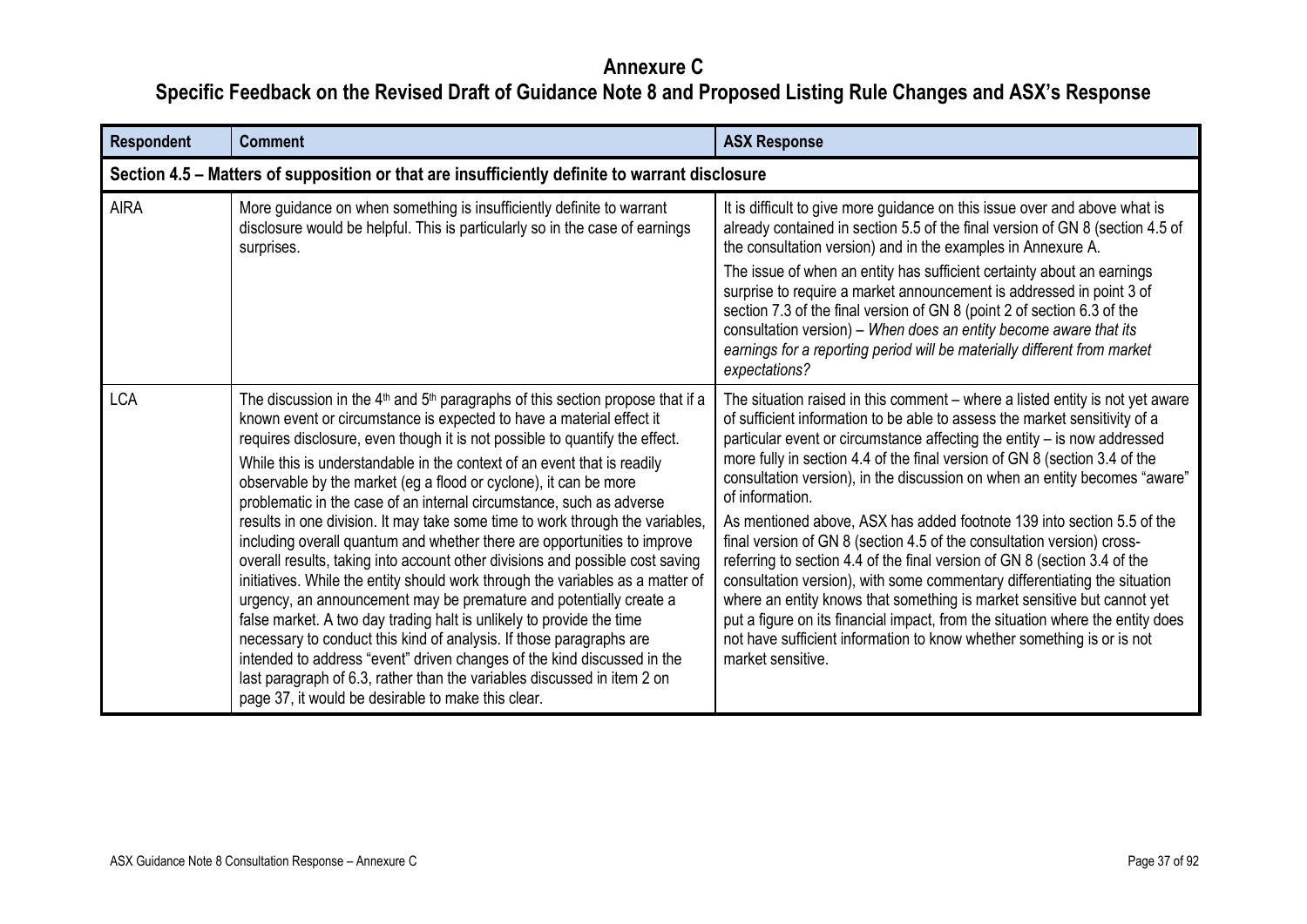| <b>Respondent</b>                               | <b>Comment</b>                                                                                                                                                                                                                                                                                                                                                                                                                                                                                                                                                                                                                                                                                                                                                                                                                                                                                                                                                                                                                                                                                                                                                                                                                                                                                                                                                                                                                                                                                          | <b>ASX Response</b>                                                                                                                                                                                                                                                                                                                                                                                                                                                                                                                                                                                                                                                                                                                                                                                                                                                                                                                                                                                                                                                                                                                                                                                                                                                                                                                                                                                                                                                                                                                                                                                                          |
|-------------------------------------------------|---------------------------------------------------------------------------------------------------------------------------------------------------------------------------------------------------------------------------------------------------------------------------------------------------------------------------------------------------------------------------------------------------------------------------------------------------------------------------------------------------------------------------------------------------------------------------------------------------------------------------------------------------------------------------------------------------------------------------------------------------------------------------------------------------------------------------------------------------------------------------------------------------------------------------------------------------------------------------------------------------------------------------------------------------------------------------------------------------------------------------------------------------------------------------------------------------------------------------------------------------------------------------------------------------------------------------------------------------------------------------------------------------------------------------------------------------------------------------------------------------------|------------------------------------------------------------------------------------------------------------------------------------------------------------------------------------------------------------------------------------------------------------------------------------------------------------------------------------------------------------------------------------------------------------------------------------------------------------------------------------------------------------------------------------------------------------------------------------------------------------------------------------------------------------------------------------------------------------------------------------------------------------------------------------------------------------------------------------------------------------------------------------------------------------------------------------------------------------------------------------------------------------------------------------------------------------------------------------------------------------------------------------------------------------------------------------------------------------------------------------------------------------------------------------------------------------------------------------------------------------------------------------------------------------------------------------------------------------------------------------------------------------------------------------------------------------------------------------------------------------------------------|
|                                                 | Section 4.6 – Information generated for internal management purposes                                                                                                                                                                                                                                                                                                                                                                                                                                                                                                                                                                                                                                                                                                                                                                                                                                                                                                                                                                                                                                                                                                                                                                                                                                                                                                                                                                                                                                    |                                                                                                                                                                                                                                                                                                                                                                                                                                                                                                                                                                                                                                                                                                                                                                                                                                                                                                                                                                                                                                                                                                                                                                                                                                                                                                                                                                                                                                                                                                                                                                                                                              |
| <b>LCA</b>                                      | An example is given of management accounts revealing a material<br>difference in earnings. We suggest it is clarified that this information may<br>nonetheless be withheld if it comes within the "insufficiently definite"<br>category. This concept is reflected in section 6.3, page 37, which says that<br>over/under-performance part way through a reporting period does not<br>mean that by the end of the reporting period this will be the case.                                                                                                                                                                                                                                                                                                                                                                                                                                                                                                                                                                                                                                                                                                                                                                                                                                                                                                                                                                                                                                               | ASX has deleted this example from section 5.6 of the final version of GN 8<br>(section 4.6 of the consultation version). The text that preceded it in the<br>consultation version (now the last sentence in section 5.6 of the final<br>version of GN 8) stands alone and does not need an example to illustrate<br>the point.                                                                                                                                                                                                                                                                                                                                                                                                                                                                                                                                                                                                                                                                                                                                                                                                                                                                                                                                                                                                                                                                                                                                                                                                                                                                                               |
|                                                 | Section 4.8 – Listing Rule 3.1A.2 – the requirement for information to be confidential                                                                                                                                                                                                                                                                                                                                                                                                                                                                                                                                                                                                                                                                                                                                                                                                                                                                                                                                                                                                                                                                                                                                                                                                                                                                                                                                                                                                                  |                                                                                                                                                                                                                                                                                                                                                                                                                                                                                                                                                                                                                                                                                                                                                                                                                                                                                                                                                                                                                                                                                                                                                                                                                                                                                                                                                                                                                                                                                                                                                                                                                              |
| <b>ABA</b><br><b>BHP Billiton</b><br><b>CSA</b> | The three stated circumstances in which ASX may form the view that<br>information has ceased to be confidential (ie where there is a media or<br>analyst report, market rumour or unexplained price movement) should have<br>an "and" rather than an "or" between the second and the third limb (ie that<br>ASX should only form the view that information has ceased to be<br>confidential where there is a media or analyst report or a market rumour<br>AND the report or rumour has resulted in an unexplained price movement.<br>[CSA]: In addition, ASX should only be able to form the view that<br>confidentiality is lost where the media report or market rumour is "credible"<br>[BHP]: The confidentiality carve-out is a vital protection as it ensures that<br>the entity is not compelled to make premature disclosure. BHP Billiton<br>considers:<br>whilst trading may be an indication of a loss of confidentiality, it can<br>similarly be driven by other factors;<br>there should be robust controls around ASX's exercise of its discretion<br>to form a view that the carve-out no longer applies;<br>to form a view that a piece of information has ceased to be confidential,<br>there would need to be specific evidence of that information in the<br>market (i.e. credible, specific speculation) coupled with disorderly<br>trading. To apply the rules in any other way would be very problematic<br>for larger companies that are likely to have multiple opportunities, | ASX does not agree with the specific change that has been suggested. It<br>would cause particular problems for ASX and for the market in those<br>situations where a report or rumour breaks while the market is not trading<br>(as is often the case with the morning press). It would effectively require<br>ASX to wait until after the market had started trading and for there to be a<br>material impact on market price (thereby allowing a false market to<br>happen) before taking any action to correct that situation.<br>This part of GN 8 reflects ASX's longstanding interpretation of the<br>confidentiality carve-out in Listing Rule 3.1A.2, as stated in the previous<br>version of GN 8 (see paragraph 35).<br>ASX takes the view that a media/analyst report or market rumour by itself<br>may indicate a loss of confidentiality, without any evidence of impact on<br>market price – although, ASX would note that if the market is trading at the<br>time the report or rumour breaks and the information it contains is<br>genuinely market sensitive, as a practical matter, ASX would expect that to<br>translate into a material movement in the price of an entity's securities in<br>fairly short order.<br>ASX will generally only treat a media/analyst report or market rumour as<br>evidencing a loss of confidentiality if the report/rumour is reasonably<br>specific and reasonably accurate. ASX tried to convey that point in the<br>consultation version of GN 8 with the comment: "The more specific and the<br>more accurate the media or analyst report or market rumour, the more |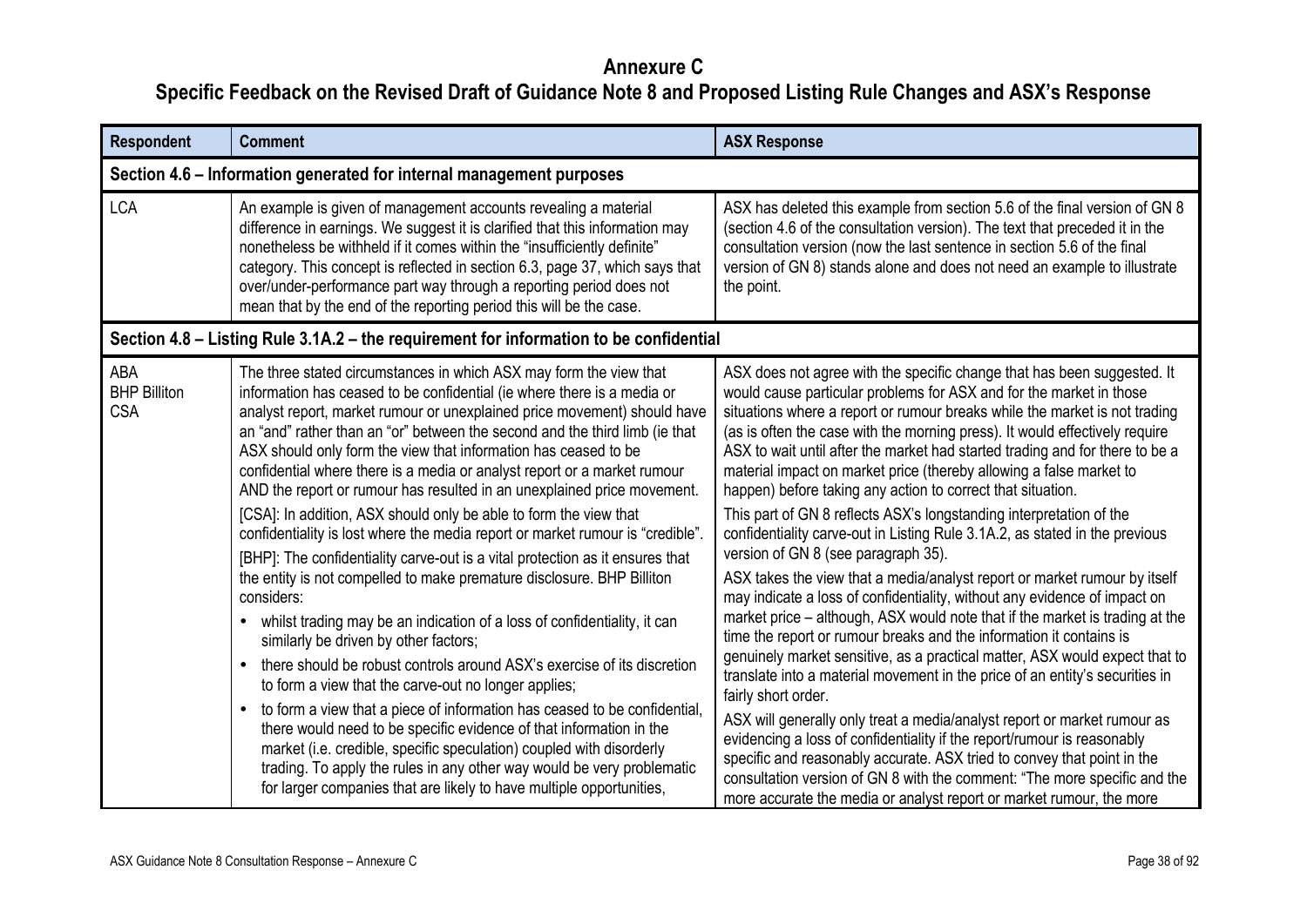| <b>Respondent</b> | <b>Comment</b>                                                                                                                                                                                                                                                                                                                 | <b>ASX Response</b>                                                                                                                                                                                                                                                                                                                                                                                                                                                                                                                                                                                                                                                                                                                                                                                                                                                                                                                                                                                                                                                                                                                                                                                                                                                                                                                                                                                                                                                                                                                                                                                                                                                                                                                                                                                                                                                                                                                                                                                                                          |
|-------------------|--------------------------------------------------------------------------------------------------------------------------------------------------------------------------------------------------------------------------------------------------------------------------------------------------------------------------------|----------------------------------------------------------------------------------------------------------------------------------------------------------------------------------------------------------------------------------------------------------------------------------------------------------------------------------------------------------------------------------------------------------------------------------------------------------------------------------------------------------------------------------------------------------------------------------------------------------------------------------------------------------------------------------------------------------------------------------------------------------------------------------------------------------------------------------------------------------------------------------------------------------------------------------------------------------------------------------------------------------------------------------------------------------------------------------------------------------------------------------------------------------------------------------------------------------------------------------------------------------------------------------------------------------------------------------------------------------------------------------------------------------------------------------------------------------------------------------------------------------------------------------------------------------------------------------------------------------------------------------------------------------------------------------------------------------------------------------------------------------------------------------------------------------------------------------------------------------------------------------------------------------------------------------------------------------------------------------------------------------------------------------------------|
|                   | projects or transactions under review in various stages of development;<br>and<br>market integrity will not be enhanced by disclosure of various<br>incomplete transactions. On the contrary, such an action will result in<br>speculative market trading on the basis of information/transactions<br>which may not eventuate. | compelling the evidence that confidentiality has been lost". To make this<br>point more clearly, ASX has modified this section of GN 8 to refer now to "a<br>reasonably specific and reasonably accurate" media/analyst report or<br>market rumour as giving grounds for it to form a view that confidentiality<br>has been lost.<br>ASX has also added specific guidance in this section that it will have regard<br>to the degree of specificity in the media or analyst report or market rumour<br>in assessing the extent to which there has been a loss of confidentiality.<br>So, for example, if the report/rumour simply refers to a listed entity being<br>about to enter into a particular transaction without including any of the<br>transaction details, ASX will generally only require the entity to disclose the<br>fact that it is in negotiations concerning that transaction without disclosing<br>any of the details under negotiation. If the report/rumour includes some<br>specific and accurate transaction details, ASX will generally expect the<br>entity to confirm those details. If it includes some inaccurate transaction<br>details, the response required will depend on the circumstances – in some<br>cases, it may be appropriate to correct those details, while in others it may<br>be appropriate simply to indicate that they are inaccurate or that they are<br>still under negotiation. [ASX would note that this guidance was already<br>illustrated in some of the worked examples in Annexure A but, for greater<br>clarity, ASX has decided to include it in the body of GN 8 as well.]<br>As to the comments about only acting where the relevant report or rumour<br>is "credible", ASX concedes that the previous version of GN 8 did refer to<br>ASX being more likely form a view that confidentiality has been lost where<br>the references in a media or analyst report "to the entity or its proposals are<br>significant and credible" (see paragraph 35). ASX chose not to use that |
|                   |                                                                                                                                                                                                                                                                                                                                | terminology in the re-write. If reasonably specific and reasonably accurate<br>information has found its way into a media/analyst report, the simple fact is<br>that confidentiality has been lost and there is no purpose served by a<br>subjective debate about whether the author of the report is "credible".                                                                                                                                                                                                                                                                                                                                                                                                                                                                                                                                                                                                                                                                                                                                                                                                                                                                                                                                                                                                                                                                                                                                                                                                                                                                                                                                                                                                                                                                                                                                                                                                                                                                                                                            |
|                   |                                                                                                                                                                                                                                                                                                                                | ASX also takes the view that a sudden and unexplained material<br>movement in market price by itself may indicate a loss of confidentiality. As                                                                                                                                                                                                                                                                                                                                                                                                                                                                                                                                                                                                                                                                                                                                                                                                                                                                                                                                                                                                                                                                                                                                                                                                                                                                                                                                                                                                                                                                                                                                                                                                                                                                                                                                                                                                                                                                                              |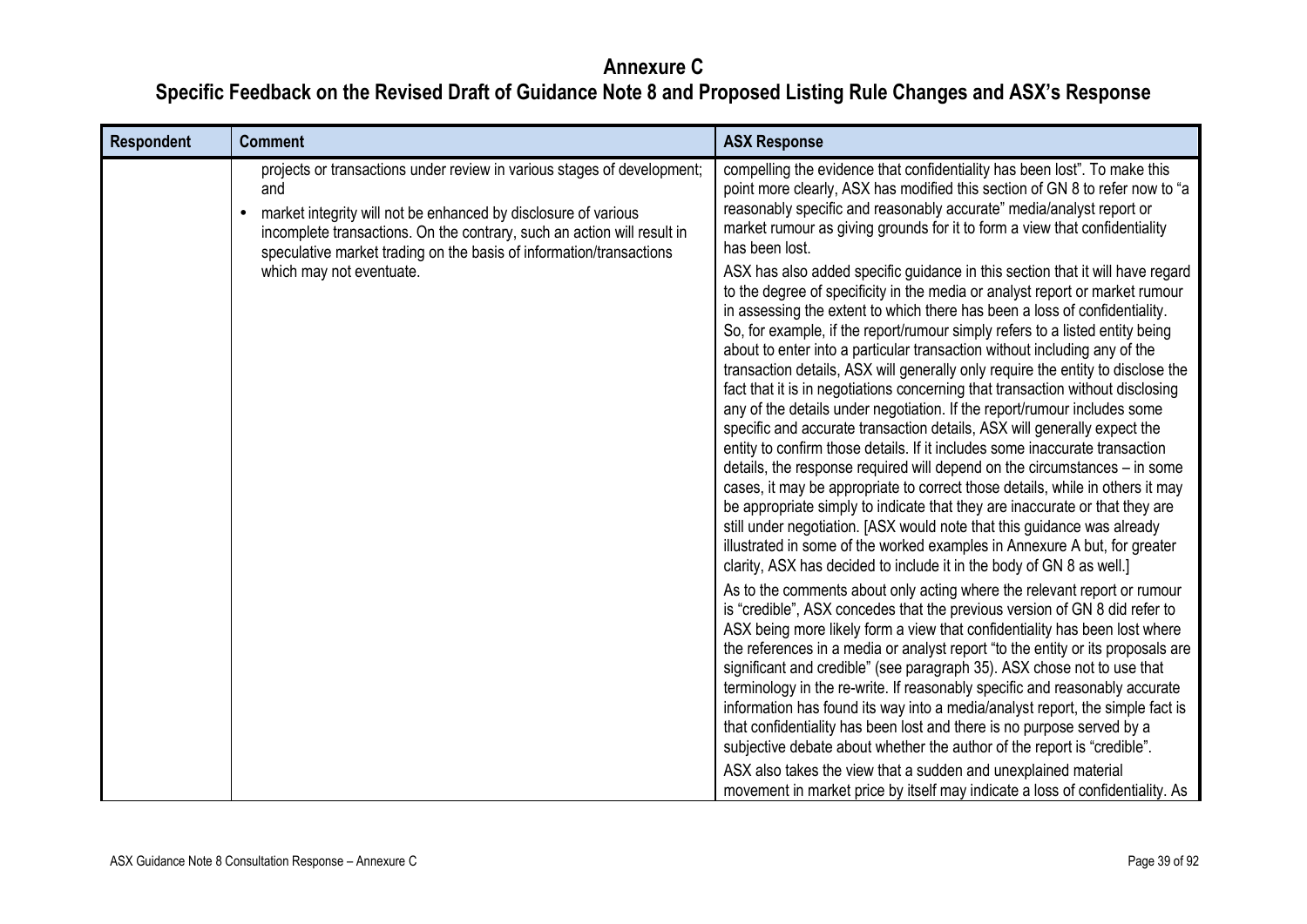| <b>Respondent</b> | <b>Comment</b>                                                                                                                                                                                                                                                                                                                                                                                                                                                                                                                                                                                                                                                              | <b>ASX Response</b>                                                                                                                                                                                                                                                                                                                                                                                                                                                                                                                                                                                                                                                                                                                                                                                                                                                                                                                                                                                                                                                                                                                             |
|-------------------|-----------------------------------------------------------------------------------------------------------------------------------------------------------------------------------------------------------------------------------------------------------------------------------------------------------------------------------------------------------------------------------------------------------------------------------------------------------------------------------------------------------------------------------------------------------------------------------------------------------------------------------------------------------------------------|-------------------------------------------------------------------------------------------------------------------------------------------------------------------------------------------------------------------------------------------------------------------------------------------------------------------------------------------------------------------------------------------------------------------------------------------------------------------------------------------------------------------------------------------------------------------------------------------------------------------------------------------------------------------------------------------------------------------------------------------------------------------------------------------------------------------------------------------------------------------------------------------------------------------------------------------------------------------------------------------------------------------------------------------------------------------------------------------------------------------------------------------------|
|                   |                                                                                                                                                                                                                                                                                                                                                                                                                                                                                                                                                                                                                                                                             | mentioned in footnote 149 of the final version of GN 8 (footnote 103 of the<br>consultation version), this is in line with the approach taken by regulators<br>and exchanges in other markets. The appropriateness of this approach has<br>also been confirmed by European courts: see Super de Boer, Utrecht<br>District Court, 30 March 2011, LJN BP9796, holding that substantial<br>increases in trading volumes in the shares in Super de Boer at a time when<br>it was negotiating a takeover bid from Jumbo was sufficient to indicate that<br>information about the takeover bid was no longer confidential and therefore<br>should have been disclosed to the market.                                                                                                                                                                                                                                                                                                                                                                                                                                                                  |
| <b>LCA</b>        | Two other examples of situations involving an exchange of confidential<br>information could helpfully be included in footnote 98 - disclosures to a<br>listed entity's:<br>banks, who owe a general law duty of confidentiality. An example would<br>be a quarterly notice of financial covenant compliance, or dealings<br>about refinancing the existing debt arrangements or financing an<br>(incomplete) acquisition proposal; and/or<br>majority owner/holding entity on a confidential basis. Examples are<br>disclosures for the holding entity's regulatory compliance, financial<br>reporting or other legitimate purposes approved by the listed entity<br>board. | ASX agrees that the example mentioned in the first bullet point in the<br>comment (ie to disclosures to a listed entity's banks) could usefully be<br>added to the footnote in question (now footnote 141 in the final version of<br>GN 8) and has done so. However, ASX does not believe it is appropriate to<br>add the second example.<br>The second example on its face assumes that the information is being<br>provided under a confidentiality agreement or on some other confidential<br>basis. The point of these examples was to illustrate common situations<br>where information can be provided by a listed entity to someone else<br>without an express confidentiality agreement and without a resulting loss of<br>confidentiality.<br>Also, information disclosed by a listed entity to a majority owner/holding<br>entity for regulatory compliance or financial reporting purposes is often<br>given on the basis that the majority owner/holding entity can in fact disclose<br>it in its public filings and published financial statements if that is needed. If<br>it is so disclosed, it would cease to be confidential. |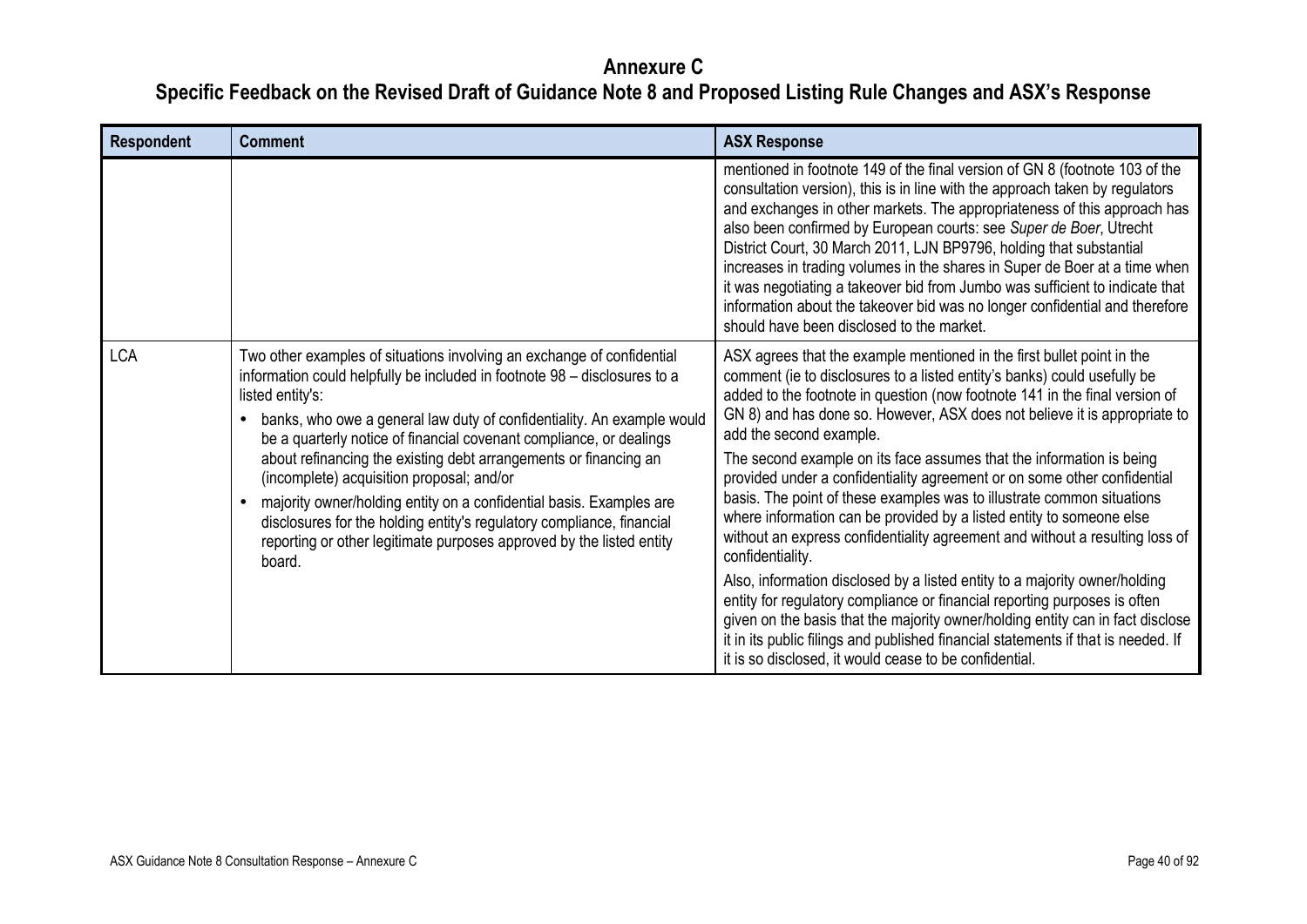| <b>Respondent</b> | <b>Comment</b>                                                                                                                                                                                                                                                                                                                                                                                                                                                                                                                                                                                                                                                                                                                             | <b>ASX Response</b>                                                                                                                                                                                                                                                                                                                                                                                                                                                                                                                                                                                                                                                                                                                                                                                                                                                                                                                                                                                                                                                                                                                                                                                                                                                                                           |
|-------------------|--------------------------------------------------------------------------------------------------------------------------------------------------------------------------------------------------------------------------------------------------------------------------------------------------------------------------------------------------------------------------------------------------------------------------------------------------------------------------------------------------------------------------------------------------------------------------------------------------------------------------------------------------------------------------------------------------------------------------------------------|---------------------------------------------------------------------------------------------------------------------------------------------------------------------------------------------------------------------------------------------------------------------------------------------------------------------------------------------------------------------------------------------------------------------------------------------------------------------------------------------------------------------------------------------------------------------------------------------------------------------------------------------------------------------------------------------------------------------------------------------------------------------------------------------------------------------------------------------------------------------------------------------------------------------------------------------------------------------------------------------------------------------------------------------------------------------------------------------------------------------------------------------------------------------------------------------------------------------------------------------------------------------------------------------------------------|
| <b>LCA</b>        | This section states that if a listed entity informs ASX that there is price<br>sensitive information that it has not disclosed in reliance on the carve-out,<br>ASX will form the view that the information has ceased to be confidential<br>and require disclosure unless the entity is able to explain the unusual<br>trading. The paragraph does not directly deal with the situation where, as is<br>often the case, the listed entity is relying on the carve-out in relation to a<br>number of items of information. We submit that in some circumstances it<br>may be appropriate for the entity to make a more general disclosure in<br>relation to these matters, rather than being required to disclose each<br>specific matter. | This issue was partially addressed in footnote 104 of the consultation<br>version of GN 8, dealing with the situation where an entity is negotiating<br>multiple price sensitive transactions and there is a sudden and significant<br>movement in the market price of its securities.<br>ASX agrees with the comment and has updated the corresponding footnote<br>in the final version of GN 8 (footnote 150) to note that where multiple<br>transactions are under negotiation, the disclosure that will be required will<br>depend on the circumstances. In some cases, it may be sufficient for the<br>entity to make an announcement that it is negotiating a number of market<br>sensitive transactions and that a further announcement will be made to the<br>market if and when any of those negotiations are successfully concluded.<br>In others, it may be necessary for the entity to make a more detailed<br>announcement about the transactions being negotiated.                                                                                                                                                                                                                                                                                                                              |
| <b>JWS</b>        | Many smaller listed entities will not have the resources to undertake the<br>level of monitoring of the media and other information sources suggested in<br>this section to confirm that confidentiality of a material transaction under<br>negotiation has been maintained. GN 8 should be amended to make it<br>clear that ASX will have regard to the resources available to the entity in<br>making a determination on this issue.                                                                                                                                                                                                                                                                                                     | ASX does not agree. ASX has only suggested that a listed entity monitor<br>the media and other information sources mentioned in this section when a<br>market sensitive announcement is pending or when it is close to finalising a<br>market sensitive transaction (see section 3.8 and 4.8 of the consultation<br>version/sections 4.6 and 5.8 of the final version of GN 8).<br>ASX does not believe that it is unreasonable in these limited circumstances<br>to expect a listed entity – even a small one – to monitor its market price,<br>major national and local newspapers, the social media sites mentioned in<br>this section of GN 8, and enquiries it receives from journalists or analysts,<br>for signs that information about the pending announcement or transaction<br>may have leaked.<br>However, in recognition of the point made in this comment, ASX has<br>qualified the reference to monitoring major news wire services, such as<br>Reuters and Bloomberg, to limit it to where the entity or its advisers have<br>access to those services.<br>ASX would note that listed entities are usually represented in the types of<br>transactions referenced in this section of GN 8 by professional advisers. If<br>the entity itself does not have access to Reuters or Bloomberg, its |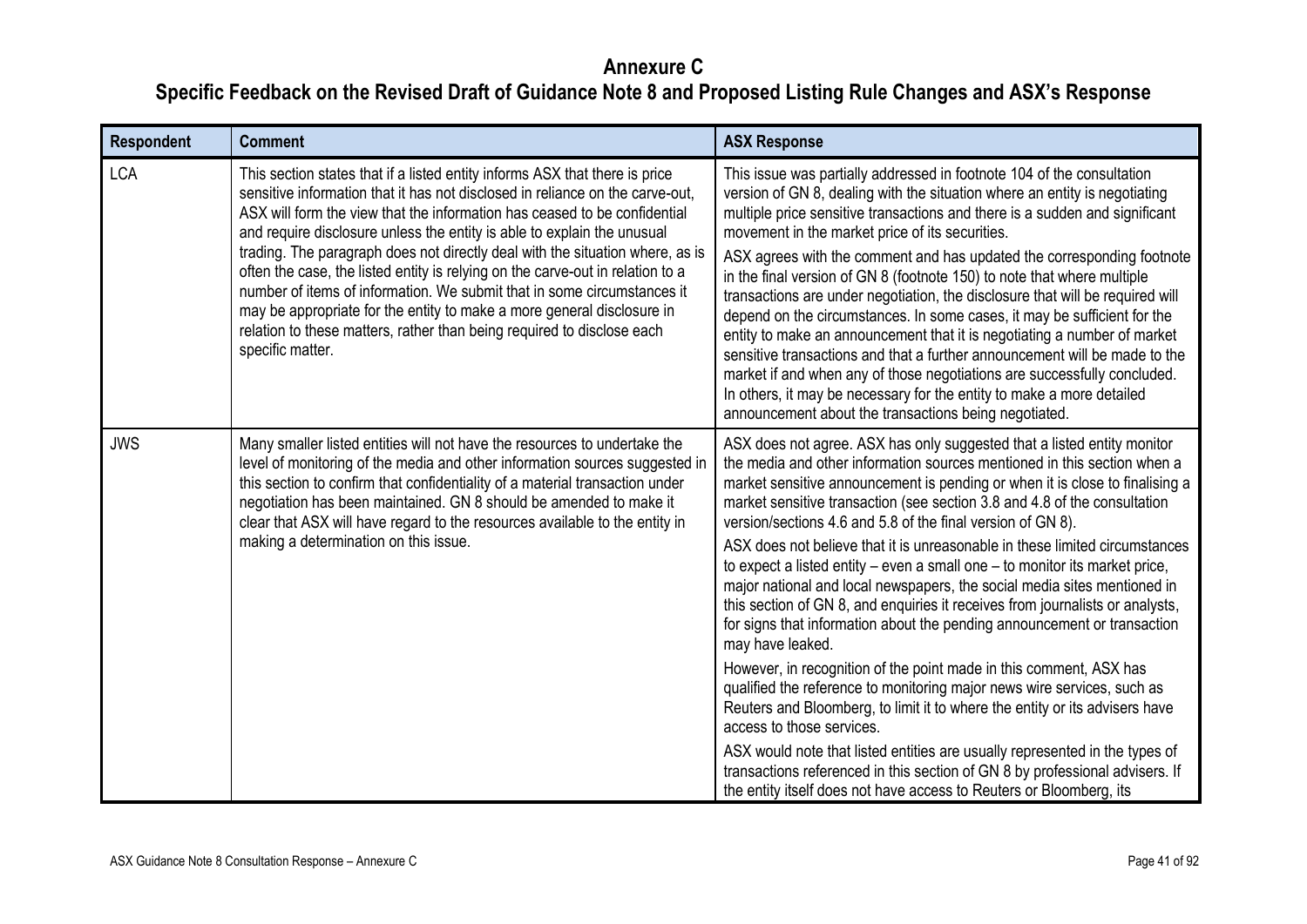| <b>Respondent</b>         | <b>Comment</b>                                                                                                                                                                                                                              | <b>ASX Response</b>                                                                                                                                                                                                                                                                                                                                                                                                                                                                                                                                                                                                                                            |
|---------------------------|---------------------------------------------------------------------------------------------------------------------------------------------------------------------------------------------------------------------------------------------|----------------------------------------------------------------------------------------------------------------------------------------------------------------------------------------------------------------------------------------------------------------------------------------------------------------------------------------------------------------------------------------------------------------------------------------------------------------------------------------------------------------------------------------------------------------------------------------------------------------------------------------------------------------|
|                           |                                                                                                                                                                                                                                             | professional advisers may do and, where that is the case, they should be<br>monitoring those sources for potential leaks. Those advisers will also be<br>able to assist the entity in monitoring the media and other information<br>sources mentioned in this section of GN 8.                                                                                                                                                                                                                                                                                                                                                                                 |
|                           |                                                                                                                                                                                                                                             | For a further explanation of ASX's final position on the monitoring of social<br>media, see ASX's response to the comments about social media in<br>section 3.8 of the consultation version (section 4.6 of the final version) of<br>GN 8 on page 30 above.                                                                                                                                                                                                                                                                                                                                                                                                    |
|                           | Section 4.9 - Listing Rule 3.1A.3 - the reasonable person test                                                                                                                                                                              |                                                                                                                                                                                                                                                                                                                                                                                                                                                                                                                                                                                                                                                                |
| <b>CSA</b><br>G100        | The updated guidance on the reasonable person test is welcomed ([G100]:<br>including the withdrawal of the guidance in former GN 8 paragraph 31).                                                                                           | ASX appreciates the support for this guidance.                                                                                                                                                                                                                                                                                                                                                                                                                                                                                                                                                                                                                 |
| Clayton Utz<br><b>JWS</b> | The "reasonable person" test should be interpreted consistently with the<br>test for materiality in Listing Rule 3.1 and effectively mean [JWS] "a<br>reasonable investor" or [Clayton Utz] "persons who commonly invest in<br>securities". | ASX does not agree. ASX considers that the use of the term "reasonable<br>person" rather than "reasonable investor" in Listing Rule 3.1A was quite<br>deliberate and that the two terms cannot and should not be equated.<br>The use of that term has the effect that the issue of whether an entity has<br>lost the protection of the carve-outs in Listing Rule 3.1A - because a<br>reasonable person would expect the information in question to be<br>disclosed – is to be judged on objectively reasonable grounds rather than<br>from the particular perspective of an investor.<br>See also the comment of McLure JA in Jubilee Mines NL v Riley [2009] |
|                           |                                                                                                                                                                                                                                             | WASCA 62, at paragraph 160 ("the hypothetical reasonable person in [the<br>predecessor to Listing Rule 3.1A.3]  in my view is an objective outsider").                                                                                                                                                                                                                                                                                                                                                                                                                                                                                                         |
| Confidential              | Given the decision of the High Court in Forrest v ASIC [2012] HCA 39,<br>should guidance be given about the assumed level of economic<br>understanding or financial literacy of the "reasonable person"?                                    | ASX does not believe that this is necessary.<br>As mentioned in the response to the previous comment, the reasonable<br>person test simply means that the issue of whether an entity has lost the<br>protection of the carves-out in Listing Rule 3.1A - because a reasonable<br>person would expect the information in question to be disclosed – is to be<br>judged on objectively reasonable grounds.<br>This is more a qualitative issue rather than a quantitative issue and the                                                                                                                                                                          |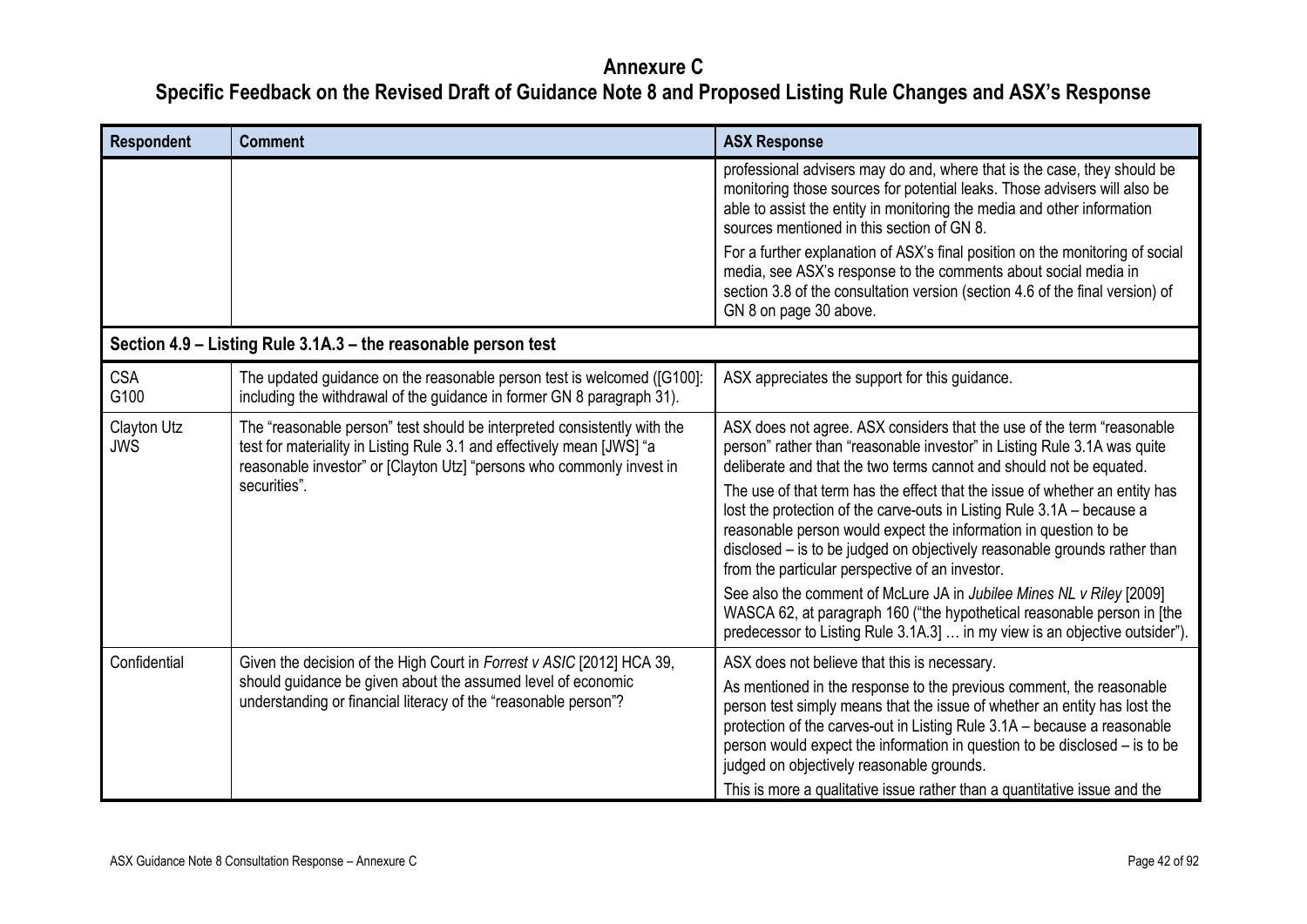| <b>Respondent</b>        | <b>Comment</b>                                                                                                                                                                                                                                                                                                                                                                                                               | <b>ASX Response</b>                                                                                                                                                                                                                                                                  |
|--------------------------|------------------------------------------------------------------------------------------------------------------------------------------------------------------------------------------------------------------------------------------------------------------------------------------------------------------------------------------------------------------------------------------------------------------------------|--------------------------------------------------------------------------------------------------------------------------------------------------------------------------------------------------------------------------------------------------------------------------------------|
|                          |                                                                                                                                                                                                                                                                                                                                                                                                                              | assumed level of economic understanding or financial literacy of the<br>"reasonable person" is unlikely to factor into the analysis.                                                                                                                                                 |
|                          | Section 4.10 - Entities in financial difficulties                                                                                                                                                                                                                                                                                                                                                                            |                                                                                                                                                                                                                                                                                      |
| G100                     | The withdrawal of the guidance in former GN 8 paragraph 31 and the<br>updated guidance on ASX's expectations for entities in financial difficulties<br>are helpful.                                                                                                                                                                                                                                                          | ASX appreciates the support for these changes.                                                                                                                                                                                                                                       |
| <b>CSA</b>               | Footnote 109 references class actions against listed entities that allege<br>breaches of Listing Rule 3.1 and section 674. All class actions to date have<br>been settled, and no class actions have gone to court. CSA strongly<br>recommends that the footnote be deleted. The inclusion of the footnote<br>gives credence to class actions when there are no authoritative decisions<br>on any of these alleged breaches. | ASX has retained the footnote (now footnote 157 in the final version of<br>GN 8). It is factually correct. It has been included to illustrate the point that<br>failing to disclose materially negative information carries particular risks.                                        |
|                          | Section 5.4 – Responding to comment or speculation in media or analyst reports4                                                                                                                                                                                                                                                                                                                                              |                                                                                                                                                                                                                                                                                      |
| <b>AIRA</b>              | More guidance on when press speculation is sufficiently precise to warrant<br>a response would be helpful.                                                                                                                                                                                                                                                                                                                   | This issue is dealt with in some detail in section 5.4 of the final version of<br>GN 8 (section 4.4 of the consultation version) and in Examples A, B, C and<br>D in Annexure A (all of which all have alternative fact scenarios dealing<br>with media reports and market rumours). |
|                          |                                                                                                                                                                                                                                                                                                                                                                                                                              | Given the length of GN 8 already, ASX believes that this is sufficient.                                                                                                                                                                                                              |
| <b>JWS</b><br><b>LCA</b> | ASX should be cautious/sensible about requiring an entity to make an<br>announcement in response to an inaccurate media or analyst report<br>(unless the inaccurate report can be sourced to the entity) or market<br>rumour.                                                                                                                                                                                                | This section of GN 8 sets out quite clearly ASX's position in relation to<br>inaccurate media and analyst reports and when it will require a listed entity<br>to correct the report. ASX does not believe that it requires any amendment<br>to address this comment.                 |
|                          |                                                                                                                                                                                                                                                                                                                                                                                                                              | In exercising its powers under Listing Rule 3.1B ASX acts cautiously and<br>sensibly and strives to strike an appropriate balance between the interests<br>of the listed entity, its security holders and the market in general.                                                     |

<sup>4</sup> Note that some of the comments grouped under section 5.4 (media and analyst reports) were made or repeated in relation to section 5.5 (market rumours) and vice versa. ASX has grouped them where they best fit.

-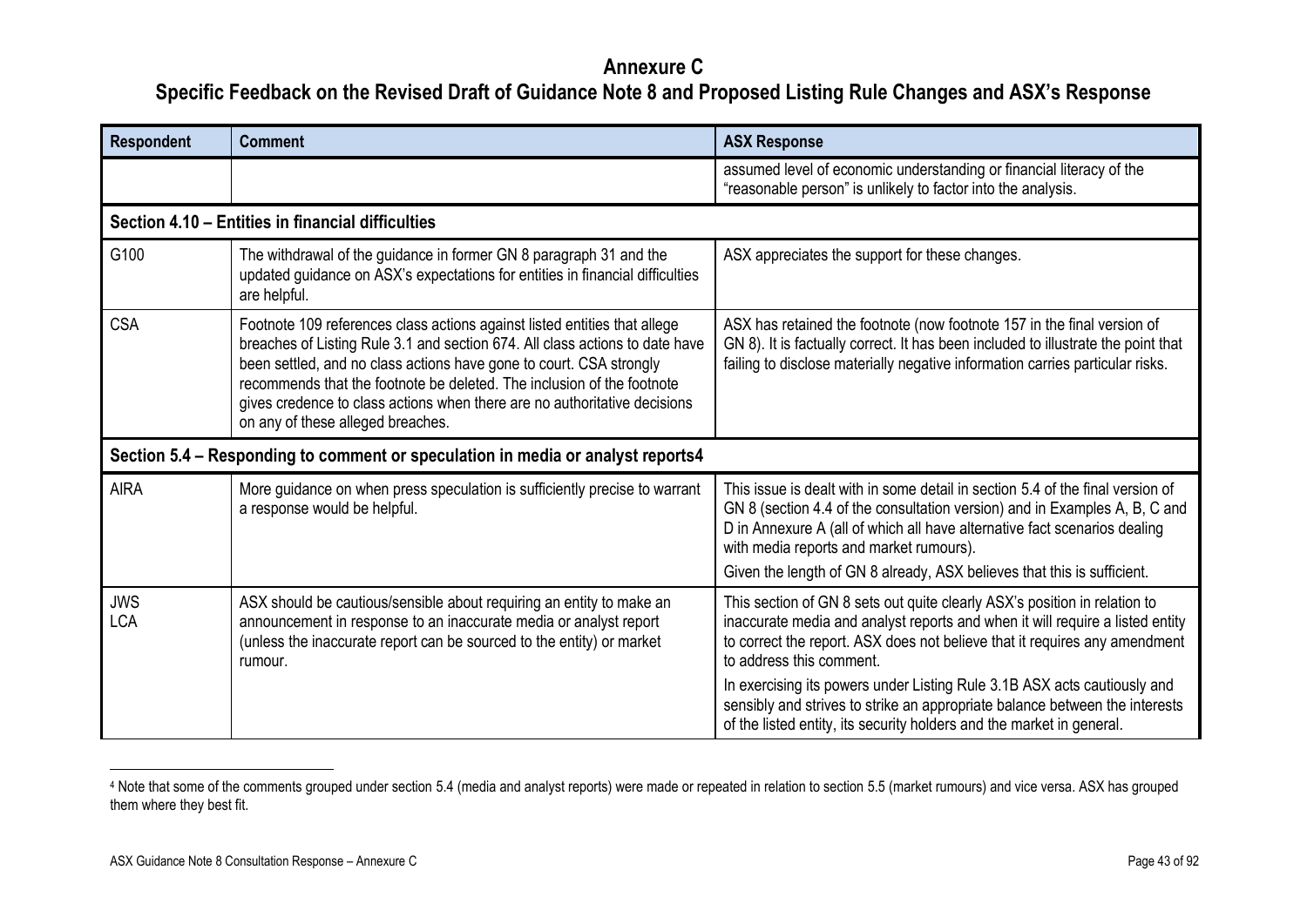| Respondent                             | <b>Comment</b>                                                                                                                                                                                                                                                                                                                                                                                                                            | <b>ASX Response</b>                                                                                                                                                                                                                                                                                                                                                                                                                                                                                                                                                                                                                                                                                                    |
|----------------------------------------|-------------------------------------------------------------------------------------------------------------------------------------------------------------------------------------------------------------------------------------------------------------------------------------------------------------------------------------------------------------------------------------------------------------------------------------------|------------------------------------------------------------------------------------------------------------------------------------------------------------------------------------------------------------------------------------------------------------------------------------------------------------------------------------------------------------------------------------------------------------------------------------------------------------------------------------------------------------------------------------------------------------------------------------------------------------------------------------------------------------------------------------------------------------------------|
| <b>CSA</b><br><b>HSF</b><br><b>LCA</b> | ASX's guidance on this topic may encourage journalists and others to<br>conduct "fishing expeditions" and spread false or unverified rumours to<br>flush out a response from a listed entity.<br>[CSA]: CSA Members are of the view that penalties should attach to those<br>creating the rumours (if such rumours are created frequently) rather than<br>have all the responsibility of managing the rumours sit with the listed entity. | ASX is not in a position to regulate what journalists write or rumour<br>mongers say about listed entities.<br>ASX would note, however, that journalists who knowingly or recklessly<br>publish false stories, and rumour mongers who knowingly or recklessly<br>spread false rumours, about listed entities that could distort the market<br>price of their securities run significant risks of criminal and civil action under<br>sections 1041E, 1041F and 1041H of the Corporations Act. These laws<br>are, of course, administered by ASIC rather than ASX.                                                                                                                                                       |
| <b>LCA</b>                             | We suggest that the second last paragraph on page 32 is clarified to make<br>it clear that a false answer (rather than a refusal to answer) may constitute<br>a criminal offence.                                                                                                                                                                                                                                                         | ASX has made this change but it has also added a note that a refusal to<br>answer will generally involve a breach of Listing Rules 18.7 and/or 18.8,<br>entitling ASX to suspend quotation of the entity's securities under Listing<br>Rule 17.3.1.                                                                                                                                                                                                                                                                                                                                                                                                                                                                    |
| Section 5.5 - Market rumours           |                                                                                                                                                                                                                                                                                                                                                                                                                                           |                                                                                                                                                                                                                                                                                                                                                                                                                                                                                                                                                                                                                                                                                                                        |
| Corrs                                  | GN 8 should include further guidance in relation to the level of response<br>and the timing of that response to market rumours.                                                                                                                                                                                                                                                                                                           | In the consultation version of GN 8, ASX gave reasonably detailed<br>guidance in section 5.4 about how it dealt with media and analyst reports<br>and then mentioned in section 5.5 that it adopted a similar approach for<br>market rumours. It also included in Examples A, B, C and D in Annexure A<br>alternative fact scenarios dealing with media reports and market rumours.<br>ASX believes that it has given sufficient guidance in GN 8 on this topic.<br>To make its approach clearer, however, ASX has consolidated sections 5.4<br>and 5.5 of the consultation version into a single section in the final version<br>of GN 8 (section 6.4) dealing both with media/analyst reports and market<br>rumours. |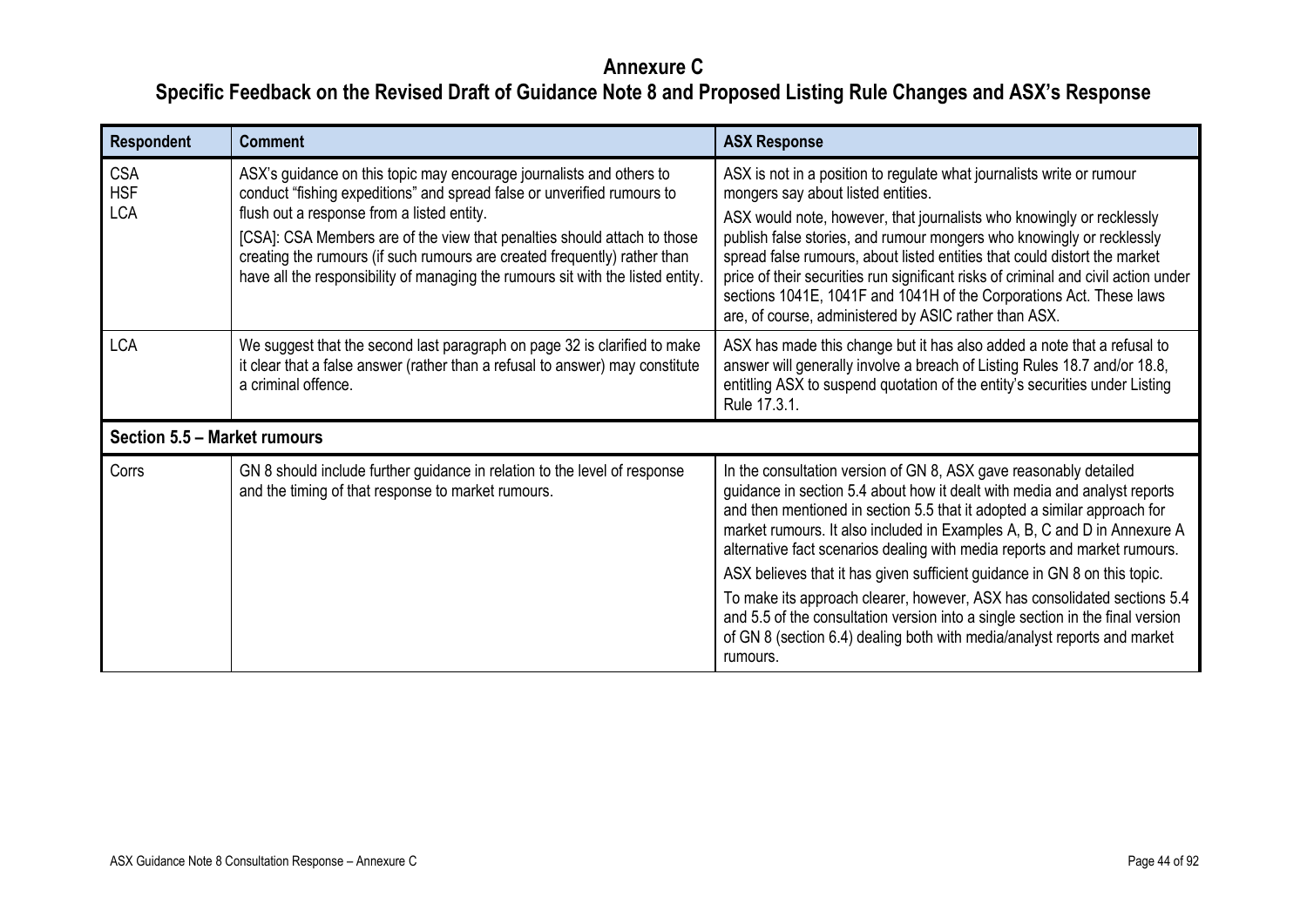| Respondent                        | <b>Comment</b>                                                                                                                                                                                                                                                                                                                                                                                                                                                                                                                                                                                                                                                                            | <b>ASX Response</b>                                                                                                                                                                                                                                                                                                                                                                                                                                                                                                                                                                                                                                                                                                                                                                                                                                                                                                                                                                                                                                                                                                                                                                                                                                                                                                                                                                                                                                                               |
|-----------------------------------|-------------------------------------------------------------------------------------------------------------------------------------------------------------------------------------------------------------------------------------------------------------------------------------------------------------------------------------------------------------------------------------------------------------------------------------------------------------------------------------------------------------------------------------------------------------------------------------------------------------------------------------------------------------------------------------------|-----------------------------------------------------------------------------------------------------------------------------------------------------------------------------------------------------------------------------------------------------------------------------------------------------------------------------------------------------------------------------------------------------------------------------------------------------------------------------------------------------------------------------------------------------------------------------------------------------------------------------------------------------------------------------------------------------------------------------------------------------------------------------------------------------------------------------------------------------------------------------------------------------------------------------------------------------------------------------------------------------------------------------------------------------------------------------------------------------------------------------------------------------------------------------------------------------------------------------------------------------------------------------------------------------------------------------------------------------------------------------------------------------------------------------------------------------------------------------------|
| Corrs<br><b>JWS</b><br><b>LCA</b> | [Corrs]: GN 8 should include clear guidance that a company need only be<br>proactive in relation to a market rumour if that market rumour will have a<br>material effect on price.<br>[JWS]: ASX should not require companies to comment on all rumours,<br>particularly where the publicity given to the rumour by the denial would<br>outweigh the influence which the rumour would otherwise have.<br>[LCA]: We recommend that the guidance be toned down to ensure that a<br>listed entity is not faced with a blanket obligation to respond to all market<br>rumours, especially those arising from fishing expeditions of the news<br>media and not from a loss of confidentiality. | ASX attempted to deal with this issue in the consultation version of GN 8<br>by giving detailed guidance in section 5.4 about those types of media and<br>analyst reports it would not expect a listed entity to respond to, and those<br>that it would, and then mentioning in section 5.5 that it adopted a similar<br>approach for market rumours. It also included in Examples A, B, C and D in<br>Annexure A alternative fact scenarios illustrating this guidance.<br>ASX made it clear in section 5.4 of the consultation version of GN 8 that it<br>does not expect a listed entity to respond to all comments about it in media<br>or analyst reports, but that ASX would expect it to respond if the report<br>appears to be credible and it is having, or is likely to have, a material effect<br>on the market price of the entity's securities. Again, section 5.5 of the<br>consultation version indicated that ASX takes a similar approach in relation<br>to market rumours.<br>To make its approach clearer, ASX has consolidated sections 5.4 and 5.5<br>of the consultation version into a single section in the final version of GN 8<br>(section 6.4) dealing both with media/analyst reports and market rumours.<br>This now includes a clear statement that ASX does not expect a listed<br>entity to respond to every rumour about it circulating the market. It also<br>spells out those situations where ASX does expect a listed entity to<br>respond. |
| <b>HSF</b><br><b>LCA</b>          | A listed entity should not be required to respond to a false rumour.                                                                                                                                                                                                                                                                                                                                                                                                                                                                                                                                                                                                                      | ASX does not agree. As a licensed market operator, ASX has a statutory<br>obligation to do all things necessary, to the extent reasonably practicable,<br>to ensure that its market is fair, orderly and transparent and to have<br>reasonable arrangements for monitoring and enforcing compliance with its<br>Listing Rules, including Listing Rule 3.1B (see section 792A of the<br>Corporations Act). ASX regards this obligation as requiring it, if it becomes<br>aware of a false rumour that has had or is likely to have a material effect on<br>the price or value of a listed entity's securities, to take action under Listing<br>Rule 3.1B to correct that situation.<br>ASX also considers that the privilege of accessing public capital markets<br>carries with it a concomitant responsibility for listed entities not to stand idle                                                                                                                                                                                                                                                                                                                                                                                                                                                                                                                                                                                                                             |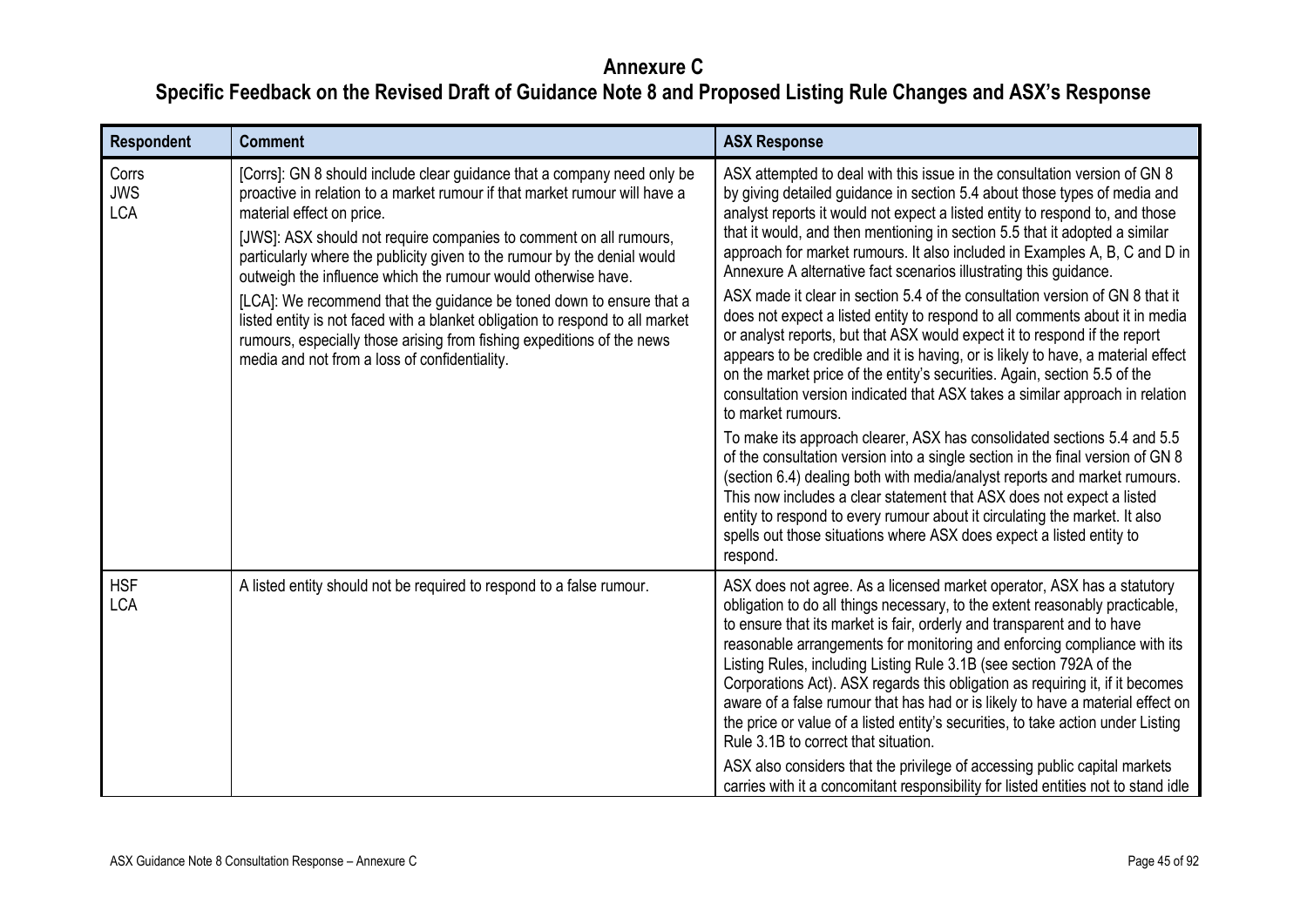| <b>Respondent</b>   | <b>Comment</b>                                                                                                                                                                                                                                                                                                                                                                                                                                                                                                                                                                                                                | <b>ASX Response</b>                                                                                                                                                                                                                                                                                                                                                                                                                                                                                                                                                                                                                                                                                                                                                                                                           |
|---------------------|-------------------------------------------------------------------------------------------------------------------------------------------------------------------------------------------------------------------------------------------------------------------------------------------------------------------------------------------------------------------------------------------------------------------------------------------------------------------------------------------------------------------------------------------------------------------------------------------------------------------------------|-------------------------------------------------------------------------------------------------------------------------------------------------------------------------------------------------------------------------------------------------------------------------------------------------------------------------------------------------------------------------------------------------------------------------------------------------------------------------------------------------------------------------------------------------------------------------------------------------------------------------------------------------------------------------------------------------------------------------------------------------------------------------------------------------------------------------------|
|                     |                                                                                                                                                                                                                                                                                                                                                                                                                                                                                                                                                                                                                               | while those markets trade at materially inappropriate prices on the basis of<br>information that the listed entity knows to be false.                                                                                                                                                                                                                                                                                                                                                                                                                                                                                                                                                                                                                                                                                         |
| <b>LCA</b>          | The guidance here is inconsistent with the policy that many listed entities<br>have of not commenting on rumours or speculation.                                                                                                                                                                                                                                                                                                                                                                                                                                                                                              | ASX has no issue with that policy, but it has to give way if there is, or is<br>likely to be, a false market in the entity's securities and ASX requires the<br>entity to make an announcement under Listing Rule3.1B to correct or<br>prevent that happening.<br>ASX has included a comment to that effect in section 5.4 of the final<br>version of GN 8 (section 4.4 of the consultation version).                                                                                                                                                                                                                                                                                                                                                                                                                         |
| Corrs<br><b>HSF</b> | It would be helpful for ASX to specify what types of social media a listed<br>entity is required to monitor for the purposes of detecting rumours about it.                                                                                                                                                                                                                                                                                                                                                                                                                                                                   | ASX has not suggested that a listed entity is required to monitor social<br>media "for the purposes of detecting rumours about it". ASX has only<br>suggested that a listed entity monitor a narrow range of specific social<br>media sources described in section 3.8 and 4.8 of the consultation version<br>(sections 4.6 and 5.8 of the final version) of GN 8 in the two limited<br>circumstances mentioned in those sections – ie when a market sensitive<br>announcement is pending or when it is close to finalising a market sensitive<br>transaction.<br>For a further explanation of ASX's final position on the monitoring of social<br>media, see ASX's response to the comments about social media in<br>section 3.8 of the consultation version (section 4.6 of the final version) of<br>GN 8 on page 30 above. |
|                     | Section 5.6 - Dealing proactively with potential false market situations                                                                                                                                                                                                                                                                                                                                                                                                                                                                                                                                                      |                                                                                                                                                                                                                                                                                                                                                                                                                                                                                                                                                                                                                                                                                                                                                                                                                               |
| Clayton Utz         | There is no reference in GN 8 to any action ASX will take if there is market<br>based evidence to suggest that individuals are deliberately spreading false<br>or misleading information about listed securities to provoke sales of<br>securities and to reduce their market price. A positive statement from ASX<br>that, if it considers a false market has occurred in relation to an entity's<br>securities, and that false market is attributable to market participants<br>spreading false rumours about listed securities, that it will refer this to ASIC<br>for consideration would be welcomed by listed entities. | ASX has included footnote 171 in the final version of GN 8 mentioning that<br>if the author of a media/analyst report or the instigator of a market rumour<br>"was intentionally spreading false or misleading information about the<br>entity, that may well breach any or all of sections 1041E, 1041F, 1041G<br>and 1041H. It also mentions that if ASX has reasonable grounds to suspect<br>such a breach, it will refer the matter to ASIC under section 792B(2)(c)."                                                                                                                                                                                                                                                                                                                                                    |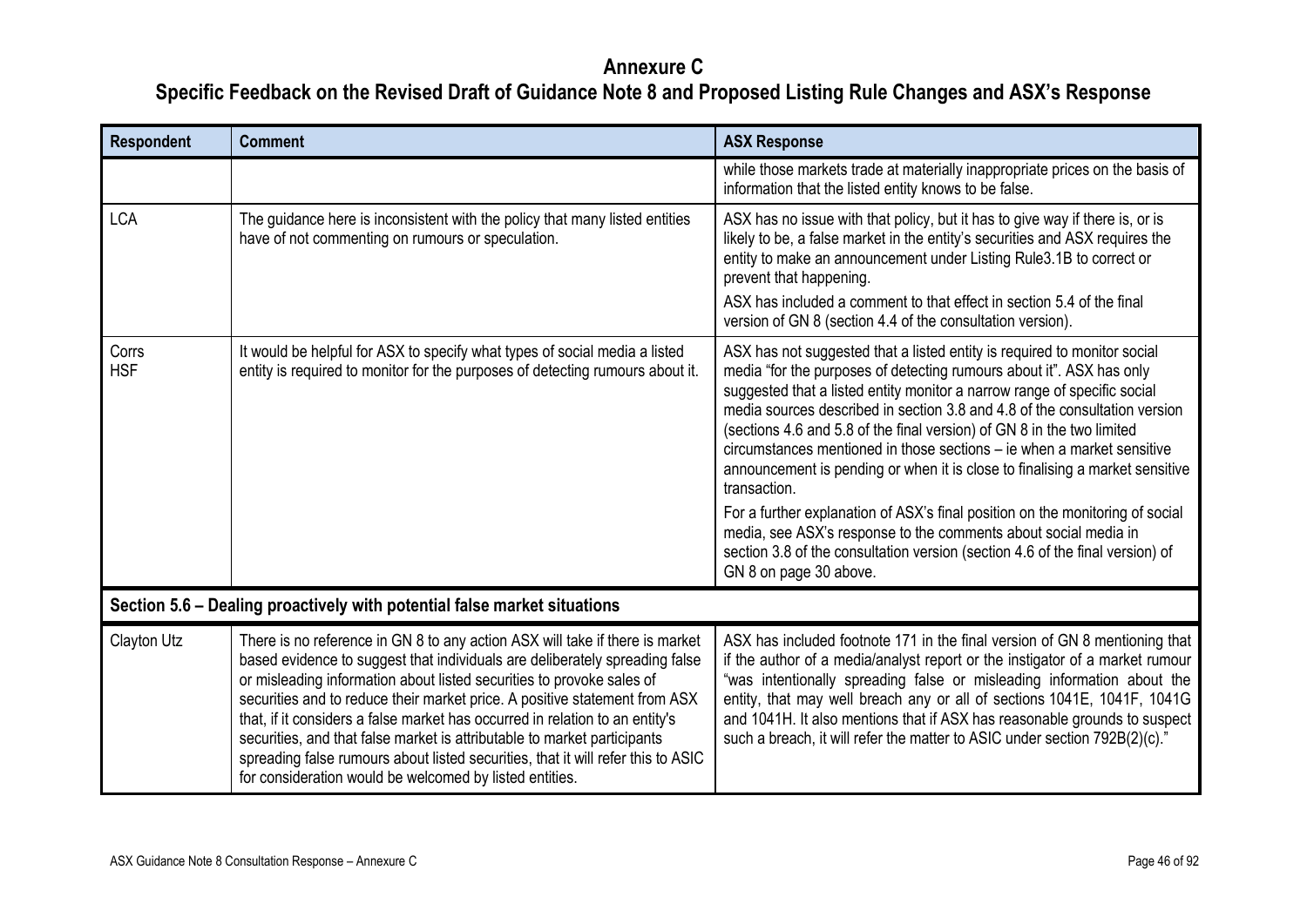| <b>Respondent</b>                                | <b>Comment</b>                                                                                                                                                                                                                                                                                                                                                            | <b>ASX Response</b>                                                                                                                                                                                                                                                                                                                                                                                                                                                                                                                  |
|--------------------------------------------------|---------------------------------------------------------------------------------------------------------------------------------------------------------------------------------------------------------------------------------------------------------------------------------------------------------------------------------------------------------------------------|--------------------------------------------------------------------------------------------------------------------------------------------------------------------------------------------------------------------------------------------------------------------------------------------------------------------------------------------------------------------------------------------------------------------------------------------------------------------------------------------------------------------------------------|
|                                                  | Section 6.2 - De facto earnings guidance                                                                                                                                                                                                                                                                                                                                  |                                                                                                                                                                                                                                                                                                                                                                                                                                                                                                                                      |
| ABL                                              | The statements in section 6.2 discouraging references to individual analyst<br>forecasts and consensus as "de facto earnings guidance" and the<br>comments in section 6.3 and 6.4 about the need to monitor analyst<br>forecasts and the desirability of exploring why an analyst's forecasts differ<br>materially from the entity's internal forecasts are inconsistent. | ASX does not agree. Section 7.2 of the final version of GN 8 (section 6.2 of<br>the consultation version) does not discourage a listed entity from<br>monitoring analyst forecasts or consensus or from discussing privately with<br>analysts why their forecasts materially differ from the entity's internal<br>forecasts. It simply warns that public comments to the effect that the entity<br>is "comfortable with", or expects its earnings to be "in line with", those<br>forecasts or consensus amount to de facto guidance. |
| Section 6.3 - Earnings surprises                 |                                                                                                                                                                                                                                                                                                                                                                           |                                                                                                                                                                                                                                                                                                                                                                                                                                                                                                                                      |
| <b>AICD</b><br><b>AIRA</b><br>G100<br><b>LCA</b> | The withdrawal of the previous guidance that a variation of 10-15% against<br>consensus or the results of the prior corresponding period is welcomed.                                                                                                                                                                                                                     | ASX appreciates the support for this change.                                                                                                                                                                                                                                                                                                                                                                                                                                                                                         |
| <b>CSA</b><br><b>HSF</b><br><b>LCA</b>           | We support ASX's revised guidance that in assessing whether an entity<br>has acted immediately under Listing Rule 3.1 ASX will make due allowance<br>for the fact that the preparation of earnings guidance will need to be<br>properly vetted and signed off before it is released.                                                                                      | ASX appreciates this expression of support.                                                                                                                                                                                                                                                                                                                                                                                                                                                                                          |
| <b>CSA</b>                                       | We support ASX's view that the fact that an entity's earnings may be<br>materially ahead of or behind market expectations part way through a<br>reporting period does not mean that this situation will prevail at the end of<br>the reporting period.                                                                                                                    | ASX appreciates this expression of support.                                                                                                                                                                                                                                                                                                                                                                                                                                                                                          |
| <b>HSF</b><br><b>LCA</b>                         | We support ASX's view that for a disclosure obligation to arise in relation to<br>an expected difference in earnings compared to market expectations there<br>needs to be a reasonable degree of certainty that there will be such a<br>difference.                                                                                                                       | ASX appreciates this expression of support.                                                                                                                                                                                                                                                                                                                                                                                                                                                                                          |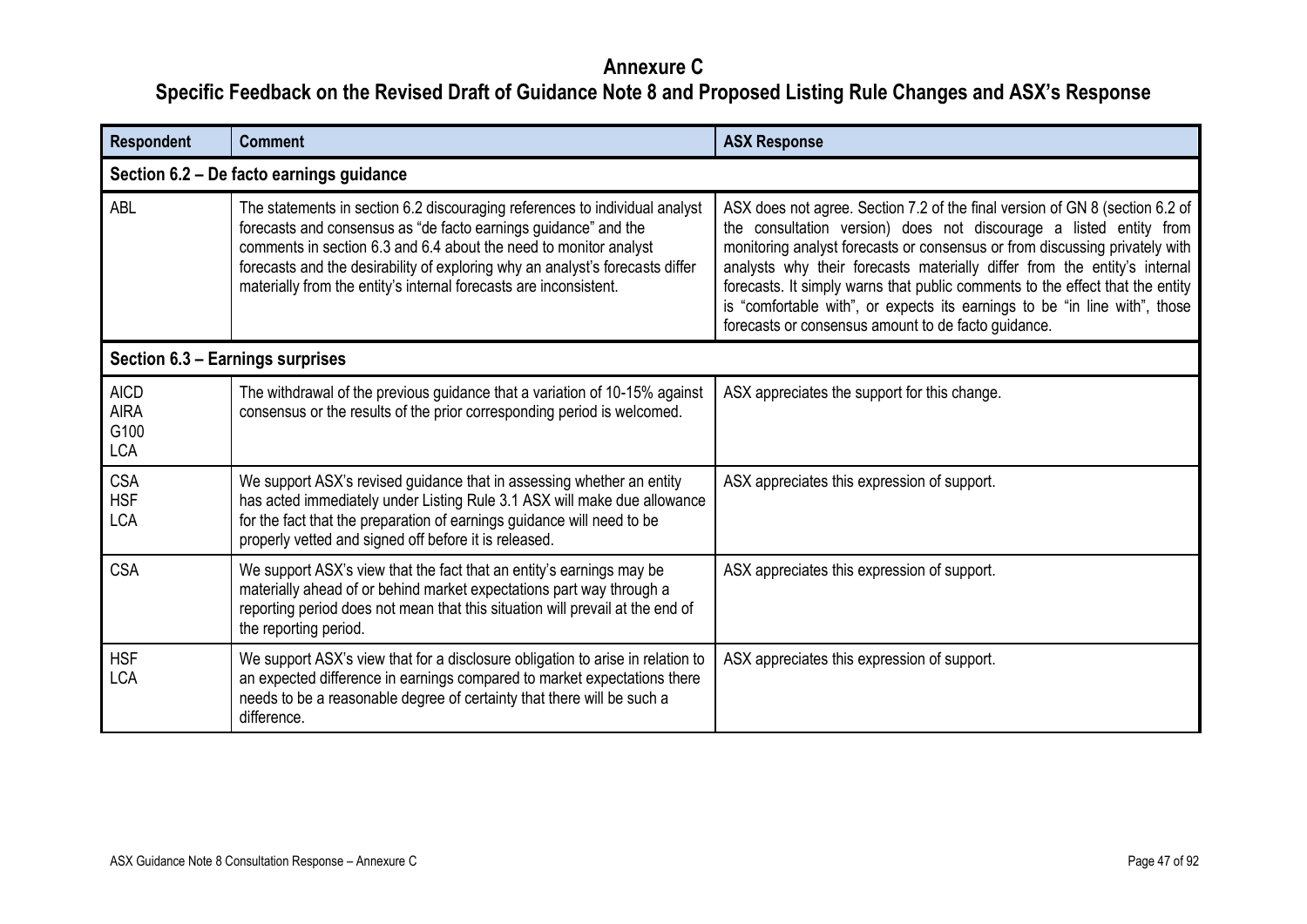| <b>Respondent</b> | <b>Comment</b>                                                                                                                                                                                                                                                                                                                                                                                                                                                                                                                | <b>ASX Response</b>                                                                                                                                                                                                                                                                                                                                                                                                                                                                                                                                                                                     |
|-------------------|-------------------------------------------------------------------------------------------------------------------------------------------------------------------------------------------------------------------------------------------------------------------------------------------------------------------------------------------------------------------------------------------------------------------------------------------------------------------------------------------------------------------------------|---------------------------------------------------------------------------------------------------------------------------------------------------------------------------------------------------------------------------------------------------------------------------------------------------------------------------------------------------------------------------------------------------------------------------------------------------------------------------------------------------------------------------------------------------------------------------------------------------------|
| Corrs             | We support the guidance ASX has provided with regard to the obligation of<br>listed companies to provide earnings updates to the market based on<br>variations from market expectations (and not necessarily from historical<br>results).                                                                                                                                                                                                                                                                                     | ASX appreciates this expression of support.                                                                                                                                                                                                                                                                                                                                                                                                                                                                                                                                                             |
| <b>ABL</b>        | We support the increased recognition of the role played by sell-side<br>analysts' estimates in the framework of listed companies' disclosure<br>obligations. It is appropriate "that a system designed to keep the market<br>informed, should have reference to the information that the market actually<br>uses".                                                                                                                                                                                                            | ASX appreciates this expression of support. ASX would note, however, that<br>the role of sell-side analysts in setting/reflecting market expectations on<br>earnings for larger listed entities was already well recognised in the<br>previous version of GN 8.                                                                                                                                                                                                                                                                                                                                         |
| <b>AIRA</b>       | It would be helpful for ASX to define "earnings guidance". The types of<br>guidance that listed entities give can vary widely (eg earnings per share,<br>revenue, EBITDA, etc)                                                                                                                                                                                                                                                                                                                                                | ASX has included footnote 182 in the final version of GN 8 indicating that<br>references to "earnings guidance" should be read broadly as covering any<br>type of guidance that an entity may give in relation to its expected earnings<br>for the current reporting period regardless of the particular measure used<br>(eg, operating revenue, EBITDA, EBIT, underlying profit before tax,<br>underlying profit after tax, statutory profit after tax, or earnings per share).                                                                                                                        |
| ABL               | For the sake of clarity, certainty and consistency, it would be preferable for<br>ASX to adopt a uniform 5-10% variation in earnings as a disclosure<br>benchmark under Listing Rule 3.1 for all situations (ie against guidance if<br>guidance has been given; against consensus estimates where no guidance<br>has been given and the entity is covered by sell-side analysts; and against<br>prior corresponding period earnings where no guidance has been given<br>and the entity is not covered by sell-side analysts). | ASX does not agree. ASX's 5-10% guidance applies only for those<br>situations where an entity has given earnings guidance. It addresses the<br>issue of whether that guidance may have become misleading, rather than<br>whether an updated earnings disclosure is required under Listing Rule 3.1.<br>The reasons for not adopting a 5-10% variation in earnings as a disclosure<br>benchmark under Listing Rule 3.1 are exactly the same as the reasons why<br>ASX has withdrawn its previous guidance suggesting a 10-15% variation in<br>earnings as a disclosure benchmark under Listing Rule 3.1. |
| <b>HSF</b>        | Section 6.3 states that if an entity becomes aware that its earning for a<br>reporting period will "materially differ (upwards or downwards)" from the<br>consensus of sell-side analyst forecasts for that period, then it may need to<br>notify the market of that fact. This would place an obligation on entities to<br>correct market analysts even when they have not released earnings<br>guidance for that period                                                                                                     | If the reference in this comment to "correcting market analysts" is read as<br>shorthand for publishing an earnings announcement if the entity becomes<br>aware that its earnings for the current reporting period will differ from<br>market expectations (as evidenced by analysts forecasts generally) to an<br>extent which is market sensitive, ASX agrees. This was ASX's intention.                                                                                                                                                                                                              |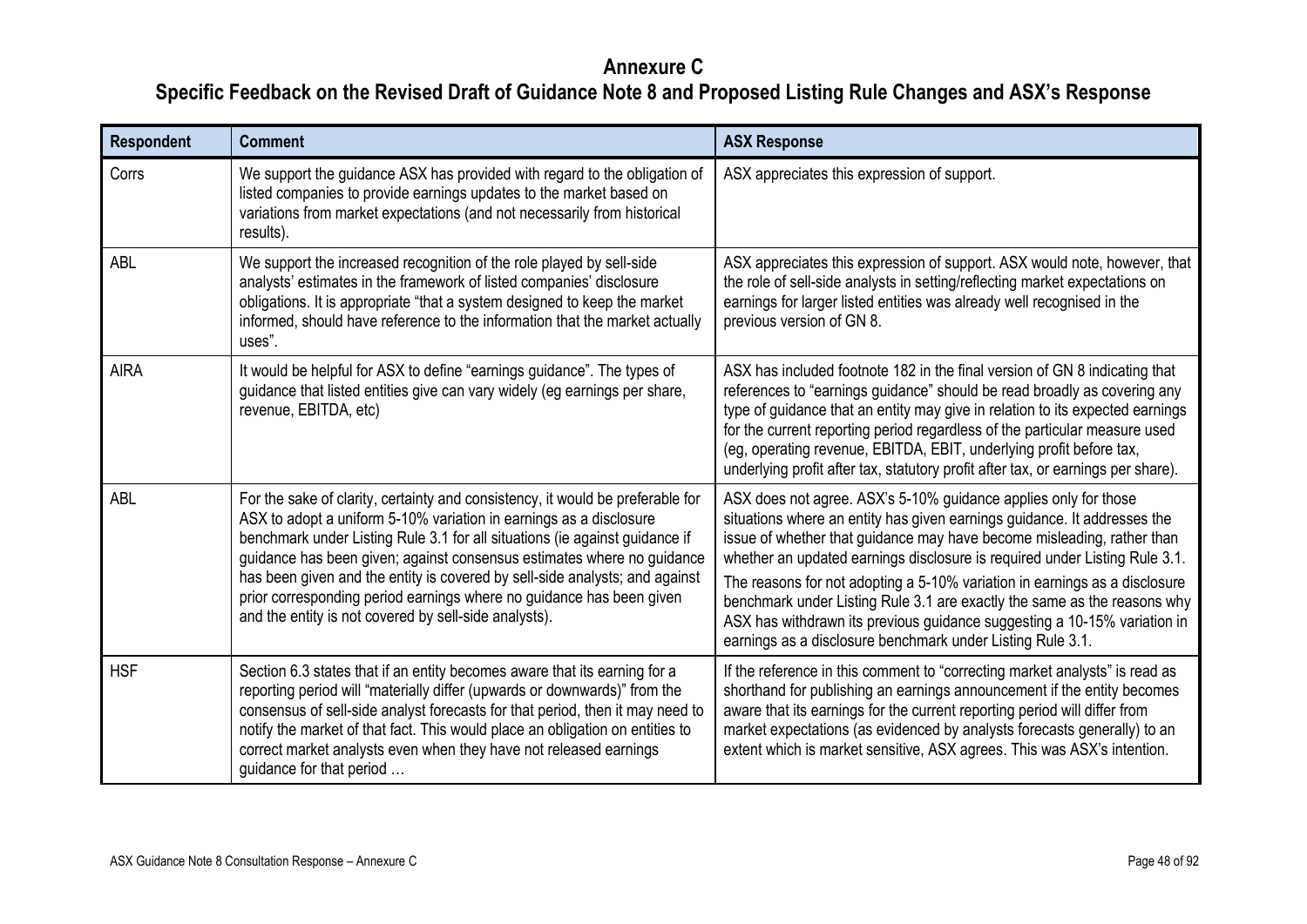| <b>Respondent</b> | <b>Comment</b>                                                                                                                                                                                                                                                                                                                                           | <b>ASX Response</b>                                                                                                                                                                                                                                                                                                                                                                                                                                                                                                                                                                     |
|-------------------|----------------------------------------------------------------------------------------------------------------------------------------------------------------------------------------------------------------------------------------------------------------------------------------------------------------------------------------------------------|-----------------------------------------------------------------------------------------------------------------------------------------------------------------------------------------------------------------------------------------------------------------------------------------------------------------------------------------------------------------------------------------------------------------------------------------------------------------------------------------------------------------------------------------------------------------------------------------|
| <b>HSF</b>        | It would also place an obligation on entities who have released earnings<br>guidance to correct sell-side analysts, if their position materially differs from<br>these analysts. This places an unnecessary burden upon companies to re-<br>disclose and clarify information, despite having released earnings guidance<br>which they consider accurate. | That was not ASX's intention. The passage in question was intended to be<br>read in context and to convey a hierarchy around how to measure market<br>expectations. At the top of the hierarchy is the situation where an entity has<br>published earnings guidance. Where that has happened, ASX considers<br>that the entity's published guidance should be regarded as setting market<br>expectations, not analyst forecasts, since it comes from the source that can<br>usually be expected to have the best information about the entity's likely<br>earnings - the entity itself. |
|                   |                                                                                                                                                                                                                                                                                                                                                          | Where an entity has published earnings guidance, ASX would only expect<br>it to release updated guidance if its published guidance has become<br>materially incorrect. ASX would not expect it to put out updated guidance<br>just because analysts were forecasting a different result.                                                                                                                                                                                                                                                                                                |
|                   |                                                                                                                                                                                                                                                                                                                                                          | ASX has added some modified commentary (point $1 - How$ does one<br>determine market expectations?) to section 7.3 of the final version of GN 8<br>section 6.3 of the consultation version) to make its position clearer. This<br>includes a new footnote 190 confirming the point in the paragraph<br>immediately above.                                                                                                                                                                                                                                                               |
| <b>ABL</b>        | GN 8 should go further than it currently does and specifically require a<br>listed entity to correct market information and align market forecasts with                                                                                                                                                                                                  | ASX does not agree and believes the manner in which this issue is<br>currently addressed in the revised version of GN 8 is appropriate.                                                                                                                                                                                                                                                                                                                                                                                                                                                 |
|                   | internal expectations whenever there is a material variation to consensus.                                                                                                                                                                                                                                                                               | ASX considers that Listing Rule 3.1 only requires a listed entity to make an<br>earnings announcement if the entity is aware of information about its<br>earnings that is so different to the market's expectations (as evidenced by<br>analyst forecasts) that a reasonable person would expect the information to<br>have a material effect on price or value of its securities.                                                                                                                                                                                                      |
|                   |                                                                                                                                                                                                                                                                                                                                                          | If ASX were to adopt the suggestion in the comment, this would effectively<br>mean assuming that any material variation of earnings to consensus<br>estimates will have a material effect on the price or value of the entity's<br>securities, which will not always be the case. It would also inappropriately<br>enshrine "consensus" as an immutable measure of market expectations.<br>This runs counter to ASX's amended guidance around consensus<br>mentioned in the response to the next 3 comments.                                                                            |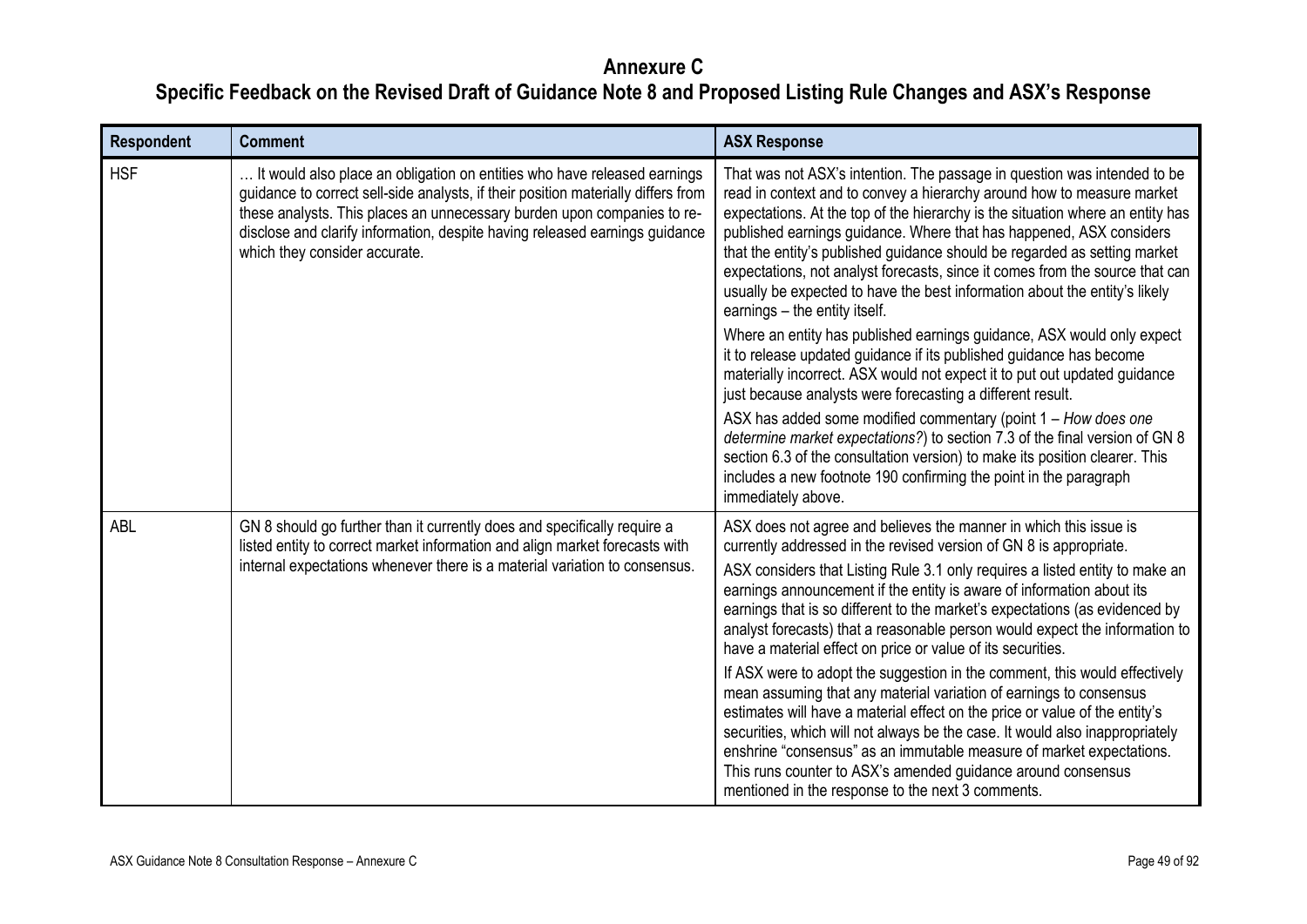| Respondent                                                             | <b>Comment</b>                                                                                                                                                                                                                                                                                                                                                                                                                                                                                                                                                                                                                                | <b>ASX Response</b>                                                                                                                                                                                                                                                                                                                                                                                                                                                                                                                                                                                                                                                                                                                                                                                                                                                                                                                                                                                                                                                                                                                                                                                                                                                                                                        |
|------------------------------------------------------------------------|-----------------------------------------------------------------------------------------------------------------------------------------------------------------------------------------------------------------------------------------------------------------------------------------------------------------------------------------------------------------------------------------------------------------------------------------------------------------------------------------------------------------------------------------------------------------------------------------------------------------------------------------------|----------------------------------------------------------------------------------------------------------------------------------------------------------------------------------------------------------------------------------------------------------------------------------------------------------------------------------------------------------------------------------------------------------------------------------------------------------------------------------------------------------------------------------------------------------------------------------------------------------------------------------------------------------------------------------------------------------------------------------------------------------------------------------------------------------------------------------------------------------------------------------------------------------------------------------------------------------------------------------------------------------------------------------------------------------------------------------------------------------------------------------------------------------------------------------------------------------------------------------------------------------------------------------------------------------------------------|
| <b>AICD</b><br>Clayton Utz<br>Confidential<br><b>HSF</b><br><b>LCA</b> | There are problems with the use of "consensus" as a measure to test<br>whether there will be an earnings surprise, including:<br>There is no commonly accepted definition of, or agreed methodology to<br>determine, "consensus".<br>Different information vendors use different methodologies to determine<br>$\bullet$<br>consensus.<br>Consensus may be unduly affected by "outliers".<br>$\bullet$<br>Some analyst estimates may only be available to their clients or through<br>subscription services.<br>• Some analysts are slow to update their forecasts and they may not<br>reflect contemporary information or market conditions. | ASX acknowledges the issues with the use of "consensus".<br>ASX has modified section 7.3 of the final version of GN 8 (section 6.3 of<br>the consultation version) to clarify its guidance in this regard. The modified<br>guidance now refers to analysts' forecasts more generally as setting<br>market expectations rather than consensus. It also acknowledges that such<br>forecasts are only a guide to determining market expectations.<br>The final version of GN 8 now states that that there are a number<br>approaches that an entity may legitimately use, in terms of using analyst<br>forecasts to measure market expectations.<br>Some entities may use the "consensus estimate" as a central measure of<br>analyst forecasts. They may obtain this from an information vendor or they<br>may calculate it for themselves. If they feel that the consensus estimate is<br>being distorted by an obvious outlier that is out of line with their own<br>internal forecasts, they might also adjust the consensus estimate to<br>exclude that outlier.<br>Other entities may not use consensus at all, but simply plot the various<br>analyst forecasts and if all or most of them are clustered within a<br>reasonable range, treat that range as representing the market's view of<br>their likely earnings. |
| <b>AIRA</b><br><b>BHP Billiton</b>                                     | Further guidance around the measurement of "consensus" would be<br>helpful. For example, some listed entities perform their own calculation of<br>"consensus" from market data they gather from different sources.                                                                                                                                                                                                                                                                                                                                                                                                                            | This comment is addressed by the changes to section 7.3 of the final<br>version of GN 8 (section 6.3 of the consultation version) mentioned in the<br>response to the comment above.                                                                                                                                                                                                                                                                                                                                                                                                                                                                                                                                                                                                                                                                                                                                                                                                                                                                                                                                                                                                                                                                                                                                       |
| Corrs                                                                  | GN 8 should be amended to highlight that a consensus estimate is only<br>one factor to be considered by a company in considering market<br>expectations and also to provide some guidance as to when an analyst's<br>estimate may be given lesser regard by the company in determining<br>whether there is a material difference between its actual or expected<br>earnings and market expectations.                                                                                                                                                                                                                                          | This comment is addressed by the changes to section 7.3 of the final<br>version of GN 8 (section 6.3 of the consultation version) mentioned above.                                                                                                                                                                                                                                                                                                                                                                                                                                                                                                                                                                                                                                                                                                                                                                                                                                                                                                                                                                                                                                                                                                                                                                         |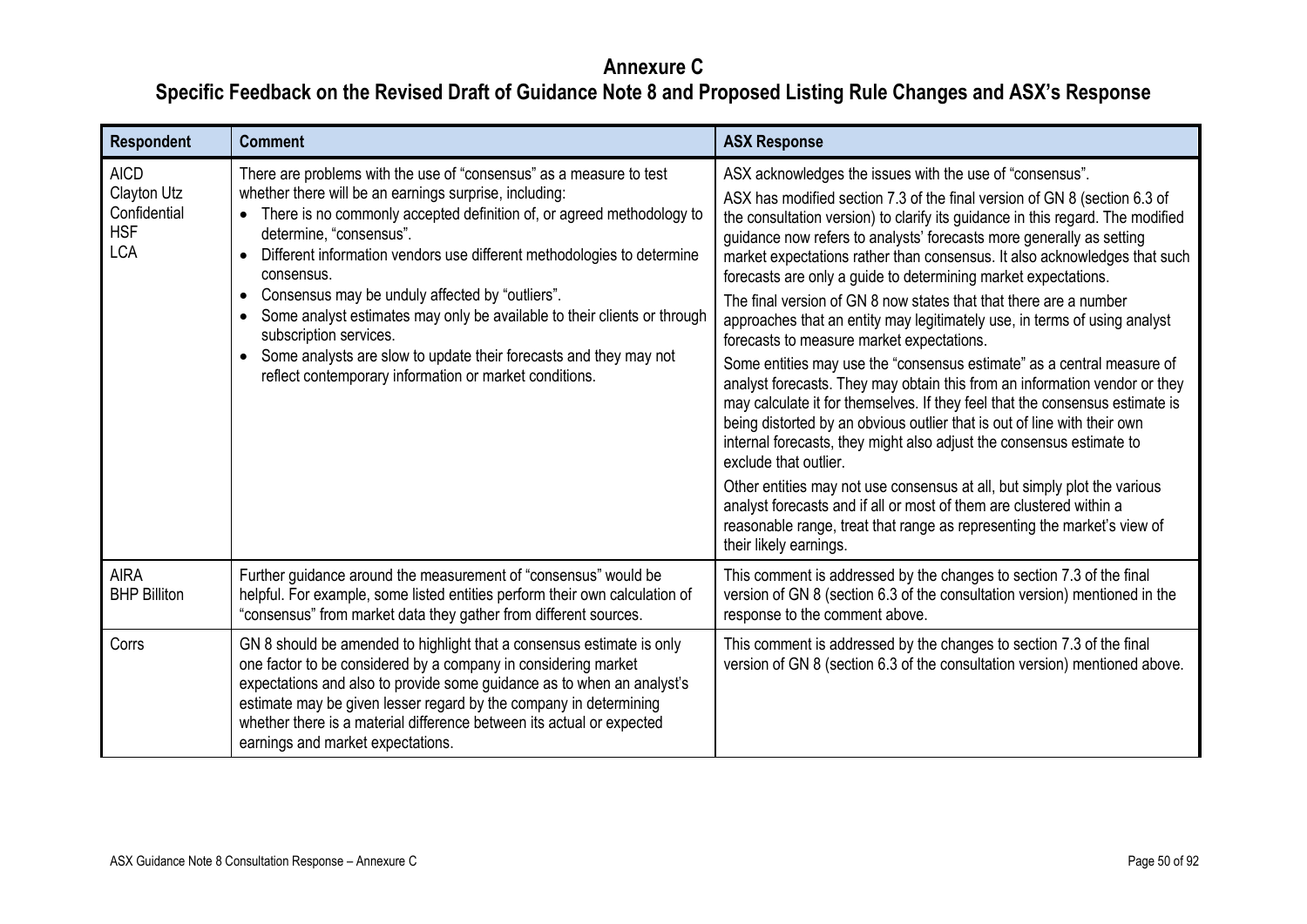| <b>Respondent</b>   | <b>Comment</b>                                                                                                                                                                                                                                                                                                                                                                                                                                                                                                                                                   | <b>ASX Response</b>                                                                                                                                                                                                                                                                                                                                                                                                                                                                                                                                                                                                                                                                                                                              |
|---------------------|------------------------------------------------------------------------------------------------------------------------------------------------------------------------------------------------------------------------------------------------------------------------------------------------------------------------------------------------------------------------------------------------------------------------------------------------------------------------------------------------------------------------------------------------------------------|--------------------------------------------------------------------------------------------------------------------------------------------------------------------------------------------------------------------------------------------------------------------------------------------------------------------------------------------------------------------------------------------------------------------------------------------------------------------------------------------------------------------------------------------------------------------------------------------------------------------------------------------------------------------------------------------------------------------------------------------------|
| Corrs<br><b>LCA</b> | [Corrs] Revised Guidance Note 8 be clarified to provide that a company is<br>not required to correct a consensus estimate if that company does not<br>otherwise provide earnings forecasts.<br>[LCA] It would be helpful to clarify that where an entity does not publish its<br>own guidance, it is not required to make disclosures when its own internal<br>forecasts diverge from consensus forecasts. Such forecasts are inherently<br>uncertain and legal risk attaches to them.                                                                           | AX does not agree. ASX considers that Listing Rule 3.1 may require a<br>listed entity to make an earnings announcement if the entity is aware of<br>information about its earnings that is so different to the market's<br>expectations (as evidenced by analyst forecasts) that a reasonable person<br>would expect the information to have a material effect on price or value of<br>its securities. This applies even where the entity does not normally publish<br>its own guidance.                                                                                                                                                                                                                                                         |
| Clayton Utz         | There is a concern that in focussing the continuous disclosure obligations<br>on updating or correcting analysts' forecasts and the elevation of analysts'<br>consensus forecasts to being a driver of the market's expectations for a<br>listed entity that does not provide its own guidance, ASX is sanctioning an<br>increased information gap between sophisticated investors who generally<br>have access to such information and retail or small shareholders who do<br>not have access to and are generally unaware of analysts' consensus<br>estimates. | ASX does not share this concern. If retail investors want consensus<br>estimates, they can usually get them through their brokers. In fact, a<br>number of the larger online brokers already make this information freely<br>available to their customers electronically.<br>ASX would also note that it is the larger listed entities that are generally<br>covered by sell-side analysts and that the market price of their securities is<br>generally driven by the trading activities of institutional investors rather than<br>retail investors. It will therefore be the way in which institutional investors<br>interpret and react to earnings information that will determine the market<br>outcome, not the views of retail investors. |
| <b>CSA</b>          | Further guidance about what materiality range is applicable to a variation to<br>consensus forecasts would be useful.                                                                                                                                                                                                                                                                                                                                                                                                                                            | For the reasons outlined in point 2 of section 7.3 of the final version of<br>GN 8 (point 1 of section 6.3 of the consultation version), ASX does not<br>believe it is appropriate to lay down any "materiality range" as to when a<br>variation to consensus forecasts is of sufficient magnitude to require<br>disclosure under Listing Rule 3.1. This will differ from entity to entity. Each<br>case has to be assessed on its own merits.                                                                                                                                                                                                                                                                                                   |
| <b>CSA</b>          | Further guidance should be given on how entities are to manage<br>consensus expectations, taking into account the entity's decision not to<br>make a forecast and the attendant legal issues if an entity is forced to<br>make a forecast.                                                                                                                                                                                                                                                                                                                       | ASX has not suggested that listed entities have an obligation to "manage"<br>consensus estimates. Rather, it has suggested in section 7.4 of the final<br>version of GN 8 (section 6.4 of the consultation version) that given the<br>disclosure issues highlighted in preceding section of GN 8, if a listed entity<br>is covered by sell-side analysts, it should be monitoring their forecasts<br>and/or consensus estimates (as most listed entities in this category do) so<br>that it has an understanding of the market's expectations for its earnings.                                                                                                                                                                                  |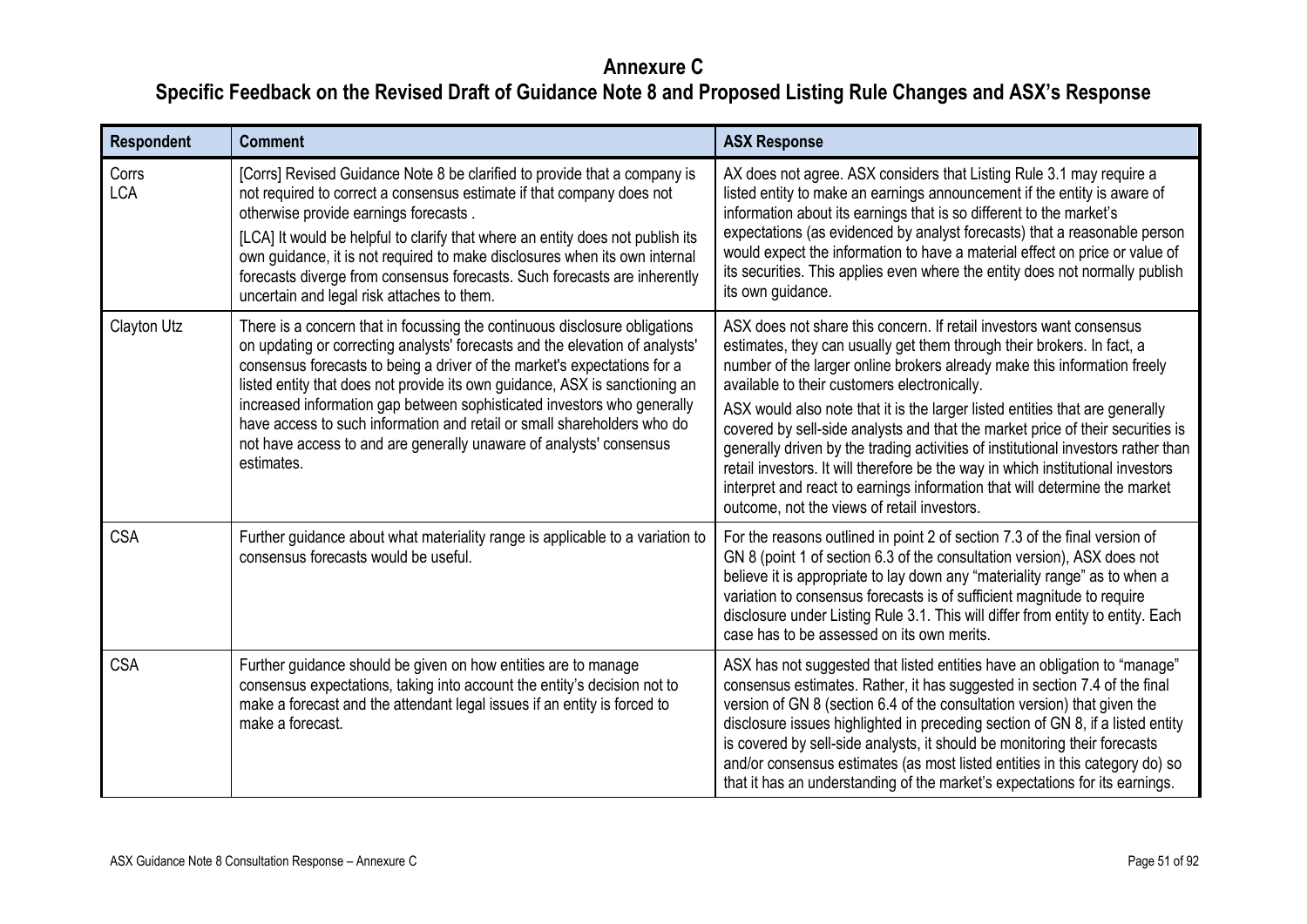| <b>Respondent</b>           | <b>Comment</b>                                                                                                                                                                                                                                                                                                                                                                                                                                                                                                                                                                                                                                                                                                                                                                                                                                                                                               | <b>ASX Response</b>                                                                                                                                                                                                                                                                                                                                                                                                                                                                                                                                                                                                                                                                                                                                                                                                                                                                                      |
|-----------------------------|--------------------------------------------------------------------------------------------------------------------------------------------------------------------------------------------------------------------------------------------------------------------------------------------------------------------------------------------------------------------------------------------------------------------------------------------------------------------------------------------------------------------------------------------------------------------------------------------------------------------------------------------------------------------------------------------------------------------------------------------------------------------------------------------------------------------------------------------------------------------------------------------------------------|----------------------------------------------------------------------------------------------------------------------------------------------------------------------------------------------------------------------------------------------------------------------------------------------------------------------------------------------------------------------------------------------------------------------------------------------------------------------------------------------------------------------------------------------------------------------------------------------------------------------------------------------------------------------------------------------------------------------------------------------------------------------------------------------------------------------------------------------------------------------------------------------------------|
|                             |                                                                                                                                                                                                                                                                                                                                                                                                                                                                                                                                                                                                                                                                                                                                                                                                                                                                                                              | It has also suggested that where an individual analyst's forecast differs<br>materially from the entity's internal forecast, it is in the entity's interests to<br>explore with the analyst why that might be so and, if it becomes apparent<br>that the analyst may have made a factual or computational error or may<br>have missed a particular market announcement, to point that out to the<br>analyst.<br>Of course, correcting factual or computational errors in an individual<br>analyst's forecasts in the manner suggested in this section of GN 8 should<br>also ultimately factor into consensus.                                                                                                                                                                                                                                                                                           |
| <b>AICD</b><br>Confidential | For larger listed entities covered by sell-side analysts that have not given<br>formal earnings guidance, whether there is likely to be an "earnings"<br>surprise" should be tested by reference to prior corresponding period<br>earnings rather than consensus forecasts. This is because of the issues<br>with "consensus" described above.                                                                                                                                                                                                                                                                                                                                                                                                                                                                                                                                                               | ASX does not agree. ASX believes that making this change would have<br>unintended and undesirable consequences. It would effectively require a<br>listed entity to give formal earnings guidance whenever it became<br>reasonably apparent that its current period earnings would be materially<br>different from the prior corresponding period, even though the market was<br>fully expecting that outcome (as evidenced by analyst forecasts).<br>The changes mentioned above that ASX has made to section 7.3 of the<br>final version of GN 8 (section 6.3 of the consultation version) regarding the<br>use of "consensus" should help to allay some of the concerns that lay<br>behind this comment.                                                                                                                                                                                               |
| <b>HSF</b>                  | Entities which have a policy of not publishing earnings guidance but need<br>to disclose in response to a material deviation from either analyst<br>consensus or earnings from a prior corresponding period will potentially<br>find themselves within a virtual cycle of earnings disclosure. Any revision to<br>earnings guidance disclosure will be triggered by as little as a 5-10%<br>deviation from that previously disclosed guidance.<br>We submit it is not appropriate for companies who do not have a policy of<br>releasing earnings guidance to be compelled to so by the operation of<br>paragraph 6.3. Also, the materiality threshold of 5-10% is too low for<br>companies whose earnings are cyclical or "lumpy", and would be too easy<br>for companies to inadvertently trigger. We submit that the former 10-15%<br>rule should be retained in relation to published earnings guidance. | ASX does not believe that this issue is likely to arise all that often in<br>practice. GN 8 acknowledges that an entity will only have an obligation to<br>release updated guidance for the current reporting period under Listing<br>Rule 3.1 if there is a reasonable degree of certainty that its earnings for the<br>period will differ from market expectations to a degree that is market<br>sensitive. This is rarely likely to be the case early in the reporting period,<br>except in the most unusual of circumstances.<br>Entities whose earnings are "lumpy" are especially unlikely to have the<br>requisite degree of certainty to warrant releasing any initial updated<br>earnings guidance until well into the reporting period.<br>Once an entity has published initial earnings guidance, ASX believes it is<br>appropriate for it to update that guidance if at any point there is a |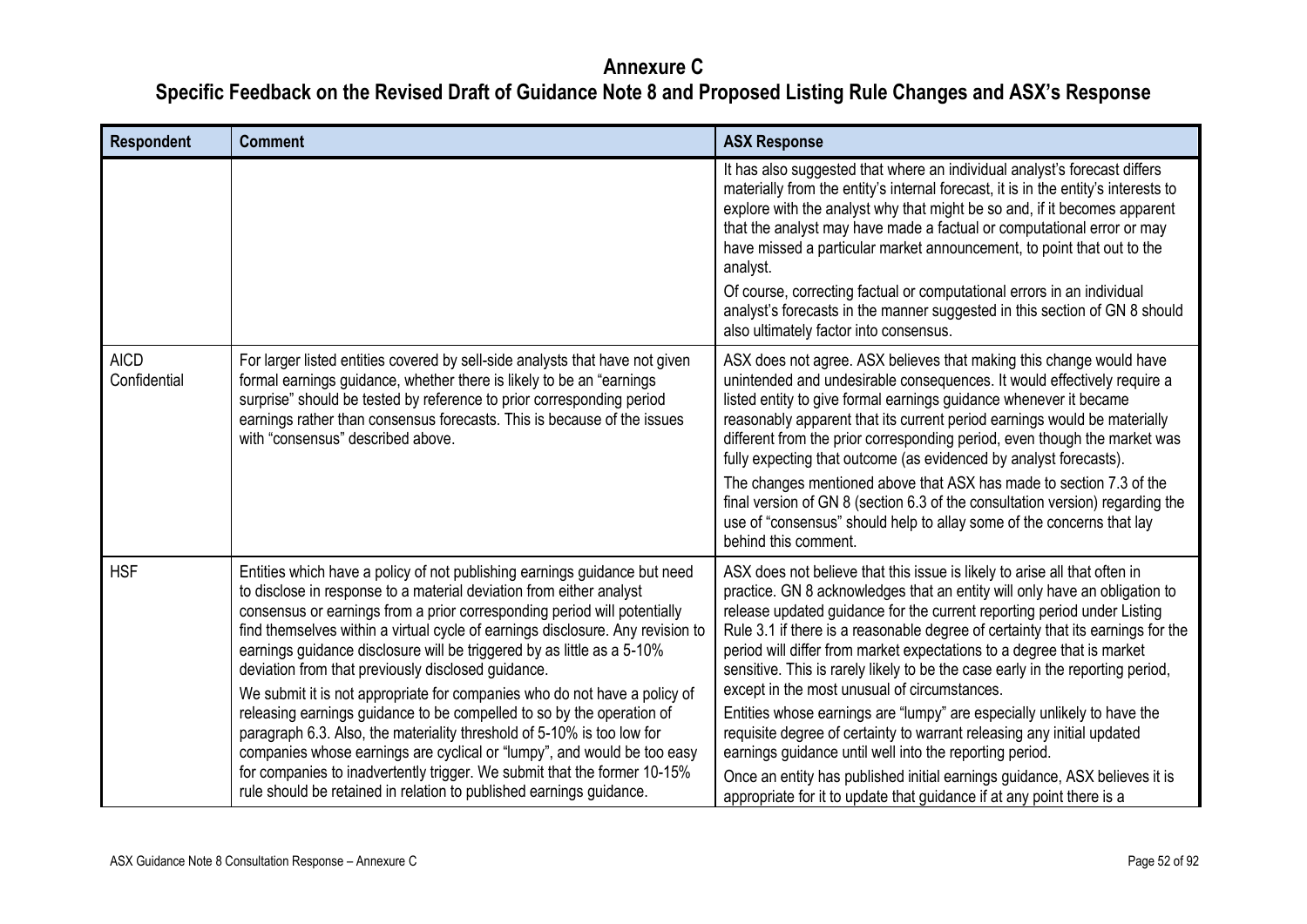| Respondent  | <b>Comment</b>                                                                                                                                                                                                                                                                                                                                                                                                                                                                                                                | <b>ASX Response</b>                                                                                                                                                                                                                                                                                                                                                                                                                                                                                                                                                      |
|-------------|-------------------------------------------------------------------------------------------------------------------------------------------------------------------------------------------------------------------------------------------------------------------------------------------------------------------------------------------------------------------------------------------------------------------------------------------------------------------------------------------------------------------------------|--------------------------------------------------------------------------------------------------------------------------------------------------------------------------------------------------------------------------------------------------------------------------------------------------------------------------------------------------------------------------------------------------------------------------------------------------------------------------------------------------------------------------------------------------------------------------|
|             |                                                                                                                                                                                                                                                                                                                                                                                                                                                                                                                               | reasonable degree of certainty that it will be materially wrong and therefore<br>potentially misleading. The 5-10% materiality test used in accounting<br>standards is well established and widely understood and ASX therefore<br>feels that it is an appropriate benchmark for a listed entity to use to<br>determine whether its published earnings guidance could be considered<br>materially wrong. ASX does not see a case for extending that benchmark<br>to 10-15%.                                                                                              |
|             |                                                                                                                                                                                                                                                                                                                                                                                                                                                                                                                               | ASX is also aware that during the GFC, ASIC publically questioned<br>whether its 10-15% guidance in paragraph 93 of the previous version of<br>GN 8 was really appropriate in the circumstances that then confronted the<br>market.                                                                                                                                                                                                                                                                                                                                      |
|             |                                                                                                                                                                                                                                                                                                                                                                                                                                                                                                                               | ASX has however amended section 7.3 of the final version of GN 8<br>(section 6.3 of the consultation version) to acknowledge that smaller listed<br>entities or those that have relatively variable earnings may consider that a<br>materiality threshold of 10% or close to it is appropriate. Very large listed<br>entities or those that normally have very stable or predictable earnings may<br>consider that a materiality threshold that is closer to 5% than to 10% is<br>appropriate. This may help to allay some of the concerns expressed in this<br>comment. |
| Clayton Utz | Regarding ASX's guidance that a 5-10% variation to an earnings forecast<br>may result in that forecast being potentially misleading. Given the important<br>role that GN8 will have in codifying market practice for the purposes of<br>litigation under section 1041H, we consider that it is important for ASX to<br>acknowledge that there are many considerations, beyond the accounting<br>standards, that are factored into a determination of whether a failure to<br>disclose information is misleading or deceptive. | ASX agrees and has amended section 7.3 of the final version of GN 8<br>(section 6.3 of the consultation version) to address this issue.                                                                                                                                                                                                                                                                                                                                                                                                                                  |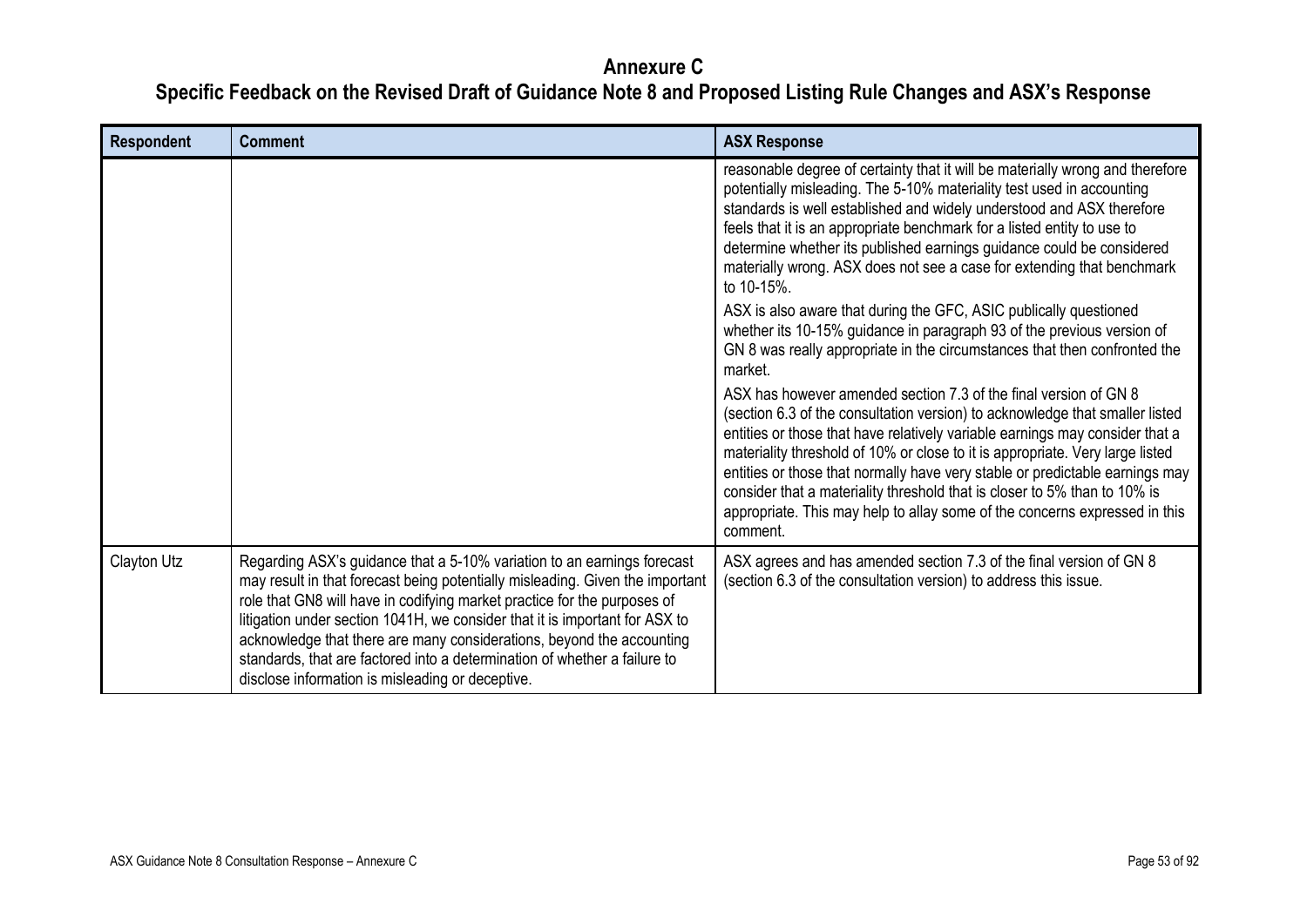| Respondent                              | <b>Comment</b>                                                                                                                                                                                                                                                                                                                                                                                                                                                                                                            | <b>ASX Response</b>                                                                                                                                                                                                                                                                                                                                                                                                                                                                                                                                                                                                                                                                              |
|-----------------------------------------|---------------------------------------------------------------------------------------------------------------------------------------------------------------------------------------------------------------------------------------------------------------------------------------------------------------------------------------------------------------------------------------------------------------------------------------------------------------------------------------------------------------------------|--------------------------------------------------------------------------------------------------------------------------------------------------------------------------------------------------------------------------------------------------------------------------------------------------------------------------------------------------------------------------------------------------------------------------------------------------------------------------------------------------------------------------------------------------------------------------------------------------------------------------------------------------------------------------------------------------|
| Clayton Utz<br><b>CSA</b><br><b>LCA</b> | [Clayton Utz]: At a more general level, we do not consider it is appropriate<br>for ASX to be providing its interpretation of section 1041H - that is more<br>properly a matter for the courts and needs to be determined on a case by<br>case basis taking into account all the relevant facts and circumstances.<br>[CSA]: We query the legal basis for this interpretation.<br>[LCA]: GN 8 should only provide benchmarks in the context of continuous<br>disclosure obligations rather than other heads of liability. | ASX does not agree.<br>In relation to the comments from Clayton Utz and CSA, it is well<br>established as a matter of general principle that silence (in this instance, in<br>the form of a listed entity failing to update earnings guidance it has<br>previously published that is now materially incorrect) can give rise to<br>liability for misleading and deceptive conduct if there is a reasonable<br>expectation, in the circumstances of the case, that if a particular matter<br>exists it will be disclosed (see for example General Newspapers v Telstra<br>Corporation (1993) ATPR ¶41-274 and Metalcorp Recyclers Pty Limited v<br>Metal Manufacturers Limited [2003] NSWCA 213). |
|                                         |                                                                                                                                                                                                                                                                                                                                                                                                                                                                                                                           | ASX submits that the market would reasonably expect a listed entity to<br>update its published earnings guidance if it has become materially<br>misleading. The enforcement action that ASIC has taken against listed<br>entities for failing to do so, as referred to in footnote 187 of the final version<br>of GN 8 (footnote 137 of the consultation version), would reinforce this<br>expectation.                                                                                                                                                                                                                                                                                          |
|                                         |                                                                                                                                                                                                                                                                                                                                                                                                                                                                                                                           | In relation to the general comment that ASX should not be providing<br>guidance on section 1041H, the oral feedback ASX has received during the<br>consultation process is that listed entities will find this guidance helpful,<br>especially given the withdrawal of the 10-15% guidance in the previous<br>version of GN 8. ASX therefore intends to proceed with this guidance.                                                                                                                                                                                                                                                                                                              |
| <b>LCA</b>                              | It would be helpful for section 6.3 to include a rule of thumb if possible, and<br>more worked examples, which may be used by listed entities more<br>generally in determining whether an earnings variation is significant enough<br>to require disclosure.                                                                                                                                                                                                                                                              | Again, for the reasons outlined in point 2 of section 7.3 of the final version<br>of GN 8 (point 1 of section 6.3 of the consultation version), ASX does not<br>believe it is appropriate to lay down any "rule of thumb" as to when an<br>earnings surprise is of sufficient magnitude to require disclosure under<br>Listing Rule 3.1. This will differ from entity to entity. Each case has to be<br>assessed on its own merits.                                                                                                                                                                                                                                                              |
|                                         |                                                                                                                                                                                                                                                                                                                                                                                                                                                                                                                           | ASX believes that two worked examples (F and G) in Annexure A are<br>sufficient to illustrate the key points relevant to earnings surprises.                                                                                                                                                                                                                                                                                                                                                                                                                                                                                                                                                     |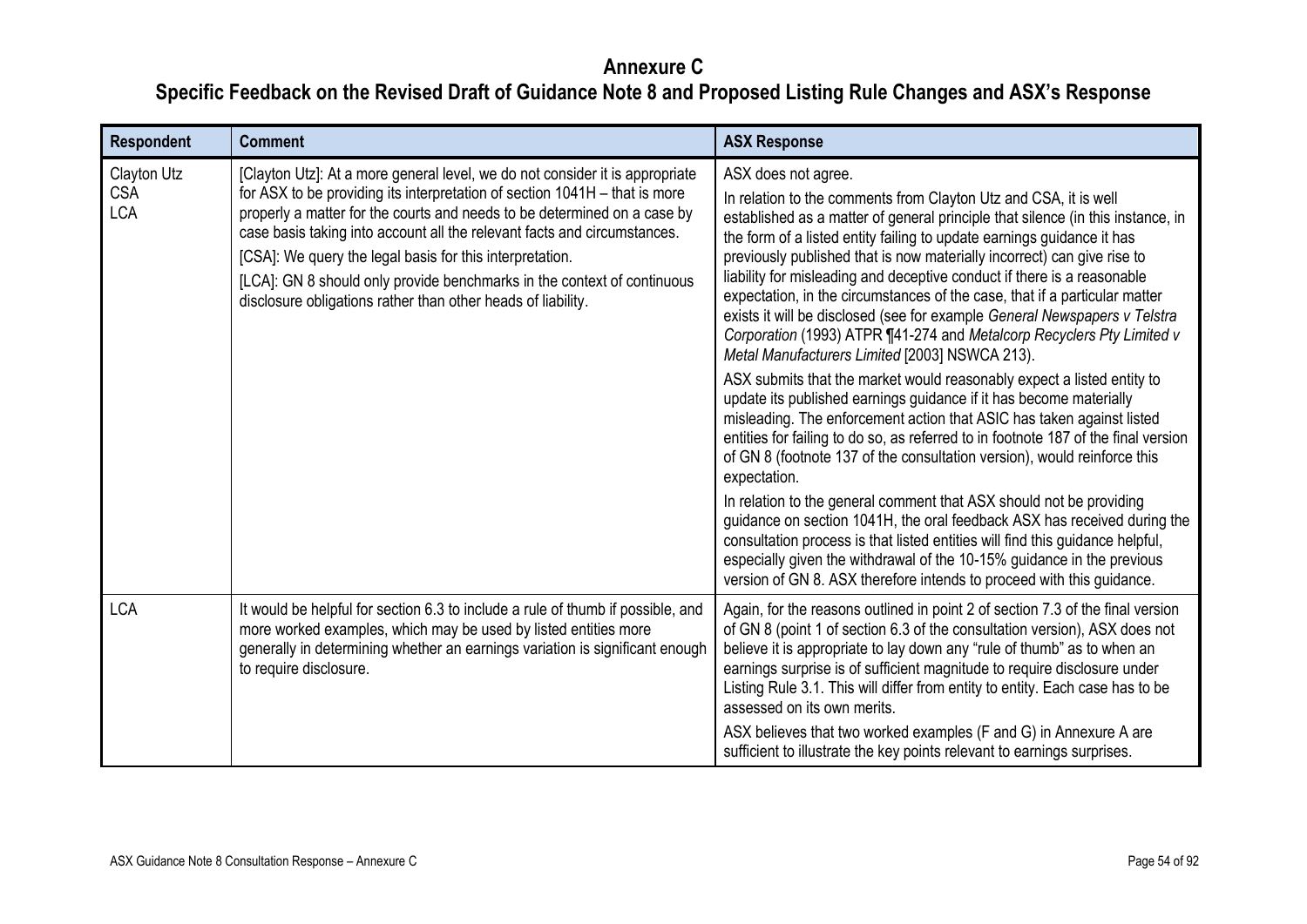| <b>Respondent</b>                      | <b>Comment</b>                                                                                                                                                                                                                                                                                                                                                             | <b>ASX Response</b>                                                                                                                                                                                                                                                                                                                                                                                                                                                                                                                                                                                                                                                                                                                                              |
|----------------------------------------|----------------------------------------------------------------------------------------------------------------------------------------------------------------------------------------------------------------------------------------------------------------------------------------------------------------------------------------------------------------------------|------------------------------------------------------------------------------------------------------------------------------------------------------------------------------------------------------------------------------------------------------------------------------------------------------------------------------------------------------------------------------------------------------------------------------------------------------------------------------------------------------------------------------------------------------------------------------------------------------------------------------------------------------------------------------------------------------------------------------------------------------------------|
| <b>AICD</b><br>Lycopodium Ltd          | The $+5\%$ guidance for disclosing a variation in earnings compared to<br>published guidance is too narrow. It should be +10%.                                                                                                                                                                                                                                             | ASX in fact has suggested a range of $+5\%$ to $+10\%$ , in line with the<br>accounting tests for materiality. Under those tests, anything above 10% is<br>generally presumed to be material and anything below 5% is generally<br>presumed to be immaterial. Between 5% and 10%, the entity has to form a<br>judgment as to whether the information is material.                                                                                                                                                                                                                                                                                                                                                                                                |
|                                        |                                                                                                                                                                                                                                                                                                                                                                            | As mentioned above, ASX has amended section 7.3 of the final version of<br>GN 8 (section 6.3 of the consultation version) to acknowledge that smaller<br>listed entities or those that have relatively variable earnings may consider<br>that a materiality threshold of 10% or close to it is appropriate. Very large<br>listed entities or those that normally have very stable or predictable<br>earnings may consider that a materiality threshold that is closer to 5% than<br>to 10% is appropriate.<br>This may help to allay some of the concerns about the 5-10% threshold.                                                                                                                                                                             |
| <b>ABL</b><br><b>HSF</b><br><b>LCA</b> | There is an internal inconsistency between the comment in this section<br>about the need for a listed entity covered by sell-side analysts to make an<br>announcement if its earnings will depart from consensus to an extent that is<br>market sensitive and the comment in section 6.4 that a listed entity does<br>not have an obligation to correct analyst forecasts. | ASX does not believe that these statements are inconsistent. The former<br>refers to the expectations of the market as a whole (as evidenced by<br>analysts' forecasts generally/consensus) while the latter refers to the<br>individual forecasts of particular analysts.<br>ASX considers that a listed entity may have an obligation to publish an<br>earnings announcement under Listing Rule 3.1 if it becomes aware that its<br>earnings will differ from market expectations (as evidenced by analyst<br>forecasts more generally or by consensus) by an amount that is market<br>sensitive. However, it does not consider that it has any obligation to correct<br>an individual analyst's forecasts just because they happen to differ from its<br>own. |
|                                        |                                                                                                                                                                                                                                                                                                                                                                            | Having said this, to address a comment from another respondent<br>mentioned below, ASX has inserted commentary into section 7.4 of the<br>final version of GN 8 (section 6.4 of the consultation version) specifically<br>stating that a listed entity also does not have any obligation to correct the<br>consensus figure of any individual information vendor.<br>To ensure there is no misunderstanding of this statement, ASX has added                                                                                                                                                                                                                                                                                                                     |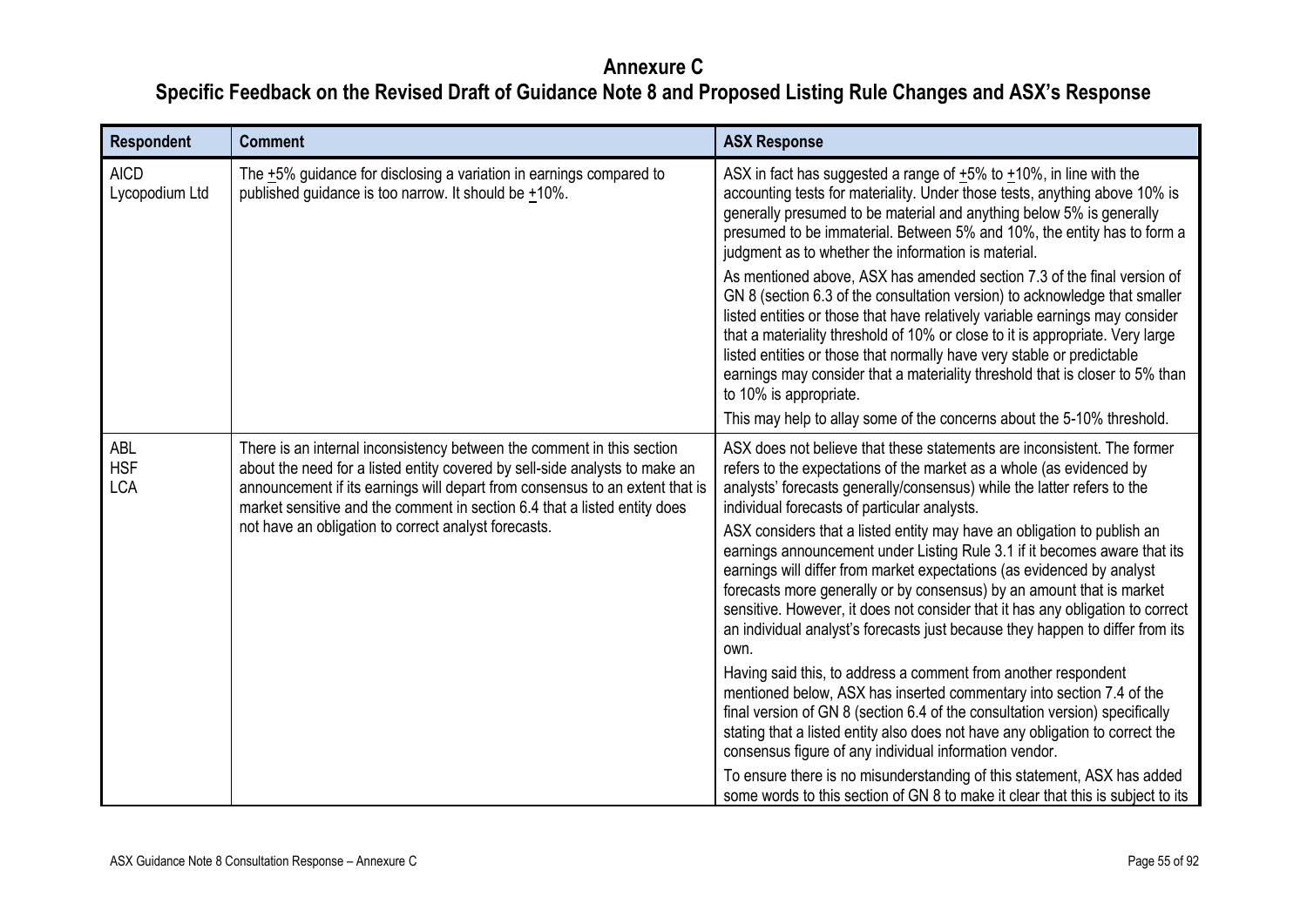| <b>Respondent</b>         | <b>Comment</b>                                                                                                                                                                                                                                                                                                  | <b>ASX Response</b>                                                                                                                                                                                                                                                                                                                                                                                                                                                                                                                                                          |
|---------------------------|-----------------------------------------------------------------------------------------------------------------------------------------------------------------------------------------------------------------------------------------------------------------------------------------------------------------|------------------------------------------------------------------------------------------------------------------------------------------------------------------------------------------------------------------------------------------------------------------------------------------------------------------------------------------------------------------------------------------------------------------------------------------------------------------------------------------------------------------------------------------------------------------------------|
|                           |                                                                                                                                                                                                                                                                                                                 | overarching obligation of a listed entity to give to ASX an appropriate<br>announcement immediately under Listing Rule 3.1 if and when it becomes<br>aware that its earnings for a reporting period will differ from market<br>expectations to an extent that a reasonable person would expect that<br>information to have a material effect on the price or value of its securities.                                                                                                                                                                                        |
| <b>HSF</b><br><b>LCA</b>  | It would be helpful if GN 8 were to confirm that, where the particular issue<br>remains confidential, listed entities do have a period for confidential<br>reflection to determine the impact of a particular event on that entity's<br>financial position and performance, before an announcement is required. | ASX does not believe this is necessary. GN 8 already acknowledges that<br>an entity will not have an obligation to release updated guidance under<br>Listing Rule 3.1 until there is a reasonable degree of certainty that its<br>earnings will differ from market expectations to an extent that is market<br>sensitive; that the preparation of updated earnings guidance needs to be<br>done carefully and will necessarily take time; and that it is generally<br>appropriate for the board to sign off on the earnings guidance before it is<br>released to the market. |
| Corrs                     | GN 8 should be amended to include further guidance by way of worked<br>examples for when ASX considers companies will have a reasonable<br>degree of certainty about expected earnings to make disclosure and the<br>contents of that disclosure.                                                               | ASX does not believe it would be helpful to attempt to define this with any<br>precision, nor to include worked examples. Each case has to be assessed<br>on its merits. The sorts of factors that may be relevant are mentioned in<br>some detail in point 3 of section 7.3 of the final version of GN 8 (point 2 of<br>section 6.3 of the consultation version) dealing with when a listed entity<br>becomes aware that its earnings for a reporting period will be materially<br>different from market expectations.                                                      |
|                           |                                                                                                                                                                                                                                                                                                                 | ASX considers that it is fundamentally a judgment for the listed entity to<br>make whether it has the requisite degree of confidence that its earnings will<br>differ from market expectations to such an extent that an earnings<br>announcement would be appropriate.                                                                                                                                                                                                                                                                                                      |
| Clayton Utz<br><b>HSF</b> | It would be helpful for GN 8 to clarify that a listed entity is not expected to<br>correct longer term (3 year or 5 year) consensus forecasts.                                                                                                                                                                  | ASX has added a footnote (footnote 192) to the final version of GN 8 which<br>confirms that ASX has no such expectation.                                                                                                                                                                                                                                                                                                                                                                                                                                                     |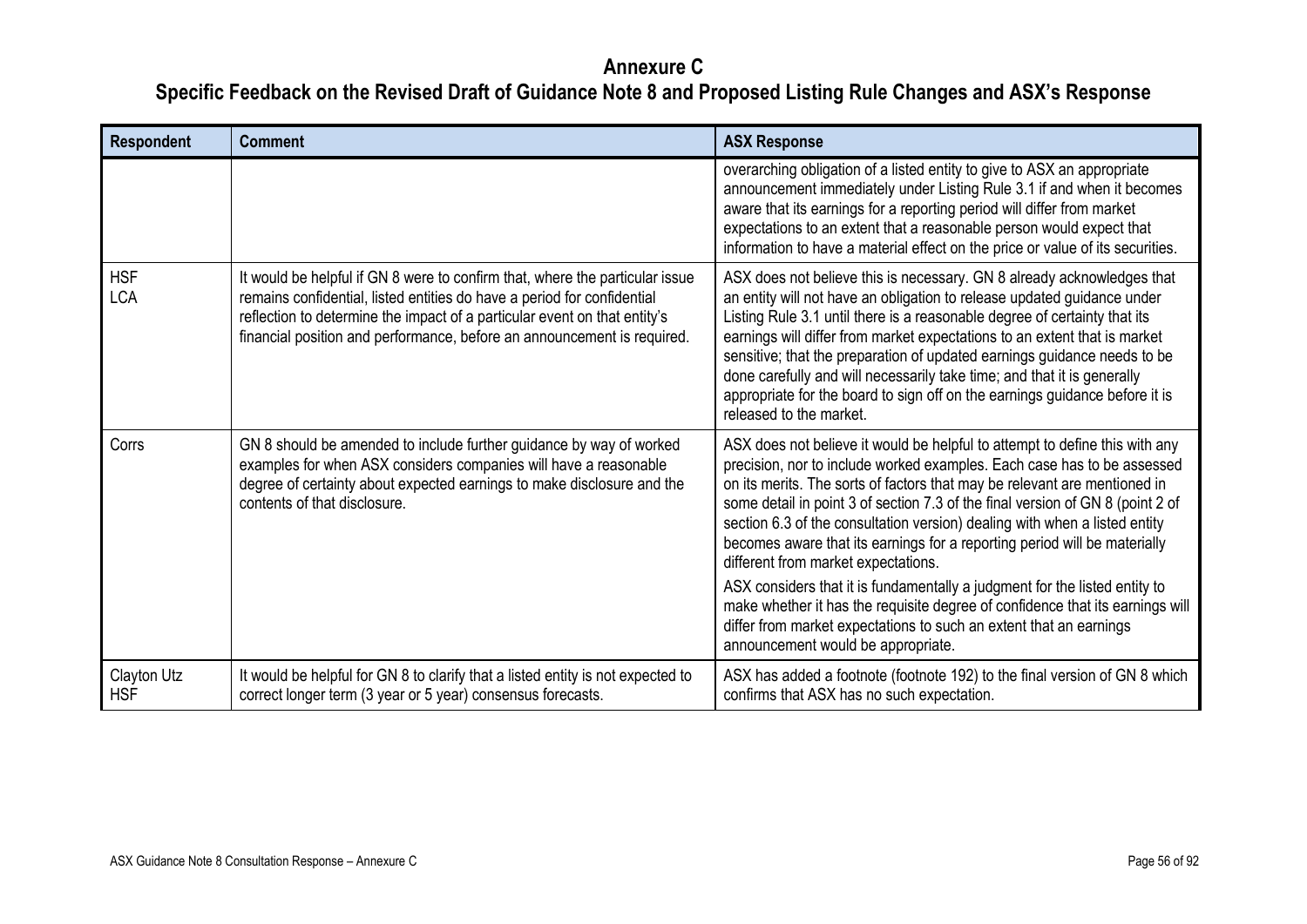| <b>Respondent</b>   | <b>Comment</b>                                                                                                                                                                                                                                                                                                                                                                                                                                                                                                                                                                                                                | <b>ASX Response</b>                                                                                                                                                                                                                                                                                                                                                                                                                                                                                                                                                                                                                                                                                                                                                                                                                                                                    |
|---------------------|-------------------------------------------------------------------------------------------------------------------------------------------------------------------------------------------------------------------------------------------------------------------------------------------------------------------------------------------------------------------------------------------------------------------------------------------------------------------------------------------------------------------------------------------------------------------------------------------------------------------------------|----------------------------------------------------------------------------------------------------------------------------------------------------------------------------------------------------------------------------------------------------------------------------------------------------------------------------------------------------------------------------------------------------------------------------------------------------------------------------------------------------------------------------------------------------------------------------------------------------------------------------------------------------------------------------------------------------------------------------------------------------------------------------------------------------------------------------------------------------------------------------------------|
| <b>LCA</b>          | We are disappointed that the opportunity to provide explicit guidance on<br>the Leightons issue has not been taken (Example G is not directly on point<br>as a cyclone is readily observable matter, whereas the issues faced by<br>Leightons remained confidential for some time).                                                                                                                                                                                                                                                                                                                                           | Examples F and G in Annexure A were carefully crafted to illustrate some<br>of the issues dealt with in the Leightons infringement notices.<br>In particular, Example G illustrates the point that if an entity becomes<br>aware of market sensitive information about a particular project, it must<br>disclose that information immediately. It cannot delay the release of that<br>information while it undertakes a full review of all of its other projects or it<br>has undertaken the work needed to provide updated earnings guidance to<br>the market.<br>By contrast, Example F deals with the situation where there has been a<br>change in earnings that is attributable to general trading conditions rather<br>than a particular material event. In that case, disclosure of the change in<br>earnings would not normally be required until a detailed earnings forecast |
|                     |                                                                                                                                                                                                                                                                                                                                                                                                                                                                                                                                                                                                                               | has been prepared and has been reviewed and approved by the board.<br>The Leightons infringement notices are a matter of public record. ASX does<br>not believe it is necessary or appropriate to make any further comment in<br>relation to them in GN 8.                                                                                                                                                                                                                                                                                                                                                                                                                                                                                                                                                                                                                             |
| <b>BHP Billiton</b> | ASX has helpfully suggested some factors companies may consider in<br>determining whether a variation in earnings guidance, or actual/expected<br>earnings versus market expectations, may require disclosure under Listing<br><b>Rule 3.1.</b><br>It would be helpful if ASX could clarify whether it is suggesting that, in<br>certain circumstances, non-cash items and one-off items (which do not<br>affect underlying earnings) may legitimately be considered by companies to<br>not be price sensitive even if the item may result in the company reporting<br>an accounting result which varies materially on paper? | ASX considers that this issue is adequately addressed by the guidance<br>under point 2 in section 7.3 of the final version of GN 8 (point 1 in<br>section 6.3 of the consultation version) about what is a material difference<br>for these purposes, which lists the factors relevant to a determination<br>whether a difference in earnings is such that a reasonable person would<br>expect it to have a material effect on the price or value of an entity's<br>securities. These include whether the difference is attributable to a non-<br>cash item (such as a depreciation, amortisation or impairment charge) that<br>may not impact on underlying cash earnings, whether the difference is a<br>permanent one or is simply due to a timing issue and whether the<br>difference is attributable to one-off or recurring factors.                                             |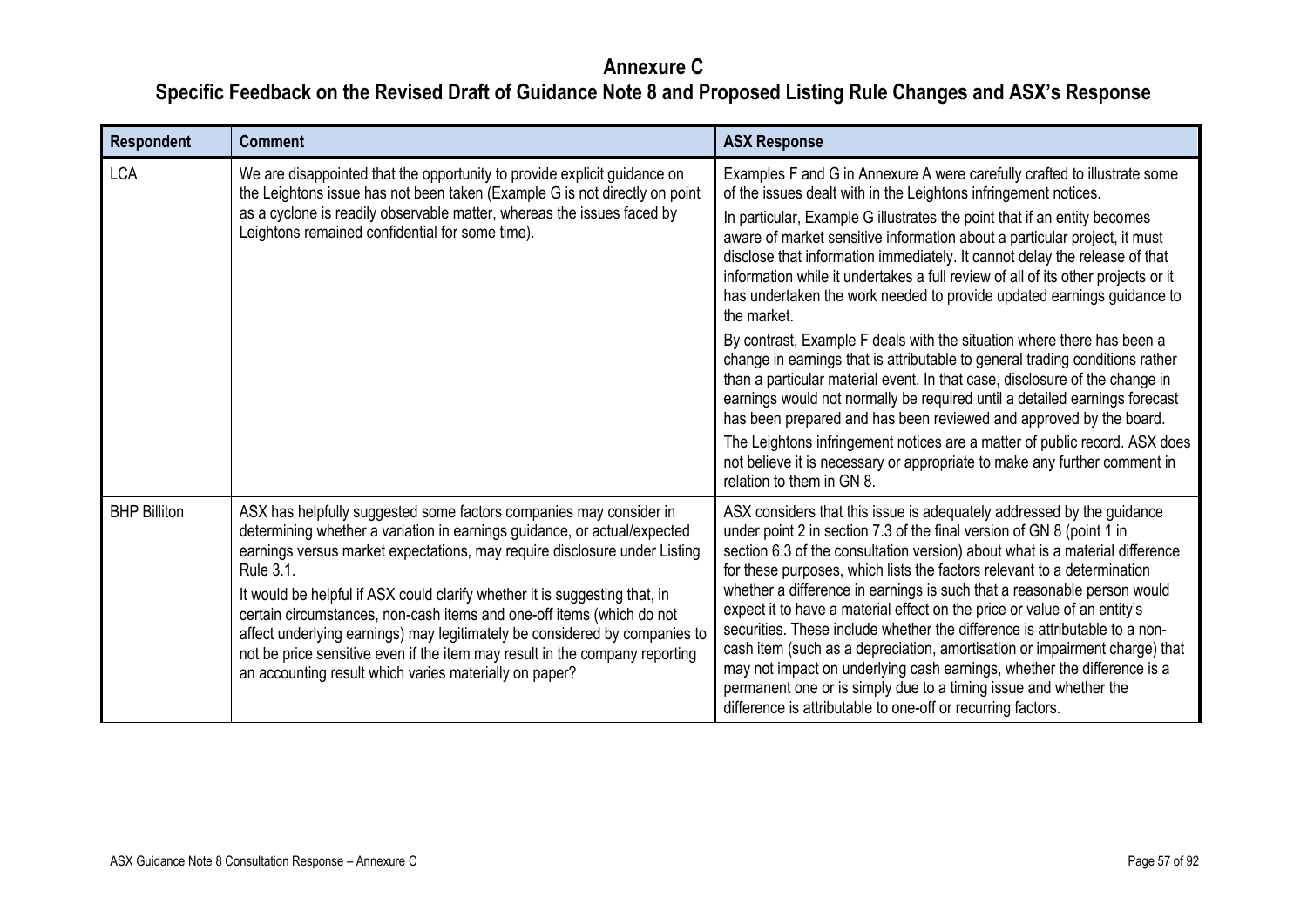| <b>Respondent</b>   | <b>Comment</b>                                                                                                                                                                                                                                                                                     | <b>ASX Response</b>                                                                                                                                                                                                                                                                                                                                                                                                                                                                                                                                                                                                                                                                                                                                                                                                                                                                                                                                                                                                                                                                                                                                                |
|---------------------|----------------------------------------------------------------------------------------------------------------------------------------------------------------------------------------------------------------------------------------------------------------------------------------------------|--------------------------------------------------------------------------------------------------------------------------------------------------------------------------------------------------------------------------------------------------------------------------------------------------------------------------------------------------------------------------------------------------------------------------------------------------------------------------------------------------------------------------------------------------------------------------------------------------------------------------------------------------------------------------------------------------------------------------------------------------------------------------------------------------------------------------------------------------------------------------------------------------------------------------------------------------------------------------------------------------------------------------------------------------------------------------------------------------------------------------------------------------------------------|
| <b>JWS</b>          | GN 8 should acknowledge the difficulties that might arise if management<br>considers that an earnings announcement is warranted but it is overruled<br>by the board. It could be argued, for example, that the entity was aware of<br>the earnings issue when management first became aware of it. | ASX does not believe that GN 8 requires any amendment to address this<br>issue.<br>Section 7.1 and 7.3 of the final version of GN 8 (section 6.1 and 6.3 of the<br>consultation version) and Examples F and G in Annexure A all<br>acknowledge the appropriateness of earnings guidance being reviewed<br>and approved by the board.<br>The board of a listed entity is its ultimate decision-maker. If it overrules<br>management and determines that an earnings announcement is not<br>warranted, it will generally be because it believes that it has good grounds<br>for doing so. Either it has such grounds, in which case there is no<br>disclosure issue, or it doesn't, in which case it will be the entity's failure to<br>make an announcement after the relevant board meeting that will be in<br>breach of Listing Rule 3.1. Provided management has brought the matter<br>to the attention of the board promptly and the board likewise has dealt with<br>it promptly, the timing of when the board became aware of the issue vis-à-<br>vis management will largely be irrelevant to whether or not there has been<br>a breach of Listing Rule 3.1. |
|                     | Section 6.4 - Correcting analyst forecasts                                                                                                                                                                                                                                                         |                                                                                                                                                                                                                                                                                                                                                                                                                                                                                                                                                                                                                                                                                                                                                                                                                                                                                                                                                                                                                                                                                                                                                                    |
| Corrs               | We support the guidance provided by the ASX that a company is not<br>obliged, under the Listing Rules or otherwise, to correct analysts' forecasts<br>to bring them in line with their own.                                                                                                        | ASX appreciates this expression of support.                                                                                                                                                                                                                                                                                                                                                                                                                                                                                                                                                                                                                                                                                                                                                                                                                                                                                                                                                                                                                                                                                                                        |
| <b>BHP Billiton</b> | It would be helpful for GN 8 to clarify that listed entities are under no<br>obligation to track the consensus figures of particular information vendors<br>and that there is no obligation on listed entities to correct any such<br>consensus figures.                                           | ASX has modified section 7.4 of the final version of GN 8 (section 6.4 of<br>the consultation version) to acknowledge that a listed entity is under no<br>obligation to track the consensus figure of any particular information vendor<br>nor to correct that consensus figure.                                                                                                                                                                                                                                                                                                                                                                                                                                                                                                                                                                                                                                                                                                                                                                                                                                                                                   |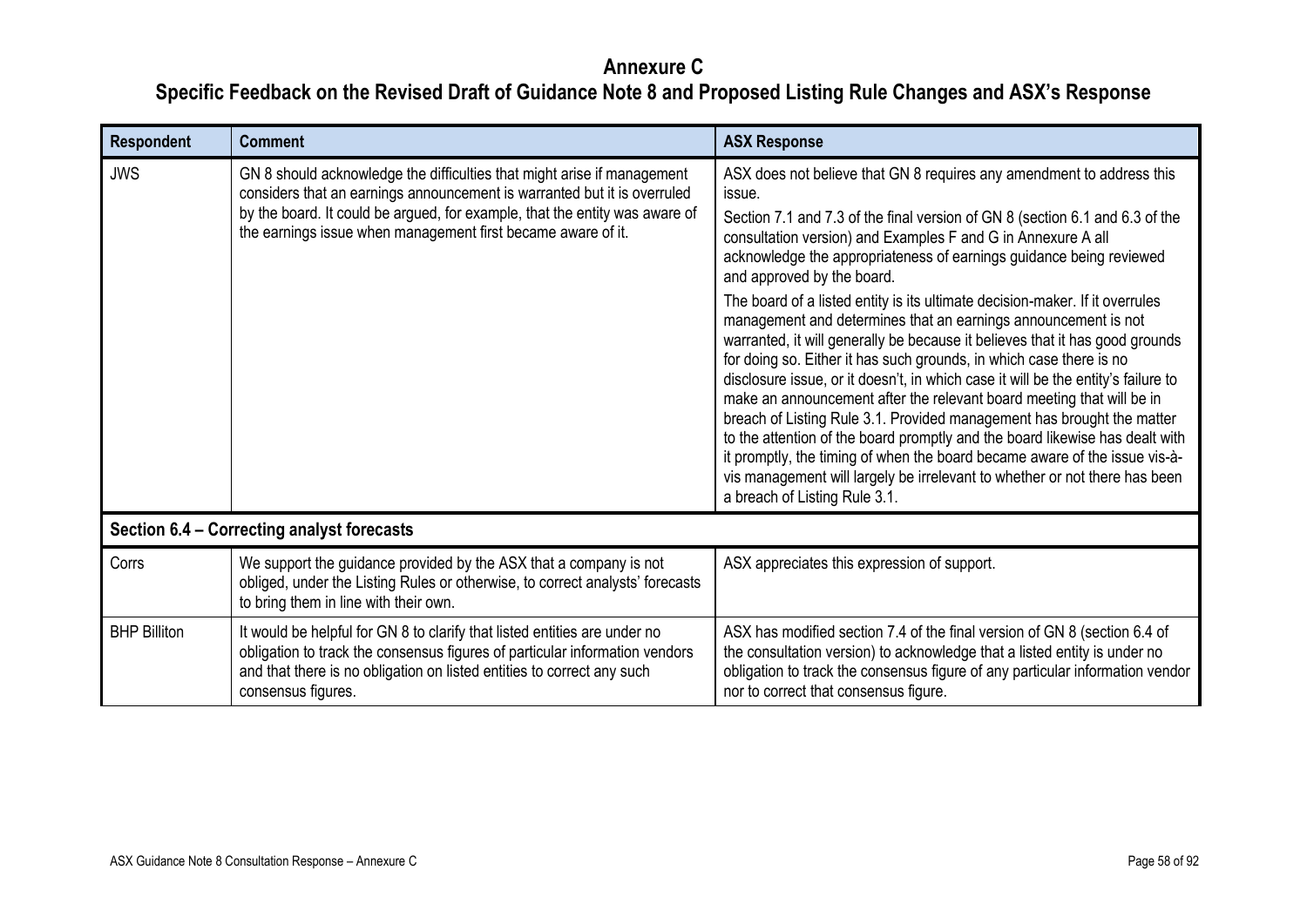| <b>Respondent</b>                        | <b>Comment</b>                                                                                                                                                                                                                                                                                                                                                                                                                                                                                                                                                                                                                                         | <b>ASX Response</b>                                                                                                                                                                                                                                                                                                                                                                                                                                                                                                                                                                                                                                                     |
|------------------------------------------|--------------------------------------------------------------------------------------------------------------------------------------------------------------------------------------------------------------------------------------------------------------------------------------------------------------------------------------------------------------------------------------------------------------------------------------------------------------------------------------------------------------------------------------------------------------------------------------------------------------------------------------------------------|-------------------------------------------------------------------------------------------------------------------------------------------------------------------------------------------------------------------------------------------------------------------------------------------------------------------------------------------------------------------------------------------------------------------------------------------------------------------------------------------------------------------------------------------------------------------------------------------------------------------------------------------------------------------------|
| <b>BHP Billiton</b>                      | We agree that any materials presented at an analyst briefing should be<br>published on the company's website but submit that a materiality<br>assessment should apply when determining if they should also be released<br>to ASX. If ASX's guidance in relation to analyst briefings is to be retained, it<br>would be helpful if the guidance is clarified to apply to briefings which have<br>been specifically convened by the company for analysts and that it is not<br>meant to capture conferences or other forums where analysts may be<br>present in the audience (which is common for forums in which large listed<br>entities participate). | ASX has amended section 7.4 of the final version of GN 8 (section 6.4 of<br>the consultation version) so that it is more closely aligned to the guidance<br>on analyst briefings in ASIC Regulatory Guide 62. The amended guidance<br>now refers to lodging "slides and presentations" used in analyst briefings<br>on the ASX Market Announcements Platform, consistent with paragraph 8<br>of ASIC Regulatory Guide 62.                                                                                                                                                                                                                                               |
| Section 7.3 – Price query letters        |                                                                                                                                                                                                                                                                                                                                                                                                                                                                                                                                                                                                                                                        |                                                                                                                                                                                                                                                                                                                                                                                                                                                                                                                                                                                                                                                                         |
| Confidential<br><b>CSA</b><br><b>LCA</b> | The revised form of price query letter is welcomed.<br>[Confidential]: It will force listed entities to be "clear about their exact<br>disclosure position".<br>[LCA]: We support the changes which place an emphasis on discussions<br>between ASX and the listed entity before any price query letter is issued.<br>[CSA, LCA]: We support the changes to the pro forma letter which no<br>longer presumes that confidentiality has been lost on all Listing Rule 3.1A<br>information of which the listed entity is aware.                                                                                                                           | ASX appreciates the support for this change.                                                                                                                                                                                                                                                                                                                                                                                                                                                                                                                                                                                                                            |
| Confidential                             | If a listed entity reveals in a response to Q1 and Q2 in a price query letter<br>that it has market sensitive information to disclose, then that information<br>should be appended to the price query response in the form of a separate<br>market announcement.                                                                                                                                                                                                                                                                                                                                                                                       | ASX does not agree and believes that requiring an announcement in these<br>circumstances to be appended to the price query letter would be too<br>prescriptive and could cause problems in practice.<br>As ASX's standard price query letter notes, if an entity does have market<br>sensitive information that needs to be disclosed, it must be disclosed<br>"immediately". This may mean that it needs to be disclosed before the<br>deadline ASX has set for a response to the price query letter. In such a<br>case, it would be inappropriate to delay the disclosure of the information so<br>that it can be appended to the response to the price query letter. |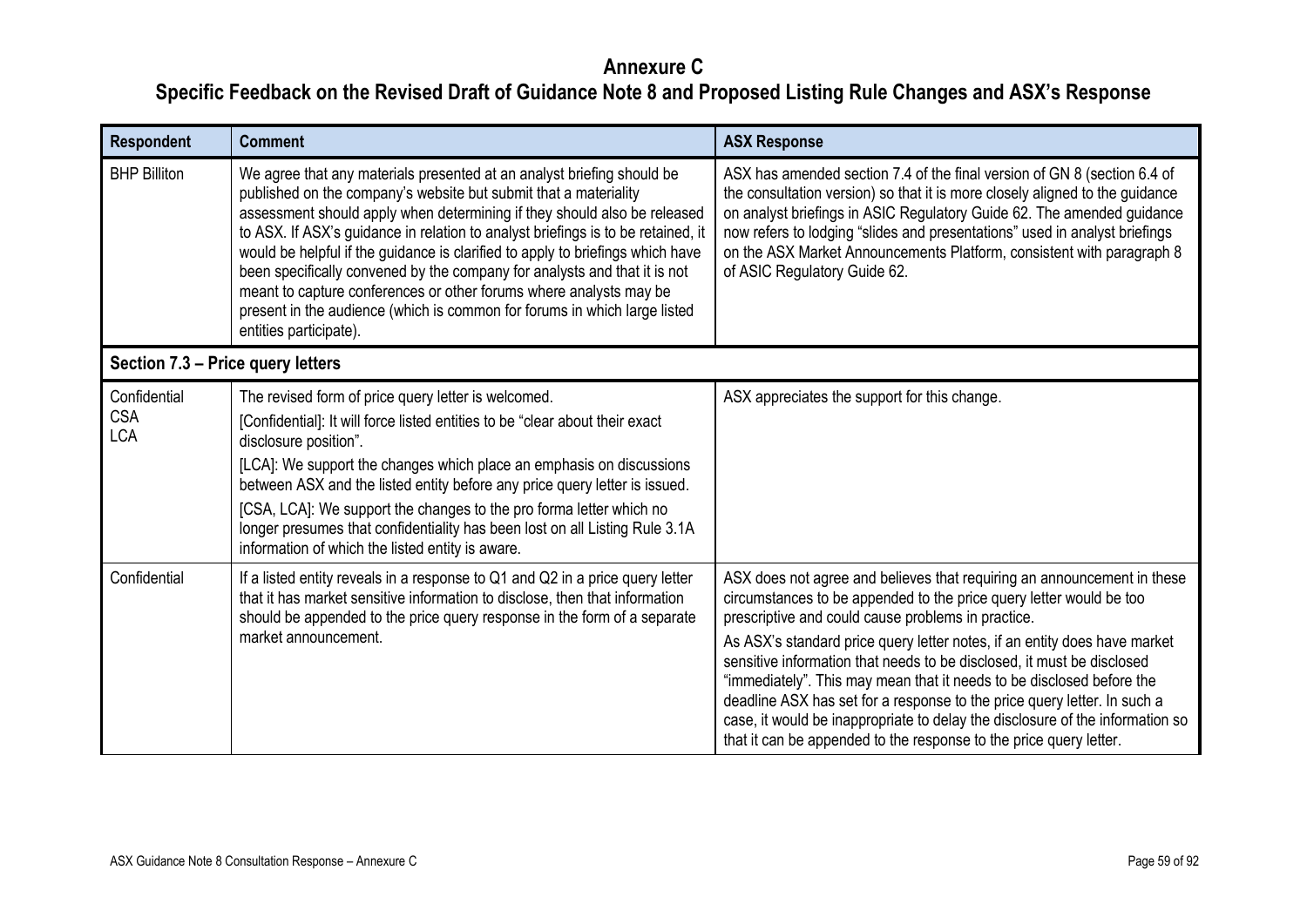| <b>Respondent</b>   | <b>Comment</b>                                                                                                                                                                                                                                                                                                                                                                                                                                                                                                                                                                                                                        | <b>ASX Response</b>                                                                                                                                                                                                                                                                                                                                                                                                                                                                                                                                                                                                                                                                                                                                                                                                                                                                                                                                                                                                                                                                                                                                                    |
|---------------------|---------------------------------------------------------------------------------------------------------------------------------------------------------------------------------------------------------------------------------------------------------------------------------------------------------------------------------------------------------------------------------------------------------------------------------------------------------------------------------------------------------------------------------------------------------------------------------------------------------------------------------------|------------------------------------------------------------------------------------------------------------------------------------------------------------------------------------------------------------------------------------------------------------------------------------------------------------------------------------------------------------------------------------------------------------------------------------------------------------------------------------------------------------------------------------------------------------------------------------------------------------------------------------------------------------------------------------------------------------------------------------------------------------------------------------------------------------------------------------------------------------------------------------------------------------------------------------------------------------------------------------------------------------------------------------------------------------------------------------------------------------------------------------------------------------------------|
| Confidential        | Academic studies of responses to question 3 in the proposed new form of<br>price query letter ("is there any other explanation the entity may have for<br>the recent trading in its securities?") reveal many varied responses, some<br>of which are "obtuse to the point of being meaningless" and many of which<br>require much more detail to make any real sense. Will guidance be given<br>as to what are acceptable answers to Q3 in a price query letter? Will ASX<br>Listing Compliance advisers be vetting these responses for suitability and<br>requiring further and better particulars if the response is found wanting. | ASX does not believe it would be appropriate to give guidance as to what<br>are suitable responses to question 3 in the proposed new form of price<br>query letter. There may be many factors that could contribute to abnormal<br>trading in an entity's securities. An entity should be free to identify whatever<br>factors it believes may explain that trading and not constrained by guidance<br>as to what it should or should not be saying in response to this question.<br>ASX is also concerned that giving such guidance would actually be<br>counterproductive as it may encourage entities to craft their responses to fit<br>within the "suitable" categories rather than express them frankly and in their<br>own words.<br>Responses to price query letters are vetted by an ASX Listings Compliance<br>adviser before they are released to the market. However, question 3 asks<br>an entity to express its opinion on what matters may have affected the<br>trading in its securities and, for the reasons indicated above, ASX will<br>generally allow an entity a reasonable degree of latitude in how it chooses<br>to respond to this question. |
| <b>BHP Billiton</b> | Noting the revised language for price query letters in GN 8, it would be<br>helpful if ASX could clarify how its approach or expectations in relation to<br>price query letters will change going forward.                                                                                                                                                                                                                                                                                                                                                                                                                            | The revised version of the price query letter reflects the more detailed<br>guidance on a number of matters in revised version of GN 8. ASX is not<br>changing its approach or expectations in relation to price query letters. ASX<br>has explained in section 8.4 of the final version of GN 8 (section 7.4 of the<br>consultation version) when it will send a price query letter (ie when there<br>has been unusual trading in an entity's securities and the entity has told<br>ASX that it has nothing to disclose). Having sent a price query letter, ASX's<br>only expectation is that the recipient will answer it honestly and in a manner<br>that is not misleading, consistent with their obligations under section 1309<br>of the Corporations Act.                                                                                                                                                                                                                                                                                                                                                                                                       |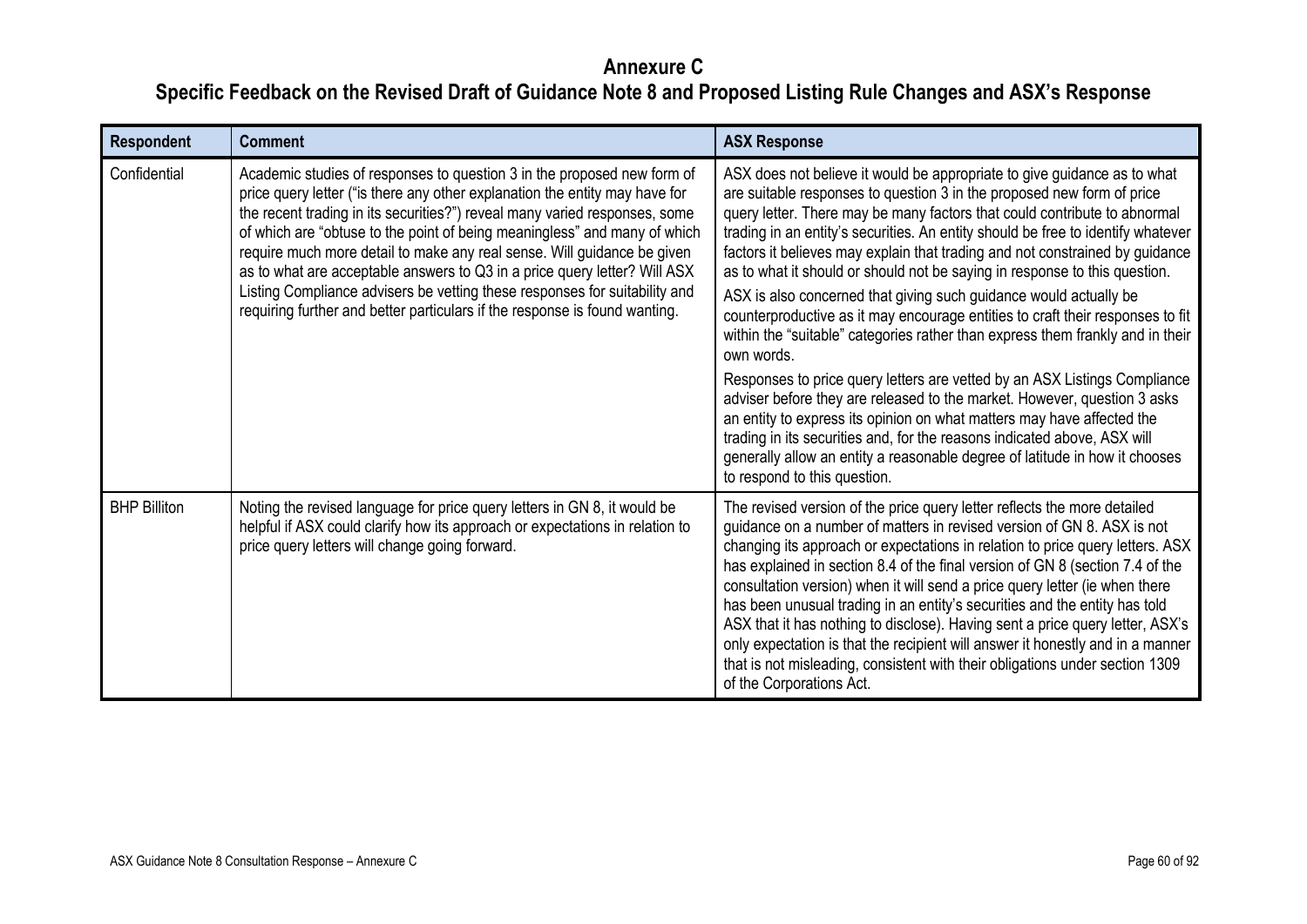| <b>Respondent</b>               | <b>Comment</b>                                                                                                                                                                                                                                                                                                                             | <b>ASX Response</b>                                                                                                                                                                                                                                                                                                                                                                                                                                                                                                                                                                                                                                                          |
|---------------------------------|--------------------------------------------------------------------------------------------------------------------------------------------------------------------------------------------------------------------------------------------------------------------------------------------------------------------------------------------|------------------------------------------------------------------------------------------------------------------------------------------------------------------------------------------------------------------------------------------------------------------------------------------------------------------------------------------------------------------------------------------------------------------------------------------------------------------------------------------------------------------------------------------------------------------------------------------------------------------------------------------------------------------------------|
| Section 7.7 – Referrals to ASIC |                                                                                                                                                                                                                                                                                                                                            |                                                                                                                                                                                                                                                                                                                                                                                                                                                                                                                                                                                                                                                                              |
| <b>AICD</b>                     | A $+5\%$ change in market price is not uncommon. Using this as a guide for<br>when a potential continuous disclosure breach is referred to ASIC is not<br>appropriate. It should be $+10\%$ .                                                                                                                                              | ASX in fact uses a range of $+5\%$ to $+10\%$ , in line with the accounting tests<br>for materiality. Under those tests, any deviation above 10% is generally<br>presumed to be material and any deviation below 5% is generally<br>presumed to be immaterial.                                                                                                                                                                                                                                                                                                                                                                                                               |
|                                 |                                                                                                                                                                                                                                                                                                                                            | Where the change in market price has been between 5% and 10%, ASX<br>will have regard to a number of factors listed in GN 8 in determining<br>whether a change in market price was "material".                                                                                                                                                                                                                                                                                                                                                                                                                                                                               |
|                                 |                                                                                                                                                                                                                                                                                                                                            | ASX has added some additional guidance in section 8.7 of the final version<br>of GN 8 (section 7.7 of the consultation version) stating that for smaller<br>listed entities, ASX would generally expect the application of these factors<br>to result in it applying a materiality threshold that is 10% or close to it. For<br>very large listed entities, ASX would generally expect the application of<br>these factors to result in it applying a materiality threshold that is closer to<br>5% than to 10% (noting here that for very large listed entities a sudden<br>price movement of 5%+ compared to the market generally and its sector is<br>not insignificant). |
| ABA                             | Footnote 180 ("All other things being equal, the higher the market<br>capitalisation of an entity, the lower the threshold is likely to be for ASX to<br>consider a movement in the price of its securities to be material") could be<br>read as implying that ASX might regard a movement in market price of less<br>than 5% as material. | ASX does not believe any changes are needed to GN 8 to address this<br>issue. The text in which the relevant footnote occurs is prefaced with the<br>words: "Where the price movement is between 5% and 10%, ASX will have<br>regard to the circumstances of the case to determine whether the<br>information should be regarded as market sensitive. This includes the<br>market capitalisation of the entity."                                                                                                                                                                                                                                                             |
|                                 |                                                                                                                                                                                                                                                                                                                                            | The footnote clearly only applies where the price movement exceeds 5%.<br>The additional guidance mentioned in the response to the comment above<br>that ASX has added to section 8.7 of the final version of GN 8 (section 7.7<br>of the consultation version) puts this beyond any doubt.                                                                                                                                                                                                                                                                                                                                                                                  |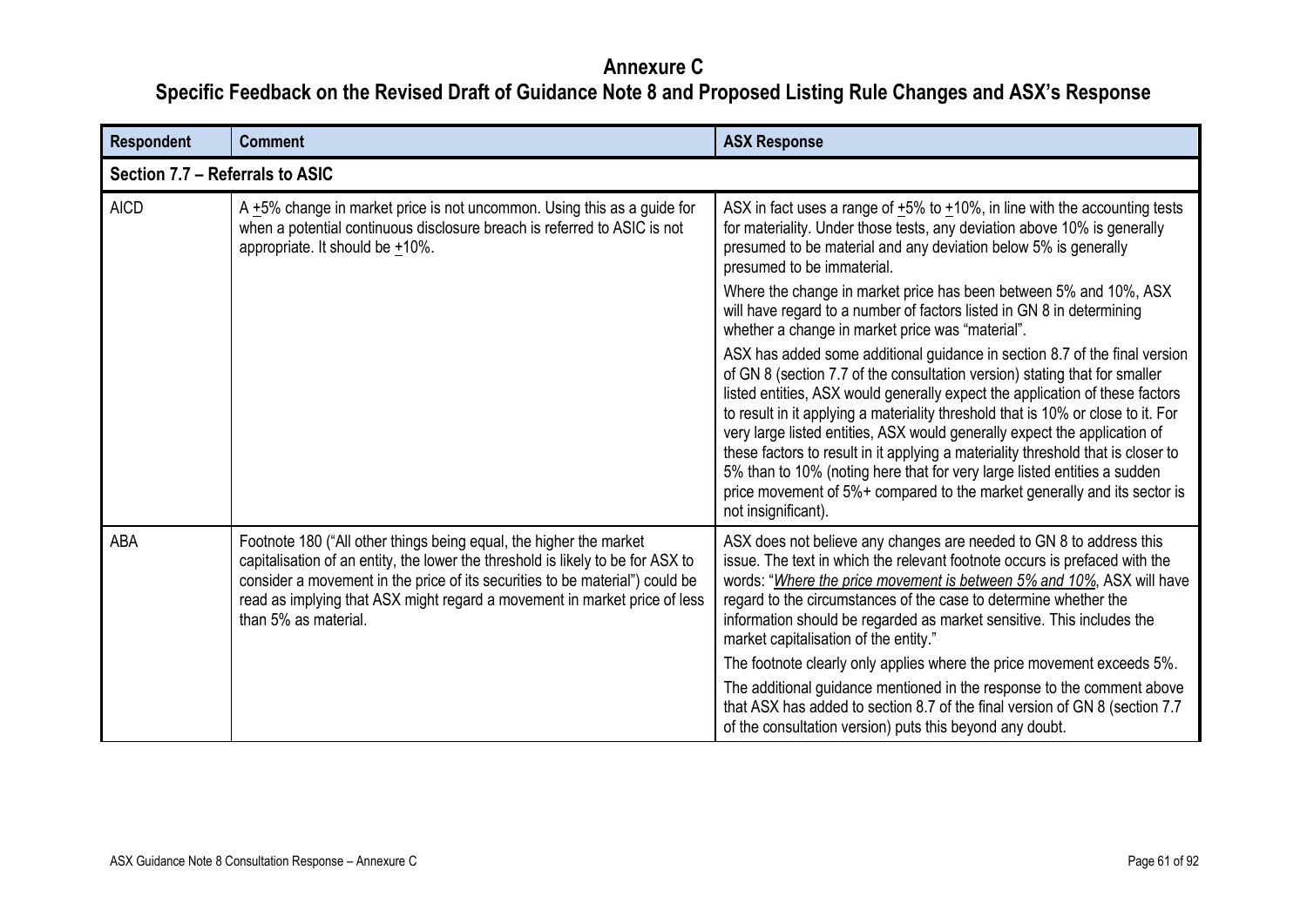| <b>Respondent</b> | <b>Comment</b>                                                                                                                                                                                                                                                                                                                                                                                                                                                                                         | <b>ASX Response</b>                                                                                                                                                                                                                                                                                                                                                                                                                                                                                                                                                                                                                                                                                                                                                                                                                                                                                                                                                                                                                                                                                                                                                                                                                  |
|-------------------|--------------------------------------------------------------------------------------------------------------------------------------------------------------------------------------------------------------------------------------------------------------------------------------------------------------------------------------------------------------------------------------------------------------------------------------------------------------------------------------------------------|--------------------------------------------------------------------------------------------------------------------------------------------------------------------------------------------------------------------------------------------------------------------------------------------------------------------------------------------------------------------------------------------------------------------------------------------------------------------------------------------------------------------------------------------------------------------------------------------------------------------------------------------------------------------------------------------------------------------------------------------------------------------------------------------------------------------------------------------------------------------------------------------------------------------------------------------------------------------------------------------------------------------------------------------------------------------------------------------------------------------------------------------------------------------------------------------------------------------------------------|
| Clayton Utz       | This section should be amended to acknowledge that evidence of how the<br>share price did move may be a useful indicator of what a reasonable<br>person would have expected, but it is not determinative of the issue.                                                                                                                                                                                                                                                                                 | ASX does not believe any changes are needed to GN 8 to address this<br>issue. This section of GN 8 includes the following prominent disclaimer:<br>"It should be noted that the fact that ASX takes this approach in<br>assessing whether or not to refer a potential breach of Listing Rule 3.1<br>and section 674 to ASIC does not displace the test for materiality of<br>information in section 677, nor does it preclude ASIC or a litigant taking<br>a different view to ASX as to the materiality of information. If ASIC<br>institutes criminal or civil penalty proceedings against, or a litigant<br>institutes civil proceedings to recover damages from, a listed entity for<br>breaching section 674, it will have to prove its case using the test for<br>materiality of information in section 677, regardless of any view that<br>ASX may have taken on the issue of materiality.<br>Further, the fact that ASX may decide not to refer a potential breach of<br>Listing Rule 3.1 and section 674 to ASIC does not prevent ASIC from<br>forming a different view as to whether there has been such a breach<br>and from taking action in relation to that potential breach under its<br>various enforcement powers." |
| Clayton Utz       | ASX should clarify the manner in which it assesses market price<br>movements for enforcement purposes. As we understand ASX's current<br>policy, it seeks to apply a market overlay to consideration of price<br>movements, i.e. it considers whether the price movement has been out of<br>step with either general movements in the share market or the entity's peer<br>group. If this remains the case, ASX should clarify that it intends to<br>continue to assess price movements on this basis. | The understanding expressed in this comment is essentially correct - ASX<br>seeks to factor out any general movements in the market and in the entity's<br>sector in assessing what impact that information may have had on an<br>entity's securities. ASX believes that this is adequately conveyed in this<br>section of GN 8 by the reference to ASX looking to see if the information<br>has moved the market price of the entity's securities (relative to prices in<br>the market generally or in the entity's sector) by the nominated 5-10%<br>thresholds.<br>ASX has modified the drafting of section 8.7 of the final version of GN 8<br>(section 7.7 of the consultation version) and added footnote 239 to the final<br>version to acknowledge that it the 5%-10% materiality thresholds are a<br>rough measure only and are not applied in a mathematically precise<br>manner. As that footnote comments, isolating the price effect of particular<br>information from the other factors that may have affected the market price                                                                                                                                                                                        |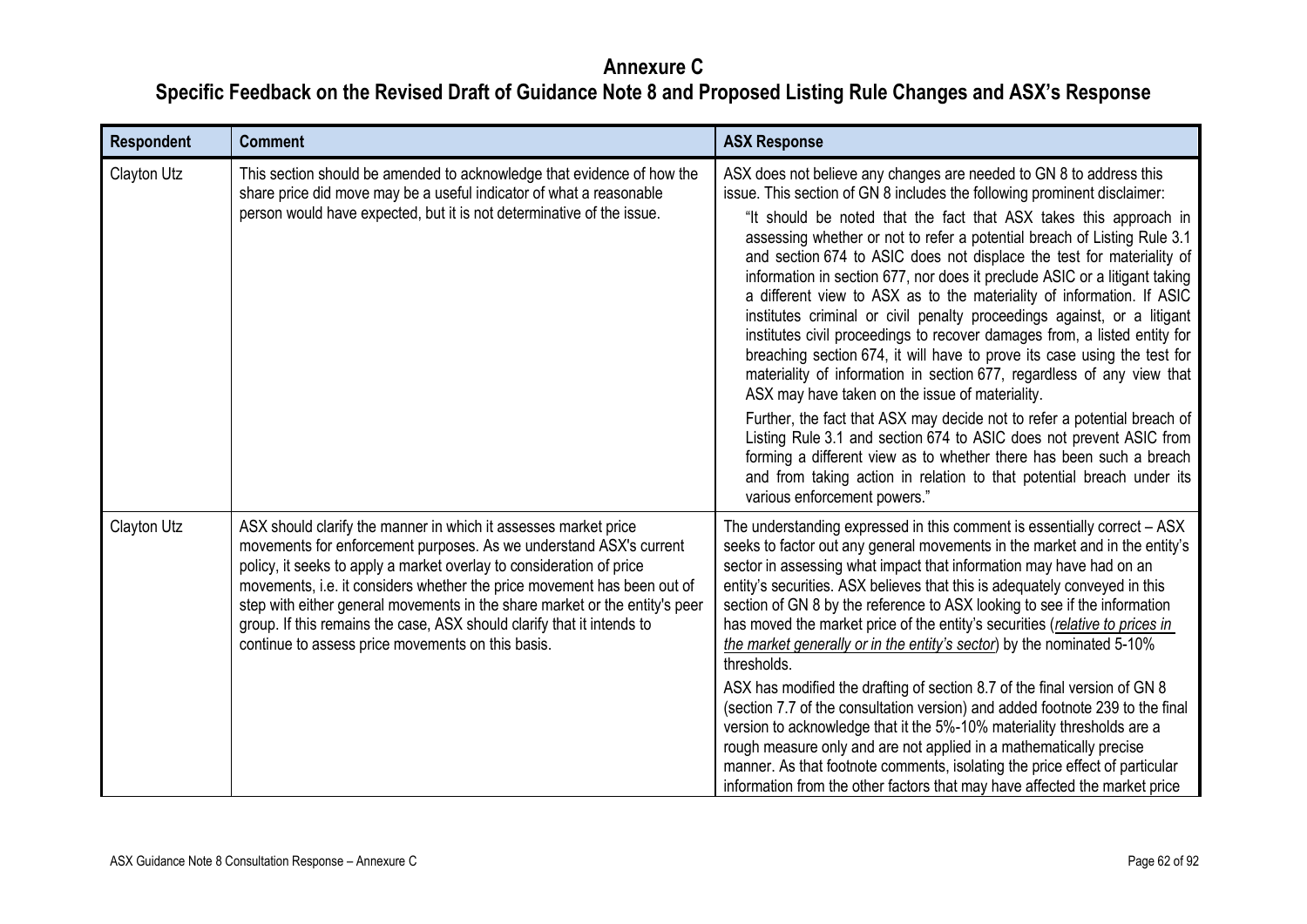| <b>Respondent</b>           | <b>Comment</b>                                                                                                                                                                                                                                                                                                                                                                                                                                                                                                                                                                                    | <b>ASX Response</b>                                                                                                                                                                                                                                                                                                                                                                                                                                                                                                                                                                                                                                                                                                                                                                                          |
|-----------------------------|---------------------------------------------------------------------------------------------------------------------------------------------------------------------------------------------------------------------------------------------------------------------------------------------------------------------------------------------------------------------------------------------------------------------------------------------------------------------------------------------------------------------------------------------------------------------------------------------------|--------------------------------------------------------------------------------------------------------------------------------------------------------------------------------------------------------------------------------------------------------------------------------------------------------------------------------------------------------------------------------------------------------------------------------------------------------------------------------------------------------------------------------------------------------------------------------------------------------------------------------------------------------------------------------------------------------------------------------------------------------------------------------------------------------------|
|                             |                                                                                                                                                                                                                                                                                                                                                                                                                                                                                                                                                                                                   | of an entity's securities and then adjusting for price movements in the<br>market generally and in the entity's sector is not an exercise that can be<br>done with mathematical precision.                                                                                                                                                                                                                                                                                                                                                                                                                                                                                                                                                                                                                   |
| <b>CSA</b>                  | ASX states that: "Where the price movement is between 5% and 10%, ASX<br>will have regard to the circumstances of the case to determine whether the<br>information should be regarded as market sensitive. This includes the<br>market capitalisation of the entity, the beta of its securities, the bid-offer<br>spread at which its securities normally trade and whether there was a<br>noticeable spike in the volume of its securities traded in the lead up to and<br>shortly after the announcement."<br>CSA is of the view that this should also apply to price movements over<br>$10%$ . | ASX does not agree. ASX will generally regard a 10% movement in market<br>price as sufficient evidence that information is market sensitive, except in<br>the limited circumstances outlined in footnote 240 of the final version of<br>GN 8 (footnote 179 of the consultation version).<br>ASX has, however, added a sentence to section 8.7 of the final version of<br>GN 8 (section 7.7 of the consultation version) acknowledging:<br>"For smaller listed entities, ASX would generally expect the application<br>of these factors to result in it applying a materiality threshold that is<br>10% or close to it. For very large listed entities, ASX would generally<br>expect the application of these factors to result in it applying a<br>materiality threshold that is closer to 5% than to 10%." |
| <b>Annexure A generally</b> |                                                                                                                                                                                                                                                                                                                                                                                                                                                                                                                                                                                                   |                                                                                                                                                                                                                                                                                                                                                                                                                                                                                                                                                                                                                                                                                                                                                                                                              |
| Clayton Utz                 | ASX prefaces these examples by indicating that "for convenience, it is<br>assumed that a reasonable person would regard the transactions or events<br>referred to in each example as likely to have a material effect on the price<br>or value of the entity's securities," ASX should clarify that in many of these<br>examples, early developments in relation to a proposed transaction may be<br>so preliminary as to not be sufficiently material to require disclosure under<br>LR 3.1 and therefore that reliance on the carve-out in LR 3.1A may not be<br>required.                      | This assumption was only intended to apply in relation to the underlying<br>transaction or event referenced in the heading of each example and not to<br>each individual step or development along the way in those examples.<br>ASX has modified the preface to Annexure A to reflect this.                                                                                                                                                                                                                                                                                                                                                                                                                                                                                                                 |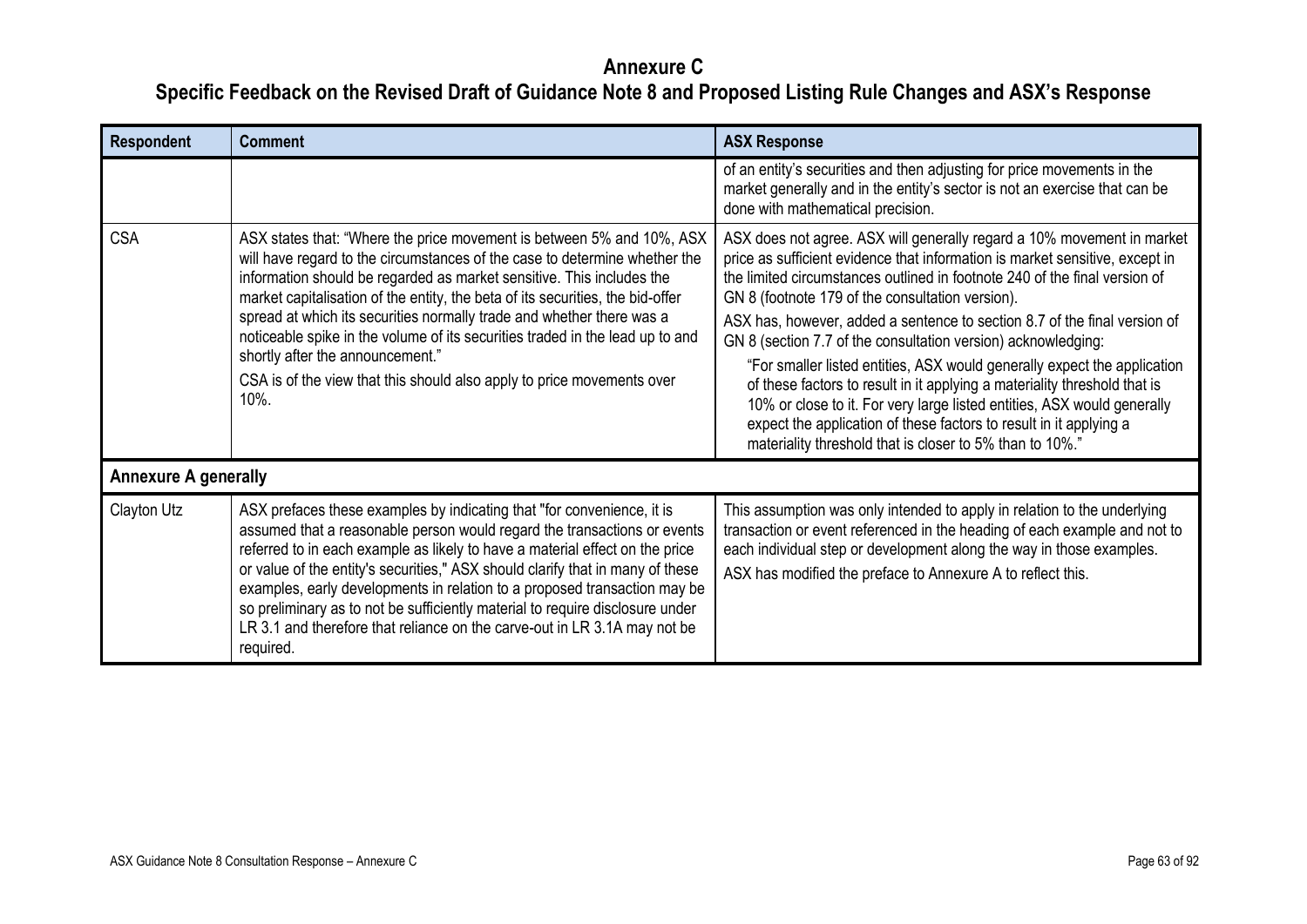| <b>Respondent</b>                 | <b>Comment</b>                                                                                                                                                                                                                                                                                                                                                                                                                                                                                                                                                                                                                                              | <b>ASX Response</b>                                                                                                                                                                                                                                                                                                                                                                                                                                                                                                                                                                                                                                                                                                                                                                                                                                                                                                                                                                                                                                                                                                                                                                                                                                                                                                                                          |
|-----------------------------------|-------------------------------------------------------------------------------------------------------------------------------------------------------------------------------------------------------------------------------------------------------------------------------------------------------------------------------------------------------------------------------------------------------------------------------------------------------------------------------------------------------------------------------------------------------------------------------------------------------------------------------------------------------------|--------------------------------------------------------------------------------------------------------------------------------------------------------------------------------------------------------------------------------------------------------------------------------------------------------------------------------------------------------------------------------------------------------------------------------------------------------------------------------------------------------------------------------------------------------------------------------------------------------------------------------------------------------------------------------------------------------------------------------------------------------------------------------------------------------------------------------------------------------------------------------------------------------------------------------------------------------------------------------------------------------------------------------------------------------------------------------------------------------------------------------------------------------------------------------------------------------------------------------------------------------------------------------------------------------------------------------------------------------------|
|                                   | <b>Annexure A Example A (material acquisition)</b>                                                                                                                                                                                                                                                                                                                                                                                                                                                                                                                                                                                                          |                                                                                                                                                                                                                                                                                                                                                                                                                                                                                                                                                                                                                                                                                                                                                                                                                                                                                                                                                                                                                                                                                                                                                                                                                                                                                                                                                              |
| <b>BHP Billiton</b>               | In relation to paragraph 5, we consider that requiring an entity to seek a<br>trading halt in these circumstances is not commercially practicable as<br>transactions are often delayed at the last hurdle and there is never a<br>guarantee that signing will occur on schedule. A delay in signing would<br>result in the entity's shares being suspended for a prolonged period of time.<br>We do not consider that from a market perspective there is any reason to<br>seek a trading halt in such circumstances because a holding statement<br>issued to the market should result in the market being fully informed about<br>the possible transaction. | ASX has modified Example A in the final version of GN 8 to explain in more<br>detail how and why trading halts are relevant to resolving the disclosure<br>issues this example raises.<br>In particular, paragraph 5 in Example A now explains that a trading halt<br>may be required in such a case if the entity is not able to publish an<br>announcement straight away, simply to quell any uninformed trading in its<br>securities over the period it will take the entity to prepare and release its<br>announcement to the market. It also explains that if an entity does not<br>request a trading halt for this purpose, ASX may have to impose a<br>suspension.<br>Paragraph 6 in Example A now draws out the point that an entity in the<br>situation in this example (where information about negotiations on a market<br>sensitive transaction has leaked and the negotiations are very close to<br>being concluded) essentially has two choices $-$ (1) to put out an immediate<br>announcement advising the market about the current state of the<br>negotiations, or (2) to seek a trading halt and delay the announcement until<br>the negotiations are completed so that a more definitive and informative<br>announcement can be made to the market. While some entities will prefer<br>the former option, others will prefer the latter. |
| <b>BHP Billiton</b><br><b>CSA</b> | We recommend that in paragraph 6 leading into the list of matters that<br>could be included in an announcement, the word "should" be amended to<br>"may". If this amendment is not made, it appears as if the announcement is<br>defective if one of the matters listed is not included.                                                                                                                                                                                                                                                                                                                                                                    | ASX agrees and has modified paragraph 6 in Example A to address this<br>issue.                                                                                                                                                                                                                                                                                                                                                                                                                                                                                                                                                                                                                                                                                                                                                                                                                                                                                                                                                                                                                                                                                                                                                                                                                                                                               |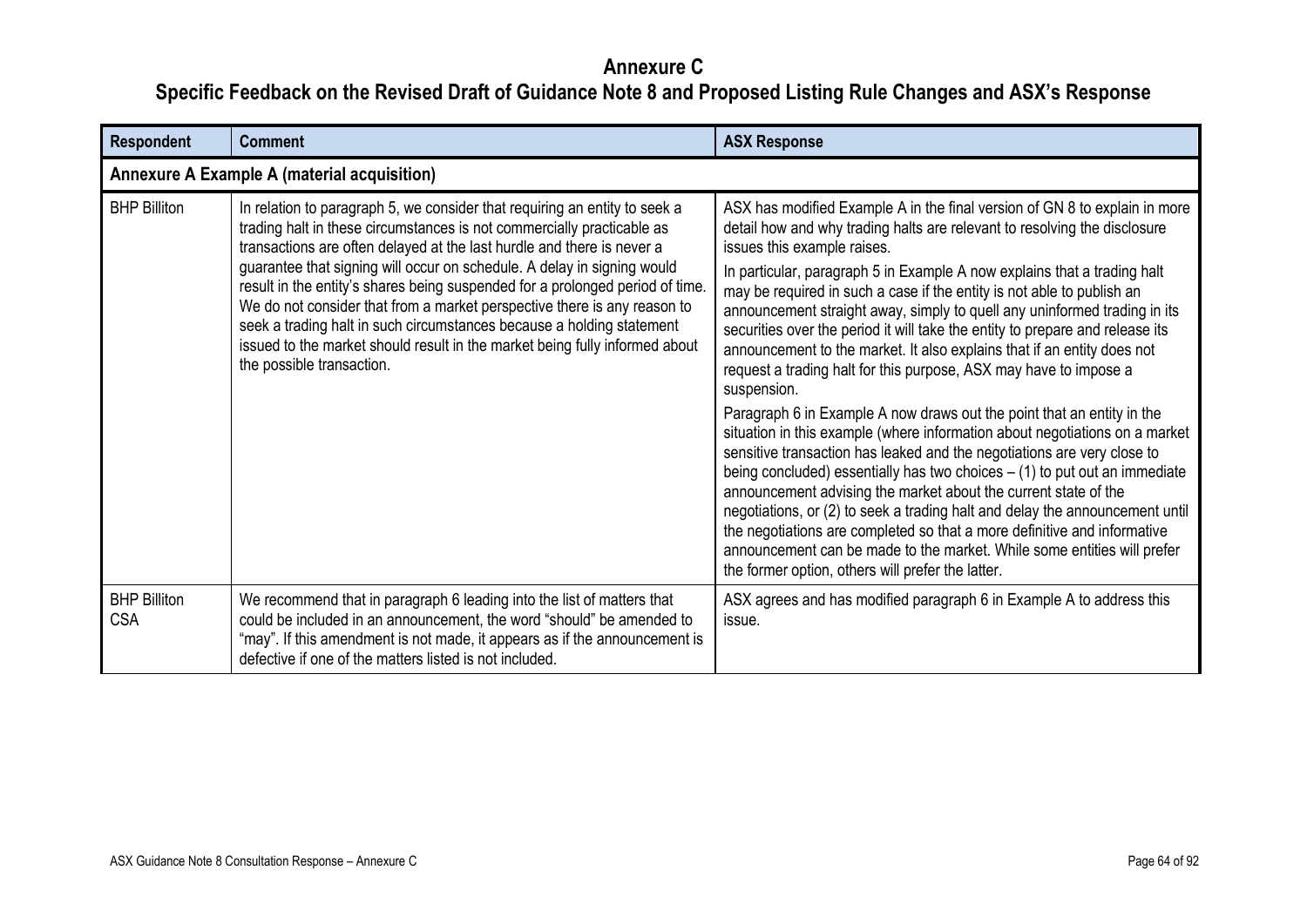| <b>Respondent</b>        | <b>Comment</b>                                                                                                                                                                                                                                                                                                                                                                                                                                                                                                                                                                                                                                                                                                                                                                                                                                                                                                                                                                                                                                     | <b>ASX Response</b>                                                                                                                                                                                                                                                                                                                                                                                                                                                                                                                                                                                                                                                                                                                                                                        |
|--------------------------|----------------------------------------------------------------------------------------------------------------------------------------------------------------------------------------------------------------------------------------------------------------------------------------------------------------------------------------------------------------------------------------------------------------------------------------------------------------------------------------------------------------------------------------------------------------------------------------------------------------------------------------------------------------------------------------------------------------------------------------------------------------------------------------------------------------------------------------------------------------------------------------------------------------------------------------------------------------------------------------------------------------------------------------------------|--------------------------------------------------------------------------------------------------------------------------------------------------------------------------------------------------------------------------------------------------------------------------------------------------------------------------------------------------------------------------------------------------------------------------------------------------------------------------------------------------------------------------------------------------------------------------------------------------------------------------------------------------------------------------------------------------------------------------------------------------------------------------------------------|
| Clayton Utz              | In relation to paragraph 5, it is not clear that mere speculation without<br>details (even where the price also moves) is indicative of confidentiality<br>having been lost. For listed entities that are well known in the market as<br>potential parties to M&A activity, it is common for there to be market<br>speculation during the pre-announcement period which is not prompted by<br>a loss of confidentiality but is just mere speculation.<br>In our view, ASX needs to clarify that in order to require a response from<br>the entity (in the absence of a false market), the speculation must be such<br>that it indicates that confidentiality had been lost, eg is attributable to a<br>reliable source, or contains a level of detail that could only have been<br>known by a person with confidential information. Without such clarification,<br>listed entities could either be forced to disclose early (with an impact on<br>market integrity if the transaction does not go ahead) or be at a higher risk<br>of rumourtrage. | ASX does not agree. In the consultation version of GN 8, the evidence of<br>loss of confidentiality was the combination of the information in the blog<br>and the sudden and unexplained material movement in market price and<br>traded volumes of the entity's securities.<br>As mentioned above (and as clearly stated in the previous version of<br>GN 8), ASX considers that a sudden and unexplained material movement<br>in market price by itself may indicate a loss of confidentiality. This is in line<br>with the approach taken by regulators and exchanges in other markets.<br>ASX has modified Example A in the final version of GN 8 to remove the<br>reference to the leak in the blog so as to illustrate the point in the<br>paragraph immediately above more clearly. |
|                          | <b>Annexure A Example B (control transaction)</b>                                                                                                                                                                                                                                                                                                                                                                                                                                                                                                                                                                                                                                                                                                                                                                                                                                                                                                                                                                                                  |                                                                                                                                                                                                                                                                                                                                                                                                                                                                                                                                                                                                                                                                                                                                                                                            |
| <b>Allens Linklaters</b> | In relation to paragraph 2, the conclusion that the information about a<br>rejected takeover bid does not have to be disclosed is not supported by the<br>reasons given in the example. The information to be disclosed is the fact of<br>the rejected bid, not the matter of supposition about a possible forthcoming<br>bid.                                                                                                                                                                                                                                                                                                                                                                                                                                                                                                                                                                                                                                                                                                                     | ASX does not agree. It has added a footnote (footnote 251) to Example B<br>in the final version of GN 8 to explain why.<br>ASX would also note that it would be a perverse outcome if the confidential<br>receipt of a takeover offer was not required to be disclosed but the<br>confidential rejection of such an offer was.                                                                                                                                                                                                                                                                                                                                                                                                                                                             |
| <b>Allens Linklaters</b> | This example would benefit from also referring to the need for an entity to<br>avoid creating a false market in its securities as supporting the non-<br>disclosure of a rejected approach to enter into a control transaction.                                                                                                                                                                                                                                                                                                                                                                                                                                                                                                                                                                                                                                                                                                                                                                                                                    | This example already refers to the fact that disclosure of the rejected bid<br>could lead to the creation of a false market - in the italicised commentary<br>underneath paragraph 2 of the example itself and also in footnote 252 of<br>the final version of GN 8 (footnote 191 of the consultation version).                                                                                                                                                                                                                                                                                                                                                                                                                                                                            |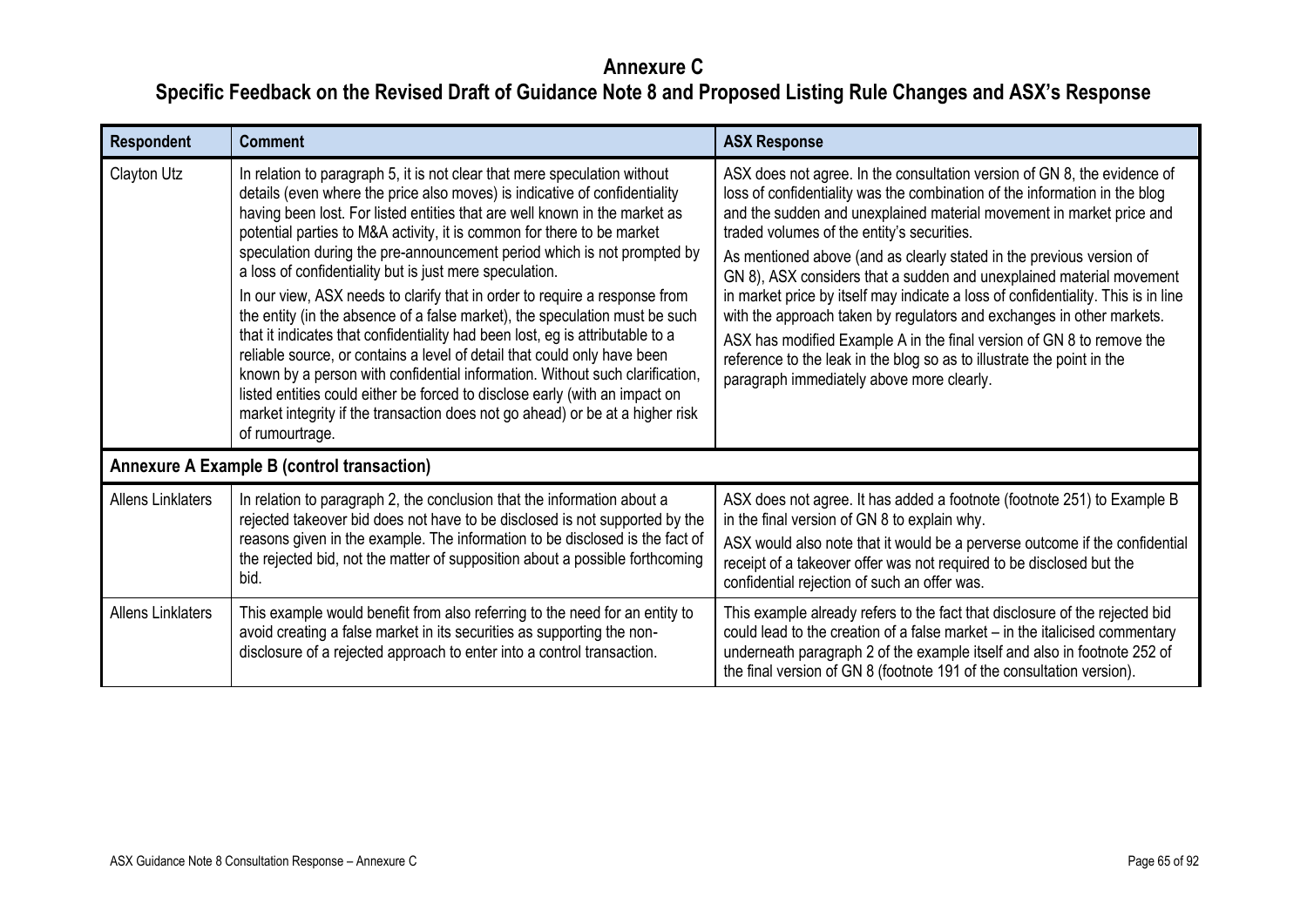| <b>Respondent</b> | <b>Comment</b>                                                                                                                                                                                                                                                                                                                                                                                                                                                                                                                                                                                                                                                                                 | <b>ASX Response</b>                                                                                                                                                                                  |
|-------------------|------------------------------------------------------------------------------------------------------------------------------------------------------------------------------------------------------------------------------------------------------------------------------------------------------------------------------------------------------------------------------------------------------------------------------------------------------------------------------------------------------------------------------------------------------------------------------------------------------------------------------------------------------------------------------------------------|------------------------------------------------------------------------------------------------------------------------------------------------------------------------------------------------------|
| <b>LCA</b>        | The example addresses whether disclosure is required in circumstances of<br>a rejected takeover approach, while the existence of the approach remains<br>confidential. The guidance seems to suggest that disclosure is unlikely to<br>be required (possibly because the information is not price sensitive,<br>although it is unclear whether ASX considers that the entity could also rely<br>on the carve-out).                                                                                                                                                                                                                                                                             | ASX has removed the words "Whether disclosure is required will depend<br>on the circumstances" and strengthened its guidance around why this<br>information generally does not need to be disclosed. |
|                   | However, the guidance is equivocal and begins with the words "Whether<br>disclosure is required will depend on the circumstances" but does not<br>elaborate on when disclosure would be required.                                                                                                                                                                                                                                                                                                                                                                                                                                                                                              |                                                                                                                                                                                                      |
|                   | We suggest that this portion of the guidance is clarified to identify the<br>circumstances in which an announcement may or may not be required.                                                                                                                                                                                                                                                                                                                                                                                                                                                                                                                                                |                                                                                                                                                                                                      |
|                   | Annexure A Example C (security issue)                                                                                                                                                                                                                                                                                                                                                                                                                                                                                                                                                                                                                                                          |                                                                                                                                                                                                      |
| <b>CSA</b>        | Paragraph 3 suggests that the engagement letter creates an underwriting<br>obligation. This is not the case. The underwriting obligation only arises on<br>execution of the formal underwriting agreement.                                                                                                                                                                                                                                                                                                                                                                                                                                                                                     | ASX has modified Example C to address this point.                                                                                                                                                    |
|                   | Annexure A Example E (material law suit)                                                                                                                                                                                                                                                                                                                                                                                                                                                                                                                                                                                                                                                       |                                                                                                                                                                                                      |
| <b>LCA</b>        | We are concerned that Example E suggests that in making any<br>announcement regarding the litigation the entity should state whether it<br>intends to defend the claim. This gives rise to a tension between the<br>requirement to make immediate disclosure of the claim and having<br>sufficient time to take legal advice and make an assessment as to whether<br>the claim is bona fide and could give rise to a material exposure. As such, it<br>would be helpful if the guidance could clarify that, provided confidentiality is<br>maintained, a listed entity does have time to take legal advice and make a<br>proper assessment of the claim before a disclosure obligation arises. | ASX has modified Example E to address this point.                                                                                                                                                    |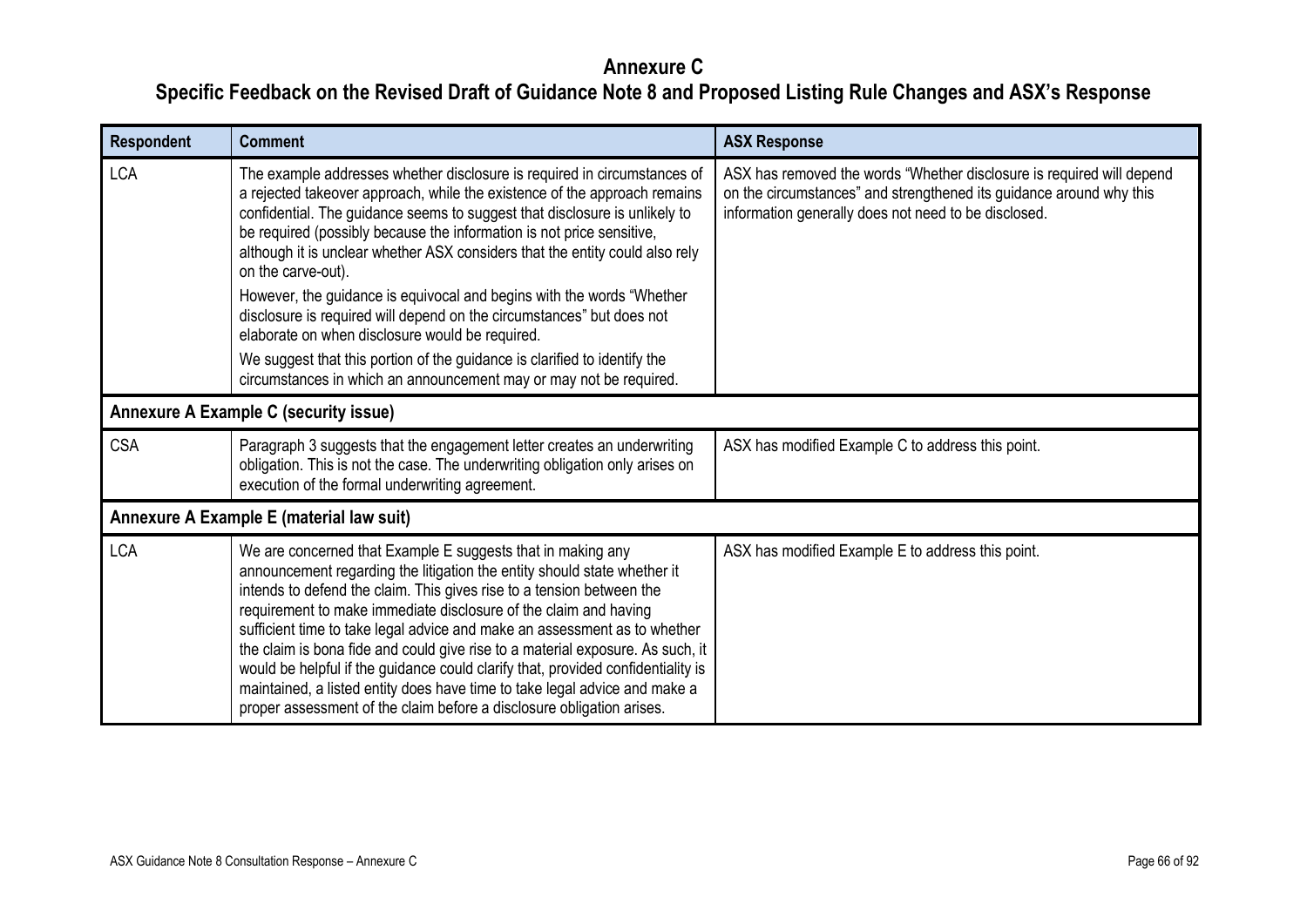| <b>Respondent</b> | <b>Comment</b>                                                                                                                                                                                                                                                                                                                                                                                                                                                                                                                                                                                                                                                                                      | <b>ASX Response</b>                                                                                                                                                                                                                                                                                                                                                                                                                                                                                                                                                                                                                                                                                                                                                                                                                                                                                                                                                                                                                                                                                                                                                                                                                                                                                                                                                                                                                                                                                                                                                                                                                            |
|-------------------|-----------------------------------------------------------------------------------------------------------------------------------------------------------------------------------------------------------------------------------------------------------------------------------------------------------------------------------------------------------------------------------------------------------------------------------------------------------------------------------------------------------------------------------------------------------------------------------------------------------------------------------------------------------------------------------------------------|------------------------------------------------------------------------------------------------------------------------------------------------------------------------------------------------------------------------------------------------------------------------------------------------------------------------------------------------------------------------------------------------------------------------------------------------------------------------------------------------------------------------------------------------------------------------------------------------------------------------------------------------------------------------------------------------------------------------------------------------------------------------------------------------------------------------------------------------------------------------------------------------------------------------------------------------------------------------------------------------------------------------------------------------------------------------------------------------------------------------------------------------------------------------------------------------------------------------------------------------------------------------------------------------------------------------------------------------------------------------------------------------------------------------------------------------------------------------------------------------------------------------------------------------------------------------------------------------------------------------------------------------|
|                   | Annexure A Example F (material difference in earnings compared to earnings guidance)                                                                                                                                                                                                                                                                                                                                                                                                                                                                                                                                                                                                                |                                                                                                                                                                                                                                                                                                                                                                                                                                                                                                                                                                                                                                                                                                                                                                                                                                                                                                                                                                                                                                                                                                                                                                                                                                                                                                                                                                                                                                                                                                                                                                                                                                                |
| <b>CSA</b>        | The draft guidance in clause 1, paragraph 2 is prefaced by reference to<br>"where the change in earnings is attributable to general trading conditions<br>rather than a particular material event". CSA Members note that, even if the<br>change were attributable to a particular material event, the following<br>statement should still apply, that is, "until the detailed earnings forecast has<br>been prepared and reviewed by the board, and the board in particular has<br>signed off on the forecast earnings for the balance of the year, the<br>information about K's likely higher than expected earnings for the financial<br>year is insufficiently definite to warrant disclosure". | ASX does not agree.<br>Following discussions between ASX and ASIC, the particular words quoted<br>in the comment have been deleted from Example F, as they could lead to<br>confusion.<br>As mentioned previously in relation to section 7.3 of the final version of<br>GN 8 (section 6.3 of the consultation version), Examples F and G were<br>carefully chosen to illustrate some of the issues dealt with in the Leightons<br>infringement notices. The differences between the two examples are quite<br>deliberate.<br>In particular, Example G illustrates the point that if an entity becomes<br>aware of market sensitive information about a particular project, it must<br>disclose that information immediately. It cannot delay the release of that<br>information while it undertakes a full review of all of its other projects or it<br>has undertaken the work needed to provide updated earnings guidance to<br>the market.<br>By contrast, Example F deals with a situation where there is no particular<br>material event that has led to the need to publish updated earnings<br>guidance. In that case, disclosure of the change in earnings would not<br>normally be required until a detailed earnings forecast has been prepared<br>and has been reviewed and approved by the board – noting the caveat in<br>that example that if Listing Rule 3.1 does apply, it will require information<br>about the changed earnings outlook to be disclosed immediately (ie,<br>promptly and without delay) upon the entity becoming aware of it. This in<br>turn will require the updated earnings guidance to be prepared and |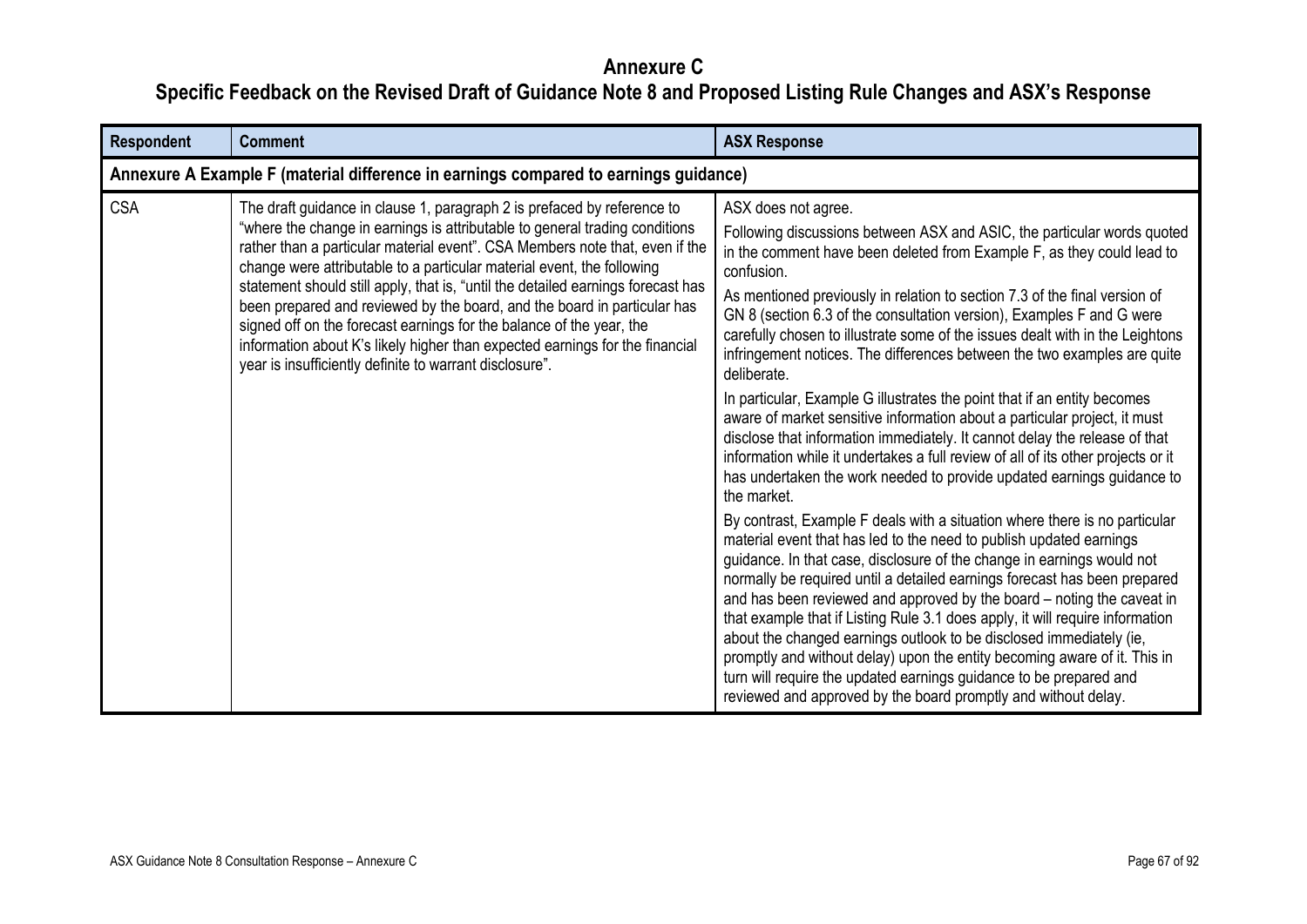| <b>Respondent</b>         | <b>Comment</b>                                                                                                                                                                                                                                                                                                                                                                                                                                                                                                                                                                                                                                                                                                                                                                                                                                                                                                                                                                                                                                                                                                                                                                                                   | <b>ASX Response</b>                                                                                                                                                                                                                                                                                                                                                                                                                                                                                                                                                                                                                                                                                                                                                                                                  |
|---------------------------|------------------------------------------------------------------------------------------------------------------------------------------------------------------------------------------------------------------------------------------------------------------------------------------------------------------------------------------------------------------------------------------------------------------------------------------------------------------------------------------------------------------------------------------------------------------------------------------------------------------------------------------------------------------------------------------------------------------------------------------------------------------------------------------------------------------------------------------------------------------------------------------------------------------------------------------------------------------------------------------------------------------------------------------------------------------------------------------------------------------------------------------------------------------------------------------------------------------|----------------------------------------------------------------------------------------------------------------------------------------------------------------------------------------------------------------------------------------------------------------------------------------------------------------------------------------------------------------------------------------------------------------------------------------------------------------------------------------------------------------------------------------------------------------------------------------------------------------------------------------------------------------------------------------------------------------------------------------------------------------------------------------------------------------------|
|                           | Annexure A Example G (material difference in earnings compared to consensus forecasts)                                                                                                                                                                                                                                                                                                                                                                                                                                                                                                                                                                                                                                                                                                                                                                                                                                                                                                                                                                                                                                                                                                                           |                                                                                                                                                                                                                                                                                                                                                                                                                                                                                                                                                                                                                                                                                                                                                                                                                      |
| Clayton Utz<br><b>LCA</b> | [LCA]: In relation to paragraph 2, it is unclear why an entity should be<br>required to publish precise information about one project, especially if it has<br>not previously given guidance in relation to that project. It is the change in<br>overall earnings from all sources which is important. We recommend that<br>more clarity is included in the guidance as to how the situation in paragraph<br>2 should be dealt with.<br>[Clayton Utz]: In many situations, listed entities will not be able to<br>accurately determine whether or not a reasonable person would expect the<br>information to have a material effect on the price or value of the entity's<br>securities until it has been able to conduct an analysis in relation to the<br>expected impact on its earnings.                                                                                                                                                                                                                                                                                                                                                                                                                     | ASX does not agree, particularly with the LCA's comment that "It is the<br>change in overall earnings from all sources which is important".<br>As mentioned previously in relation to section 7.3 of the final version of<br>GN 8 (section 6.3 of the consultation version), this example was carefully<br>chosen to illustrate some of the issues dealt with in the Leightons<br>infringement notices.<br>In particular, it illustrates the point that if an entity becomes aware of<br>market sensitive information about a particular project, it must disclose that<br>information immediately. It cannot delay the release of that information<br>while it undertakes a full review of all of its other projects or it has<br>undertaken the work needed to provide updated earnings guidance to the<br>market. |
|                           | Annexure A Example H1 (breach of financial ratios)                                                                                                                                                                                                                                                                                                                                                                                                                                                                                                                                                                                                                                                                                                                                                                                                                                                                                                                                                                                                                                                                                                                                                               |                                                                                                                                                                                                                                                                                                                                                                                                                                                                                                                                                                                                                                                                                                                                                                                                                      |
| <b>JWS</b><br><b>LCA</b>  | This example is too simplistic and should be deleted. In practice, this sort<br>of situation is likely to be much more nuanced than the simple facts<br>presented in this example.<br>[JWS]: In many cases, it would be preferable for the directors simply to get<br>on with the task of negotiating with its financiers for a waiver of the breach<br>of covenant rather than destroying shareholder value by making a<br>premature announcement of the breach of covenant. Example H1 also<br>should acknowledge that part of the fact matrix to be considered in<br>determining the materiality of information is the reasonable belief of the<br>directors that a waiver of the breach will be forthcoming.<br>[LCA]: The example should focus on whether the information about the<br>breach of covenant is legally required to be disclosed, rather than whether<br>it is prudent for it to be disclosed - particularly as premature disclosure may<br>have a seriously prejudicial impact on the entity. In this regard, we believe<br>that the entity should not have to disclose the information until it is aware<br>that its financiers are not willing, or are unlikely to be willing, to waive the | ASX acknowledges this feedback and has decided to delete Example H1<br>from the final version of GN 8.<br>Example H1 was included simply to illustrate the point made in section 4.2<br>of the final version of GN 8 (section 3.2 of the consultation version) that<br>officers of listed entities should exercise appropriate caution in assessing<br>whether information is market sensitive or falls within the carve-outs from<br>disclosure in Listing Rule 3.1A and that they should carefully weigh up the<br>potential consequences of not disclosing particular information in any given<br>case. That point stands alone and does not need this example to illustrate<br>it.                                                                                                                               |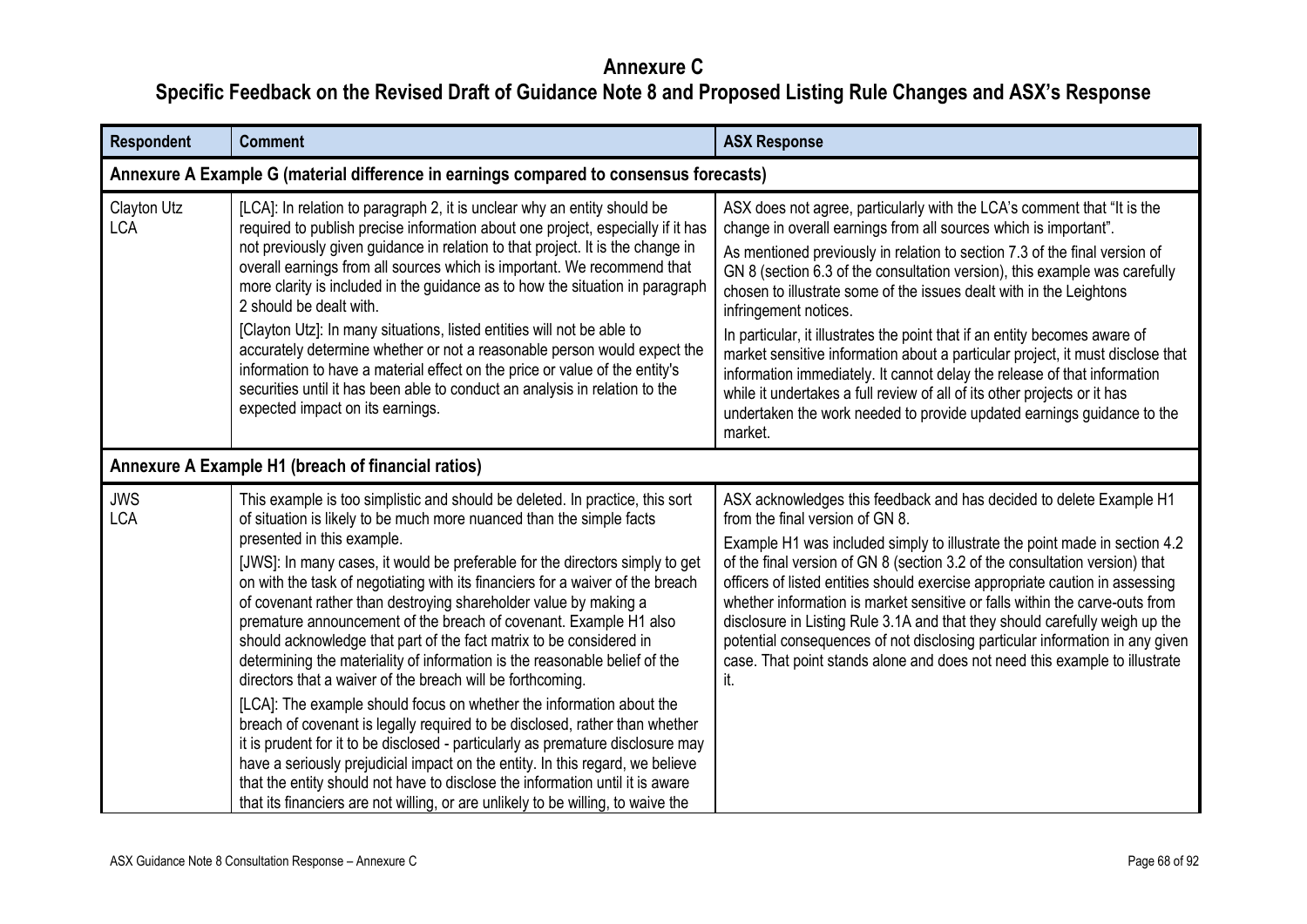| Respondent                                                          | <b>Comment</b>                                                                                                                                                                                                                                                                                                                                                                                                                                                                                                                                                                                                                                                                                                         | <b>ASX Response</b>                                                                                                                                                                                                                                                                                                                                                                                                                                                                                                                                                                                                                                                                                       |
|---------------------------------------------------------------------|------------------------------------------------------------------------------------------------------------------------------------------------------------------------------------------------------------------------------------------------------------------------------------------------------------------------------------------------------------------------------------------------------------------------------------------------------------------------------------------------------------------------------------------------------------------------------------------------------------------------------------------------------------------------------------------------------------------------|-----------------------------------------------------------------------------------------------------------------------------------------------------------------------------------------------------------------------------------------------------------------------------------------------------------------------------------------------------------------------------------------------------------------------------------------------------------------------------------------------------------------------------------------------------------------------------------------------------------------------------------------------------------------------------------------------------------|
|                                                                     | breach.<br>[LCA]: The totality of the information of which the entity is aware has to be<br>considered. Other factors may be relevant to determining the materiality of<br>the information about the breach of covenant (for example, whether<br>alternative finance may be readily obtained). This should be acknowledged<br>in the example.                                                                                                                                                                                                                                                                                                                                                                          |                                                                                                                                                                                                                                                                                                                                                                                                                                                                                                                                                                                                                                                                                                           |
| <b>Allens Linklaters</b>                                            | We are aware of entities being advised that information about a breach of<br>financial covenant in a banking facility concerns an incomplete negotiation<br>or is insufficiently definite to warrant disclosure and therefore does not<br>have to be disclosed under Listing Rule 3.1A for so long as it remains<br>confidential. GN 8 should clarify whether or not ASX agrees with this view.                                                                                                                                                                                                                                                                                                                        | As noted above, ASX has decided to delete Example H1 from the final<br>version of GN 8 and so this issue no longer needs to be addressed in the<br>discussion of this example.                                                                                                                                                                                                                                                                                                                                                                                                                                                                                                                            |
| Corrs                                                               | Directors should not necessarily be risk averse. Example H1 should be<br>amended to remove the words "prudent and risk averse" and replace them<br>with the words "prudent and risk-conscious".                                                                                                                                                                                                                                                                                                                                                                                                                                                                                                                        | As noted above, ASX has decided to delete Example H1 from the final<br>version of GN 8 and so this comment is no longer relevant.                                                                                                                                                                                                                                                                                                                                                                                                                                                                                                                                                                         |
|                                                                     | Annexure A Example H6 (information about a potential competing bid being something a reasonable person would expect to be disclosed)                                                                                                                                                                                                                                                                                                                                                                                                                                                                                                                                                                                   |                                                                                                                                                                                                                                                                                                                                                                                                                                                                                                                                                                                                                                                                                                           |
| <b>AICD</b><br>Allens<br>Linklaters/UBS<br><b>JWS</b><br><b>LCA</b> | This example is too simplistic. It does not take account of the quality of the<br>potential competing bid (the identity and financial capacity of the competing<br>bidder, the conditions attached to the bid, etc). If the bidder is of<br>questionable character or financial capacity or has so many conditions<br>attached that it is illusory, it may not be in the interest of the market for it to<br>be disclosed.<br>This example may act to discourage potential counter-bidders from making<br>a genuine competing offer. It may also encourage spoilers to make illusory<br>or highly conditional counter-offers, knowing that the target will have to<br>disclose them.<br>The example should be deleted. | ASX acknowledges this feedback and has decided to delete this example<br>from the final version of GN 8.<br>In addition to the issues raised in the consultation feedback, the example is<br>also not consistent with the upgraded guidance ASX has given on the<br>"reasonable person" test in section 5.9 of the final version of GN 8.<br>ASX would note that where an entity is subject to a hostile Chapter 6<br>takeover offer, information it receives about a potential competing bid<br>would often have to be disclosed in its target statement or in a<br>supplementary target statement as information material to whether or not<br>the target shareholders should accept the hostile offer. |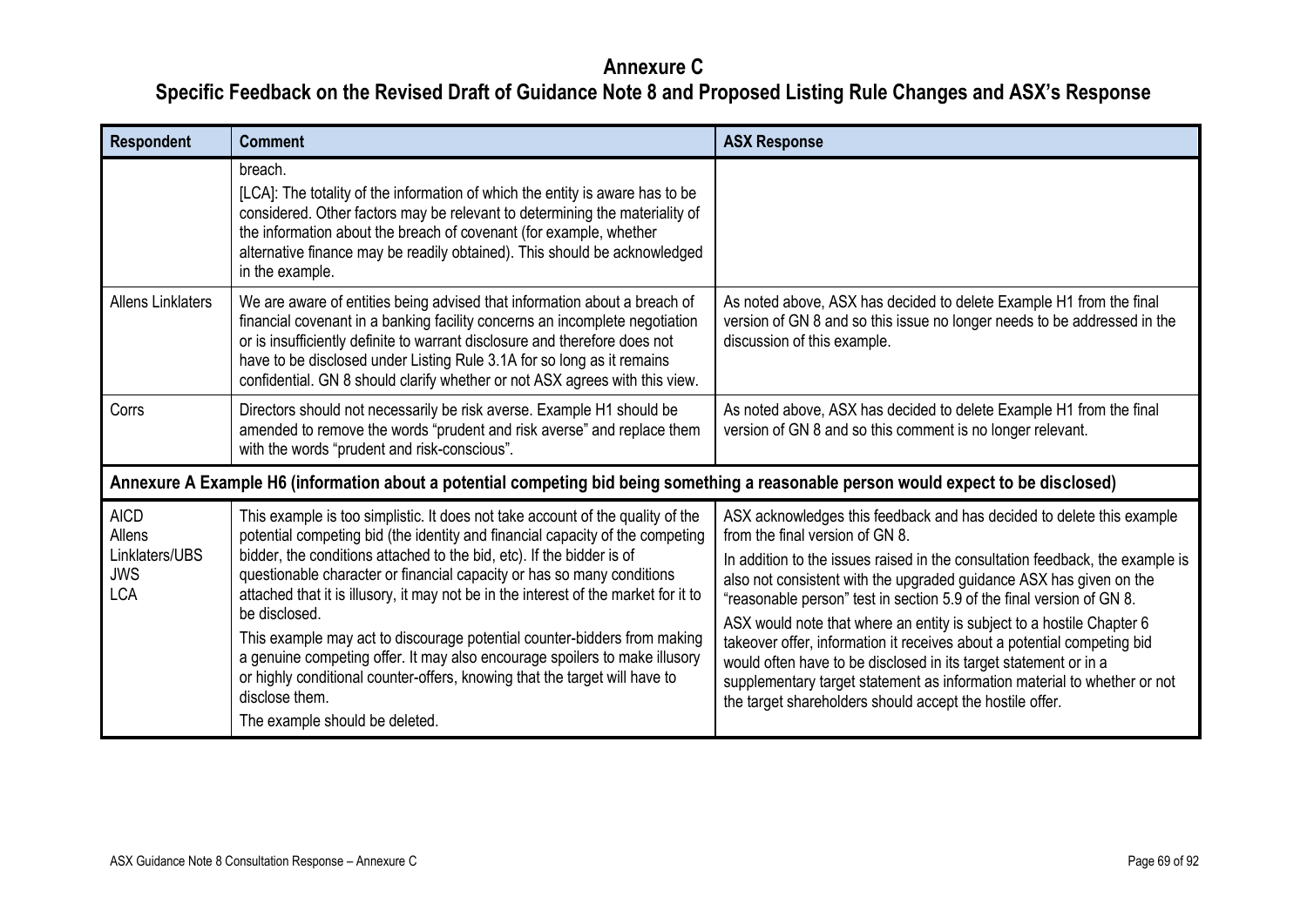| Respondent                                                                                                                      | <b>Comment</b>                                                                                                                                                                                                                                                                                                                                                                                                                                                                                                                                                                                           | <b>ASX Response</b>                                                                                                                                                                                                                                                                                                                                                                                                                                                                                                                                                                                                                                                                                                                                      |  |
|---------------------------------------------------------------------------------------------------------------------------------|----------------------------------------------------------------------------------------------------------------------------------------------------------------------------------------------------------------------------------------------------------------------------------------------------------------------------------------------------------------------------------------------------------------------------------------------------------------------------------------------------------------------------------------------------------------------------------------------------------|----------------------------------------------------------------------------------------------------------------------------------------------------------------------------------------------------------------------------------------------------------------------------------------------------------------------------------------------------------------------------------------------------------------------------------------------------------------------------------------------------------------------------------------------------------------------------------------------------------------------------------------------------------------------------------------------------------------------------------------------------------|--|
|                                                                                                                                 | Annexure A Example H7 (information about conflicting drilling results being something a reasonable person would expect to be disclosed)                                                                                                                                                                                                                                                                                                                                                                                                                                                                  |                                                                                                                                                                                                                                                                                                                                                                                                                                                                                                                                                                                                                                                                                                                                                          |  |
| <b>Allens Linklaters</b>                                                                                                        | This example is not necessary as this information would not fall within the<br>five categories of information protected from immediate disclosure by<br>proposed Listing Rule 3.1A.1 (in the absence of factors which would cast<br>doubts on the drill results and therefore suggest that they are genuinely<br>matters insufficiently definite to warrant disclosure). It should be deleted.                                                                                                                                                                                                           | ASX does not disagree with the view expressed about Listing Rule 3.1A.1.<br>In fact footnote 213 of the consultation version of GN 8 acknowledged this<br>very point, although that footnote has now been deleted from the final<br>version as it is no longer relevant, given the changes made to this example<br>(now Example H5) in the final version of GN 8. The new footnote 153 in the<br>final version of GN 8 is to similar effect.<br>However, ASX still believes there is merit in retaining this as an example of<br>where a reasonable person would expect certain information to be<br>disclosed. It illustrates the point about "cherry-picking" that ASX has now<br>included in its upgraded guidance on the "reasonable person" test in |  |
|                                                                                                                                 |                                                                                                                                                                                                                                                                                                                                                                                                                                                                                                                                                                                                          | section 5.9 of the final version of GN 8.                                                                                                                                                                                                                                                                                                                                                                                                                                                                                                                                                                                                                                                                                                                |  |
| <b>LCA</b>                                                                                                                      | This example needs modification. If there is a reasonable expectation that<br>the results were errors, we would question whether a reasonable person<br>would require disclosure. While the retesting can also be announced, the<br>announcement is likely to have an impact, even if the company's<br>expectation is that the results will be proved wrong. It is not clear that a<br>reasonable person would expect disclosure in circumstances where five<br>results were positive and two subsequent results were negative, and in the<br>company's judgement the two negative results may be wrong. | ASX has amended Example H7 to address these issues.                                                                                                                                                                                                                                                                                                                                                                                                                                                                                                                                                                                                                                                                                                      |  |
| Annexure A Example H8 (information about an earnings surprise being something a reasonable person would expect to be disclosed) |                                                                                                                                                                                                                                                                                                                                                                                                                                                                                                                                                                                                          |                                                                                                                                                                                                                                                                                                                                                                                                                                                                                                                                                                                                                                                                                                                                                          |  |
| <b>Allens Linklaters</b>                                                                                                        | This example is not necessary as this information would not fall within the<br>five categories of information protected from immediate disclosure by<br>proposed Listing Rule 3.1A.1. It should be deleted.                                                                                                                                                                                                                                                                                                                                                                                              | ASX agrees. The example is also not consistent with the upgraded<br>guidance ASX has given on the "reasonable person" test in section 5.9 of<br>the final version of GN 8. ASX has therefore decided to delete this example<br>from the final version of GN 8.                                                                                                                                                                                                                                                                                                                                                                                                                                                                                           |  |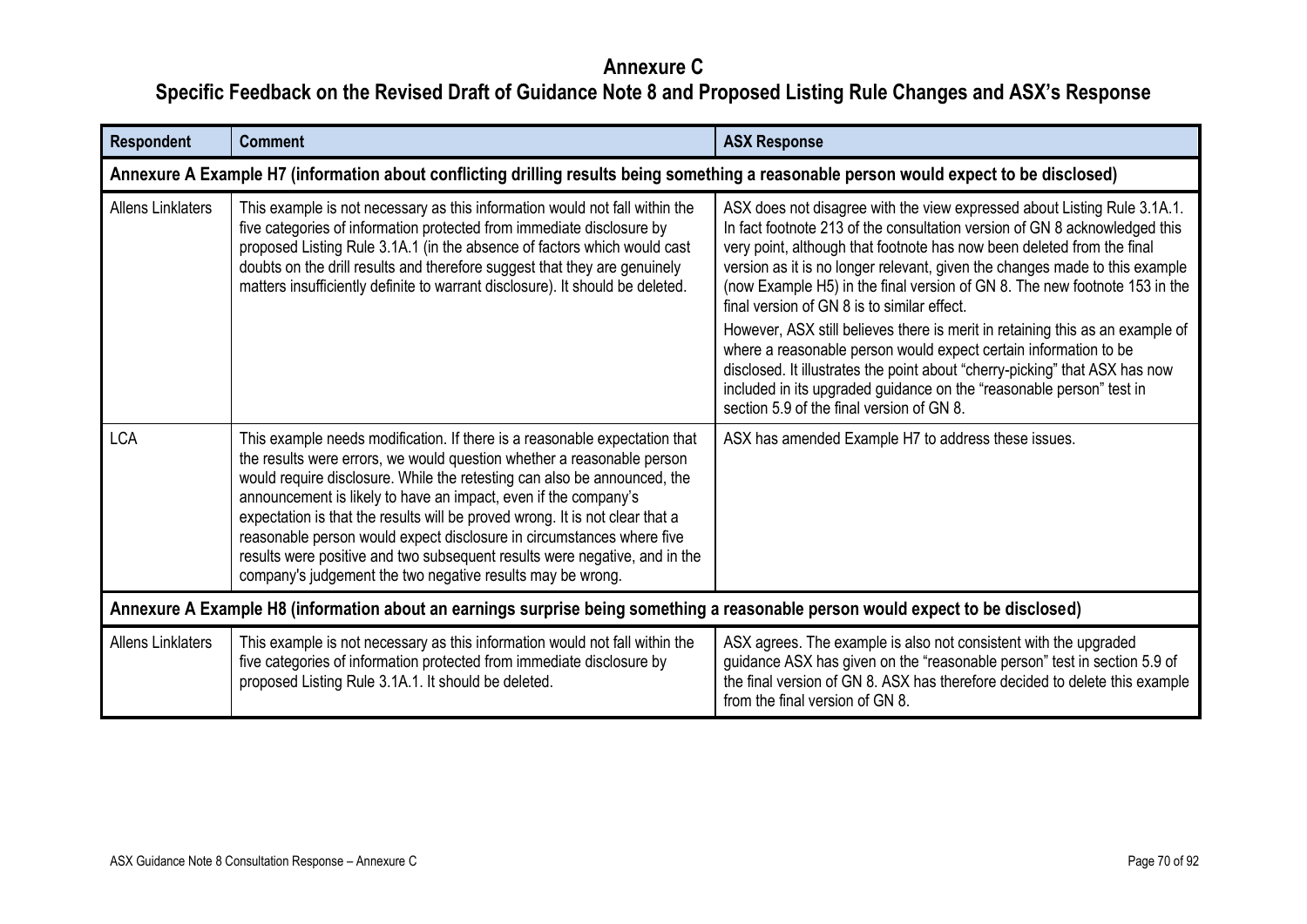| <b>Respondent</b> | <b>Comment</b>                                                                                                                                                                                                                                                                                                                    | <b>ASX Response</b>                                                                                                                                                                                                                                                                                                                                                                                                                                                                                                                                                                                                                                                                                                                                                                                                                                                                                                                                         |
|-------------------|-----------------------------------------------------------------------------------------------------------------------------------------------------------------------------------------------------------------------------------------------------------------------------------------------------------------------------------|-------------------------------------------------------------------------------------------------------------------------------------------------------------------------------------------------------------------------------------------------------------------------------------------------------------------------------------------------------------------------------------------------------------------------------------------------------------------------------------------------------------------------------------------------------------------------------------------------------------------------------------------------------------------------------------------------------------------------------------------------------------------------------------------------------------------------------------------------------------------------------------------------------------------------------------------------------------|
|                   | Annexure A – some suggestions for inclusion of further worked examples                                                                                                                                                                                                                                                            |                                                                                                                                                                                                                                                                                                                                                                                                                                                                                                                                                                                                                                                                                                                                                                                                                                                                                                                                                             |
| Corrs             | Annexure A should include worked examples for both oil and gas and<br>mining junior companies about when exploration results are sufficiently<br>definite (ie on final analysis and when a third party report is available) to<br>warrant disclosure and the factors a company should consider for making<br>any such disclosure. | ASX does not agree with the blanket statement that exploration results are<br>only sufficiently definite to warrant disclosure "on final analysis and when a<br>third party report is available". Each case has to be assessed on its merits.<br>Annexure A already includes a worked example dealing with a material<br>mineral discovery (Example D). Given the length of GN 8 already, ASX<br>believes that this is sufficient.                                                                                                                                                                                                                                                                                                                                                                                                                                                                                                                          |
| Corrs             | Annexure A should include more worked examples on market rumours,<br>especially dealing with how ASX expects listed entities to monitor new<br>media proactively.                                                                                                                                                                 | On the monitoring of "new media", see ASX's comments above in relation<br>to section 6.4 of the final version of GN 8 (section 5.4 of the consultation<br>version).<br>Examples A, B, C and D in Annexure A all have alternative fact scenarios<br>dealing with media leaks and market rumours. Given the length of GN 8<br>already, ASX believes that this is sufficient.                                                                                                                                                                                                                                                                                                                                                                                                                                                                                                                                                                                  |
|                   | Annexure B - Relevant provisions of the Corporations Act                                                                                                                                                                                                                                                                          |                                                                                                                                                                                                                                                                                                                                                                                                                                                                                                                                                                                                                                                                                                                                                                                                                                                                                                                                                             |
| <b>AICD</b>       | The monitoring obligations of the directors of a listed company stem from<br>section 180. The reference to the Delaware decision in the Caremark case<br>as supporting that duty is not appropriate.                                                                                                                              | ASX does not agree with this comment.<br>Directors have duties at common law as well as under statute. ASX<br>believes that an Australian court would find the Caremark decision<br>persuasive, both in terms of the statutory duties of directors under<br>section 180(1) and their obligations at common law. It is consistent with the<br>observations of Santow J in ASIC v Adler [2002] NSWSC 171 that directors<br>are required to take reasonable steps to place themselves in a position to<br>guide and monitor the management of the company, including becoming<br>familiar with the fundamentals of the business in which the company is<br>engaged and "a continuing obligation to keep informed about the activities<br>of the corporation".<br>Acknowledging that it is only persuasive rather than binding authority,<br>however, ASX has made some changes to the footnote in question to place<br>greater emphasis on the Adler decision. |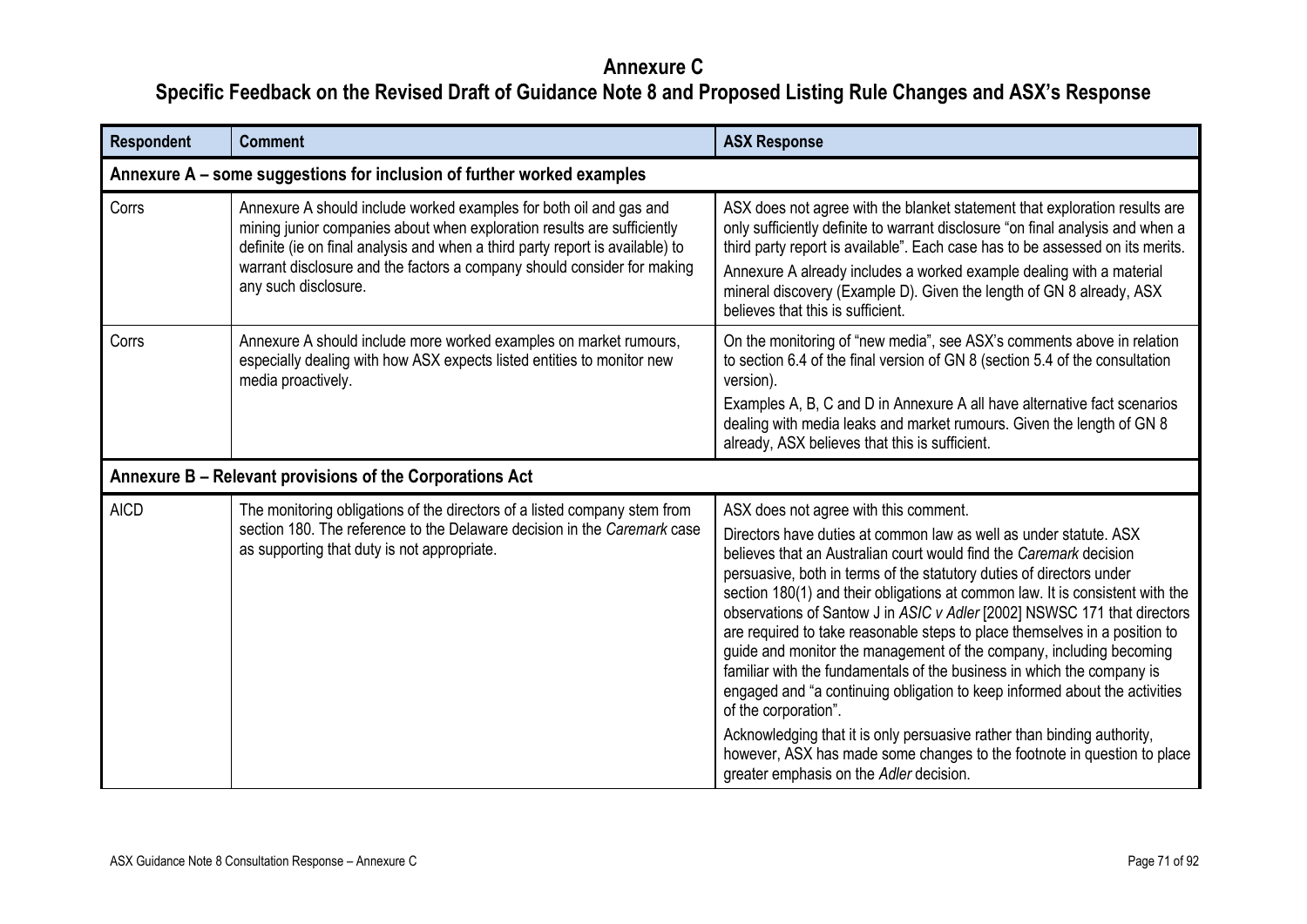| <b>Respondent</b>                    | <b>Comment</b>                                                                                                                                                                                                                                                                                                                                                                                                                                                                                                                                                                                                                                                                                         | <b>ASX Response</b>                                                                                                                                                                                                                                                                                                                                                                                                                                                                                                                                                                                                                                                                                                                                                                                                                                |  |
|--------------------------------------|--------------------------------------------------------------------------------------------------------------------------------------------------------------------------------------------------------------------------------------------------------------------------------------------------------------------------------------------------------------------------------------------------------------------------------------------------------------------------------------------------------------------------------------------------------------------------------------------------------------------------------------------------------------------------------------------------------|----------------------------------------------------------------------------------------------------------------------------------------------------------------------------------------------------------------------------------------------------------------------------------------------------------------------------------------------------------------------------------------------------------------------------------------------------------------------------------------------------------------------------------------------------------------------------------------------------------------------------------------------------------------------------------------------------------------------------------------------------------------------------------------------------------------------------------------------------|--|
|                                      | Other more general comments in relation to GN 8                                                                                                                                                                                                                                                                                                                                                                                                                                                                                                                                                                                                                                                        |                                                                                                                                                                                                                                                                                                                                                                                                                                                                                                                                                                                                                                                                                                                                                                                                                                                    |  |
| <b>ABL</b><br>Clayton Utz<br>Telstra | It would be helpful if ASIC confirmed publicly that it agrees with the<br>interpretations expressed by ASX in the revised GN 8.                                                                                                                                                                                                                                                                                                                                                                                                                                                                                                                                                                        | ASX would note the comments of ASIC Commissioner Belinda Gibson in<br>ASIC Media Release 12-253 issued on 17 October 2012: "ASIC today<br>welcomed the ASX's updated continuous disclosure rules and guidance<br>ASX and ASIC share the responsibility for regulating the continuous<br>disclosure framework that applies to ASX-listed entities and have worked<br>together closely and cooperatively to develop the draft rules and guidance."<br>ASX would also note the comments of ASIC Commissioner John Price in<br>his speech entitled Continuous disclosure delivered on 3 December 2012<br>to the CSA 2012 Annual Conference: "ASIC welcomes and supports ASX's<br>release of a substantially rewritten draft Guidance Note 8 Continuous<br>disclosure: Listing Rules 3.1-3.1B (GN 8). ASIC worked closely with ASX<br>on this rewrite." |  |
| ABA                                  | GN 8 should make reference to the systemically important role of banks in<br>Australia's financial system and acknowledge the views recently expressed<br>by the International Monetary Fund about the need for legislative change to<br>allow APRA to suspend the continuous disclosure obligations of a listed<br>bank for a short period while it is engaged in "crisis resolution".                                                                                                                                                                                                                                                                                                                | ASX notes that APRA is consulting on the legislative changes proposed by<br>the IMF.<br>ASX does not believe it would be appropriate for it to attempt to predict or<br>pre-empt the outcome of that consultation process by including<br>commentary on it in GN 8.<br>If APRA's proposed legislative changes are adopted, ASX will update GN 8<br>then to reflect those changes.                                                                                                                                                                                                                                                                                                                                                                                                                                                                  |  |
| <b>BHP Billiton</b>                  | In various places in GN 8 (eg in footnote 234 and in the worked examples<br>in Annexure A), ASX makes the observation that where a forward looking<br>announcement is predicated on material assumptions or subject to material<br>qualifications, those assumptions and qualifications should be set out in the<br>announcement and due diligence applied to ensure that they are<br>objectively reasonable. A failure to do so could render the announcement<br>misleading.<br>To ensure consistency with draft GN 31 and the proposed changes to<br>Chapter 5 of the Listing Rules, we submit that there should be an express<br>carve-out from the requirement to disclose material assumptions or | ASX acknowledges the issue raised but does not believe there is a conflict<br>between GN 8 and the guidance in GN 31.<br>ASX would note that the guidance in GN 31 is given in three very specific<br>contexts, regarding the disclosure of:<br>(1) mining and metallurgical factors and assumptions when estimating and<br>reporting mineral resources and the disclosure of cost and revenue<br>factors and assumptions and a market assessment when estimating<br>and reporting ore reserves;<br>(2) the material assumptions and outcomes from the relevant preliminary                                                                                                                                                                                                                                                                        |  |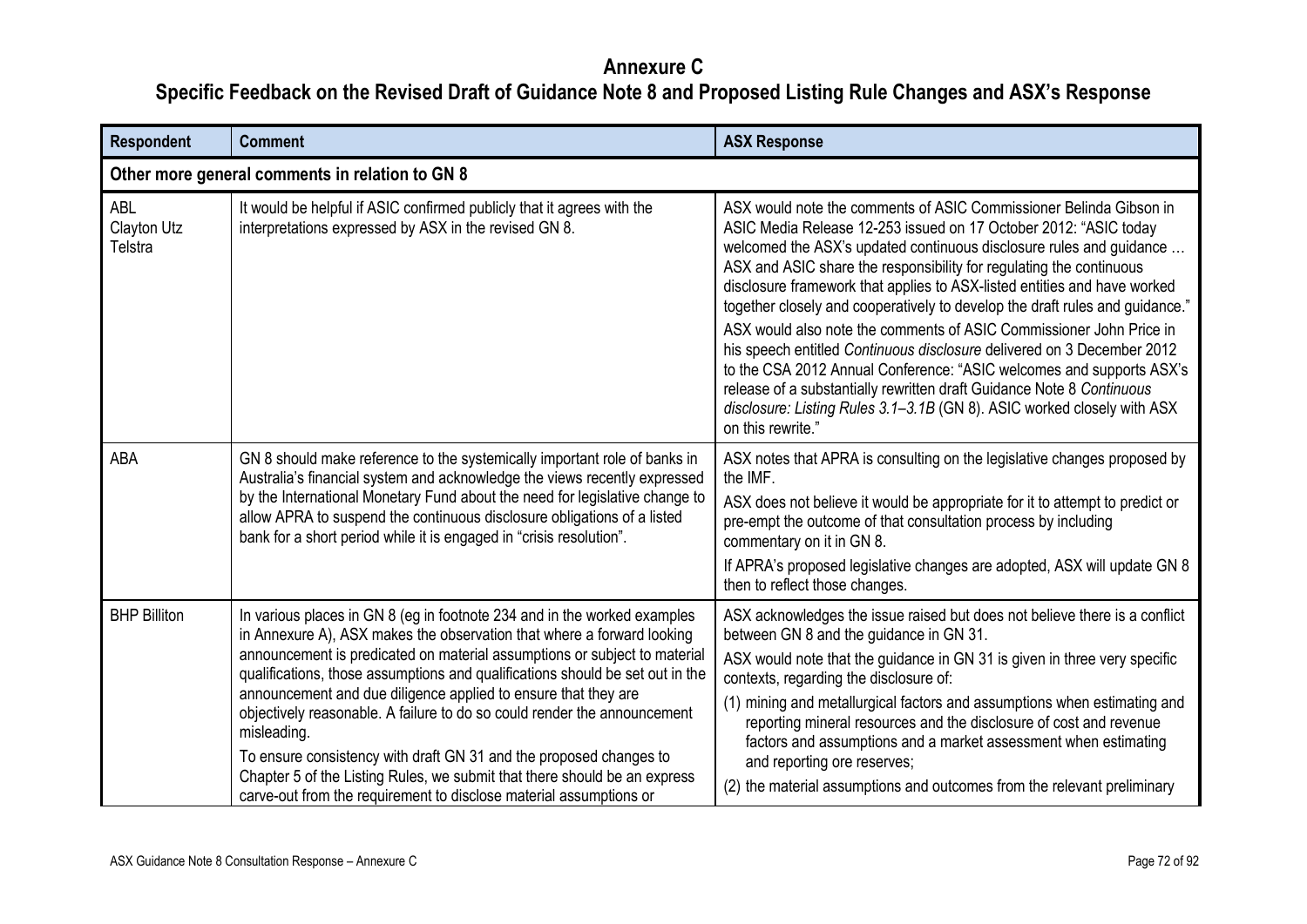| <b>Respondent</b> | <b>Comment</b>                                                                                                                                                                                                                                                                                                                                                                           | <b>ASX Response</b>                                                                                                                                                                                                                                                                                                                                                                                                                                                                                                                                                                                                                                                                                                                                                                                                                                                                                                                                                                                                                                                                                                                                                                                                                                                                                                                                                                                                                                                                                                                                                                                                                                                                                    |
|-------------------|------------------------------------------------------------------------------------------------------------------------------------------------------------------------------------------------------------------------------------------------------------------------------------------------------------------------------------------------------------------------------------------|--------------------------------------------------------------------------------------------------------------------------------------------------------------------------------------------------------------------------------------------------------------------------------------------------------------------------------------------------------------------------------------------------------------------------------------------------------------------------------------------------------------------------------------------------------------------------------------------------------------------------------------------------------------------------------------------------------------------------------------------------------------------------------------------------------------------------------------------------------------------------------------------------------------------------------------------------------------------------------------------------------------------------------------------------------------------------------------------------------------------------------------------------------------------------------------------------------------------------------------------------------------------------------------------------------------------------------------------------------------------------------------------------------------------------------------------------------------------------------------------------------------------------------------------------------------------------------------------------------------------------------------------------------------------------------------------------------|
|                   | qualifications where they are commercially sensitive. We further submit that<br>it would assist companies if a non-exhaustive list of examples of<br>information that could potentially be commercially sensitive was included<br>(eg capital and operating expenditure, price assumptions, contractual<br>penalties, emerging technology assumptions and sovereign risk<br>discussion). | feasibility study or feasibility study when reporting estimates of ore<br>reserves; and<br>(3) the material assumptions underpinning a mining production target or<br>the forecast financial information based on a mining production target.<br>In each case GN 31 notes that an entity must disclose sufficient information<br>(perhaps in narrative rather than numerical form, where the numbers are<br>commercially sensitive) for investors to understand the methodology it has<br>used to determine these assumptions and the basis on which it is<br>calculating the applicable numbers.<br>ASX has addressed the issue of commercially sensitive information in a<br>broader context in section 4.20 of the final version of GN 8 (section 3.20 of<br>the consultation version).<br>ASX has added a footnote (footnote 121) to that section acknowledging<br>that Guidance Note 31 Reporting on Mining Activities and Guidance<br>Note 32 Reporting on Oil & Gas Activities have further guidance on the<br>reporting of commercially sensitive information in announcements relating<br>to mining and oil and gas activities.<br>ASX has also modified the various references in GN 8 to the disclosure of<br>material assumptions and qualifications to note the view expressed by<br>ASIC in Information Release IR 01/05 dated 7 February 2001(which refers<br>to ASIC's guidance on prospective financial information, now set out in<br>ASIC Regulatory Guide 170 Prospective financial information) that any<br>material assumptions or qualifications that underpin forward looking<br>statements in an announcement under Listing Rule 3.1 should be stated in<br>the announcement. |
| <b>CSA</b>        | The Guidance Note includes guidance on social media and on<br>media/analyst reports and market rumours in various places without cross-<br>referencing all of those places. We recommend that cross-references be<br>included in the Guidance Note so that readers can easily access all the<br>relevant guidance on a particular aspect of continuous disclosure<br>obligations.        | ASX has included cross-references, where appropriate.                                                                                                                                                                                                                                                                                                                                                                                                                                                                                                                                                                                                                                                                                                                                                                                                                                                                                                                                                                                                                                                                                                                                                                                                                                                                                                                                                                                                                                                                                                                                                                                                                                                  |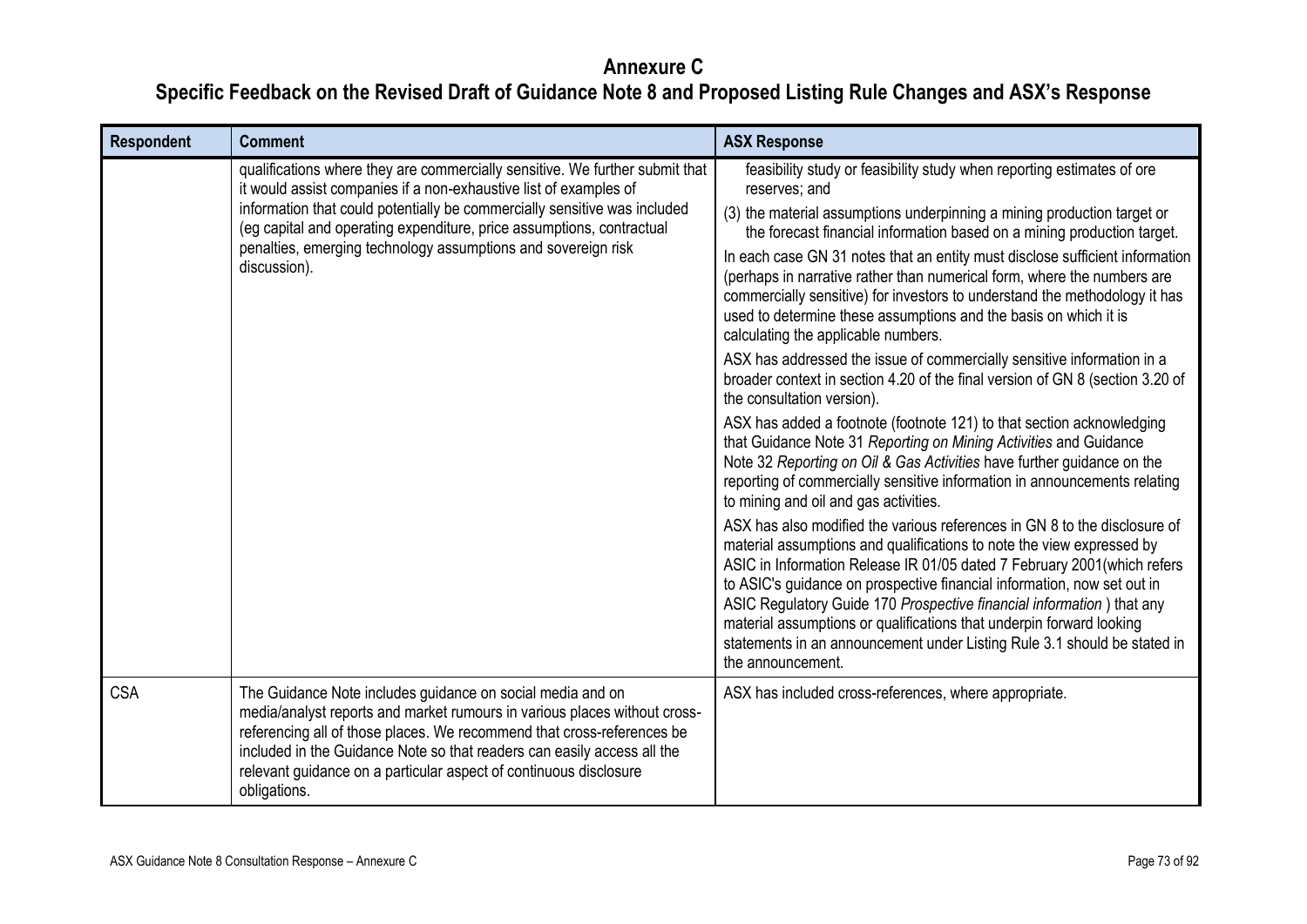| <b>Respondent</b> | <b>Comment</b>                                                                                                                                                                                                                                                                                                                                                                                                                                                                                                                                                                                                                                                                                                                                                                                                                                   | <b>ASX Response</b>                                                                                                                                                                                                                                                                                                                                                                                                                                                                                                                                                                                                                                                                  |
|-------------------|--------------------------------------------------------------------------------------------------------------------------------------------------------------------------------------------------------------------------------------------------------------------------------------------------------------------------------------------------------------------------------------------------------------------------------------------------------------------------------------------------------------------------------------------------------------------------------------------------------------------------------------------------------------------------------------------------------------------------------------------------------------------------------------------------------------------------------------------------|--------------------------------------------------------------------------------------------------------------------------------------------------------------------------------------------------------------------------------------------------------------------------------------------------------------------------------------------------------------------------------------------------------------------------------------------------------------------------------------------------------------------------------------------------------------------------------------------------------------------------------------------------------------------------------------|
| Clayton Utz       | ASX seeks to limit the discretion currently available to listed entities in<br>relation to the manner in which this news is communicated to the market by<br>specifying the matters that it would expect to see disclosed in respect of<br>certain events (eg an acquisition, a capital raising or earnings update),<br>regardless of whether in the specific fact circumstances these details are<br>material, or necessary to ensure that the announcement is not misleading<br>or deceptive.<br>GN 8 should acknowledge that the list of matters to be disclosed is<br>provided as a guide only, and should be considered by the entity on a case<br>by case basis to determine which details are necessary to meet its<br>obligations under the continuous disclosure regime, and avoid an<br>announcement which is misleading or deceptive. | ASX was not seeking to proscribe what listed entities should and should<br>not disclose in any particular case. It was merely seeking to give guidance<br>around the sorts of details that it would generally expect to be disclosed for<br>the various generic transactions used as examples in GN 8, in the belief<br>that listed entities might find this guidance helpful and that it might help to<br>avoid some of the issues that arose in Forrest v ASIC [2012] HCA 39.<br>ASX acknowledges that each case has to be assessed on its merits to<br>determine what is material for the purposes of disclosure. ASX has<br>modified each example in GN 8 to address this issue. |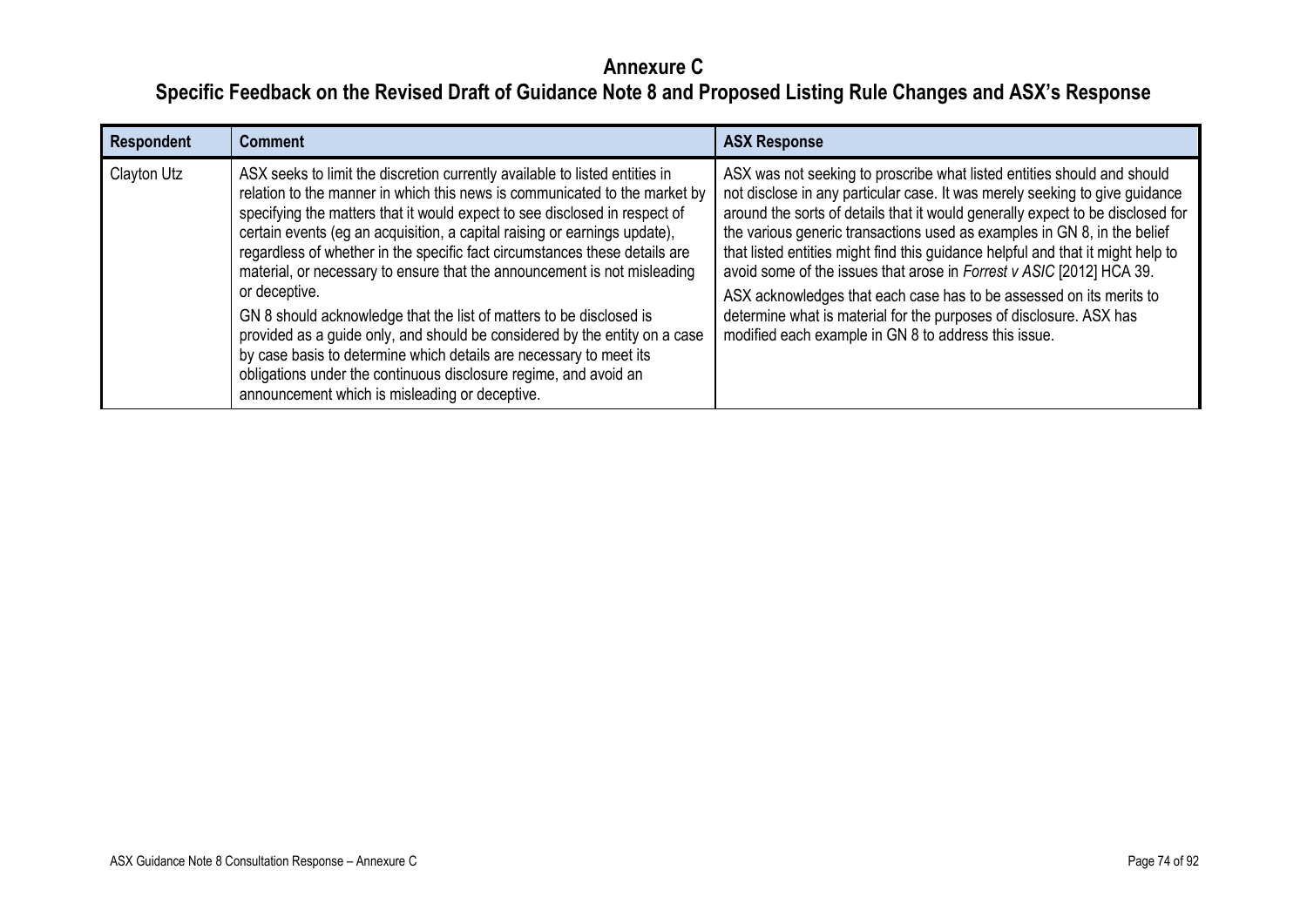#### **Annexure C**

**Specific Feedback on the Revised Draft of Guidance Note 8 and Proposed Listing Rule Changes and ASX's Response**

**B. Feedback on proposed Listing Rule changes**

| <b>Respondent</b>                       | <b>Comment</b>                                                                                                                                                                                                                                                                                                                                                                                       | <b>ASX Response</b>                                                                                                                                                                                                                                                                                                                                                                                                                                                                                                                                                                                                                                                                                                                                                                                                                                                                                                                                                                                                                                                                                                                                                                                            |  |
|-----------------------------------------|------------------------------------------------------------------------------------------------------------------------------------------------------------------------------------------------------------------------------------------------------------------------------------------------------------------------------------------------------------------------------------------------------|----------------------------------------------------------------------------------------------------------------------------------------------------------------------------------------------------------------------------------------------------------------------------------------------------------------------------------------------------------------------------------------------------------------------------------------------------------------------------------------------------------------------------------------------------------------------------------------------------------------------------------------------------------------------------------------------------------------------------------------------------------------------------------------------------------------------------------------------------------------------------------------------------------------------------------------------------------------------------------------------------------------------------------------------------------------------------------------------------------------------------------------------------------------------------------------------------------------|--|
|                                         | <b>Introduction to the Listing Rules</b>                                                                                                                                                                                                                                                                                                                                                             |                                                                                                                                                                                                                                                                                                                                                                                                                                                                                                                                                                                                                                                                                                                                                                                                                                                                                                                                                                                                                                                                                                                                                                                                                |  |
| <b>ACSI</b>                             | ACSI is pleased to see the introduction into the principles on which the<br>Listing Rules are based of the references that "information should be<br>disclosed to enable investors to assess an entity's corporate governance<br>practices" and that "the practices adopted in relation to meetings and other<br>communications with security holders should facilitate constructive<br>engagement". | ASX appreciates the support for this change.                                                                                                                                                                                                                                                                                                                                                                                                                                                                                                                                                                                                                                                                                                                                                                                                                                                                                                                                                                                                                                                                                                                                                                   |  |
|                                         | Listing Rule 3.1 – The requirement to disclose market sensitive information immediately                                                                                                                                                                                                                                                                                                              |                                                                                                                                                                                                                                                                                                                                                                                                                                                                                                                                                                                                                                                                                                                                                                                                                                                                                                                                                                                                                                                                                                                                                                                                                |  |
| <b>AICD</b><br><b>ABL</b><br><b>LCA</b> | To avoid any doubt about ASX's interpretation of Listing Rule 3.1, it should<br>be amended to replace "immediately" with the words "promptly and without<br>delay".                                                                                                                                                                                                                                  | ASX does not believe that this change is necessary. ASX's interpretation of<br>the word "immediately" is well supported by case law. ASIC has also<br>publicly stated that it supports this interpretation.                                                                                                                                                                                                                                                                                                                                                                                                                                                                                                                                                                                                                                                                                                                                                                                                                                                                                                                                                                                                    |  |
| <b>AICD</b><br>Confidential             | It would be better if "immediately" was replaced in Listing Rule 3.1 with<br>"promptly and without <i>unreasonable</i> or <i>undue</i> delay").                                                                                                                                                                                                                                                      | ASX does not believe that this change would be supported by ASIC or the<br>Minister. The requirement to disclose market sensitive information<br>"immediately" has been a fundamental underpinning of Australia's<br>continuous disclosure rules for many years now. The very word<br>"immediately" connotes that there should be no delay whatsoever in<br>releasing market sensitive information under Listing Rule 3.1. To introduce<br>a reference to an unreasonable or undue delay would confuse the notion of<br>what is involved in a "delay", open up scope for argument about whether a<br>delay is reasonable or not undue, and undermine the fundamental principle<br>of immediacy on which Listing Rule 3.1 is based.<br>As noted in relation to section 4.4 of the final version of GN 8 (section 3.4<br>of the consultation version) above, ASX has added commentary to GN 8 to<br>explain that ASX interprets "delay" to mean defer, postpone or put off to a<br>later time and that the mere fact that some time will necessarily pass while<br>an entity goes about the task of preparing and releasing an announcement<br>does not mean that there has been a "delay" in the release of the |  |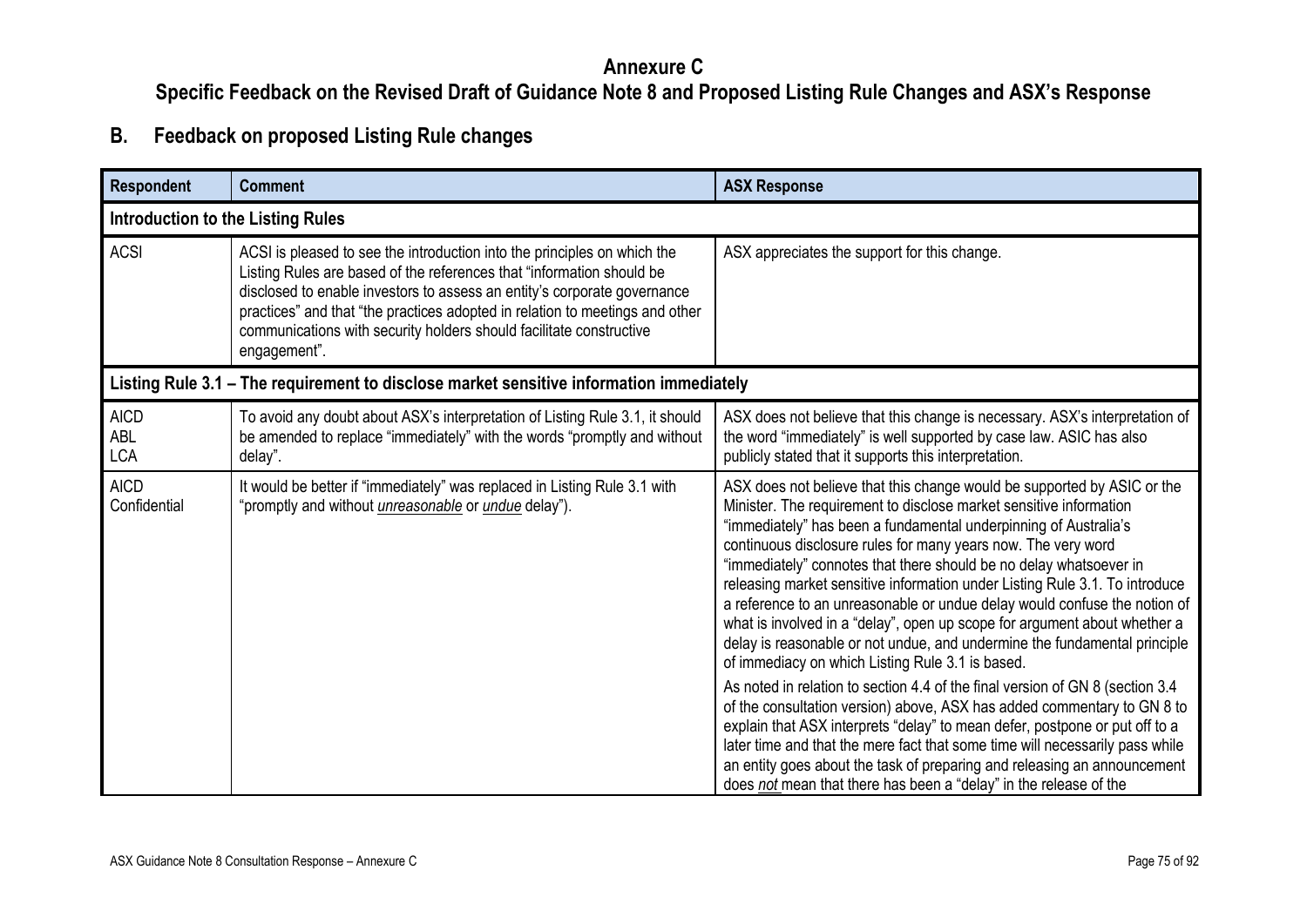| <b>Respondent</b>         | <b>Comment</b>                                                                                                                                                                                                                                                            | <b>ASX Response</b>                                                                                                                                                                                                                                                                                                                                                                                                                                                                                                                                                                                                                                                                             |
|---------------------------|---------------------------------------------------------------------------------------------------------------------------------------------------------------------------------------------------------------------------------------------------------------------------|-------------------------------------------------------------------------------------------------------------------------------------------------------------------------------------------------------------------------------------------------------------------------------------------------------------------------------------------------------------------------------------------------------------------------------------------------------------------------------------------------------------------------------------------------------------------------------------------------------------------------------------------------------------------------------------------------|
|                           |                                                                                                                                                                                                                                                                           | information.<br>With this explanation, hopefully listed entities will understand why this<br>change would not be appropriate.                                                                                                                                                                                                                                                                                                                                                                                                                                                                                                                                                                   |
| <b>AICD</b><br><b>LCA</b> | It would be even better if "immediately" was replaced in Listing Rule 3.1<br>with just "promptly" or "as soon as reasonably practicable".                                                                                                                                 | As mentioned above, the requirement to disclose market sensitive<br>information "immediately" has been a fundamental underpinning of<br>Australia's continuous disclosure rules for many years now. ASX does not<br>believe that ASIC or the Minister would support this change to Listing<br>Rule 3.1.                                                                                                                                                                                                                                                                                                                                                                                         |
|                           | Listing Rule 3.1A - The exceptions to immediate disclosure                                                                                                                                                                                                                |                                                                                                                                                                                                                                                                                                                                                                                                                                                                                                                                                                                                                                                                                                 |
| <b>CSA</b>                | The "reweighting" of the reasonable person test through its re-positioning in<br>Listing Rule 3.1A is welcomed.                                                                                                                                                           | ASX appreciates the support for this amendment.                                                                                                                                                                                                                                                                                                                                                                                                                                                                                                                                                                                                                                                 |
| <b>Allens Linklaters</b>  | The "reasonable person" limb of in Listing Rule 3.1A is unnecessary and<br>inherently vague and unclear. This is not appropriate in the context of a<br>legal regime where any breach could lead to class action litigation. This<br>limb of the rule should be repealed. | ASX has sought to address this issue by giving clearer and more forthright<br>advice in the final version of GN 8 on the narrow scope of operation of<br>Listing Rule 3.1A.3.<br>ASX does not believe that ASIC or the Minister would support the removal<br>of the reasonable person test. Even though the rule does have a very<br>narrow scope of operation, the limited areas it covers (as explained in<br>ASX's enhanced guidance in the final version of GN 8) are important and it<br>is appropriate that the rule be retained. Hopefully, the vagueness and lack<br>of clarity that many have found with this rule in the past will be less so in<br>light of ASX's enhanced guidance. |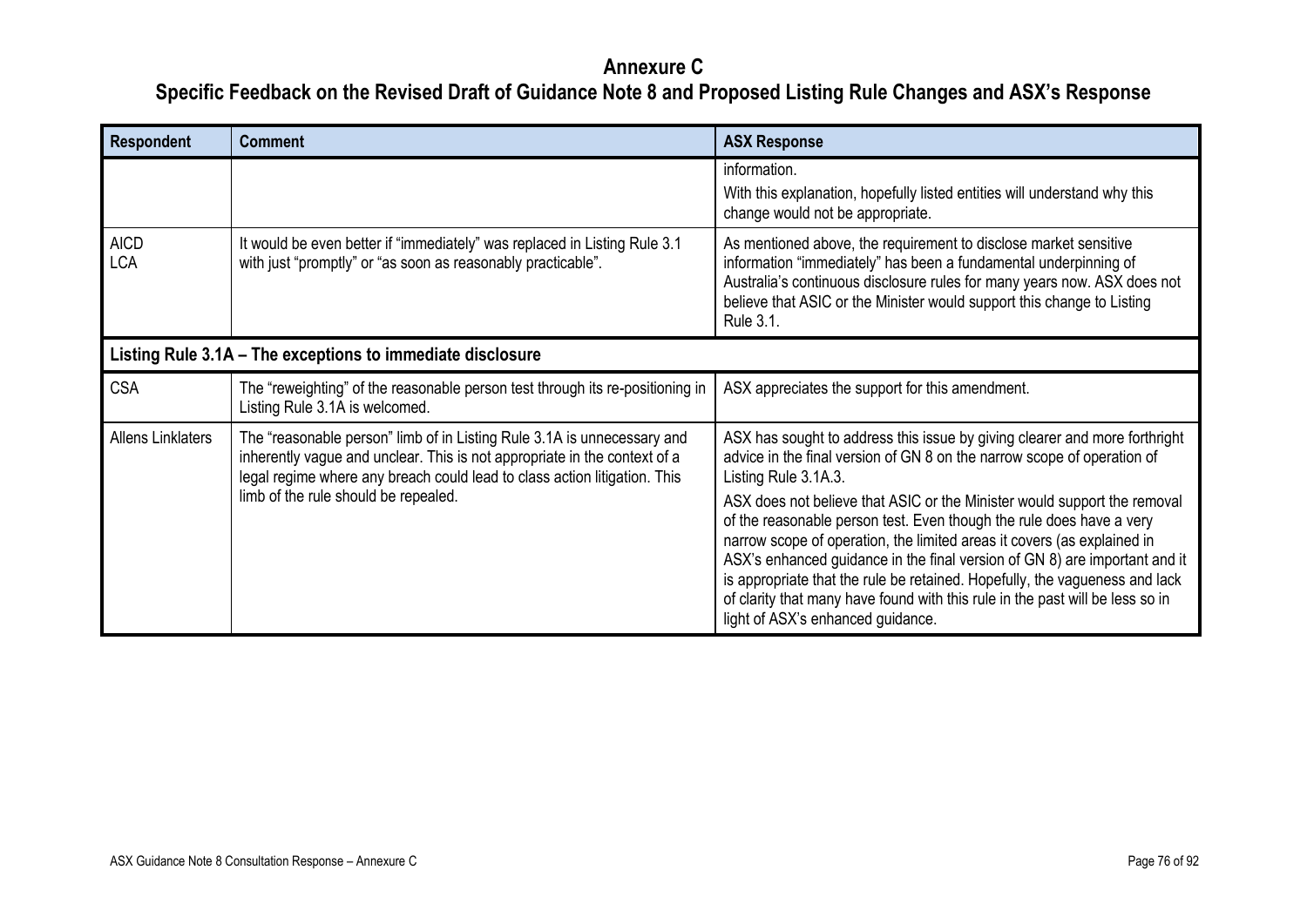| <b>Respondent</b>                                                                 | <b>Comment</b>                                                                                                                                                                                                                                                                                                                                                                                                                                                                                                                                                                                                      | <b>ASX Response</b>                                                                                                                                                                                                                                                                                                                                                                                                                                                                                                                                                                                                                                                                                                                                                                                                                                                                                                                                                |
|-----------------------------------------------------------------------------------|---------------------------------------------------------------------------------------------------------------------------------------------------------------------------------------------------------------------------------------------------------------------------------------------------------------------------------------------------------------------------------------------------------------------------------------------------------------------------------------------------------------------------------------------------------------------------------------------------------------------|--------------------------------------------------------------------------------------------------------------------------------------------------------------------------------------------------------------------------------------------------------------------------------------------------------------------------------------------------------------------------------------------------------------------------------------------------------------------------------------------------------------------------------------------------------------------------------------------------------------------------------------------------------------------------------------------------------------------------------------------------------------------------------------------------------------------------------------------------------------------------------------------------------------------------------------------------------------------|
| <b>Allens Linklaters</b>                                                          | The reordering of Listing Rule 3.1A does not overcome the fundamental<br>objections to the reasonable person test. We doubt that it will have the<br>intended result. We are unaware of any principle of interpretation in which<br>a court will give less weight to a particular requirement in a cumulative list<br>simply because of its order in the list. We understand that the Listing Rule<br>is not a statute but section 674 of the Corporations Act gives it statutory<br>backing and it is likely that a court will interpret Listing Rule 3.1A in a way<br>that ignores the order of the requirements. | Section 674 essentially says that a listed entity breaches the Act by not<br>complying with Listing Rule 3.1. The root question therefore in any action<br>under section 674 is whether or not a listed entity has complied with Listing<br>Rule 3.1, noting that it is subject to the exceptions in Listing Rule 3.1A.<br>ASX would like to think that, as the Listing Rules are its rules, what ASX<br>has said about their intended interpretation and operation will carry some<br>weight should the matter come before a court. This is particularly so in light<br>of Listing Rule 19.2, which states quite clearly that the Listing Rules are to<br>be interpreted in accordance with their spirit, intention and purpose.                                                                                                                                                                                                                                  |
|                                                                                   | Listing Rule 3.1B - False markets                                                                                                                                                                                                                                                                                                                                                                                                                                                                                                                                                                                   |                                                                                                                                                                                                                                                                                                                                                                                                                                                                                                                                                                                                                                                                                                                                                                                                                                                                                                                                                                    |
| <b>AICD</b><br>Clayton Utz<br>Confidential<br><b>HSF</b><br><b>LCA</b><br>Telstra | The drafting of the proposed change is too broad. Either the existing rule<br>should be retained or the revised rule should conclude with the words "the<br>entity must give ASX the information it asks for to correct or prevent the<br>false market".                                                                                                                                                                                                                                                                                                                                                            | ASX has modified the drafting so that Listing Rule 3.1B now reads:<br>"If ASX considers that there is or is likely to be a false market in an<br>entity's securities and asks the entity to give it information to correct or<br>prevent a false market, the entity must immediately give ASX that<br>information."<br>This is effectively the same as concluding the previous drafting with the<br>suggested words in the comment.                                                                                                                                                                                                                                                                                                                                                                                                                                                                                                                                |
| <b>AICD</b><br>Confidential<br><b>LCA</b>                                         | Contrary to the comment in the consultation document, the management of<br>a listed entity is often better placed than ASX to determine whether there is<br>a false market in an entity's securities and, if so, what information should<br>be disclosed to correct the false market.                                                                                                                                                                                                                                                                                                                               | ASX understands why some listed entities might think this, but others<br>would consider that a determination by an impartial market operator on<br>whether information needs to be disclosed to correct or prevent a false<br>market in many cases is likely to be more objective and less prone to bias<br>than that of someone who might have a commercial interest in not<br>disclosing particular information to the market.<br>Listed entities and other stakeholders need to understand that, as a<br>licensed market operator, ASX has statutory duties to maintain a fair,<br>orderly and transparent market and to have reasonable arrangements for<br>monitoring and enforcing compliance with its Listing Rules, including Listing<br>Rule 3.1B (see section 792A of the Corporations Act).<br>It would not be acceptable for ASX to abandon its obligations under Listing<br>Rule 3.1B and simply leave the determination on whether there is or could |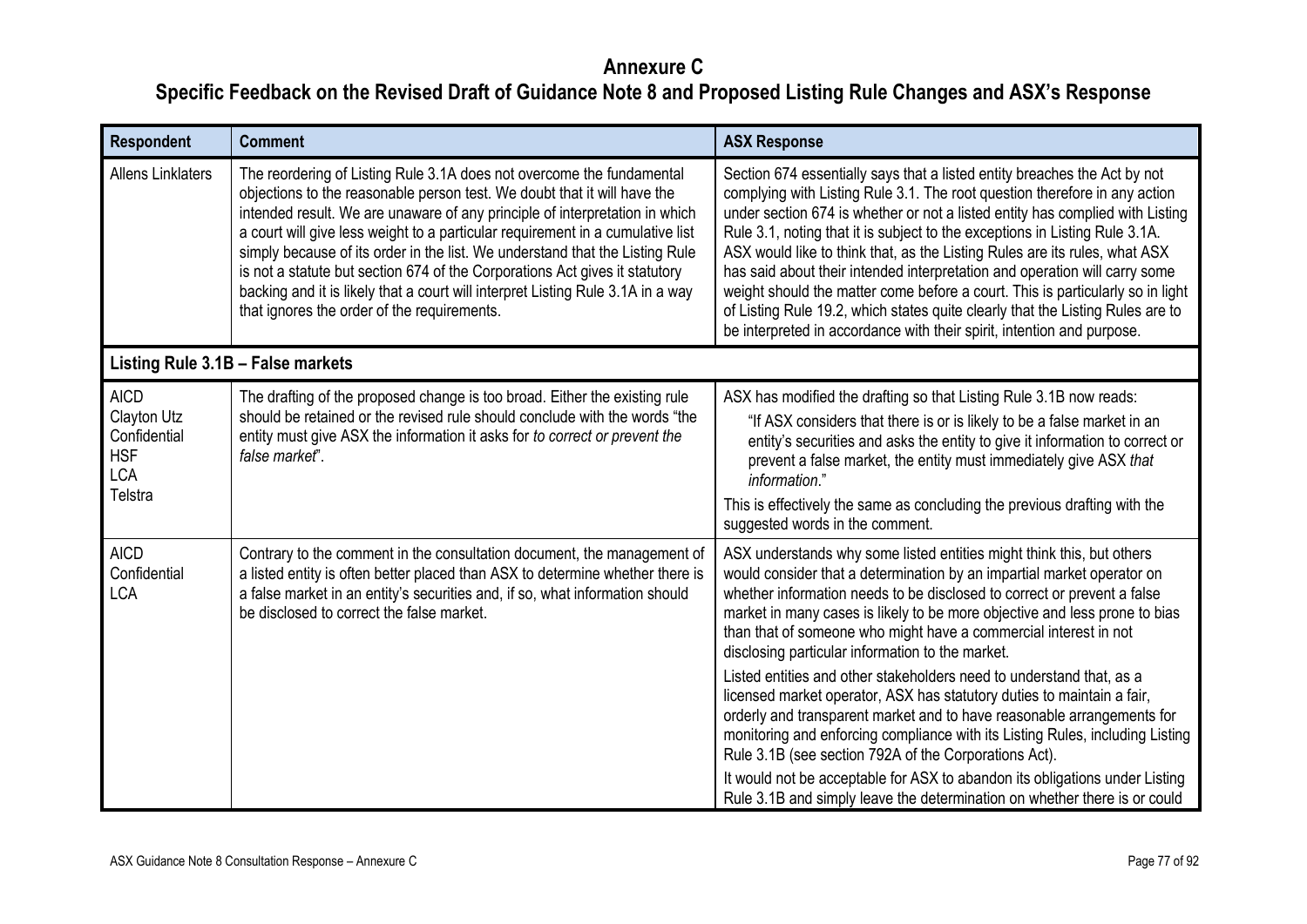| <b>Respondent</b>                                       | <b>Comment</b>                                                                                                                                                                                                                                                                                                                                                                            | <b>ASX Response</b>                                                                                                                                                                                                                                                                                                                                                                                                                                                                                                                                                                                                                                                                                                                                                                                                                           |
|---------------------------------------------------------|-------------------------------------------------------------------------------------------------------------------------------------------------------------------------------------------------------------------------------------------------------------------------------------------------------------------------------------------------------------------------------------------|-----------------------------------------------------------------------------------------------------------------------------------------------------------------------------------------------------------------------------------------------------------------------------------------------------------------------------------------------------------------------------------------------------------------------------------------------------------------------------------------------------------------------------------------------------------------------------------------------------------------------------------------------------------------------------------------------------------------------------------------------------------------------------------------------------------------------------------------------|
|                                                         |                                                                                                                                                                                                                                                                                                                                                                                           | be a false market in an entity's securities and, if so, what information<br>should be disclosed to correct or prevent it, to the management of a listed<br>entity.<br>ASX would also note that it does not reach a determination on whether<br>there is a false market in a vacuum. There is usually a full and frank<br>discussion with a listed entity on this issue before ASX chooses to exercise<br>its powers under Listing Rule 3.1B - as outlined in sections 6.4, 6.5 and 8.2<br>of the final version of GN 8 (sections 5.4, 5.5 and 7.2 of the consultation<br>version).<br>In those discussions, the management of a listed entity gets the opportunity<br>to persuade ASX that there is not a false market in its securities and, if it<br>cannot, to influence the information that ASX asks for to correct the false<br>market. |
|                                                         | Listing Rule 3.16.4 - Disclosure of CEO and director employment arrangements                                                                                                                                                                                                                                                                                                              |                                                                                                                                                                                                                                                                                                                                                                                                                                                                                                                                                                                                                                                                                                                                                                                                                                               |
| <b>ACSI</b>                                             | ACSI is pleased with the proposed changes. Investors would reasonably<br>expect this information to be routinely disclosed in all cases. It should not<br>be subject to a subjective materiality assessment by the disclosing entity.<br>ACSI therefore urges the ASX to persist with these proposed amendments<br>even if they are opposed by any other respondents to the consultation. | ASX appreciates the support for this change.                                                                                                                                                                                                                                                                                                                                                                                                                                                                                                                                                                                                                                                                                                                                                                                                  |
| <b>AICD</b><br>Confidential<br><b>CSA</b><br><b>HSF</b> | The rule is unnecessary because the remuneration reporting requirements<br>in the Corporations Act already ensure adequate disclosure.                                                                                                                                                                                                                                                    | ASX does not agree. For a start, this rule requires disclosure of other<br>material terms apart from remuneration, and so goes beyond the type of<br>information that is called for in the remuneration reporting requirements in<br>the Corporations Act.<br>In addition, the Corporations Act framework for disclosure of remuneration<br>involves retrospective disclosure in an entity's annual report. This could be<br>up to 12 months or more after the entity has entered into an employment,<br>service or consultancy agreement with a CEO or director. ASX considers<br>that the market should be informed of this information when an entity first                                                                                                                                                                                |
|                                                         |                                                                                                                                                                                                                                                                                                                                                                                           | enters into an employment, service or consultancy agreement with a CEO<br>or director.                                                                                                                                                                                                                                                                                                                                                                                                                                                                                                                                                                                                                                                                                                                                                        |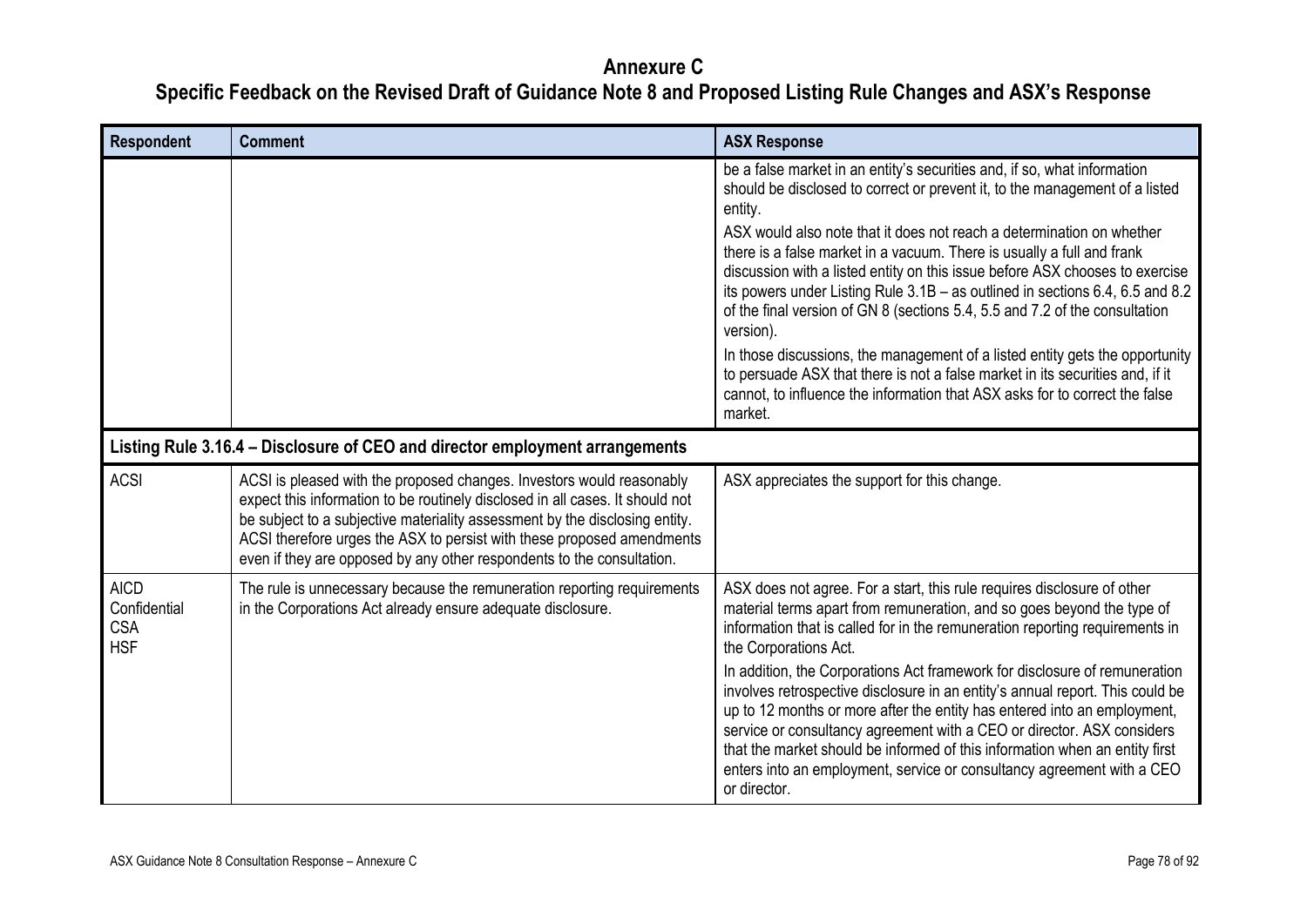| <b>Respondent</b>                                                                                           | <b>Comment</b>                                                                                                                                                                                                                                 | <b>ASX Response</b>                                                                                                                                                                                                                                                                                                                                                                                                                                                                                                                                                                                                                                                                                                                                                           |
|-------------------------------------------------------------------------------------------------------------|------------------------------------------------------------------------------------------------------------------------------------------------------------------------------------------------------------------------------------------------|-------------------------------------------------------------------------------------------------------------------------------------------------------------------------------------------------------------------------------------------------------------------------------------------------------------------------------------------------------------------------------------------------------------------------------------------------------------------------------------------------------------------------------------------------------------------------------------------------------------------------------------------------------------------------------------------------------------------------------------------------------------------------------|
|                                                                                                             |                                                                                                                                                                                                                                                | ASX also notes that its existing policy is that CEO remuneration should be<br>immediately disclosed in all cases under Listing Rule 3.1 (see Companies<br>Update 1 May 2003) - although, as ASX acknowledged in its consultation<br>paper, there would be many cases where in fact that information is not<br>technically required to be disclosed under that rule.                                                                                                                                                                                                                                                                                                                                                                                                           |
| Confidential                                                                                                | The rule is unnecessary because any market sensitive employment<br>arrangements would have to be disclosed under Listing Rule 3.1 in any<br>event.                                                                                             | ASX does not agree. The reason for requiring disclosure of these<br>arrangements is not because of their potential impact on the market price<br>of an entity's securities but because this is important information which<br>goes to the governance of the entity and which should be notified to the<br>market. This is the reason for including a specific rule in Chapter 3<br>requiring their prompt disclosure rather than relying on Listing Rule 3.1.<br>It would be a most unusual case for a CEO's or director's employment<br>arrangements to be market sensitive, particularly for larger listed entities.<br>Despite this, ASX considers that the market should be informed of the<br>material terms of those arrangements when they are entered into or varied. |
| <b>AICD</b><br><b>BHP Billiton</b><br>Clayton Utz<br>Confidential<br><b>CSA</b><br><b>HSF</b><br><b>LCA</b> | The rule should be amended to make it clear that only material variations<br>need to be disclosed.                                                                                                                                             | This was the original intent of the rule – the introductory words "the material<br>terms of" were intended to qualify the references to the original agreement<br>and any variation to it. ASX has modified the drafting to make this clearer.                                                                                                                                                                                                                                                                                                                                                                                                                                                                                                                                |
| <b>AICD</b><br><b>BHP Billiton</b><br>Clayton Utz<br>Confidential<br><b>CSA</b><br><b>HSF</b><br><b>LCA</b> | Increases in director fees approved by shareholders and periodic<br>remuneration reviews in accordance with the terms of employment, service<br>or consultancy agreements should not be regarded as material variations<br>for these purposes. | ASX agrees and has added a carve-out from disclosure for increases in<br>director fees approved by security holders and periodic remuneration<br>reviews in accordance with the terms of an employment, service or<br>consultancy agreement.                                                                                                                                                                                                                                                                                                                                                                                                                                                                                                                                  |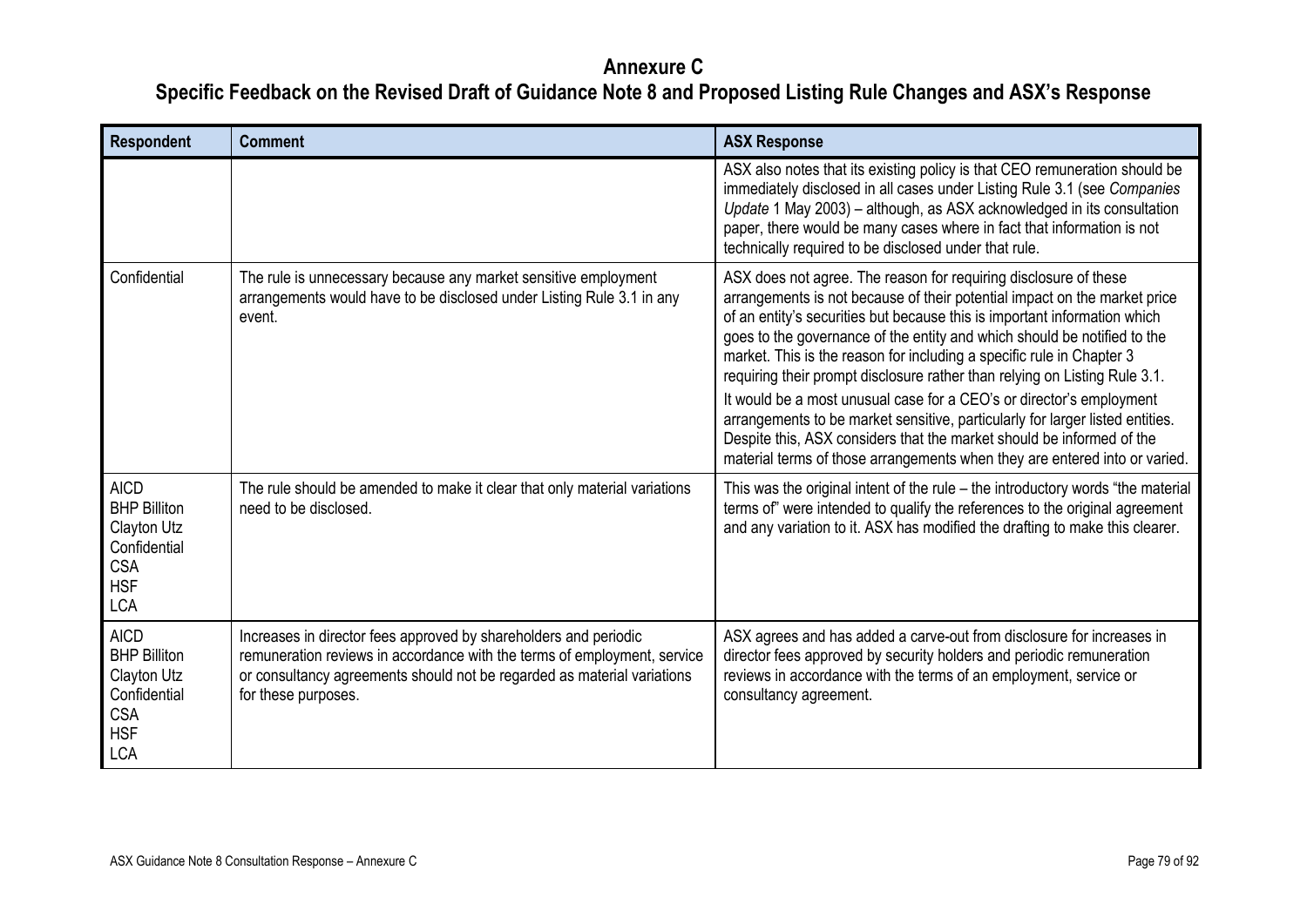| Respondent                                        | <b>Comment</b>                                                                                                                                                                                                                                                                                                                                                  | <b>ASX Response</b>                                                                                                                                                                                                                                                                                                                                                                                                                                                                                                                                                                                                                             |
|---------------------------------------------------|-----------------------------------------------------------------------------------------------------------------------------------------------------------------------------------------------------------------------------------------------------------------------------------------------------------------------------------------------------------------|-------------------------------------------------------------------------------------------------------------------------------------------------------------------------------------------------------------------------------------------------------------------------------------------------------------------------------------------------------------------------------------------------------------------------------------------------------------------------------------------------------------------------------------------------------------------------------------------------------------------------------------------------|
| <b>BHP Billiton</b><br>Confidential<br><b>CSA</b> | The rule should be amended to make it clear that it does not require<br>disclosure of normal director fees or other payments to directors in the<br>"ordinary course".                                                                                                                                                                                          | ASX agrees and has added a carve-out from disclosure for:<br>non-executive director fees paid out of a pool of remuneration approved<br>by security holders;<br>superannuation contributions in relation to such fees;<br>provisions entitling a CEO or director to reimbursement of reasonable<br>out of pocket expenses;<br>provisions requiring the entity to maintain D&O liability insurance; and<br>provisions (commonly referred to as "access arrangements") allowing a<br>CEO or director access to entity records for a period of time after they<br>cease to be a CEO or director.                                                   |
| <b>AICD</b><br><b>BHP Billiton</b><br><b>HSF</b>  | [AICD, BHP Billiton]: The rule should only apply to the CEO and executive<br>directors, not to non-executive directors.<br>[BHP Billiton]: Or there should be an express carve-out for contracts with<br>non-executive directors on standard terms.<br>[HSF]: The rule should be clarified as to whether it is intended to apply to<br>non-executive directors. | ASX considers that the rule should apply to non-executive directors.<br>However the changes mentioned in the response to the previous comment<br>should help to allay some of the concerns about its application to non-<br>executive directors. With those changes, in many cases, all that will need<br>to be disclosed in relation to the appointment of a non-executive director is<br>the term of his or her appointment.                                                                                                                                                                                                                  |
| <b>HSF</b>                                        | The rule should be clarified that it is intended to apply to "employment"<br>services not the provision of "actual" services to or by related parties (which<br>would be disclosed in accordance with accounting standards).                                                                                                                                    | ASX does not agree. The rule applies to employment, service and<br>consultancy agreements. ASX does not understand how or why one would<br>differentiate between the services supplied under such contracts between<br>"employment" services and "actual" services.<br>ASX considers that the market ought to be informed, for example, about<br>the material terms of any service or consultancy agreement that a listed<br>entity or a related entity enters into with a family company or family trust of<br>a director or CEO, even though the agreement may not technically be<br>characterised as the provision of "employment" services. |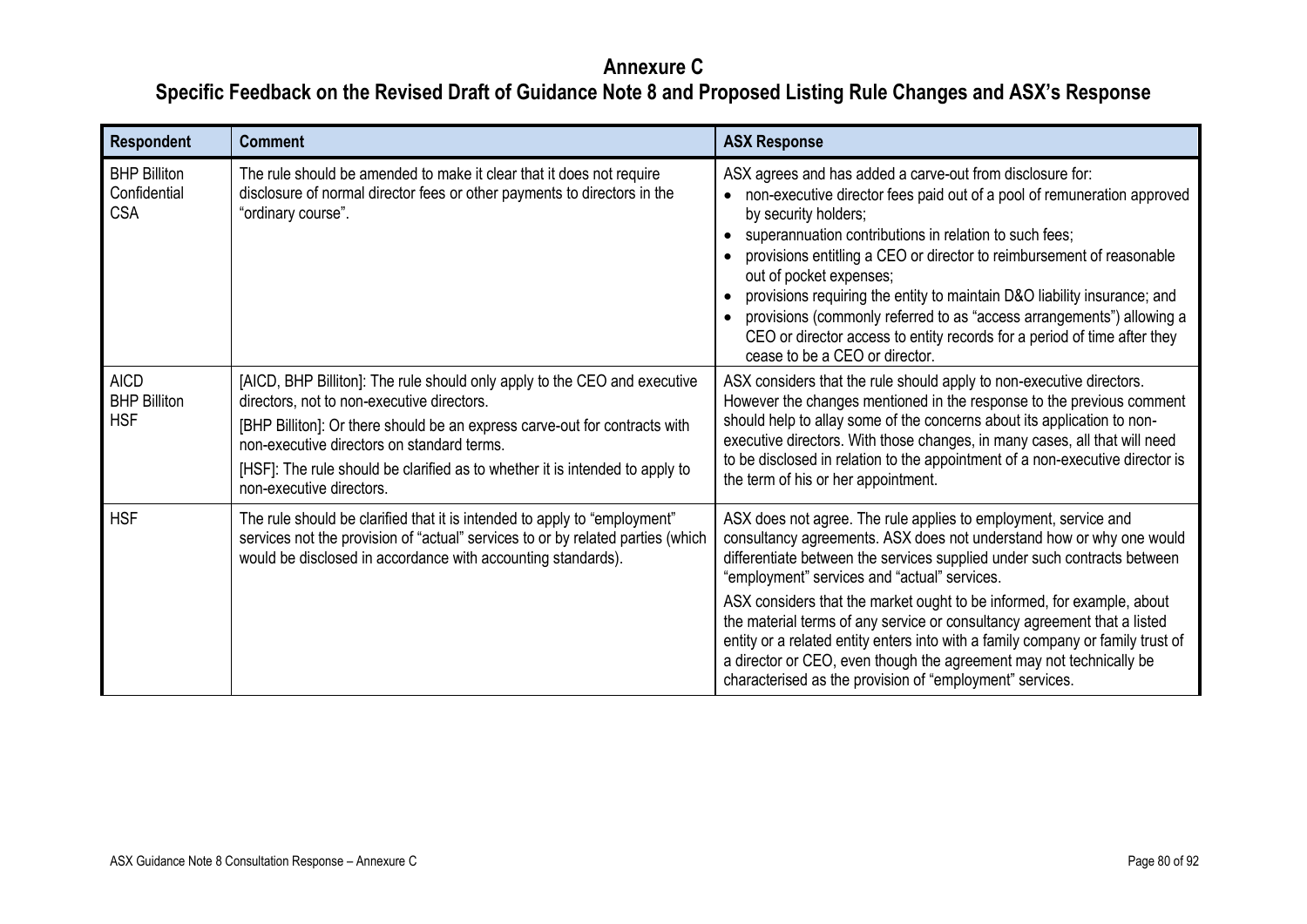| <b>Respondent</b>                                                                           | <b>Comment</b>                                                                                                                                                                                                                                                                                                                                                                            | <b>ASX Response</b>                                                                                                                                                                                                                                                                                                                                                                                                                                                                                                                                   |
|---------------------------------------------------------------------------------------------|-------------------------------------------------------------------------------------------------------------------------------------------------------------------------------------------------------------------------------------------------------------------------------------------------------------------------------------------------------------------------------------------|-------------------------------------------------------------------------------------------------------------------------------------------------------------------------------------------------------------------------------------------------------------------------------------------------------------------------------------------------------------------------------------------------------------------------------------------------------------------------------------------------------------------------------------------------------|
| <b>AICD</b><br><b>BHP Billiton</b><br>Clayton Utz<br><b>CSA</b><br><b>HSF</b><br><b>LCA</b> | The reference to a "related part of the entity" is confusing.<br>[HSF]: It is also too wide. For instance, it could require the disclosure of the<br>employment of a child of the director even though the child was employed<br>in their own right.<br>[CSA, LCA]: The rule should refer to a related party of the director or CEO<br>rather than a related party of the entity.         | ASX agrees and has modified the rule to refer to a related party of the CEO<br>or director. This will attract the definition of "related party in relation to a<br>person" in Listing Rule 19.12 rather than the broader definition of "related<br>party" in section 228 and 601LA of the Corporations Act.<br>ASX has also added an exception to the rule to indicate that it does not<br>require the disclosure of an employment, service or consultancy agreement<br>that is entered into with a relative of a CEO/director on arm's length terms. |
| Clayton Utz                                                                                 | The rule should only apply to the CEO and directors of the listed entity and<br>not to directors of subsidiaries.                                                                                                                                                                                                                                                                         | ASX agrees and has modified the drafting of the rule so that it is clear that<br>it only applies to the CEO and directors of the listed entity, and their related<br>parties.                                                                                                                                                                                                                                                                                                                                                                         |
| Clayton Utz                                                                                 | ASX should also clarify that the rule is intended to operate on a prospective<br>basis only. Any agreements currently in place that have not been disclosed<br>but would otherwise be captured by this rule should not be required by ASX<br>to be disclosed because they would have been entered into at a time when<br>the parties did not know public disclosure would be required.    | ASX can confirm that it will only apply the rule prospectively.                                                                                                                                                                                                                                                                                                                                                                                                                                                                                       |
| <b>AICD</b><br><b>BHP Billiton</b><br>Confidential<br><b>HSF</b>                            | The disclosure should not be required "immediately" but rather within a<br>reasonable period.                                                                                                                                                                                                                                                                                             | ASX does not see a case for delaying the disclosure of this information.<br>Any changes in CEO or directors must already be disclosed to ASX<br>immediately under Listing Rule 3.16.1. At least in the case of CEOs and<br>executive directors, it is not uncommon for those disclosures to include<br>information about the material terms of any new appointment (eg term and<br>remuneration).<br>Listed entities hopefully will also take some comfort from the clarification<br>given in GN 8 about the meaning of "immediately".                |
|                                                                                             | Listing Rule 3.17.2 - Security holder requisitions                                                                                                                                                                                                                                                                                                                                        |                                                                                                                                                                                                                                                                                                                                                                                                                                                                                                                                                       |
| <b>ACSI</b>                                                                                 | ACSI is pleased with the proposed changes. Investors would reasonably<br>expect this information to be routinely disclosed in all cases. It should not<br>be subject to a subjective materiality assessment by the disclosing entity.<br>ACSI therefore urges the ASX to persist with these proposed amendments<br>even if they are opposed by any other respondents to the consultation. | ASX appreciates the support for this change.                                                                                                                                                                                                                                                                                                                                                                                                                                                                                                          |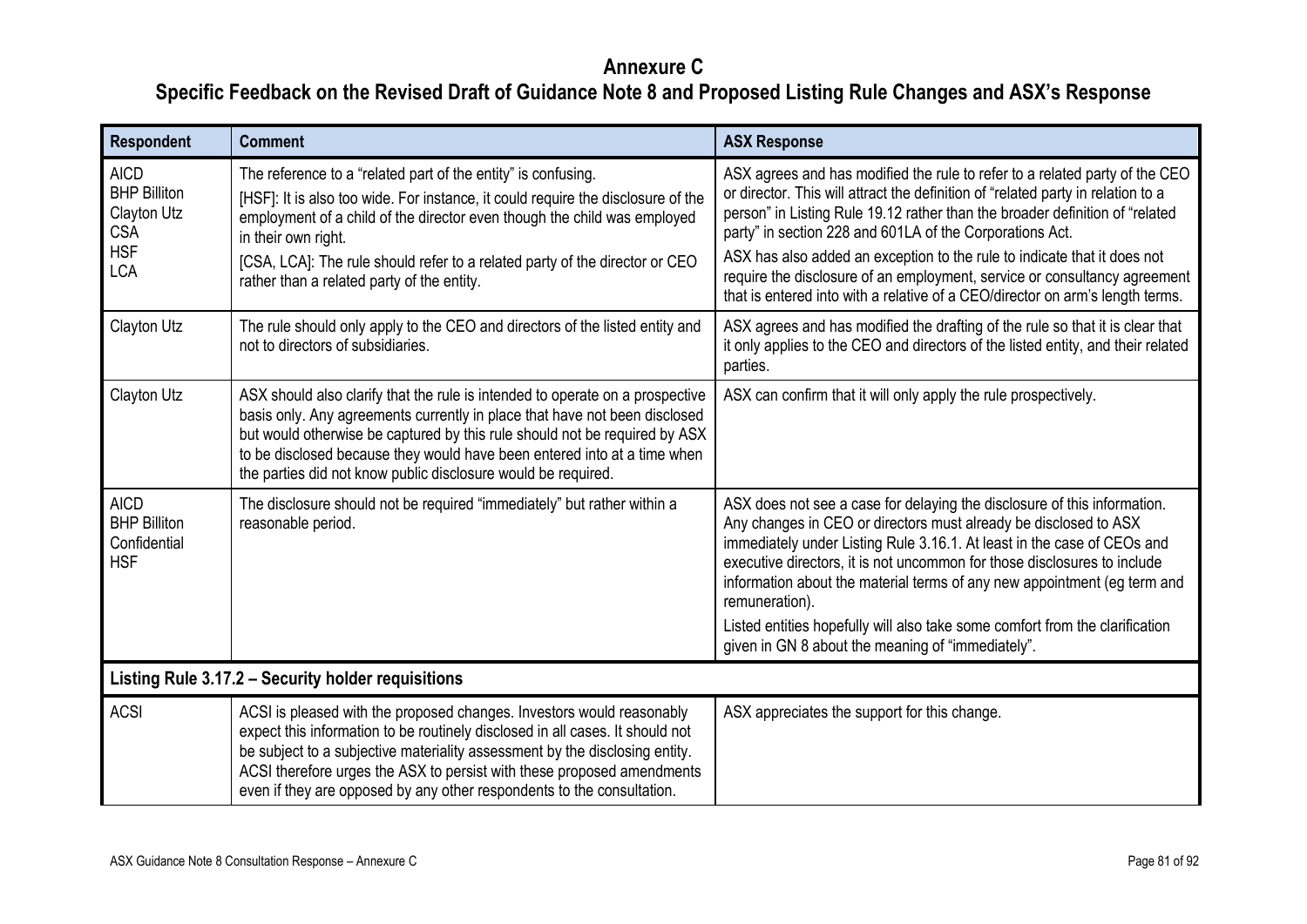| <b>Respondent</b>                                                                                              | <b>Comment</b>                                                                                                                                                                                                                                                                                                                                                                                                                                            | <b>ASX Response</b>                                                                                                                                                                                                                                                                                                                                                                                                                                                                                                                                                                                                                                                                                                                                                                                                                                                                                                                                           |
|----------------------------------------------------------------------------------------------------------------|-----------------------------------------------------------------------------------------------------------------------------------------------------------------------------------------------------------------------------------------------------------------------------------------------------------------------------------------------------------------------------------------------------------------------------------------------------------|---------------------------------------------------------------------------------------------------------------------------------------------------------------------------------------------------------------------------------------------------------------------------------------------------------------------------------------------------------------------------------------------------------------------------------------------------------------------------------------------------------------------------------------------------------------------------------------------------------------------------------------------------------------------------------------------------------------------------------------------------------------------------------------------------------------------------------------------------------------------------------------------------------------------------------------------------------------|
| <b>AICD</b><br><b>BHP Billiton</b><br><b>CSA</b><br><b>HSF</b><br><b>LCA</b><br>Telstra                        | The rule is unnecessary because a valid security holder requisition that is<br>"sufficiently material" would need to be disclosed under Listing Rule 3.1 in<br>any event.<br>It will also be disclosed in the ordinary course when the relevant notice of<br>meeting issues.                                                                                                                                                                              | ASX does not agree. The reason for requiring disclosure of security holder<br>requisitions is not because of their potential impact on the market price of<br>an entity's securities but because this is important information which goes<br>to the governance of the entity and which should be notified to the market.<br>This is the reason for including a specific rule in Chapter 3 requiring their<br>prompt disclosure rather than relying on Listing Rule 3.1.<br>Many security holder requisitions would not be market sensitive,<br>particularly where the market assesses that they lack merit or are likely to<br>be defeated. Despite this, ASX considers that the market should be<br>informed if a dispute between an entity and a group of its security holders<br>has escalated to the point where the security holders have served a<br>requisition on the entity seeking to have the matter resolved at a meeting of<br>security holders. |
| ABA<br><b>AICD</b><br><b>BHP Billiton</b><br>Confidential<br><b>CSA</b><br><b>HSF</b><br><b>LCA</b><br>Telstra | The rule, as drafted, could require a listed entity to disclose requisitions<br>that it is specifically permitted under the Corporations Act to exclude from a<br>notice of meeting (eg materials that are too long, defamatory or propose a<br>resolution that cannot properly be put).<br>The rule should not require the disclosure of invalid security holder<br>requisitions.<br>Alternatively, the word "valid" should be inserted before "notice". | ASX does not agree. The legal requirements for security holder requisitions<br>to be valid can be quite technical and the validity of such requisitions is<br>often disputed and/or litigated.<br>As mentioned in the response to the previous comment, the policy behind<br>this new rule is that the market should be informed if a dispute between an<br>entity and a group of its security holders has escalated to the point where<br>the security holders have served a requisition on the entity seeking to have<br>the matter resolved at a meeting of security holders. This policy reason<br>holds true even where the security holders have not met the technical<br>requirements for their requisition to be valid.<br>If a listed entity considers that a security requisition is invalid and therefore<br>it will not be acting on it, the entity can (and ASX would expect it to) include<br>that information in its announcement.             |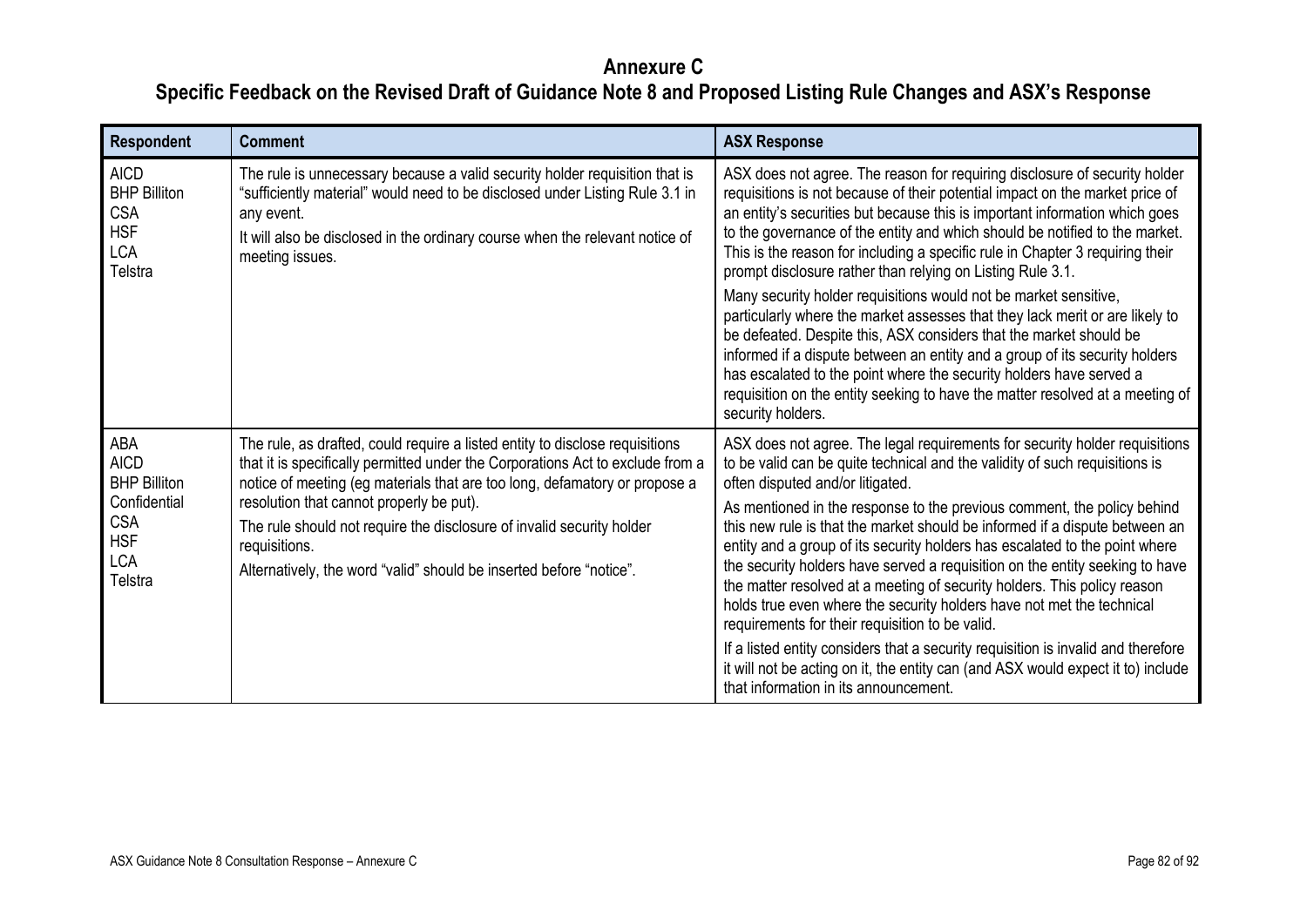| Respondent            | <b>Comment</b>                                                                                                                                                                                                                                                                                                                                                                                                         | <b>ASX Response</b>                                                                                                                                                                                                                                                                                                                                                                                                                   |
|-----------------------|------------------------------------------------------------------------------------------------------------------------------------------------------------------------------------------------------------------------------------------------------------------------------------------------------------------------------------------------------------------------------------------------------------------------|---------------------------------------------------------------------------------------------------------------------------------------------------------------------------------------------------------------------------------------------------------------------------------------------------------------------------------------------------------------------------------------------------------------------------------------|
| ABA<br><b>CSA</b>     | The rule should not require the disclosure of security holder requisitions<br>that are withdrawn.                                                                                                                                                                                                                                                                                                                      | ASX agrees, at least where the requisition is withdrawn relatively quickly<br>after having been lodged with the listed entity.                                                                                                                                                                                                                                                                                                        |
| <b>HSF</b><br>Telstra |                                                                                                                                                                                                                                                                                                                                                                                                                        | As mentioned below, ASX has amended the rule to require disclosure of<br>security holder requisitions within two business days. It has also added a<br>note to the effect that the information does not have to be disclosed if the<br>requisition is withdrawn within those two business days.                                                                                                                                       |
|                       |                                                                                                                                                                                                                                                                                                                                                                                                                        | If the requisition is withdrawn more than two business days after being<br>lodged with the listed entity, the entity will need to make an updating<br>announcement to the market. To cater for this and to ensure that the<br>market is properly informed of such matters, ASX has amended the rule to<br>require disclosure of the withdrawal of any requisition that has previously<br>been notified to the market under this rule. |
| <b>CSA</b>            | Such requisitions are often used as "ambit claims" to try to force an entity<br>to serve the shareholder's agenda, which may not be appropriate for a<br>number of reasons. Also, publishing such a notice gives greater control to<br>the requisitioner in terms of the information released to the market and it<br>allows manipulation of the entity and misuse of its announcements platform<br>through this rule. | ASX does not share these concerns. It believes the market is well capable<br>of assessing whether a security holder requisition is an "ambit claim" or<br>otherwise lacks merit.                                                                                                                                                                                                                                                      |
|                       |                                                                                                                                                                                                                                                                                                                                                                                                                        | ASX also observes that it is quite common for requisitioners to publish a<br>media release about their requisition and so this information would often be<br>in the public domain in any event, even if it was not published on the<br>Market Announcements Platform.                                                                                                                                                                 |
| <b>AICD</b>           | We are concerned that copies of defamatory materials might have to be<br>given to ASX and published on the Market Announcements Platform.                                                                                                                                                                                                                                                                              | ASX has included a note to this rule indicating that the information to be<br>disclosed does not have to include any defamatory material that the entity<br>would not otherwise be required to circulate to security holders under the<br>Corporations Act or any equivalent overseas law or equivalent provisions in<br>the entity's constitution.                                                                                   |
| <b>CSA</b>            | We understand from discussions with ASX that the new Listing Rule<br>requirement is intended to capture listed entities registered in other<br>countries that are not captured by the Corporations Act, but at present the<br>drafting captures all listed entities.                                                                                                                                                   | This understanding is not entirely correct. The rule is intended to apply to<br>listed entities registered in other countries that are not covered by the<br>Corporations Act. However, it is also intended to apply to entities<br>established in Australia.                                                                                                                                                                         |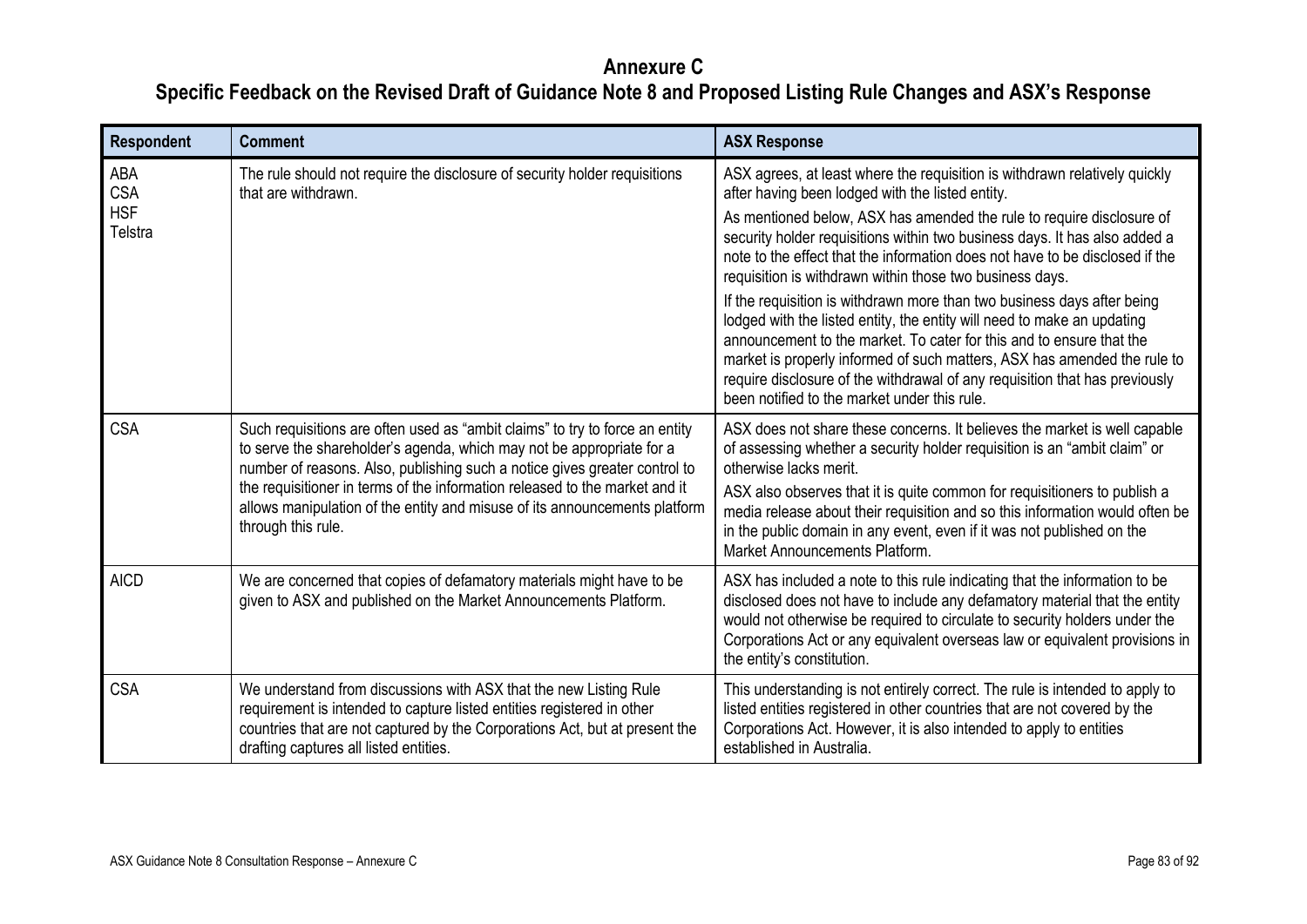| Respondent                                                                                   | <b>Comment</b>                                                                                                                                                                                                                                                                                                                                                                                                                                                                         | <b>ASX Response</b>                                                                                                                                                                                                                                                                                                                                                                                                                                                                                                                                                                                                                                                                   |
|----------------------------------------------------------------------------------------------|----------------------------------------------------------------------------------------------------------------------------------------------------------------------------------------------------------------------------------------------------------------------------------------------------------------------------------------------------------------------------------------------------------------------------------------------------------------------------------------|---------------------------------------------------------------------------------------------------------------------------------------------------------------------------------------------------------------------------------------------------------------------------------------------------------------------------------------------------------------------------------------------------------------------------------------------------------------------------------------------------------------------------------------------------------------------------------------------------------------------------------------------------------------------------------------|
| <b>AICD</b><br><b>BHP Billiton</b><br>Confidential                                           | The disclosure should not be required "immediately" but rather within a<br>reasonable period.<br>[BHP Billiton]: This would enable the listed entity to obtain advice as to<br>whether the requisition is valid and to include that information in its<br>announcement.                                                                                                                                                                                                                | ASX agrees and has amended the rule to require disclosure within two<br>business days. It has also added a note to indicate that if the information<br>about the requisition is market sensitive, it will be required to be disclosed<br>immediately under Listing Rule 3.1.<br>These changes have necessitated making this rule a separate rule (now<br>Listing Rule 3.17A) rather than including it as a sub-branch of Listing<br>Rule 3.17 (the other disclosures in Listing Rule 3.17 are required to be<br>made immediately). Consequently, the previously proposed Listing<br>Rule 3.17A has been re-numbered as Listing Rule 3.17B.                                            |
|                                                                                              | Listing Rule 3.17.3 - Substantial holdings                                                                                                                                                                                                                                                                                                                                                                                                                                             |                                                                                                                                                                                                                                                                                                                                                                                                                                                                                                                                                                                                                                                                                       |
| <b>ACSI</b>                                                                                  | ACSI is pleased with the proposed changes. Investors would reasonably<br>expect this information to be routinely disclosed in all cases. It should not<br>be subject to a subjective materiality assessment by the disclosing entity.<br>ACSI therefore urges the ASX to persist with these proposed amendments<br>even if they are opposed by any other respondents to the consultation.                                                                                              | ASX appreciates the support for this change.                                                                                                                                                                                                                                                                                                                                                                                                                                                                                                                                                                                                                                          |
| <b>ACSI</b>                                                                                  | The rule should be kept in the form set out in the consultation paper and<br>not amended (as ASX had foreshadowed in its national roadshow<br>presentations) to apply where material information about a previously<br>undisclosed substantial holding has been uncovered.                                                                                                                                                                                                             | ASX acknowledged during its national roadshow that the initial drafting of<br>this rule was wider than it should have been. ASX has re-drafted the rule to<br>narrow its scope. It thinks that the re-drafted rule will ensure that the<br>market receives relevant information about substantial holdings without<br>imposing an undue administrative burden on listed entities.                                                                                                                                                                                                                                                                                                     |
| <b>BHP Billiton</b><br>Clayton Utz<br>Confidential<br><b>CSA</b><br><b>HSF</b><br><b>LCA</b> | The proposed new rule is too broad and could impose significant<br>administrative burdens on listed entities. The scope of the requirement to<br>disclose "information about substantial holdings of securities" in particular<br>is quite unclear.<br>[BHP Billiton]: it could also lead to multiple notifications of the same<br>information (eg when a substantial holder files an updated notice simply to<br>include further related entities as additional substantial holders). | ASX agrees. As ASX acknowledged during its national roadshow, the initial<br>drafting of this rule was wider than it should have been and ASX has re-<br>drafted the rule to narrow its scope.<br>For entities established in Australia that are subject to the Parts 6C.1 and<br>6C.2 of the Corporations Act, the rule will now only require the disclosure of<br>any document the entity receives about a substantial holding of securities<br>under Part 6C.2 of the Corporations Act (tracing notices) that reveals<br>materially different information to the most current information, if any, it has<br>received under Part 6C.1 of the Corporations Act (substantial holding |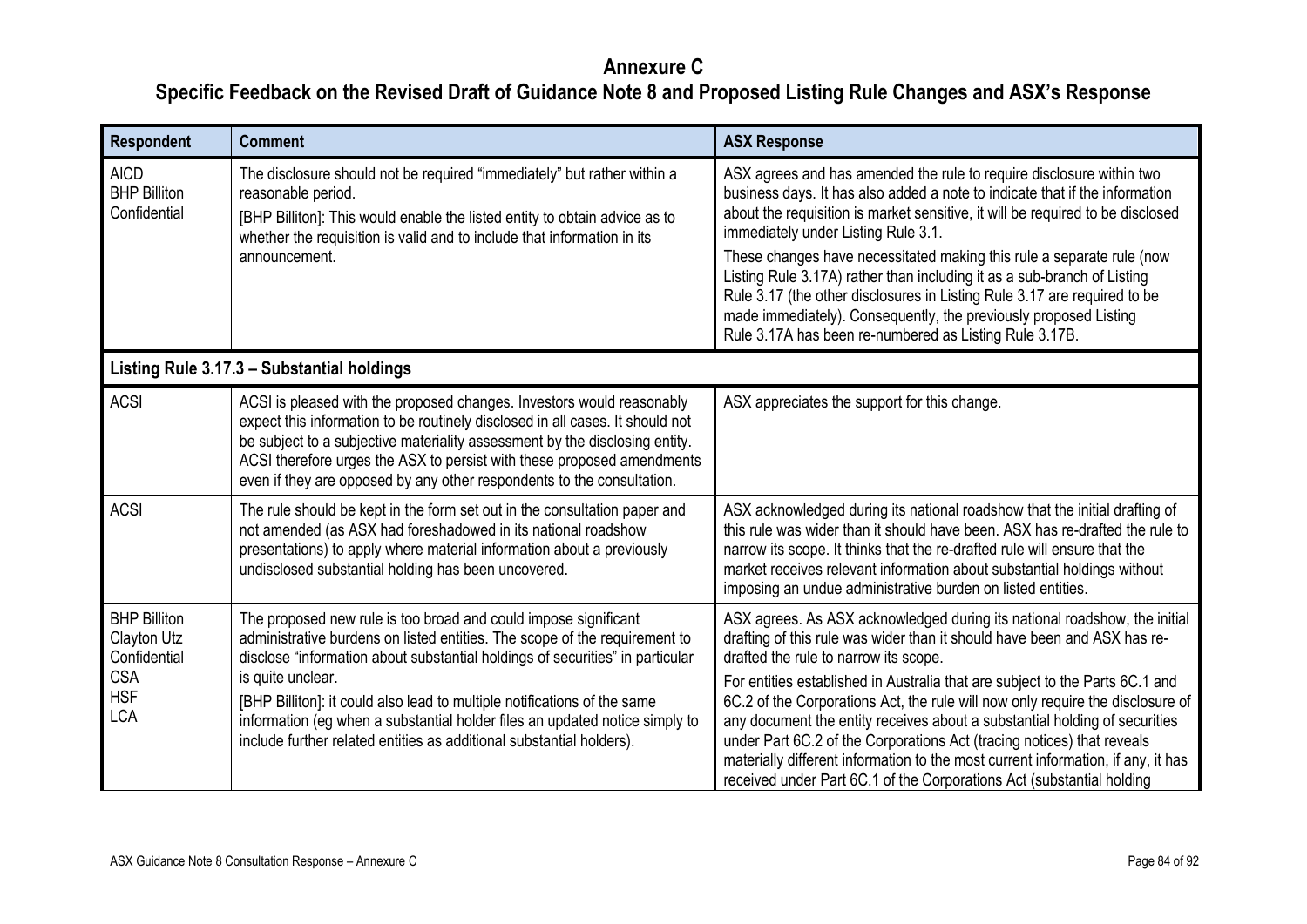| <b>Respondent</b>                                 | <b>Comment</b>                                                                                                                                                                                                                                                                                                                                                                                                                                                                                                                                                                               | <b>ASX Response</b>                                                                                                                                                                                                                                                                                                                                                                                                                                                                                                 |
|---------------------------------------------------|----------------------------------------------------------------------------------------------------------------------------------------------------------------------------------------------------------------------------------------------------------------------------------------------------------------------------------------------------------------------------------------------------------------------------------------------------------------------------------------------------------------------------------------------------------------------------------------------|---------------------------------------------------------------------------------------------------------------------------------------------------------------------------------------------------------------------------------------------------------------------------------------------------------------------------------------------------------------------------------------------------------------------------------------------------------------------------------------------------------------------|
|                                                   |                                                                                                                                                                                                                                                                                                                                                                                                                                                                                                                                                                                              | notices).<br>ASX has added a note to the rule to indicate that information that:<br>a substantial holding differs (upwards or downwards) from a previously<br>$\bullet$<br>disclosed substantial holding by less than 1%; or<br>simply updating the list of related entities that have a substantial<br>holding,<br>is not considered "materially different" for the purposes of this rule.                                                                                                                         |
| <b>BHP Billiton</b><br>Confidential<br><b>CSA</b> | The rule is unnecessary because the Corporations Act and Listing Rule 3.1<br>already ensure adequate disclosure of material information about<br>substantial holdings.<br>For Australian incorporated listed companies, unless disclosure is required<br>under Listing Rule 3.1, the obligation to notify ASX of any substantial<br>holdings or any changes to those holdings should remain with the relevant<br>holder in line with the statutory requirements in the Corporations Act.                                                                                                     | The proposed changes are intended to complement, rather than conflict<br>with, the Corporations Act regime.<br>The changes mentioned in the response to the previous comment should<br>help allay these concerns.                                                                                                                                                                                                                                                                                                   |
| <b>BHP Billiton</b>                               | To verify the information received in response to the beneficial ownership<br>tracing notice, a listed entity would be required to make direct contact with<br>the potential beneficial owner and make enquiries in relation to the actual<br>beneficial holdings, including any potential associated holdings which may<br>form part of that holding. This process can take a considerable amount of<br>time and we do not consider that it is appropriate to place this regulatory<br>burden on the listed entity when the statutory obligation sits with the holder<br>of the securities. | The amendments ASX has made to this rule to clarify its scope make it<br>clear that, for Australian entities, all they are required to do is to provide to<br>ASX a copy of any document that they receive under Part 6C.2 of the<br>Corporations Act that reveals materially different information to the most<br>current information, if any, it has received under Part 6C.1 of the<br>Corporations Act. ASX has no expectation that a listed entity would seek to<br>verify the information in that document.   |
| Clayton Utz                                       | We are concerned that the mandatory disclosure of this information could<br>fuel uninformed speculation in relation to control transactions in listed<br>entities, or result in listed entities ceasing to monitor beneficial ownership<br>regularly because the results will be mandatorily disclosable.                                                                                                                                                                                                                                                                                    | ASX does not share this concern, particularly given the changes that it has<br>made to this rule.<br>There is a clear policy setting reflected in the Corporations Act that<br>information about substantial shareholdings should be promptly disclosed<br>to the market.<br>The notes to existing Listing Rule 3.1 include as an example of potentially<br>market sensitive information that should be immediately disclosed under<br>that rule "information about the beneficial ownership of securities obtained |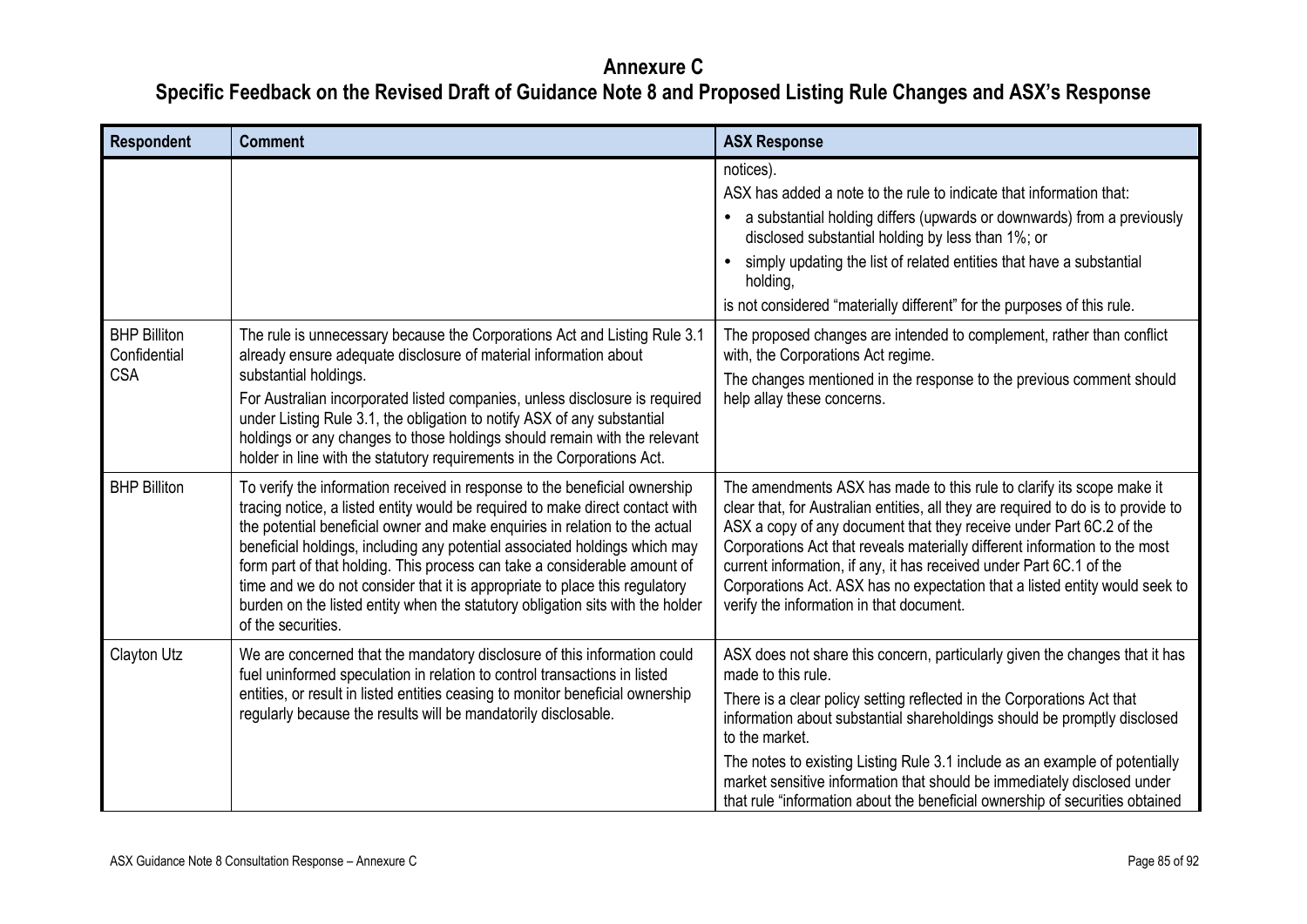| <b>Respondent</b>    | <b>Comment</b>                                                                                                                                                                                                                                                       | <b>ASX Response</b>                                                                                                                                                                                                                                                                                                                                                                                                                                                                                                                                                                                                                                                 |
|----------------------|----------------------------------------------------------------------------------------------------------------------------------------------------------------------------------------------------------------------------------------------------------------------|---------------------------------------------------------------------------------------------------------------------------------------------------------------------------------------------------------------------------------------------------------------------------------------------------------------------------------------------------------------------------------------------------------------------------------------------------------------------------------------------------------------------------------------------------------------------------------------------------------------------------------------------------------------------|
|                      |                                                                                                                                                                                                                                                                      | under Part 6C.2 of the Corporations Act".<br>With the changes ASX has made to Listing Rule 3.17, there will be much<br>greater clarity as to what a listed entity is expected to disclose in this<br>regard.                                                                                                                                                                                                                                                                                                                                                                                                                                                        |
| <b>CSA</b>           | We understand from discussions with ASX that the new Listing Rule<br>requirement is intended to capture listed entities registered in other<br>countries that are not captured by the Corporations Act, but at present the<br>drafting captures all listed entities. | This understanding is not entirely correct. It is true that this rule was<br>intended to require listed entities established outside Australia to disclose<br>to ASX information about substantial holdings that they receive under an<br>overseas law or a provision in their constitution equivalent to Part 6C.1 or<br>6C.2 of the Corporations Act (recognising that this information is not<br>required to be disclosed to ASX under the Corporations Act).                                                                                                                                                                                                    |
|                      |                                                                                                                                                                                                                                                                      | However, it was also intended to require Australian entities to disclose<br>information about substantial holdings of securities that they obtain under<br>Part 6C.2 of the Corporations Act (tracing notices) that is materially<br>different to information that they and the market might have received under<br>Part 6C.1 of the Corporations Act (substantial holding notices).                                                                                                                                                                                                                                                                                |
| <b>Biotech Daily</b> | ASX "must end the immoral practice of allowing investors to hide behind<br>'nominee companies'. What are they hiding?"                                                                                                                                               | This matter is regulated by ASIC and the Takeovers Panel under the<br>Corporations Act, not by ASX under the Listing Rules. It is not relevant to<br>GN 8.                                                                                                                                                                                                                                                                                                                                                                                                                                                                                                          |
|                      |                                                                                                                                                                                                                                                                      | ASX would note that investors use nominee companies for administrative<br>convenience, taxation and other reasons and the moral judgment that they<br>must be "hiding" something is simply not correct. Further, the use of<br>nominee companies does not avoid the disclosure of beneficial ownership<br>of substantial (5%+) holdings in listed Australian companies and managed<br>investment schemes. Any investor who has such a holding is required to<br>file a substantial holding notice with the company/scheme and with ASX<br>under the Corporations Act which will reveal the true beneficial owner and<br>controller behind any nominee shareholding. |
|                      |                                                                                                                                                                                                                                                                      | The substantial holding notice threshold of 5% has been set by the<br>Australian Parliament in the Corporations Act. Any proposal to lower this<br>would need to be pursued with the Australian government.                                                                                                                                                                                                                                                                                                                                                                                                                                                         |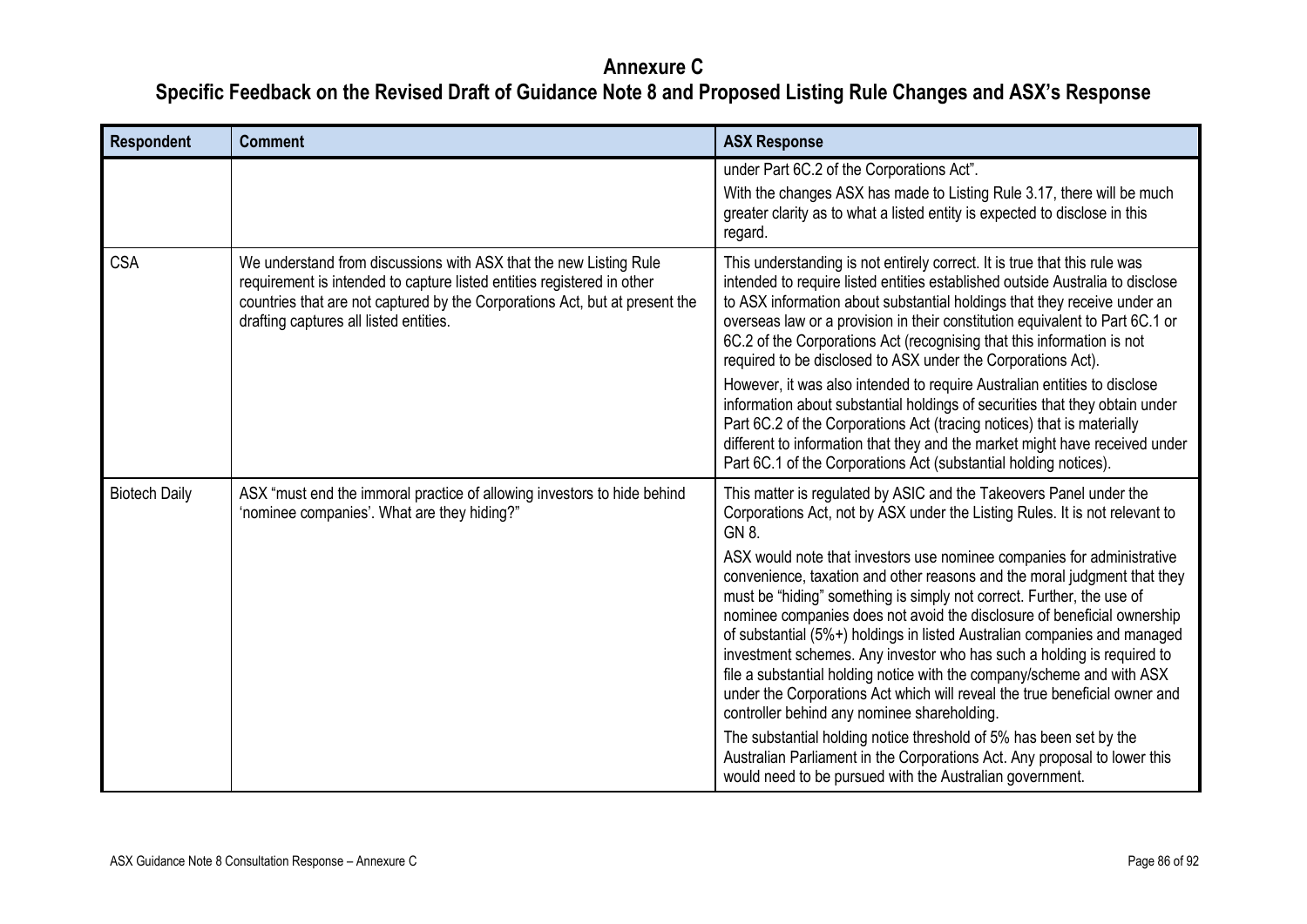| Respondent                                 | <b>Comment</b>                                                                                                                                                                                                                                                                                                                                                | <b>ASX Response</b>                                                                                                                                                                                                                                                       |
|--------------------------------------------|---------------------------------------------------------------------------------------------------------------------------------------------------------------------------------------------------------------------------------------------------------------------------------------------------------------------------------------------------------------|---------------------------------------------------------------------------------------------------------------------------------------------------------------------------------------------------------------------------------------------------------------------------|
| <b>AICD</b><br>Clayton Utz<br>Confidential | The disclosure should not be required "immediately" but rather within a<br>reasonable period (say two business days, to be consistent with the<br>Corporations Act disclosure period for substantial holdings).                                                                                                                                               | ASX does not agree, particularly given the amendments that it is now<br>proposing to this rule. In many cases, information about substantial<br>holdings would potentially be market sensitive and should therefore be<br>disclosed immediately.                          |
|                                            | Listing Rule 3.17A - Notices given to overseas exchanges                                                                                                                                                                                                                                                                                                      |                                                                                                                                                                                                                                                                           |
| ABA<br><b>CSA</b>                          | The proposed new rule would require the disclosure of many pro forma or<br>administrative announcements and could impose significant administrative<br>burdens on entities listed on more than one exchange.<br>[ABA]: In the case of entities that have debt securities quoted on an                                                                         | ASX agrees and has modified the rule so that it only requires the<br>lodgement of documents that include accounts or other similar financial<br>information.<br>This recognises that any other information given to an overseas exchange                                  |
|                                            | overseas exchange that are not quoted on ASX, the proposed new rule<br>would also require the disclosure of filings about those debt securities that<br>would often be irrelevant to the holders of equity securities.                                                                                                                                        | that will have a material effect on the price or value of an entity's securities<br>is required to be given to ASX under Listing Rule 3.1 in any event.                                                                                                                   |
| ABA                                        | To avoid duplication and administrative burden, the proposed new rule<br>should exclude information that has already been given to ASX in<br>materially the same form.                                                                                                                                                                                        | ASX agrees and has modified the rule so that it does not require the<br>disclosure of any document that is materially the same as another<br>document that the entity has already given to ASX.                                                                           |
| <b>LCA</b>                                 | The explanatory material suggests that the rule is intended to be limited to<br>listed entities with multiple listings and only apply to filings they make in<br>that capacity, However, as drafted, the rule potentially captures any filing<br>(eg a foreign equivalent to a substantial holding notice) by any listed entity<br>with an overseas exchange. | ASX agrees and has modified the rule to make it clear that it only applies to<br>a listed entity with a dual listing on ASX and another overseas exchange<br>and only to filings that the entity makes with that overseas exchange in its<br>capacity as a listed entity. |
| <b>BHP Billiton</b><br><b>CSA</b>          | For entities with a dual listed company structure, where one entity is listed<br>on ASX and the other on a foreign exchange, the rule should only apply to<br>the entity with the ASX listing (ie the rule should not require the filing of<br>notices given by the non-ASX listed entity).                                                                   | ASX agrees and has added an explanatory note to the rule to clarify this<br>issue.                                                                                                                                                                                        |
| <b>BHP Billiton</b>                        | It should also not apply to notices filed by a foreign-listed entity to its home<br>exchange just because it happens to be a subsidiary of an entity listed on<br>ASX.                                                                                                                                                                                        | The changes mentioned above that ASX has made to this rule make it<br>clear that the rule only applies to an entity with a dual listing on ASX and<br>another overseas exchange. Those changes effectively address this issue.                                            |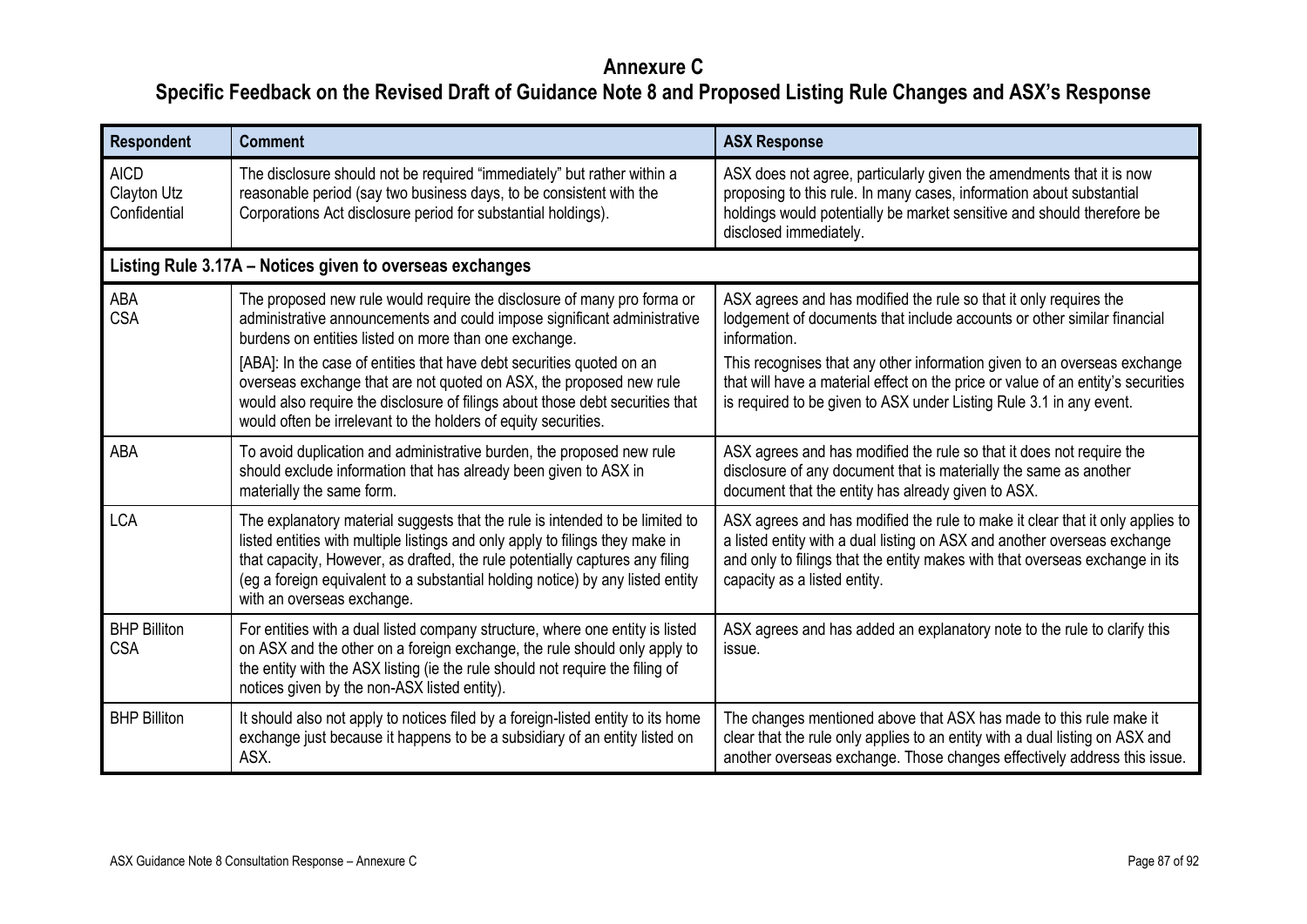| Respondent                                                     | <b>Comment</b>                                                                                                                                                                                                                               | <b>ASX Response</b>                                                                                                                                                                                                                                                                                                                                                                                                                                                                                                                                                                                                                                       |
|----------------------------------------------------------------|----------------------------------------------------------------------------------------------------------------------------------------------------------------------------------------------------------------------------------------------|-----------------------------------------------------------------------------------------------------------------------------------------------------------------------------------------------------------------------------------------------------------------------------------------------------------------------------------------------------------------------------------------------------------------------------------------------------------------------------------------------------------------------------------------------------------------------------------------------------------------------------------------------------------|
| Listing Rule 3.21 - Dividends                                  |                                                                                                                                                                                                                                              |                                                                                                                                                                                                                                                                                                                                                                                                                                                                                                                                                                                                                                                           |
| <b>AICD</b><br><b>BHP Billiton</b><br><b>CSA</b><br><b>HSF</b> | The proposed rule should be dropped/reconsidered. Entities should be free<br>to continue the existing practice of announcing dividends with their interim<br>and preliminary final profit announcements.                                     | ASX intends to proceed with the new rule.                                                                                                                                                                                                                                                                                                                                                                                                                                                                                                                                                                                                                 |
|                                                                |                                                                                                                                                                                                                                              | In most cases, a decision to pay, or not to pay, a dividend would be market<br>sensitive and therefore required to be disclosed immediately under Listing<br><b>Rule 3.1.</b>                                                                                                                                                                                                                                                                                                                                                                                                                                                                             |
|                                                                |                                                                                                                                                                                                                                              | The imposition of a specific rule requiring such disclosure is simply<br>intended to address those few instances where the decision arguably is not<br>market sensitive (for example, because the market has accurately<br>anticipated the decision and already reflected it in the market price of the<br>entity's securities).                                                                                                                                                                                                                                                                                                                          |
|                                                                |                                                                                                                                                                                                                                              | ASX understands that it is common market practice for the full board of a<br>listed entity to review and approve in principle an interim/final dividend and<br>an interim/preliminary final profit announcement ahead of time and then for<br>the board, or a committee of the board, to formally make the decision to<br>pay the dividend and formally approve the final form of the profit<br>announcement on the morning that the announcement is due to be<br>released to the market or on the prior evening. Amongst other reasons, this<br>is to ensure that any material post-balance date events are accurately<br>reflected in the announcement. |
|                                                                |                                                                                                                                                                                                                                              | ASX has no issue with that particular practice and would not expect the<br>dividend decision to be announced before it had been formally made on the<br>morning/evening of the interim/preliminary final profit announcement.<br>ASX has included commentary to this effect in GN 8.                                                                                                                                                                                                                                                                                                                                                                      |
| <b>AICD</b><br><b>CSA</b><br><b>HSF</b>                        | A number of companies have amended their constitutions to remove the<br>formal requirement for a dividend to be declared. The reference in the<br>proposed new rule to the declaration of a dividend needs to be amended to<br>reflect this. | ASX agrees and has amended the rule to refer to the making of a decision<br>to pay, or not to pay, a dividend/distribution rather than declaring a dividend<br>or making a decision not to declare a dividend/distribution.                                                                                                                                                                                                                                                                                                                                                                                                                               |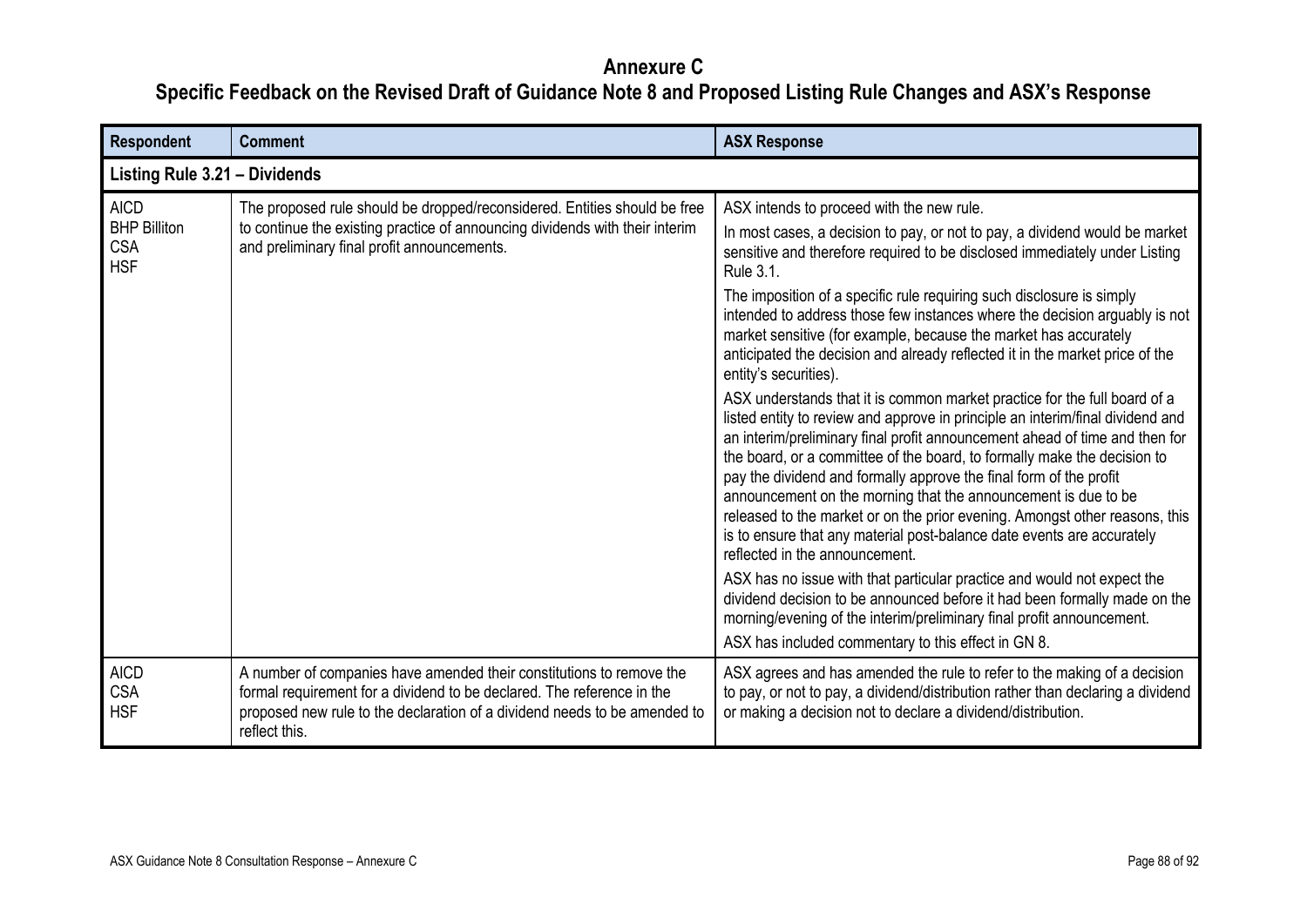| <b>Respondent</b>   | <b>Comment</b>                                                                                                                                                                                                                                                                                                                                                                                                                                                                          | <b>ASX Response</b>                                                                                                                                                                                                                                                                                                                                        |
|---------------------|-----------------------------------------------------------------------------------------------------------------------------------------------------------------------------------------------------------------------------------------------------------------------------------------------------------------------------------------------------------------------------------------------------------------------------------------------------------------------------------------|------------------------------------------------------------------------------------------------------------------------------------------------------------------------------------------------------------------------------------------------------------------------------------------------------------------------------------------------------------|
|                     | Listing Rules 4.2B and 4.3A – Timing for half yearly and preliminary final lodgements                                                                                                                                                                                                                                                                                                                                                                                                   |                                                                                                                                                                                                                                                                                                                                                            |
| <b>BHP Billiton</b> | In light of the clarification provided by ASX that:<br>when a periodic document is released, the information contained in the<br>document is regarded as "generally available" and does not require a<br>separate disclosure under Listing Rule 3.1; and<br>unless a continuous disclosure obligation arises during the preparation<br>of a periodic disclosure document, an entity is not expected to release<br>the information in that document ahead of the scheduled release date. | ASX agrees and has amended Listing Rules 4.2B and 4.3B to change<br>"immediately all the information and documents become available" to<br>"immediately they are ready for release".                                                                                                                                                                       |
|                     | We suggest that consideration be given to removing the reference in<br>Listing Rules 4.2B and 4.3B to the information required by Listing Rules<br>4.2A and 4.3A, respectively, needing to be given to ASX immediately it<br>becomes available.                                                                                                                                                                                                                                         |                                                                                                                                                                                                                                                                                                                                                            |
|                     | Listing Rule 4.10.17 – Review of operations and activities                                                                                                                                                                                                                                                                                                                                                                                                                              |                                                                                                                                                                                                                                                                                                                                                            |
| <b>HSF</b>          | The proposed new rule should be confined to entities established outside<br>Australia that are not subject to section 299A of the Corporations Act.                                                                                                                                                                                                                                                                                                                                     | ASX does not agree.<br>GN 10, which currently specifies what the review under this rule should<br>cover, has effectively been rendered redundant by the introduction of<br>section 299A. For Australian entities, there is a need to update what form<br>the review of operations and activities should take under this rule, in light of<br>section 299A. |
|                     |                                                                                                                                                                                                                                                                                                                                                                                                                                                                                         | To avoid unnecessary duplication of regulatory requirements, ASX believes<br>that it is appropriate to tie the review required under this rule to that<br>required under section 299A.                                                                                                                                                                     |
|                     |                                                                                                                                                                                                                                                                                                                                                                                                                                                                                         | ASX also notes that it would seem rather odd to require the review of a<br>listed entity established outside Australia to comply with section 299A, if<br>entities established in Australia are not subject to the same requirement.                                                                                                                       |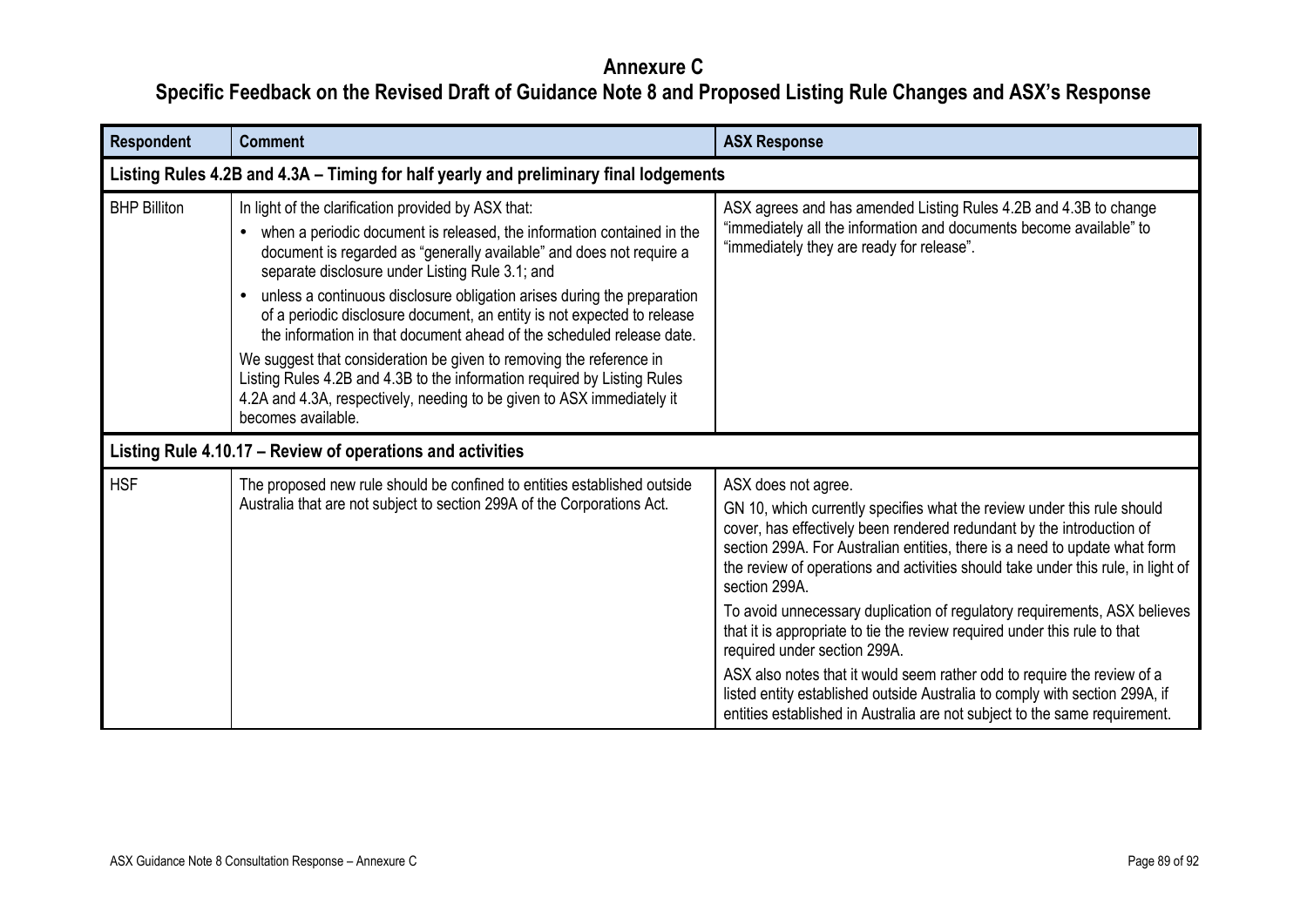| Respondent                                                     | <b>Comment</b>                                                                                                                                                                                                                                                                                                                                                                                                                                                                                                                                          | <b>ASX Response</b>                                                                                                                                                                                                                                                                                                                                                                                                                                                                                                                                                                                                                                                                                                                                                                                                                                                                                                                                                                                                                                                                                                                                                                                         |
|----------------------------------------------------------------|---------------------------------------------------------------------------------------------------------------------------------------------------------------------------------------------------------------------------------------------------------------------------------------------------------------------------------------------------------------------------------------------------------------------------------------------------------------------------------------------------------------------------------------------------------|-------------------------------------------------------------------------------------------------------------------------------------------------------------------------------------------------------------------------------------------------------------------------------------------------------------------------------------------------------------------------------------------------------------------------------------------------------------------------------------------------------------------------------------------------------------------------------------------------------------------------------------------------------------------------------------------------------------------------------------------------------------------------------------------------------------------------------------------------------------------------------------------------------------------------------------------------------------------------------------------------------------------------------------------------------------------------------------------------------------------------------------------------------------------------------------------------------------|
| <b>HSF</b>                                                     | For those entities that include a directors report with their preliminary<br>financial report (Appendix 4E), this re-drafted rule, in combination with the<br>requirement in the preface to Listing Rule 4.10 for information to be not<br>more than six weeks old, could require the preparation of two reports on<br>operations and activities for the period (one current as at the date of the<br>preliminary financial report and one current as a date not more than six<br>weeks before the "glossy" annual report is sent to security holders). | ASX believes that this is unlikely to occur in practice. The review of<br>operations and activities is one required for the reporting period and is<br>therefore largely historical in nature, although section 299A does require<br>disclosure of some forward-looking information.<br>The requirement for the review to be current at a date not more than six<br>weeks before the annual report is sent to security holders should not<br>require any historical information relevant to the reporting period to be<br>updated from the version included with the preliminary financial report. A<br>fresh version of the review would only be required if the forward looking<br>information required by section 299A had changed in the interim - in which<br>case, it would be appropriate for the market to be apprised of that changed<br>information.<br>ASX also notes that the proposed changes to this rule tying the review to<br>the requirements in section 299A of the Corporations Act does not alter the<br>timing requirement in the preface to Listing Rule 4.10. Accordingly, if this<br>were an issue with the proposed new rule, it would also be an issue with<br>the current rule. |
|                                                                | Listing Rule 14.11 - Voting exclusion statements                                                                                                                                                                                                                                                                                                                                                                                                                                                                                                        |                                                                                                                                                                                                                                                                                                                                                                                                                                                                                                                                                                                                                                                                                                                                                                                                                                                                                                                                                                                                                                                                                                                                                                                                             |
| HSF (in a<br>separate<br>submission to its<br>GN 8 submission) | The current definition of "associate" in the note to this rule incorrectly<br>references section 13 of the Corporations Act. It should reference<br>sections 11 and 15-17 of the Corporations Act.                                                                                                                                                                                                                                                                                                                                                      | ASX agrees and has modified the note in question.                                                                                                                                                                                                                                                                                                                                                                                                                                                                                                                                                                                                                                                                                                                                                                                                                                                                                                                                                                                                                                                                                                                                                           |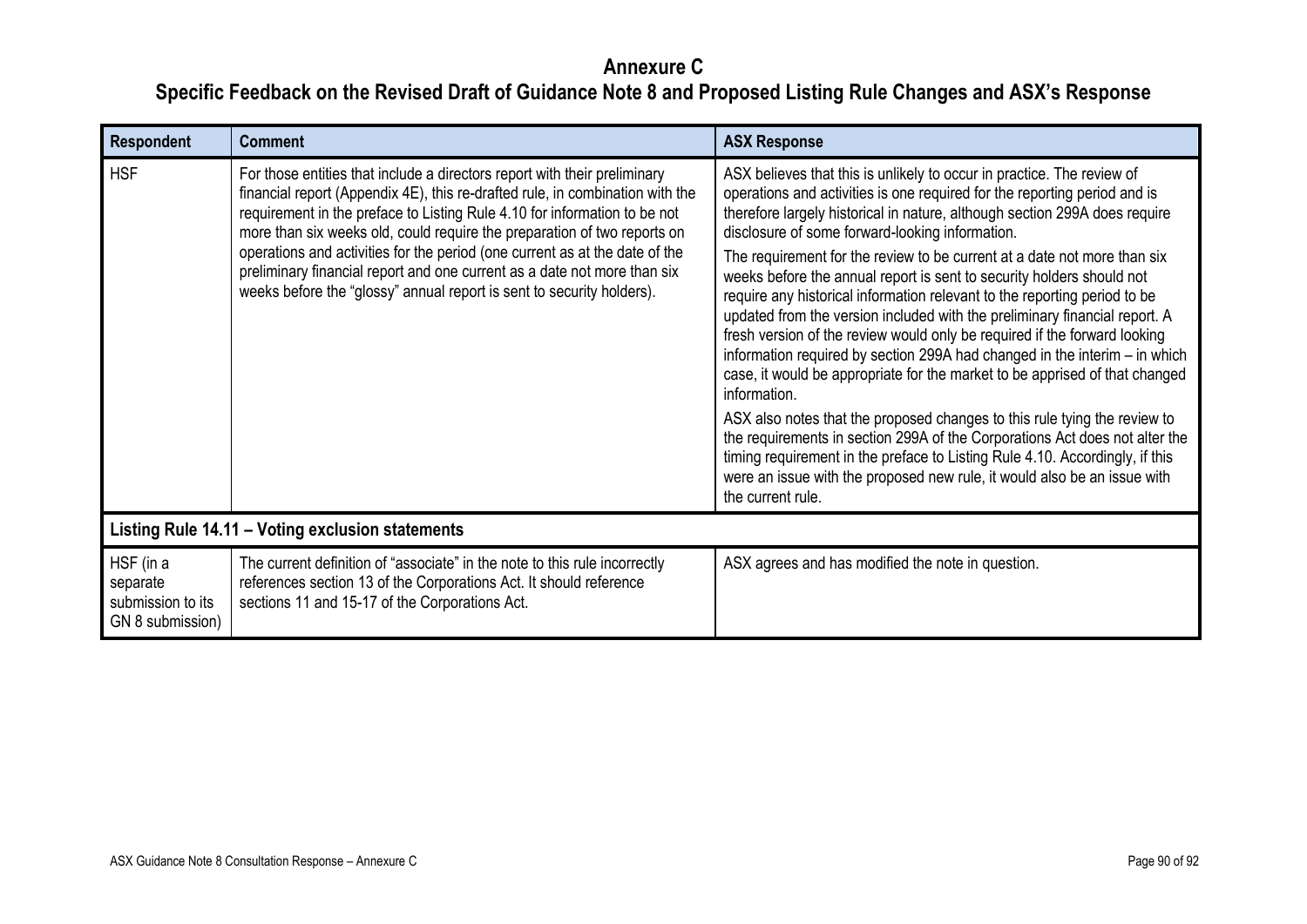| Respondent                                                                  | <b>Comment</b>                                                                                                                                                                            | <b>ASX Response</b>                                                                                                                                                                                                                                                                                                                                                                                                                                                                                                                                |
|-----------------------------------------------------------------------------|-------------------------------------------------------------------------------------------------------------------------------------------------------------------------------------------|----------------------------------------------------------------------------------------------------------------------------------------------------------------------------------------------------------------------------------------------------------------------------------------------------------------------------------------------------------------------------------------------------------------------------------------------------------------------------------------------------------------------------------------------------|
|                                                                             | Listing Rule 19.12 - Definition of "information"                                                                                                                                          |                                                                                                                                                                                                                                                                                                                                                                                                                                                                                                                                                    |
| <b>Allens Linklaters</b><br><b>BHP Billiton</b><br><b>CSA</b><br><b>LCA</b> | This amendment should not be made.<br>[Allens Linklaters, CSA]: It is not ASX's role to plug gaps in the<br>Corporations Act.                                                             | ASX does not agree. McLure JA acknowledged in Jubilee Mines NL v Riley<br>[2009] WASCA 62, at paragraph 161, that the reference to "information" in<br>Listing Rule 3.1 includes matters of fact, opinion and intention.                                                                                                                                                                                                                                                                                                                           |
|                                                                             | [Allens Linklaters]: It is also likely that Parliament intended to adopt a wider<br>definition of "information" for insider trading purposes than for continuous<br>disclosure purposes.  | The High Court in its recent decision in Mansfield $v \, R$ [2012] HCA 49 also<br>acknowledged that "information" is a word of wide import and takes its<br>meaning from the context in which it appears.                                                                                                                                                                                                                                                                                                                                          |
|                                                                             | [BHP Billiton, CSA, and LCA]: This broad definition of "information" does<br>not sit well with a rule requiring information to be disclosed to the market<br>and could lead to confusion. | ASX believes that it is implicit from the carve-out in the third bullet point in<br>existing Listing Rule 3.1A.3 (to become Listing Rule 3.1A.1 in the proposed<br>re-write) that "information" necessarily includes matters of supposition and<br>matters insufficiently definite to warrant disclosure - otherwise that carve-<br>out would not be required. ASX does not see the harm in making explicit<br>what is already implicit.                                                                                                           |
|                                                                             |                                                                                                                                                                                           | ASX does not understand why this definition of information should lead to<br>any confusion about disclosure obligations. Defining "information" to<br>include matters of supposition and matters insufficiently definite to warrant<br>disclosure does not necessarily lead to those matters having to be<br>disclosed under Listing Rule 3.1. Like any other information, they would<br>only have to be disclosed under that rule if they are market sensitive and<br>the carve-outs from immediate disclosure in Listing Rule 3.1A do not apply. |
|                                                                             |                                                                                                                                                                                           | Indeed, the carve-out in the third bullet point in redrafted Listing<br>Rule 3.1A.1 (matters of supposition or that are insufficiently definite to<br>warrant disclosure) will ensure that such matters only have to be disclosed<br>under Listing Rule 3.1 if they lose confidentiality or the "reasonable person"<br>test ceases to apply.                                                                                                                                                                                                       |
|                                                                             |                                                                                                                                                                                           | ASX suspects that the fact that a definition of "information" was not<br>included in Chapter 6CA of the Corporations Act was not a conscious<br>legislative decision but a case of Parliament not turning its mind to the<br>issue.                                                                                                                                                                                                                                                                                                                |
|                                                                             |                                                                                                                                                                                           | As the NSW Court of Appeal acknowledged in James Hardie Industries NV                                                                                                                                                                                                                                                                                                                                                                                                                                                                              |